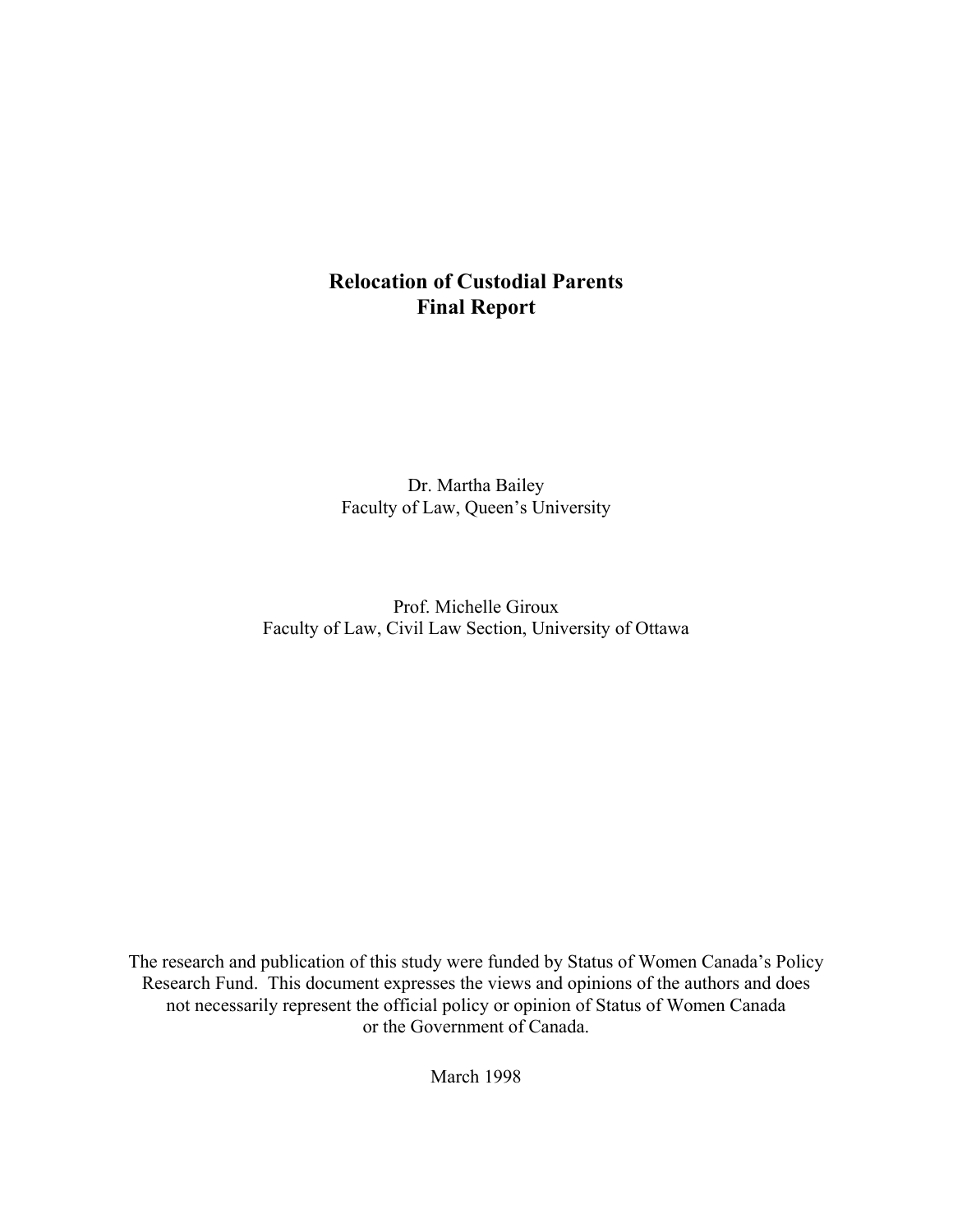Status of Women Canada is committed to ensuring that all research produced through the Policy Research Fund adheres to high methodological, ethical, and professional standards. The research must also make a unique, valueadded contribution to current policy debates, and be useful to policy-makers, researchers, women's organizations, communities, and others interested in the policy process. Each paper is anonymously reviewed by specialists in the field, and comments are solicited on:

- the accuracy, completeness and timeliness of the information presented;
- the extent to which the analysis and recommendations are supported by the methodology used and the data collected;
- the original contribution that the report would make to existing work on this subject, and its usefulness to equality-seeking organizations, advocacy communities, government policy-makers, researchers and other target audiences.

Status of Women Canada thanks those who contributed to this peer review process.

**The Policy Research Fund's External Committee plays a key role in the selection of research priorities and research projects to be funded, as well as the quality control of the research reports. Currently, the External Committee members are Caroline Andrew, T. Brettel Dawson, Francine Descarries, Vanaja Dhruvarajan, and Isabelle McKee-Allain.** 

#### **Canadian Cataloguing in Publication Data**

Bailey, Martha J. (Martha Jane), 1954-

Relocation of custodial parents: final report

Text in English and French on inverted pages. Title on added t.p.: Le déménagement des parents gardiens. Issued also in electronic format through the Internet computer network. ISBN 0-662-63445-5 Cat. no. SW21-25/1998

1. Custody of children -- Canada. I. Giroux, Michelle. II. Canada. Status of Women Canada. III. Title

KE600.B34 1998 346.7101'73 C98-980088-1E

**Project Manager**: Angela Arnet Connidis, Status of Women Canada **Publishing Coordinator**: Angela McLaughlin, Status of Women Canada **Editing**: Staigh Associates Limited **Translation**: Staigh Associates Limited and 575 Productions Limited

#### **For more information contact:**

Research Directorate Status of Women Canada 360 Albert Street, Suite 700 Ottawa, ON K1A 1C3 telephone: (613) 995-7835 facsimile: (613) 957-3359 TDD: (613) 996-1322 Email: research@swc-cfc.gc.ca **This document is also available for download on the Status of Women Canada Web site at: http://www.swc-cfc.gc.ca/.**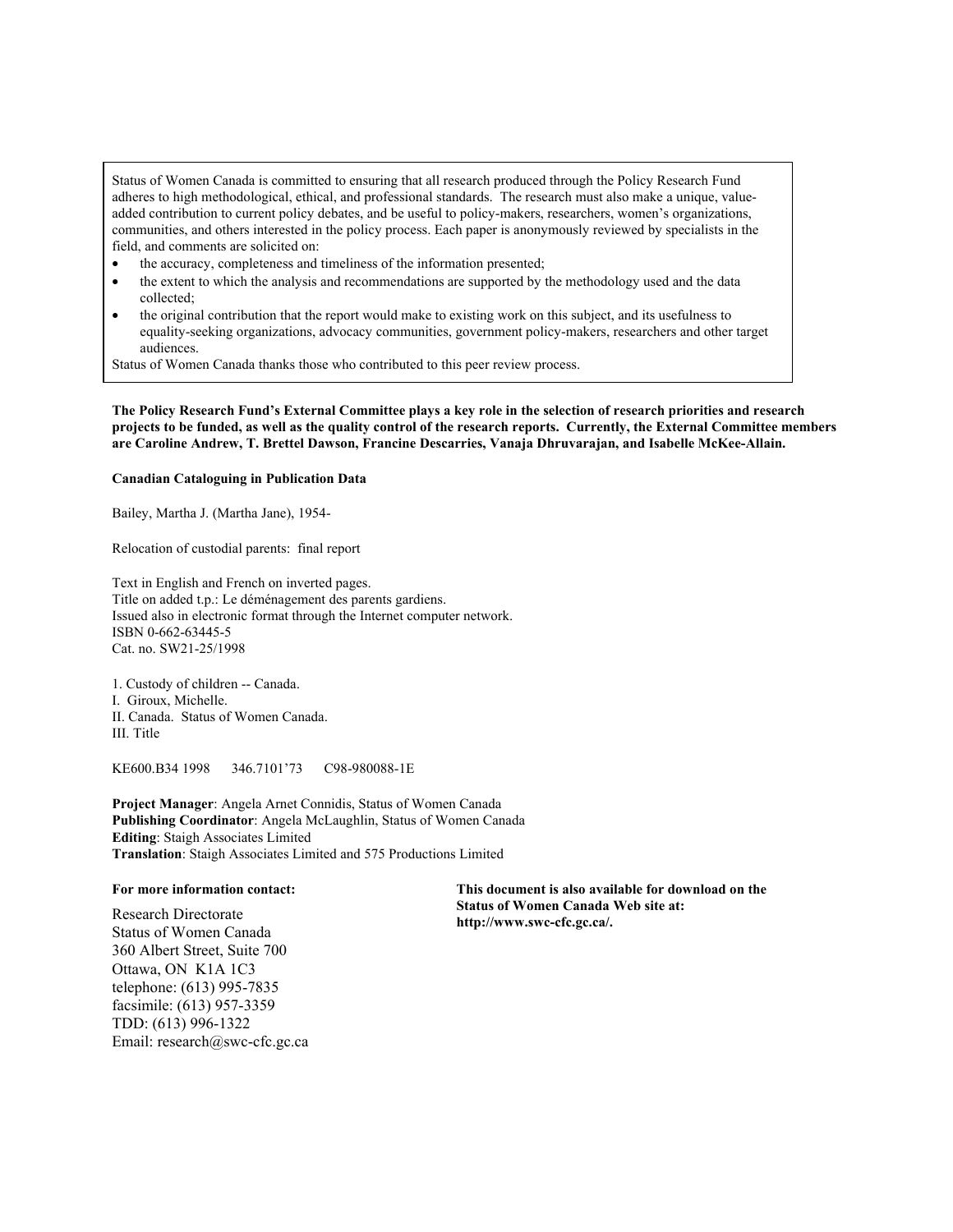#### **Preface**

 Status of Women Canada's Policy Research Fund was instituted in 1996 to support independent, nationally relevant policy research on gender equality issues. Public consultations held in 1996 on the structure and priorities of the Policy Research Fund identified the need to fund both long-term emerging issues and urgent issues. Urgent issues are defined as those which are currently on the public policy agenda, where time is of the essence, the gender dimension may not be adequately debated, and there is an opportunity to effect change by participating in the policy process.

 The issue of child custody and access was identified as an urgent issue in August 1997, in response to the decision of the Government of Canada to convene a Special Joint Committee on Child Custody and Access. The hearings of the Committee are scheduled to begin in late February 1998.

 Given the potential of the Committee hearings to precipitate changes in programs and legislation relating to custody and access, and the need to ensure a gender perspective in the public debate, two areas were identified as requiring immediate research: spousal violence in custody and access disputes, and relocation rights of custodial parents.

 *Spousal Violence in Custody and Access Disputes: Recommendations for Reform* was written by Nicholas M. C. Bala, Lorne D. Bertrand, Joanne J. Paetsch, Bartha M. Knoppers, Joseph P. Hornick, Jean-François Noel, Lorraine Boudreau and Susan W. Miklas. It considers many aspects of spousal and domestic violence, and discusses both legislative and social programming policy recommendations.

 *Relocation of Custodial Parents*, by Martha Bailey and Michelle Giroux, examines the major issues surrounding the relocation rights of separated and divorced parents with children. The recommendations which flow from their analysis include those for legislative amendments, judicial guidance and desirable social program responses.

 The objective of Status of Women Canada's Policy Research Fund is to enhance public debate on gender equality issues and contribute to the ability of individuals and organizations to participate more effectively in the policy development process. We believe that good policy research leads to good policies. We thank the authors for their contribution to this objective.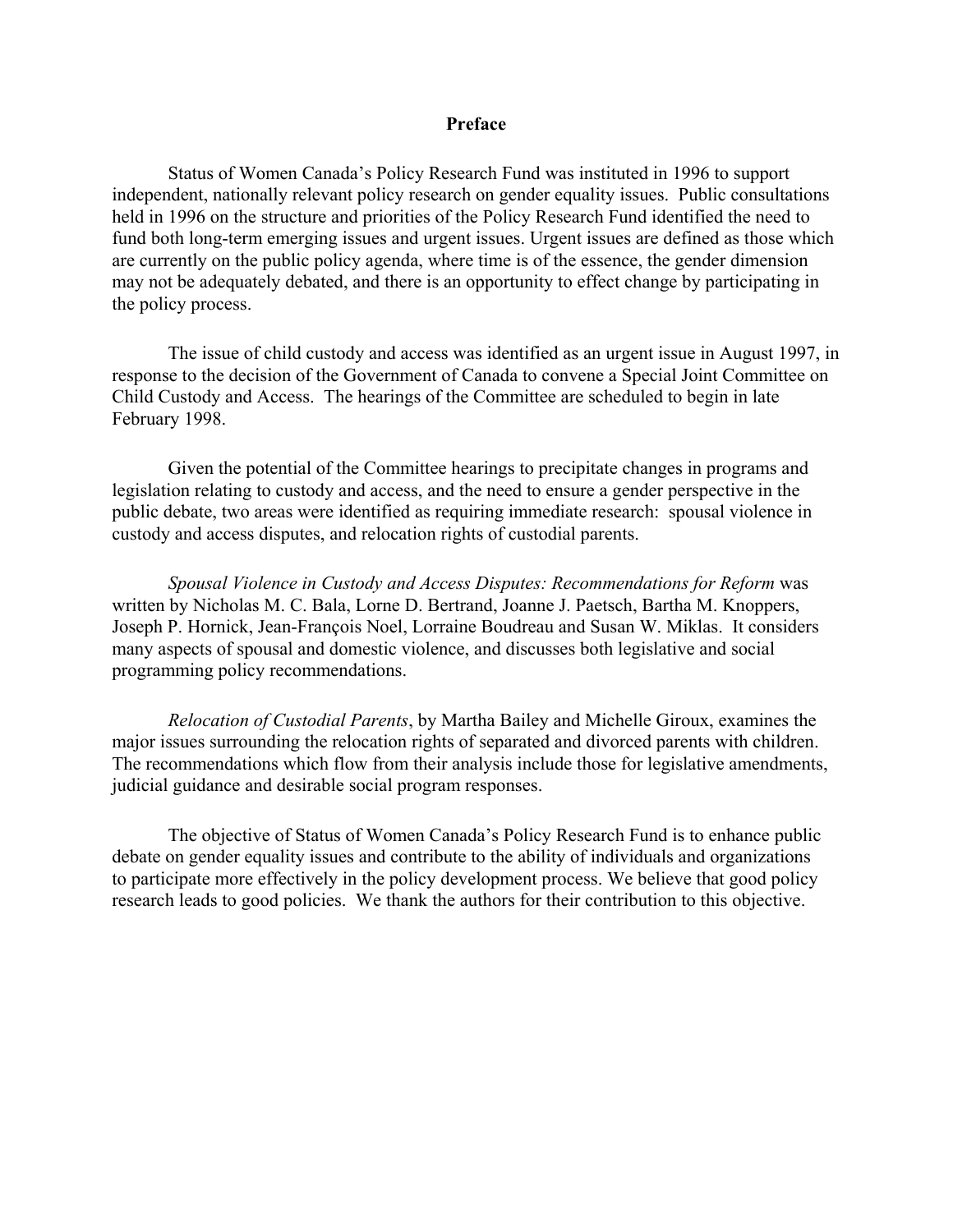# **Relocation of Custodial Parents Table of Contents**

| $\Gamma$<br>$\ddot{1}$                                               |  |
|----------------------------------------------------------------------|--|
|                                                                      |  |
|                                                                      |  |
|                                                                      |  |
| 4. Education Programs, Dispute Resolution, and the Role of the Law69 |  |
|                                                                      |  |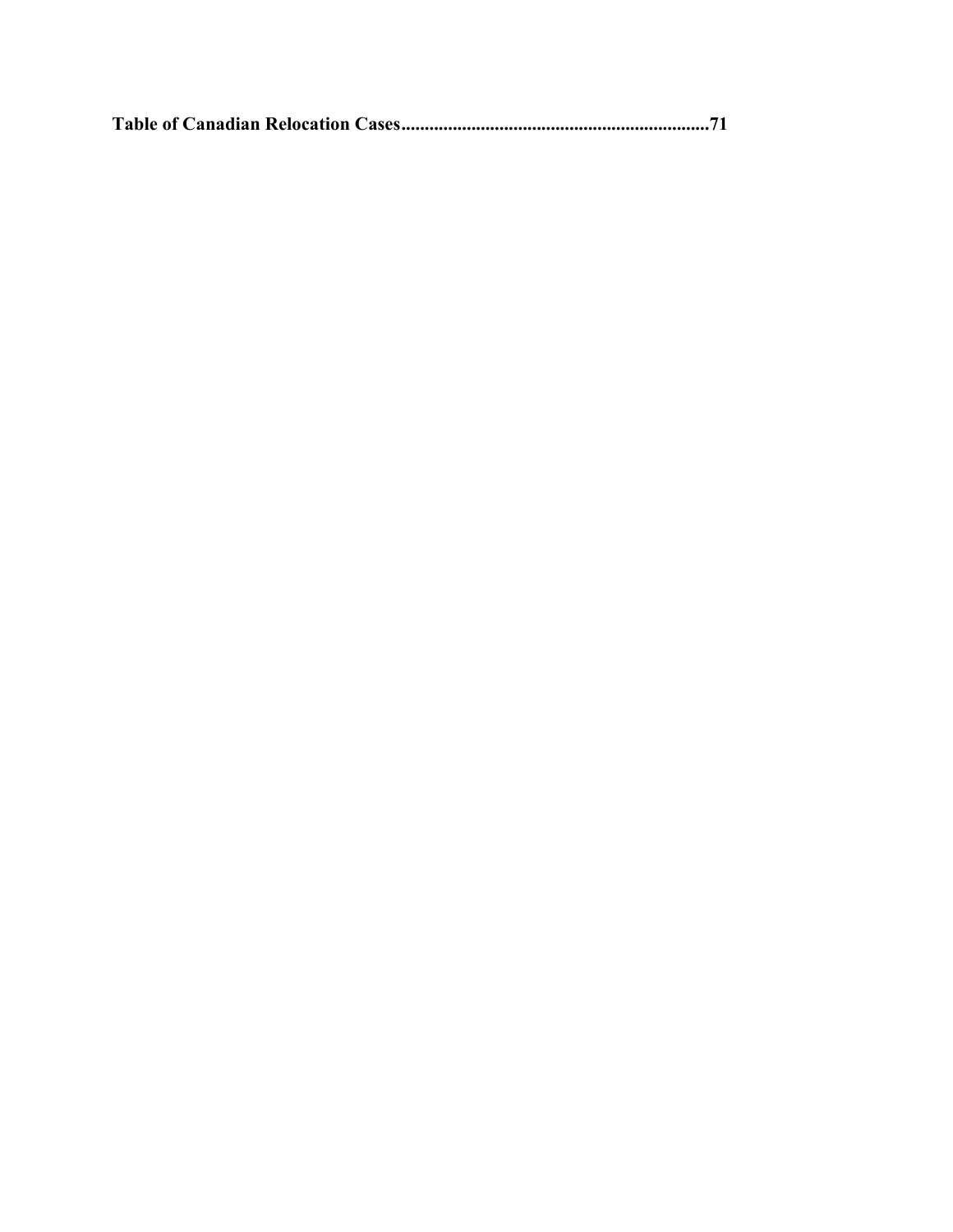# **Relocation of Custodial Parents Abstract**

 Attention to the issues that arise when a custodial parent plans to relocate with his or her child(ren) has increased in recent years. This is because high divorce rates and increased mobility have generated a significant number of these cases, patterns of post-divorce parenting have changed, and conflicting policy goals have left uncertainty as to the correct emphasis in relocation disputes. In the case of proposed relocations that will hinder access, a conflict arises between the goal of maintaining frequent and continuing contact with both parents and that of maintaining stability in the child's relationship with the custodial parent. Relocation disputes are governed by the best interests of the child test. Some have argued in favour of adopting a presumption that the custodial parent's relocation plans are in the best interests of the child. Any such presumption would undermine the best interests of the child standard and should not be adopted. However, in determining the best interests of the child, careful attention should be given to the negative effect on the child should the custodial parent be restricted from relocating. The relative importance of maintaining frequent and continuing contact with both parents should also not be overemphasized in relocation disputes. Social science evidence indicates that other factors — specifically, a well-functioning custodial parent and avoidance of parental conflict are also linked with positive outcomes for children. There is no evidence to support giving priority to maintaining frequent and continuing contact with both parents in cases of conflict.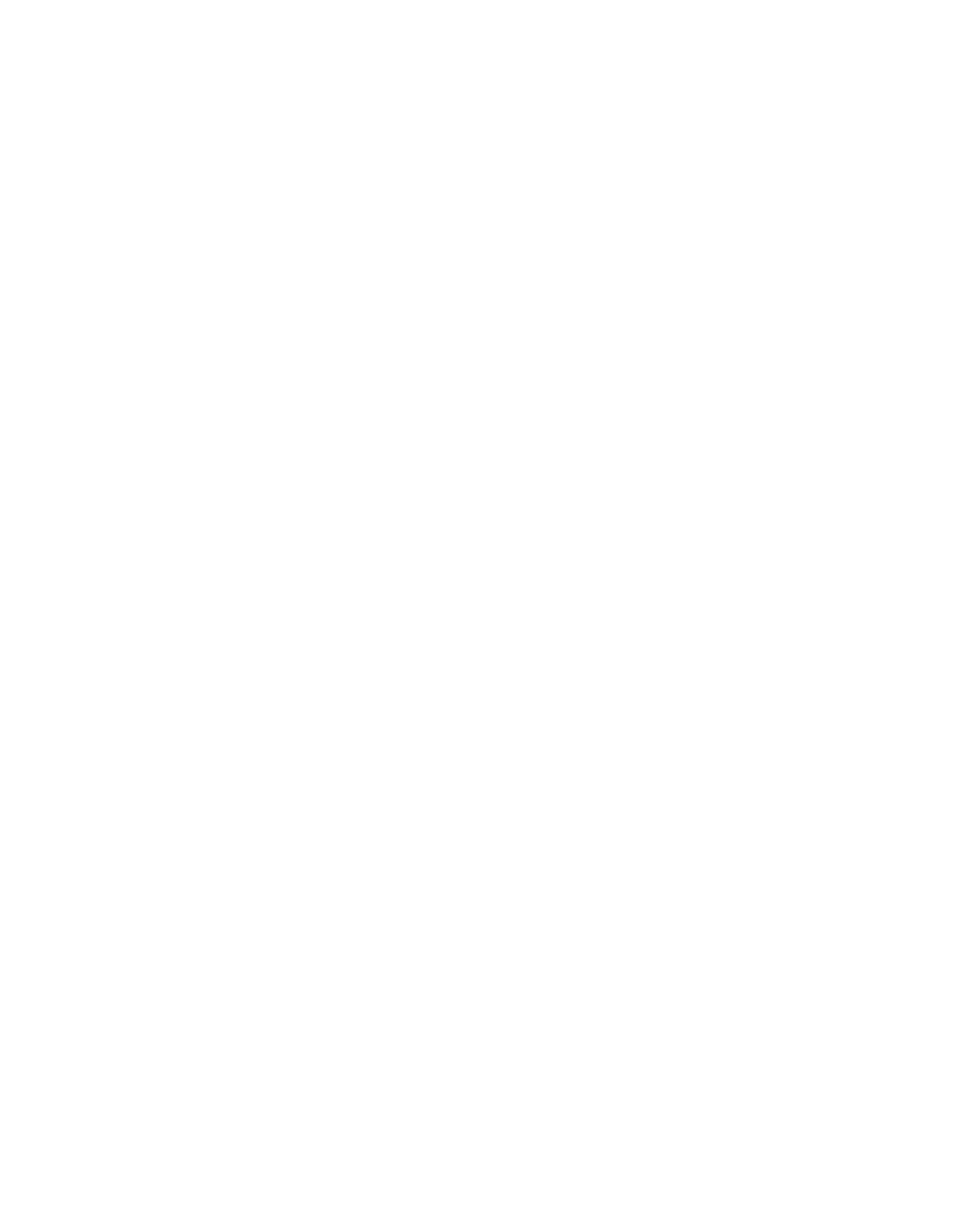# **Relocation of Custodial Parents Executive Summary**

 Attention to the issues that arise when a custodial parent plans to relocate with his or her child(ren) has increased in recent years. This is because high divorce rates and increased mobility have generated a significant number of these cases, patterns of post-divorce parenting have changed, and conflicting policy goals have left uncertainty as to the correct emphasis in relocation disputes. In the case of proposed relocations that will hinder access, a conflict arises between the goal of maintaining frequent and continuing contact with both parents and that of maintaining stability in the child's relationship with the custodial parent.

 Some countries have abandoned the traditional custody/access model which has been maintained in all the Canadian provinces (except Quebec). They favour instead a continuing shared parental responsibility model, under which both parents remain involved in decisionmaking after separation. A similiar model has also been adopted in Quebec. In jurisdictions where a continuing shared parental responsibility model has been adopted, however, debate on the issue of relocation has been similar to that in Canada. Neither the traditional custody/access model maintained in Canada, nor any form of the continuing shared parental responsibility model adopted in Quebec or elsewhere, eliminates problems relating to relocation, or even provides obvious answers to them.

 Relocation disputes are governed by the best interests of the child test. Some have argued in favour of adopting a presumption that the custodial parent's relocation plans are in the best interests of the child. Any such presumption would undermine the best interests of the child standard and should not be adopted. In determining the best interests of the child, however, careful attention should be given to the potential negative effect on the child should the custodial parent be restricted from relocating. The relative importance of maintaining frequent and continuing contact with both parents should also not be overemphasized in relocation disputes. Social science evidence indicates that other factors — specifically, a well-functioning custodial parent and avoidance of parental conflict — are also linked with positive outcomes for children. There is

no evidence to support giving priority to maintaining frequent and continuing contact with both parents in cases of conflict.

 Canada's law on relocation is set out in the *Divorce Act* as interpreted by the Supreme Court of Canada's decision in *Gordon* v. *Goertz*. The basic rule that relocation disputes should be governed by the best interests of the child should be maintained. Aspects of the current law that should be maintained or emphasized, and recommendations for amendments that would clarify or improve the operation of the law, are outlined below.

#### **Summary of Recommendations**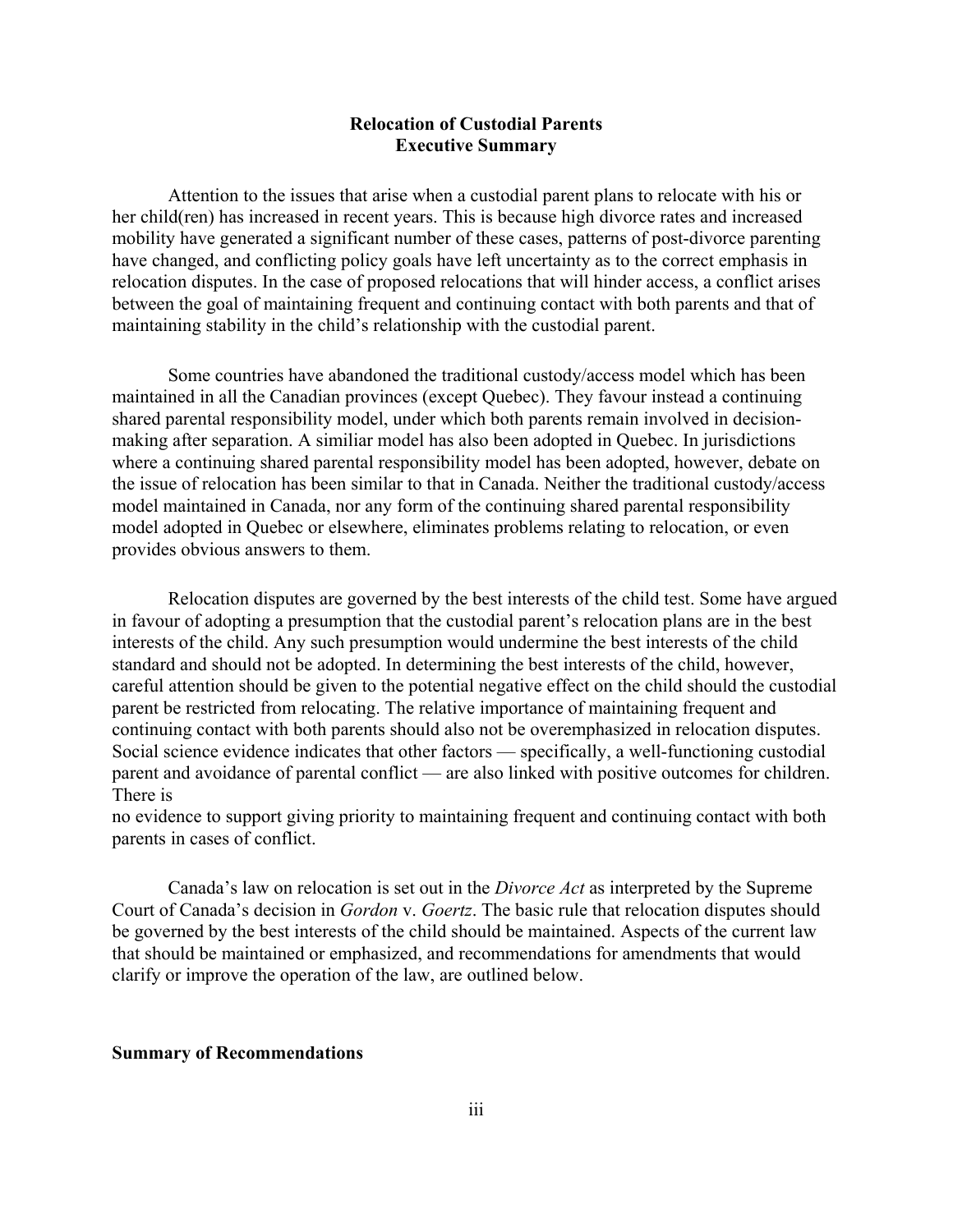- 1. Although the term "mobility rights" has been used widely in Canada, it is preferable to use the term "relocation" to refer to the issues that arise when custodial parents wish to relocate with their children. The mobility rights of each parent and the child are protected by the *Canadian Charter of Rights and Freedoms* and by international conventions. These rights, however, are subject to the best interests of the child. The term "relocation" better captures the broader issues at stake, including the rights and interests of the child, the custodial parent and the access parent.
- 2. Relocation disputes should continue to be governed by the best interests of the child; there should be no legal presumption either for or against relocations.
- 3. The wishes of the child should be given careful attention in determining the child's best interests, provided the child is old enough to express those wishes. The weight given to the wishes of the child should increase with the maturity of the child. It will normally be in the best interests of the child to give effect to the wishes of a mature adolescent.
- 4. In determining the best interests of the child, the following should be considered: the particular economic challenges faced by custodial parents, most of whom are women; the advantages to the child of supporting the decisions of the custodial parent; and the negative impact on the child of restricting relocation.
- 5. Subsections 16(10) and 17(9) of the *Divorce Act* should be amended to reflect the fact that continuing contact with each parent is only one factor associated with positive outcomes for children. Other factors — specifically, a well-functioning custodial parent and avoidance of parental conflict — are also associated with positive outcomes for children. No one factor should be given primacy in the legislation.
- 6. Social scientists should be supported in continuing research on the effect of various post-separation arrangements on children. Social science evidence that identifies factors generally associated with positive outcomes for children is helpful in determining the best interests of the child. It should not be used selectively, however, to support presumptions or "sub-rules" in determining the best interests of the child.
- 7. The rules governing which parent must commence proceedings should be clarified, specifically, whether the custodial parent should be obliged to obtain a variation of the terms of access prior to moving in the absence of a non-removal order. If there is no general requirement to this effect, Canada's law should be amended to require custodial parents to give notice of a proposed move to the other parent or to the court. The custodial parent should also be required to propose new arrangements for access. The notice requirement should provide for exceptions in cases where it would create a risk of domestic violence.
- 8. Courts have the option of a) allowing a custodial parent to move; b) transferring custody to the access parent; or c) issuing a non-removal order to preserve the *status quo*. Nonremoval orders have a particularly negative impact on the rights and freedoms of the custodial parent. Such orders should not be granted lightly, but should remain an option for the exceptional cases where such an order will serve the best interests of the child.
- 9. The Supreme Court of Canada has said that the custodial parent's reasons for moving are a relevant consideration only in exceptional cases where the reasons go to the parent's ability to meet the needs of the child. In most cases, however, the reasons for the move will be relevant to the best interests of the child determination (e.g., when the move is to take a better job or to join a new spouse). While custodial parents should not be subject to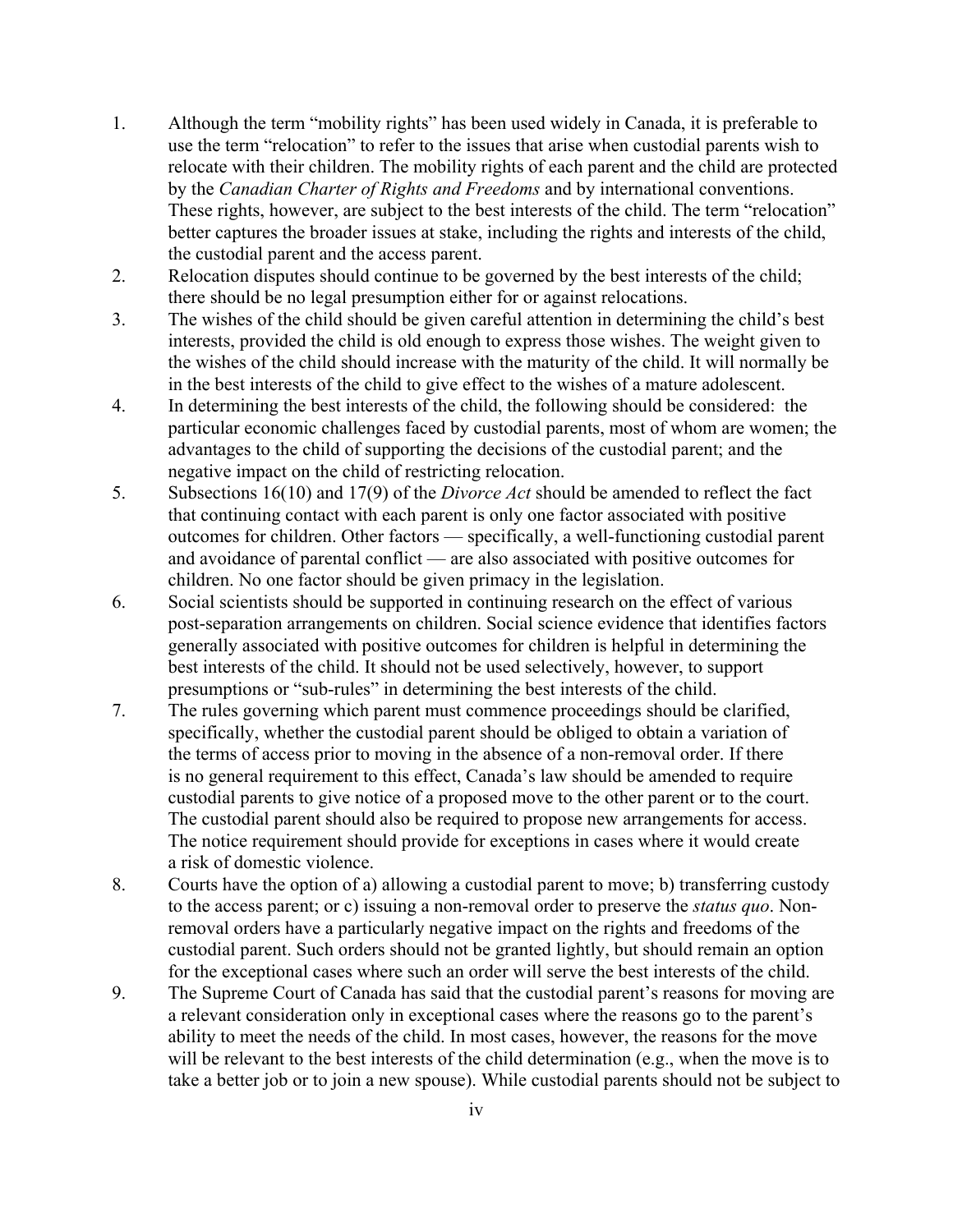a special onus to prove that a move is necessary, the reasons behind the move should be considered as they affect the best interests of the child.

10. Education programs on the effects of parental divorce and separation and alternative dispute resolution mechanisms (particularly mediation) on children should be made available and encouraged in order to promote responsible agreements on child custody and access.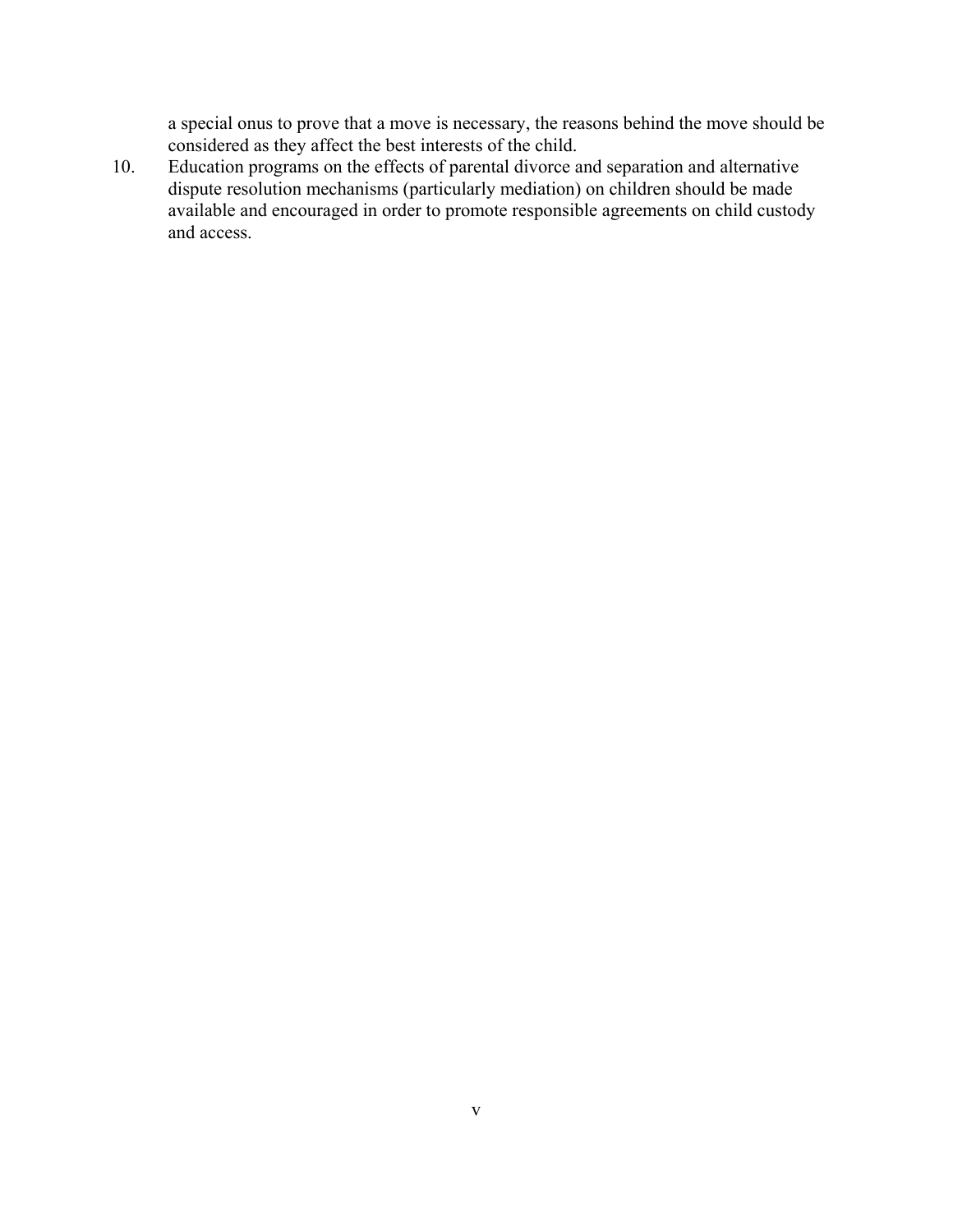### **Relocation of Custodial Parents**

Relocation cases ... present some of the knottiest and most disturbing problems that our courts are called upon to resolve. In these cases, the interests of a custodial parent who wishes to move away are pitted against those of a noncustodial parent who has a powerful desire to maintain frequent and regular contact with the child. Moreover, the court must weigh the paramount interests of the child, which may or may not be in irreconcilable conflict with those of one or both of the parents.<sup>1</sup>

*Justice Titone*, Court of Appeals of New York, 1996

# **Introduction**

 Although disputes over a custodial parent's plan to relocate with a child are not a recent development, $2\pi$  the issue has received more attention recently. This is because high divorce rates and increased mobility have generated a significant number of these cases, patterns of postdivorce parenting have changed, and conflicting policy goals have left uncertainty as to the correct emphasis in relocation disputes. In the case of proposed relocations that will hinder access, a conflict arises between the goal of maintaining frequent and continuing contact with both parents, and that of maintaining stability in the child's relationship with the custodial parent. Other conflicts may arise between the custodial parent's wish to move and the rights and interests of the child, but loss of contact with the access parent is often the focus in relocation disputes. A child is likely to suffer less harm from a break in his or her relationship with the access parent than from a similar break with the custodial parent, but separation from the access parent may very well result in a significant loss. As well, relocation will disrupt the child's other relationships and community ties.

 Courts in various countries have recently reassessed their relocation laws, and have attempted to reconcile competing policy goals and conflicting rights of the parties with the best interests of the child. The Supreme Court of Canada addressed the issue of relocation in 1996, and confirmed that the sole criterion in such cases is the best interests of the child. All relevant circumstances are to be considered in determining the best interests of the child, including the relationship between the child and each parent, and the views of the child.

 <sup>1</sup> *Tropea* v. *Tropea*, 665 N.E. 2d145 (N.Y. Ct. App. 1996).

<sup>2</sup> See, e.g., *De Manneville* v. *De Manneville*, [1804] 32 E.R. 762 (Ch.), where Lord Eldon denied that mother's request for custody but ordered the father not to remove the child from the jurisdiction.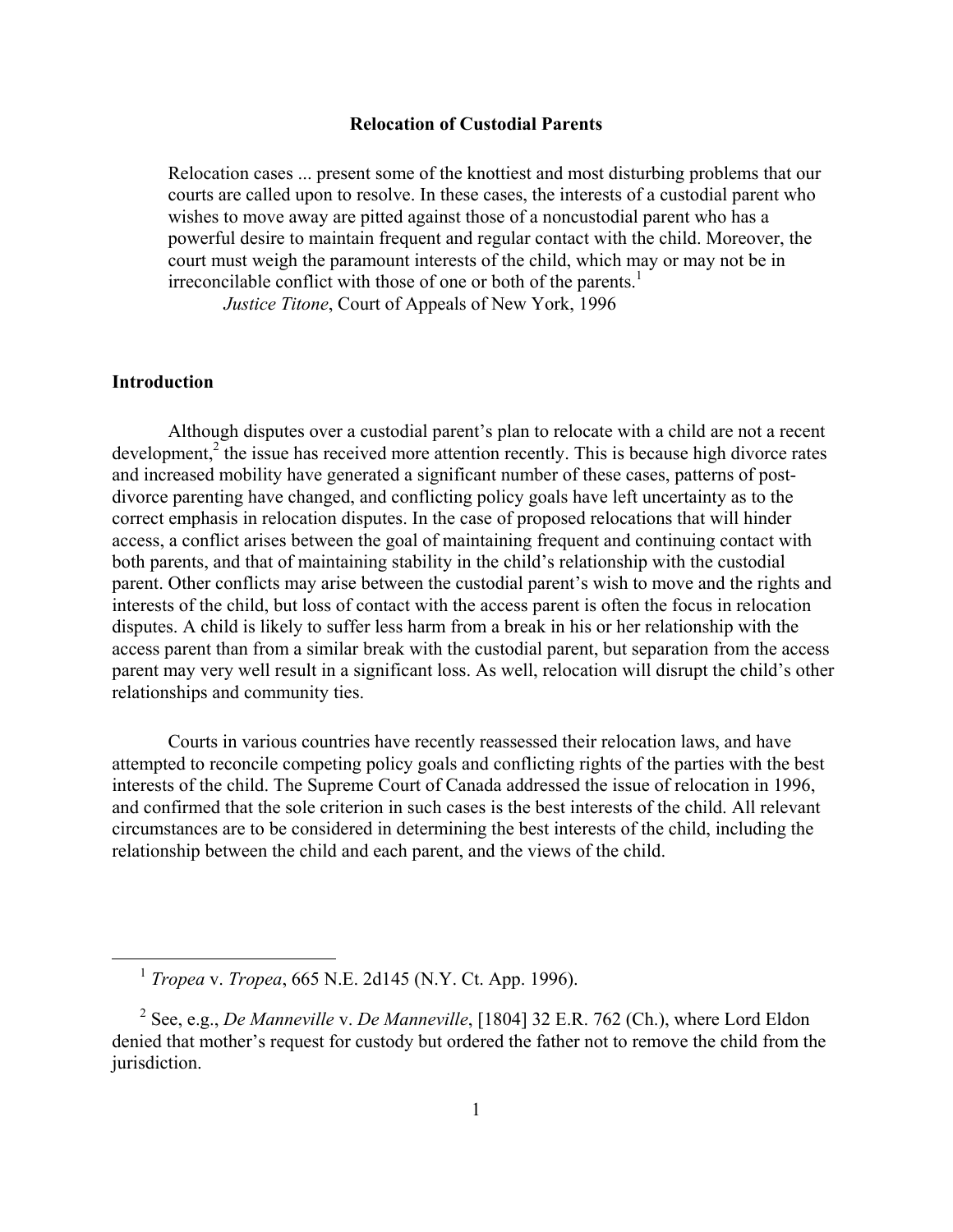The application of the best interests of the child test to relocation disputes has been criticized on the basis that it results in uncertainty and therefore increased levels of litigation. It may also result in unfair restrictions on custodial parents, most of whom are women. The Supreme Court rejected arguments that these problems should be addressed by applying a presumptive deference to the custodial parent's decision to move. The reasoning was that such a presumption would undermine the best interests of the child standard. The conclusion reached in this paper is that the general approach of the Supreme Court of Canada is correct, although some clarifications and modifications to Canada's law are needed, as discussed later. Presumptions in favour of or against relocation should not be adopted. However, the particular economic challenges faced

by custodial parents (most of whom are women), the advantages to the child of supporting the decisions of the custodial parent, and the negative impact on the child of restricting relocation should be taken into account when determining the best interests of the child.

 This paper will first present the Canadian legal framework and a comparative analysis of law relating to relocation. It will then address the issue of relocation in terms of demographic data and empirical evidence. From this, it will introduce the principles that should govern relocation disputes.

## **A. The Canadian Legal Framework**

 *This section reviews the relevant statutes and case law relating to relocation and presents statistics that have been gleaned from a review of reported Canadian relocation cases.* 

# **1. The Federal** *Divorce Act* **and the Common Law Provinces**

#### The *Divorce Act*

 In Canada, legislative jurisdiction over custody and access is divided between the federal government and the provinces. The federal government has exclusive jurisdiction over custody and access in cases of divorce. The pertinent rules are set out in the *Divorce Act*.<sup>3</sup> The provinces have exclusive jurisdiction over custody and access in non-divorce situations — that is, where the parties are unmarried, or are married but not seeking a divorce. Each province and territory has legislation addressing the issues of custody and access, and these rules in the common law provinces are broadly similar to the *Divorce Act* rules.

 <sup>3</sup> *Divorce Act*, R.S.C. 1985 (2nd Supp.), c. 3.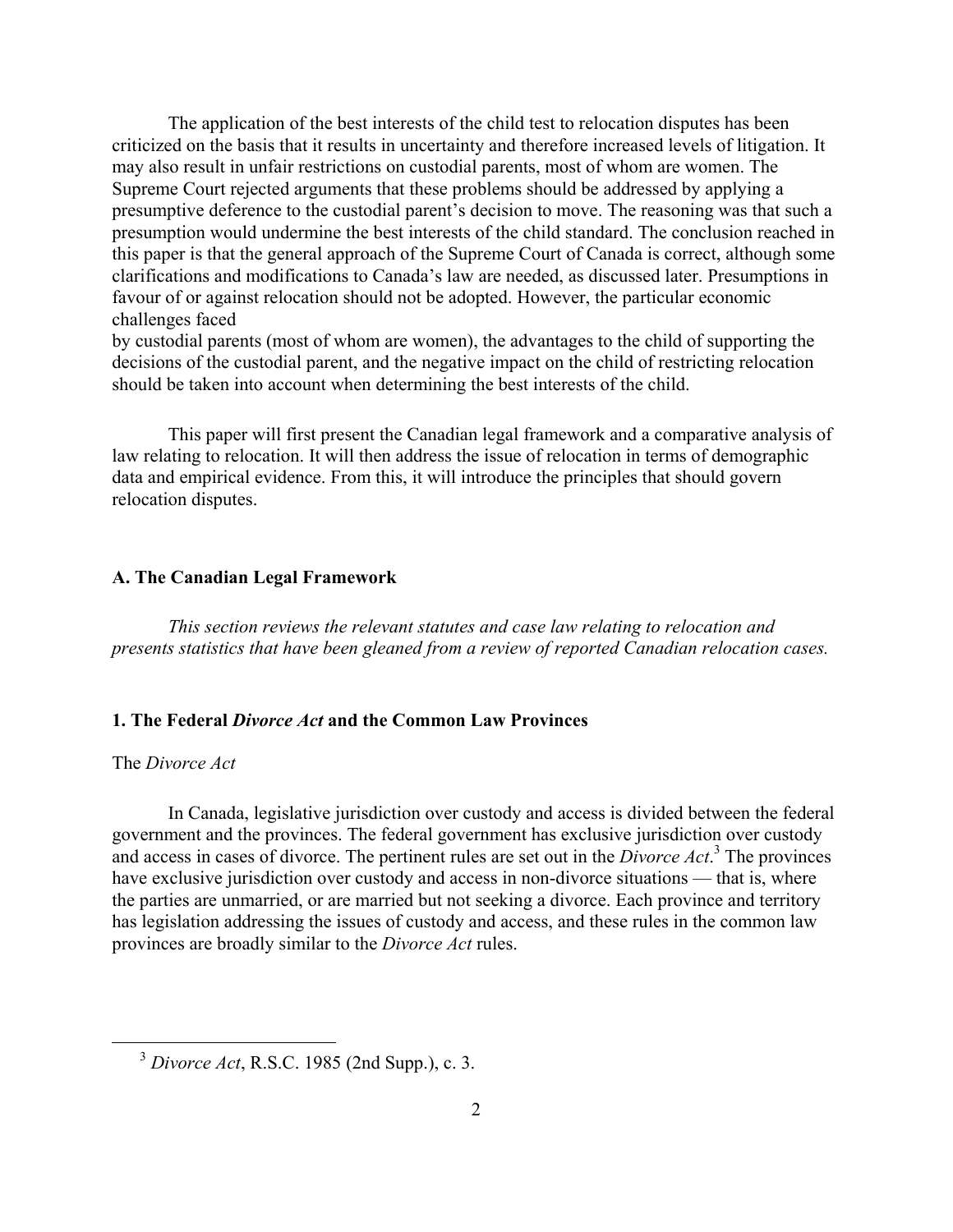The test for custody and access decisions under both provincial legislation and the *Divorce Act* is the best interests of the child. Section 16 of the *Divorce Act*, which governs custody and access orders, provides:

- (1) A court of competent jurisdiction may, on application by either or both spouses or by any other person, make an order respecting the custody of or the access to, or the custody of and access to, any or all of the children of the marriage.
- (2) Where an application is made under subsection (1), the court may, on application by either or both spouses or by any other person, make an interim order respecting the custody of or the access to, or the custody of and access to, any or all children of the marriage pending determination of the application under subsection (1).
- (3) A person, other than a spouse, may not make an application under subsection (1) or (2) without leave of the court.
- (4) The court may make an order under this section granting custody of, or access to, any or all children of the marriage to any one or more persons.
- (5) Unless the court orders otherwise, a spouse who is granted access to a child of the marriage has the right to make inquiries, and to be given information, as to the health, education and welfare of the child.
- (6) The court may make an order under this section for a definite or indefinite period or until the happening of a specified event and may impose such other terms, conditions or restrictions in connection therewith as it thinks fit and just.
- (7) Without limiting the generality of subsection (6), the court may include in an order under this section a term requiring any person who has custody of a child of the marriage and who intends to change the place of residence of that child to notify, at least thirty days before the change or within such other period before the change as the court may specify, any person who is granted access to that child of the change, the time at which the change will be made and the new place of residence of the child.
- (8) In making an order under this section, the court shall take into consideration only the best interests of the child of the marriage as determined by reference to the condition, means, needs and other circumstances of the child.
- (9) In making an order under this section, the court shall not take into consideration the past conduct of any person unless the conduct is relevant to the ability of that person to act as a parent of a child.
- (10) In making an order under this section, the court shall give effect to the principle that a child of the marriage should have as much contact with each spouse as is consistent

with the best interests of the child and, for that purpose, shall take into consideration the willingness of the person for whom custody is sought to facilitate such contact.

 Custody and access orders may be made in respect of any "child of the marriage," defined in s. 2(1) of the *Divorce Act* as "a child of two spouses or former spouses who, at the material time, (a) is under the age of majority and has not withdrawn from their charge, or (b) is the age of majority or over and under their charge but unable, by reason of illness, disability or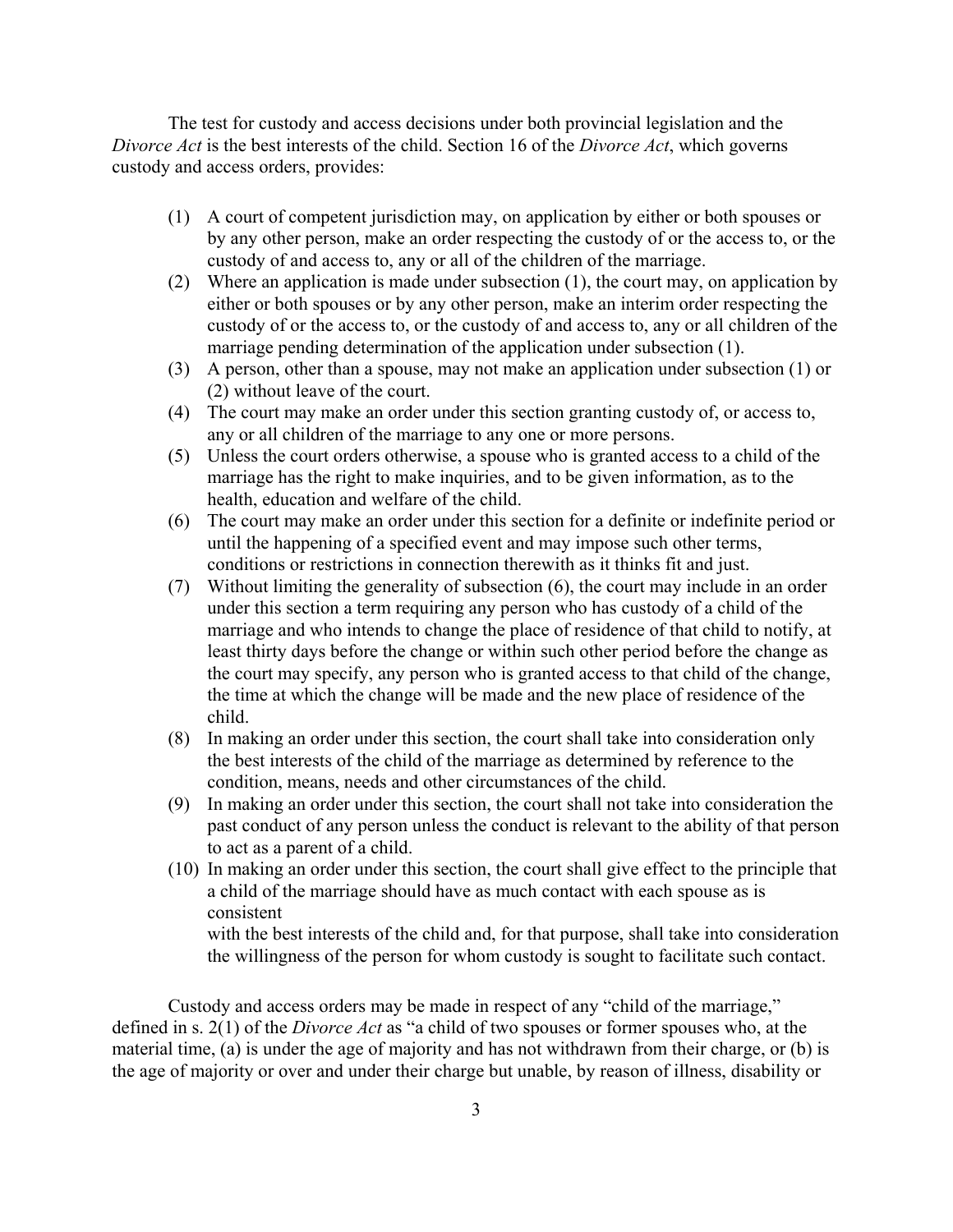other cause, to withdraw from their charge or to obtain the necessaries of life." (The age of majority at common law was 21, but each province and territory has enacted legislation setting the age of majority at either 18 or 19.) Subsection 2(2) further provides that "a child of two spouses or former spouses includes (a) any child for whom they both stand in the place of parents; and (b) any child of whom one is the parent and for whom the other stands in the place of a parent." Thus, adopted children and step-children are included in the definition of "child of the marriage" and may be the subject of custody and access orders.

 Custody and access orders may be varied under s. 17 of the *Divorce Act*. Subsection 17(5) provides:

Before the court makes a variation order in respect of a custody order, the court shall satisfy itself that there has been a change in the condition, means, needs or other circumstances of the child of the marriage occurring since the making of the custody order or the last variation order made in respect of that order, as the case may be, and, in making the variation order, the court shall take into consideration only the best interests of the child as determined by reference to that change.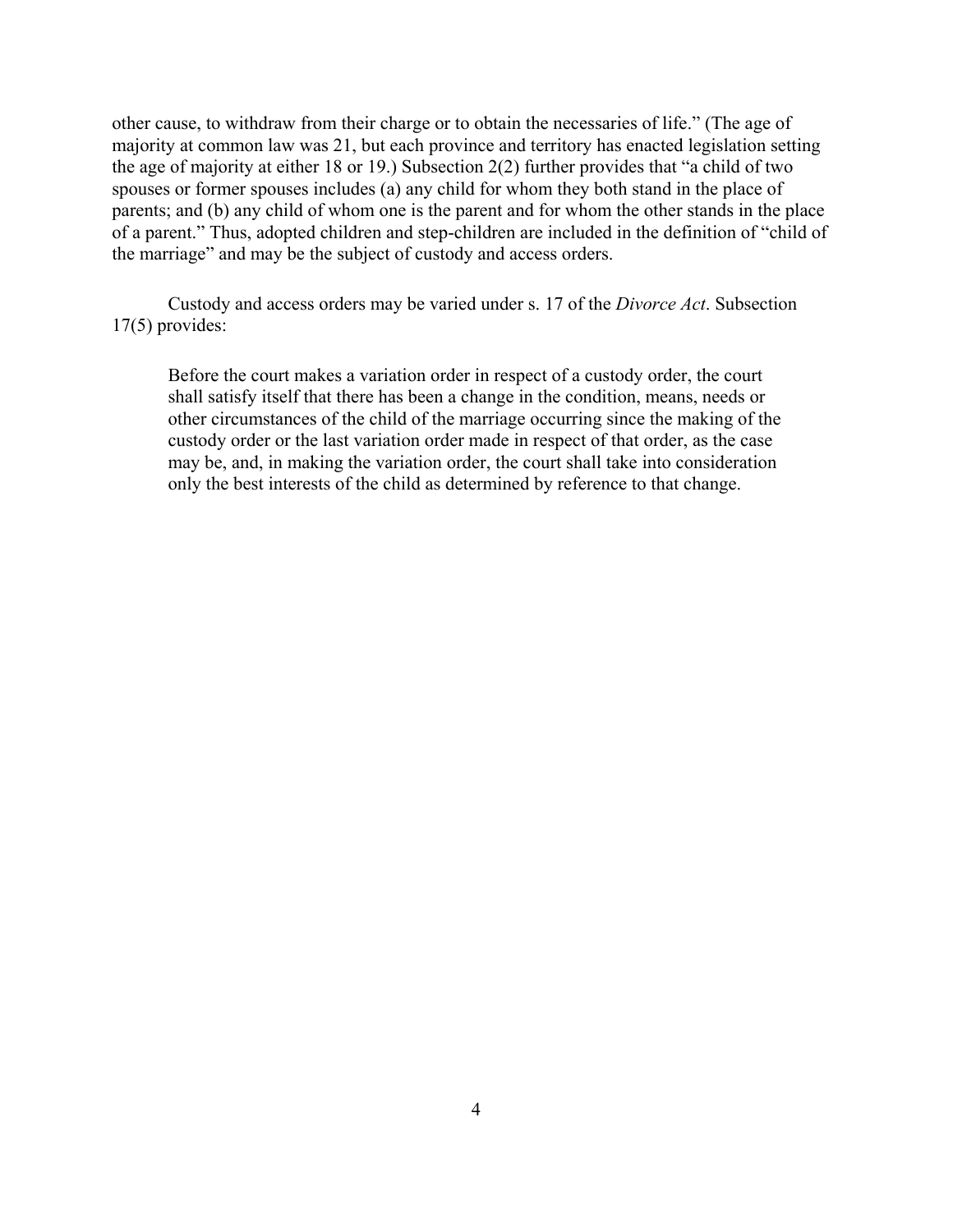Subsection 17(9) mirrors ss. 16(10) and provides:

In making a variation order varying a custody order, the court shall give effect to the principle that a child of the marriage should have as much contact with each former spouse as is consistent with the best interests of the child and, for that purpose, where the variation order would grant custody of the child to a person who does not currently have custody, the court shall take into consideration the willingness of that person to facilitate such contact.

 Canada has maintained traditional definitions of custody and access in the common law provinces and in the *Divorce Act* (see later discussion on Quebec civil law). The traditional narrow definition of access was enunciated in 1955 as follows:

The father's contact with his daughter must be that of a person who visits her, who spends some time with her, but who cannot change or alter her mode of life or have any general direction of the child's conduct. That is a matter of custody ... He is only to have the ordinary control of a child necessary for the well-being of the child during the hours they are together, and he is not to interfere in any way with the child's upbringing. $4$ 

 For a period of time, there was an expansion of the rights of access parents in common law jurisdictions.<sup>5</sup> Legislative changes have given the access parent a right to information regarding the health, education and welfare of the child.<sup>6</sup> At one point, some Canadian courts adopted a broad interpretation of such legislation, ruling that it recognized the rights of an access parent to be involved in decision-making, at least in regard to important matters involving the child.<sup>7</sup> Following such decisions, there was some confusion and debate as to the respective rights and responsibilities of the custodial parent and the access parent.

 The expansion of the rights of access parents and confusion in Canada as to the rights and responsibilities of each parent were diminished by *Young* v. *Young*. 8 Here, the Supreme Court of Canada ruled that the custodial parent had the sole decision-making authority without

4 *Gubody* v. *Gubody*, [1955] O.W.N. 548 at 550-52.

<sup>5</sup> For discussion of this trend see B. Hovius, "The Changing Role of the Access Parent" (1993-94), 10 Can. Fam. L.Q. 123.

6 See, e.g., Ontario's *Children's Law Reform Act*, R.S.O. 1990, c. C.12, s. 20(5) and, federally, the *Divorce Act*, s. 16(5).

<sup>7</sup> *Abbott* v. *Taylor* (1986), 2 R.F.L. (3d) 163 (Man.C.A.) at 169.

<sup>8</sup> *Young* v. *Young*, [1993] 4 S.C.R. 3, 49 R.F.L. (3d) 117 (S.C.C.).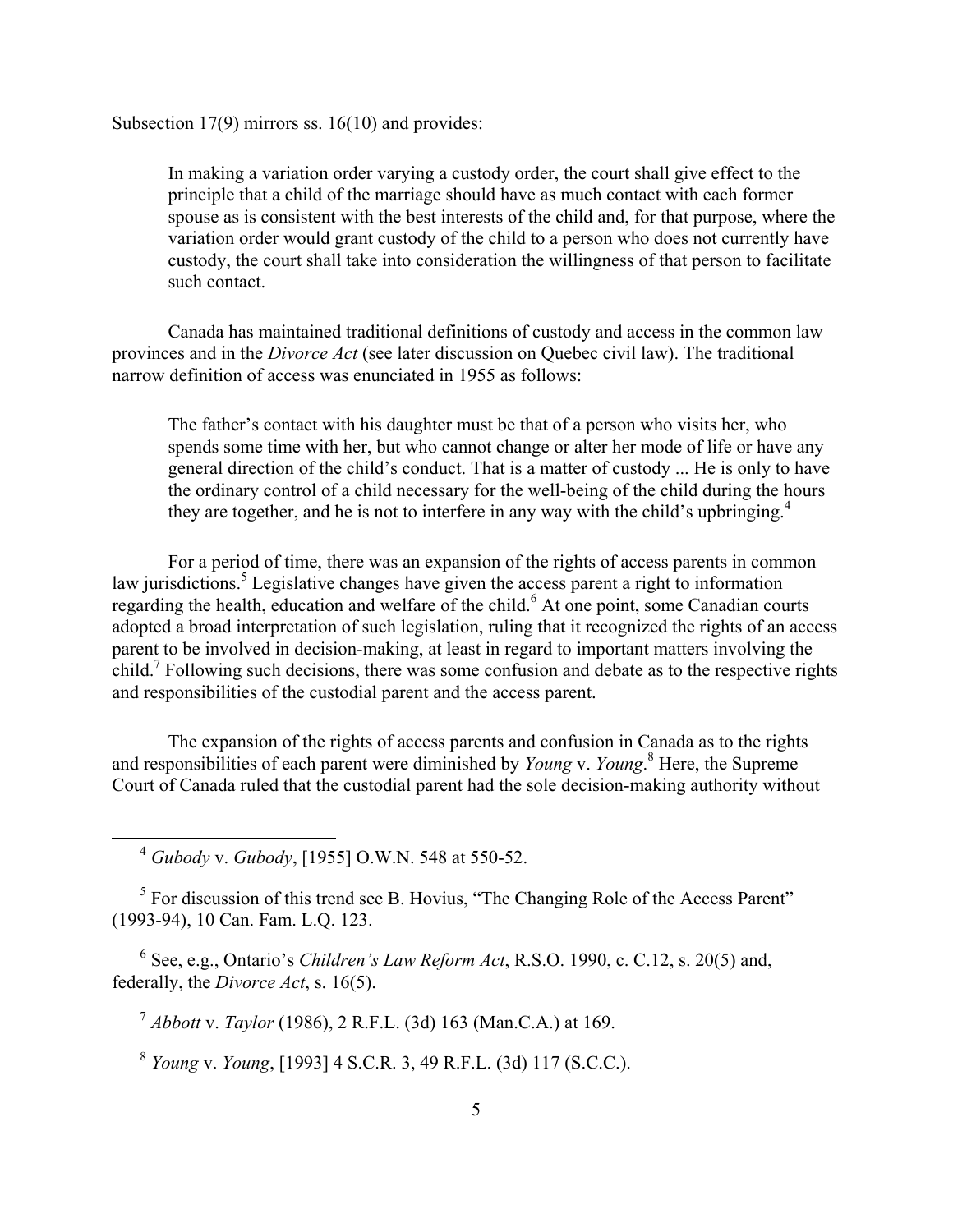an agreement or court order to the contrary, and was not required to consult with the access parent

on any matters of upbringing. This put a halt to the trend of increasing the authority of the access parent. Access parents now have the statutory right to health and education information, and they continue to have the right to challenge decisions taken by the custodial parent. Subject to any court order or agreement, however, the custodial parent has sole decision-making power and no duty to confer with the access parent. Thus, the traditional custody/access model remains firmly in place in Canada's common law jurisdictions.

 Some Anglo-American jurisdictions have abandoned the traditional notions of "custody" and "access." Instead, they have adopted a scheme of continuing shared parental responsibility, under which both parents continue to have decision-making rights and responsibilities after separation (see later discussion of England and Wales, some U.S. states, and Australia). It is also the situation in Quebec and in other civil law jurisdictions (see later discussion). Although dissolving traditional distinctions between custody and access may have some impact on access problems, at this point it appears that each jurisdiction continues to be challenged by a similar set of access problems. These include problems related to the relocation of the custodial (or "residential") parent, regardless of the custody/access model adopted. In jurisdictions such as Quebec, where a continuing shared parental responsibility model has been adopted, debate on the issue of relocation has been similar to that in the rest of Canada. It is important to note that neither the traditional custody/access model maintained in the common law provinces of Canada, nor any form of the continuing shared parental responsibility model adopted in Quebec or elsewhere, eliminates problems related to relocation, or even provides obvious answers to them.

#### *Gordon* v. *Goertz*

 With regard to relocation, *Gordon* v. *Goertz* is the leading case across Canada, including Quebec, because it was decided under the federal *Divorce Act*. 9 The *Goertz* case provided a particularly broad discussion of relocation. This is because in addition to the custodial mother and the access father, who were the parties to the dispute, the Women's Legal Education and Action Fund (LEAF) and the Children's Lawyer of Ontario appeared as intervenors. LEAF, a feminist organization that advocates on behalf of women in various legal proceedings, argued for a presumption in favour of the custodial parent (who is usually the mother) in relocation cases. The Children's Lawyer is a public official whose office represents children in child protection cases and in some private custody and access disputes. The Children's Lawyer was not acting for the child in the *Goertz* case, but intervened to argue that the test for deciding relocation cases generally should be the best interests of the child, without presumptions in favour of the custodial or access parent. The involvement of these intervenors highlighted both the gendered nature of relocation disputes — they usually involve a custodial mother whose

 <sup>9</sup> *Gordon* v. *Goertz*, [1996] 2 S.C.R. 27.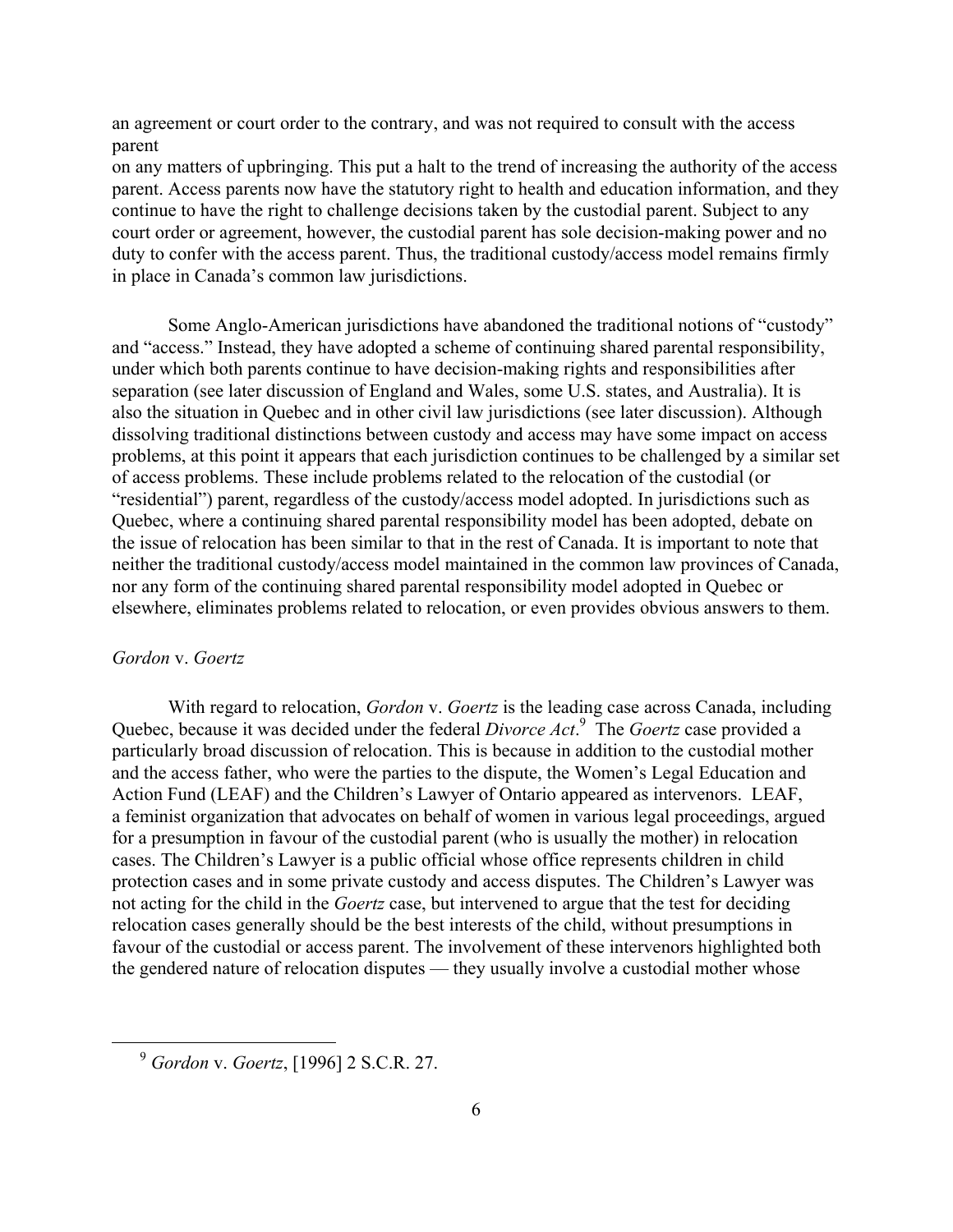decision to move is challenged by an access father — and the tension between the interests of children and the rights of parents.

 In *Goertz,* the issue was whether the custodial mother's move from Saskatchewan to Australia was grounds for varying the custody order by transferring custody to the father. By the time the father's appeal reached the Supreme Court, the mother and child had already moved to Australia, in accordance with the decisions of the lower courts. The mother, along with LEAF, as intervenor, advocated a "presumptive deference" approach, similar to that adopted by the Ontario Court of Appeal in *MacGyver* v. *Richards*. 10 There it was ruled that the custodial mother should not be restrained from relocating with her child in order to join her new partner in the state of Washington; although the test for determining issues relating to custody and access was the best interests of the child, there should be a presumptive deference to the decisions of the custodial parent.11 The father and the Children's Lawyer, the second intervenor, argued in favour of the approach taken by the Ontario Court of Appeal in *Carter* v. *Brooks*, 12 which was the authoritative relocation case in Ontario prior to *MacGyver*. In *Carter* v. *Brooks,* the Ontario Court of Appeal stated that the sole governing principle was the best interests of the child, which should be determined by considering all relevant factors, without the application of any presumptions.

None of the parties or the intervenors in *Goertz* argued for a presumption or preference *against* relocation.

 The Supreme Court of Canada ruled unanimously that the mother should retain custody in Australia, but that the terms of access should be modified to allow access in Canada as well as Australia. The Court was split, however, on the appropriate test to apply. Seven of the nine justices rejected the "presumptive deference" approach and endorsed the *Carter* v. *Brooks* approach. The majority stated that the custodial parent's views on the issue of relocation are entitled to a great deal of respect. However, the issue should be decided on the basis of the best interests of the child, taking into account all relevant factors, and not on the basis of any legal presumptions. Justice L'Heureux-Dubé J., with La Forest J. concurring, wrote a minority opinion that endorsed the "presumptive deference" approach and a substantial limitation on the discretion of judges to vary custody orders. The majority opinion was written by McLachlin J., who summarized the Canadian law as follows:

10 *MacGyver* v. *Richards* (1995), 11 R.F.L. (4th) 432 (Ont. C.A.).

<sup>12</sup> *Carter* v. *Brooks* (1990), 2 O.R. (3d) 321 (C.A.).

<sup>&</sup>lt;sup>11</sup> Justice Abella, for the majority, said in *MacGyver*, at 444, that there should be "particular" sensitivity and a presumptive deference to the needs of the responsible custodial parent who, in the final analysis, lives the reality, not the speculation, of decisions dealing with the incidents of custody."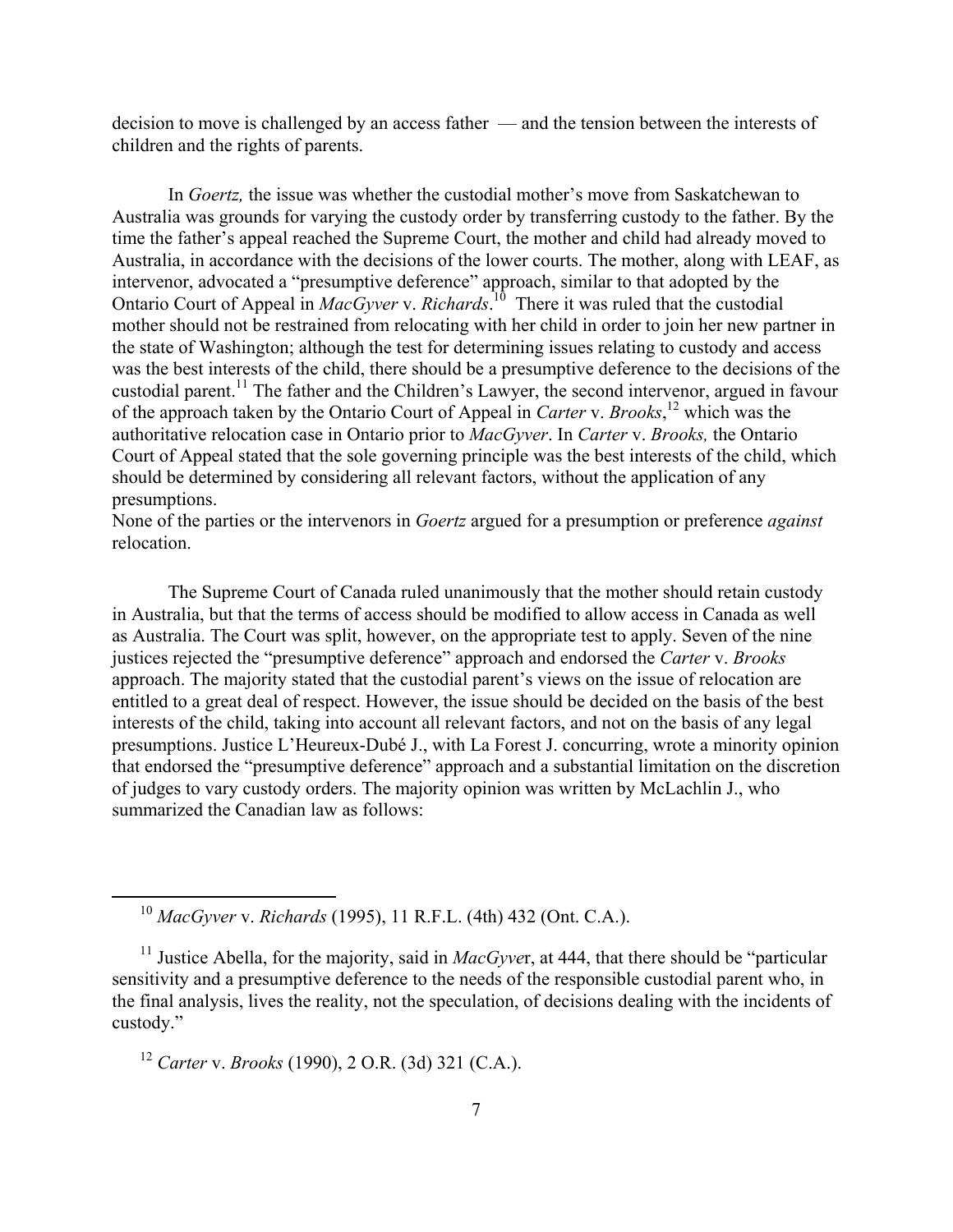- 1. The parent applying for a change in the custody or access order must meet the threshold requirement of demonstrating a material change in the circumstances affecting the child.
- 2. If the threshold test is met, the judge on the application must embark on a fresh inquiry into what is in the best interests of the child, having regard to all the relevant circumstances relating to the child's needs and the ability of the respective parents to satisfy them.
- 3. This inquiry is based on the findings of the judge who made the previous order and evidence of the new circumstances.
- 4. The inquiry does not begin with a legal presumption in favour of the custodial parent, although the custodial parent's views are entitled to great respect.
- 5. Each case turns on its own unique circumstances. The only issue is the best interest of the child in the particular circumstances of the case.
- 6. The focus is on the best interests of the child, not the interests and rights of the parents.
- 7. More particularly, the judge should consider, *inter alia*: (a) the existing custody arrangement and relationship between the child and the custodial parent; (b) the existing arrangement and the relationship between the child and the access parent; (c) the desirability of maximizing contact between the child and both parents; (d) the views of the child; (e) the custodial parent's reason for moving, only in the exceptional case where it is relevant to that parent's ability to meet the needs of the child; (f) disruption to the child of a change in custody; (g) disruption to the child consequent on removal from family, schools, and the community he or she has come to know.

 In the end, the importance of the child remaining with the parent in whose custody he or she has become accustomed in the new location must be weighed against the continuance of full contact with the child's access parent, its extended family and its community. The ultimate question in every case is this: What is in the best interests of the child in all the circumstances, old as well as  $new?$ <sup>13</sup>

# Material Change in Circumstances

 In *Goertz*, the Court followed the "two-stage procedure" prescribed by the *Divorce Act* for determining applications for variation of custody and access orders (i.e., the parent applying for a variation must first meet the threshold condition of establishing a material change in the circumstances or needs of the child and the ability of the parents to meet them). If the applicant satisfies this requirement, there is then a fresh inquiry to determine the best interests of the child. McLachlin J. noted that the *Divorce Act* clearly provides that the best interests of the child are the "only relevant issue."

 <sup>13</sup> *Goertz*, paras. 49-50.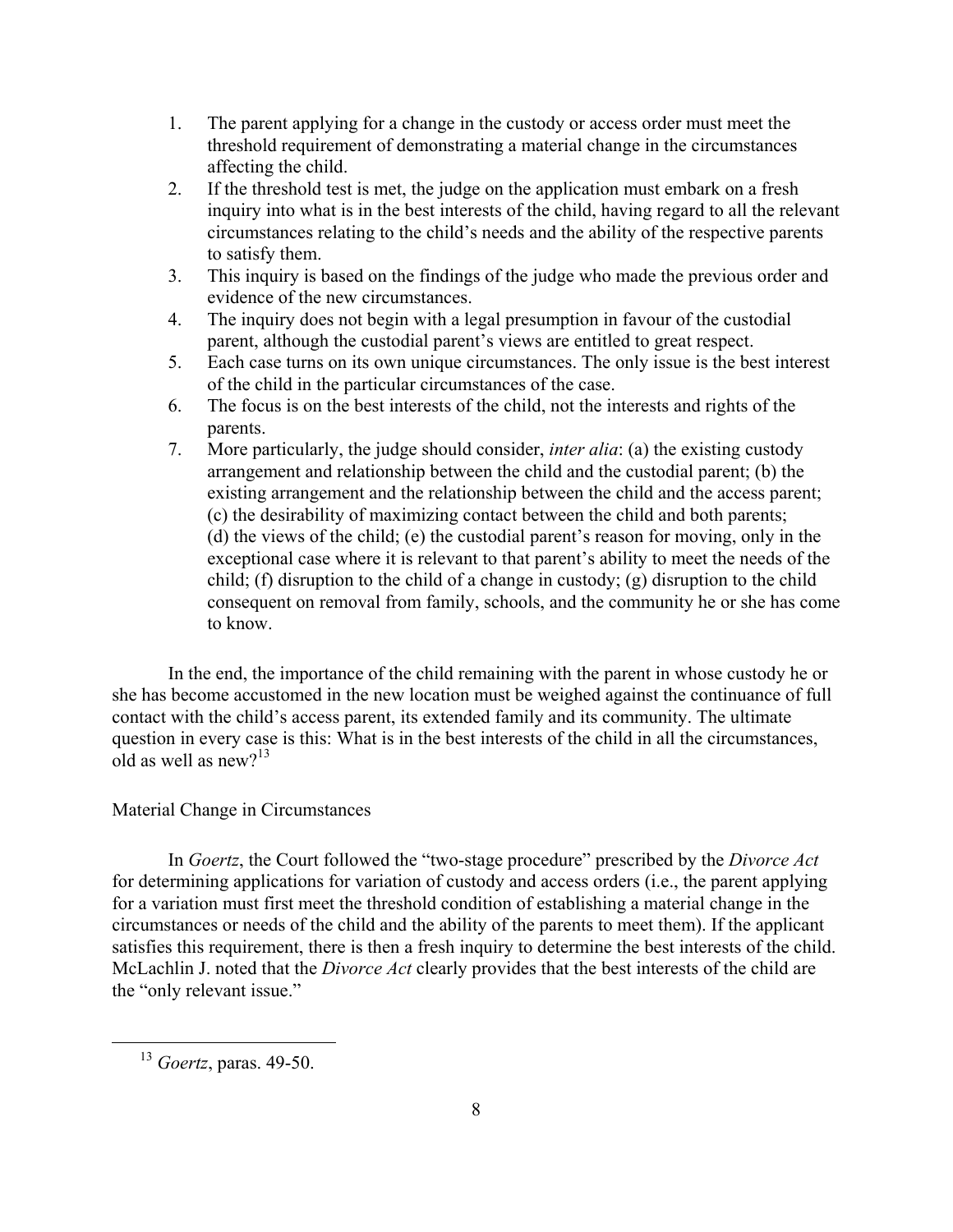In order to meet the material change test, the applicant must show: "(1) a change in the condition, means, needs or circumstances of the child and/or the ability of the parents to meet the needs of the child; (2) which materially affects the child; and (3) which was either not foreseen or could not have been reasonably contemplated by the judge who made the initial order."<sup>14</sup>

 The Court stated that a relocation will always be a change, but not necessarily a change that materially affects the circumstances of the child and the ability of the parents to meet the child's needs. As an example, the Court stated, "A move to a neighbouring town might not affect the child or the parents' ability to meet its needs in any significant way." So, short moves that do not disrupt the access schedule or otherwise affect the children negatively will not be considered significant enough changes to require a reconsideration of the custody order.

 The Court also said that a move might not be a material change in circumstances "if the child lacks a positive relationship with the access parent or extended family in the area."<sup>15</sup> Access parents who do not have a meaningful ongoing relationship with the child are unlikely to satisfy

the initial "material change" test. The initial requirement of a "material change" will eliminate most applications from access parents who do not have a relationship that will be affected significantly by a move.

 <sup>14</sup> *Goertz*, para. 13.

<sup>15</sup> *Goertz*, para. 14.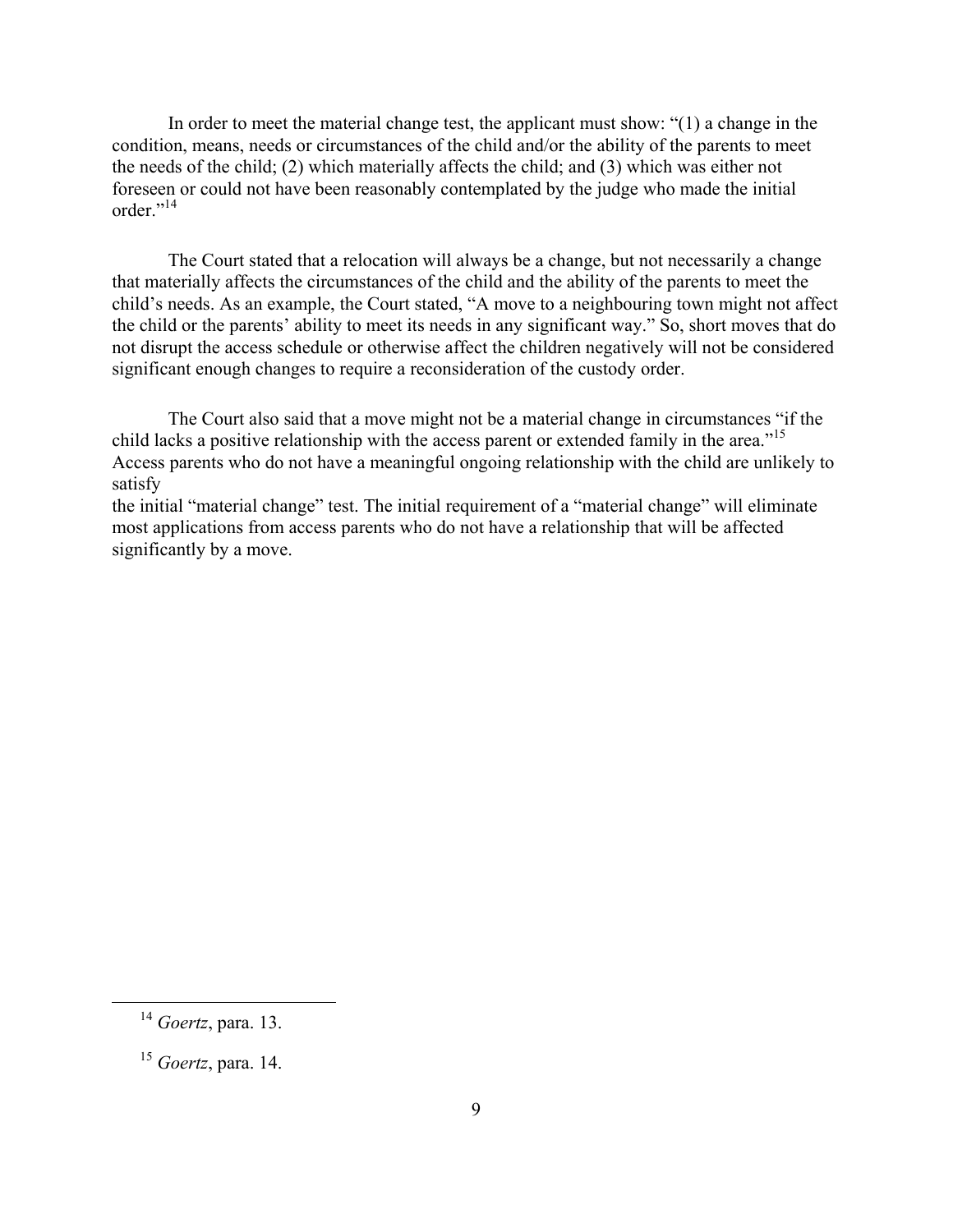# Commencing Proceedings

*Goertz* left some confusion as to whether the access parent or the custodial parent must commence proceedings for a variation of an existing custody/access order where there is a relocation dispute.16 It seems that if there is a non-removal clause in the initial custody order, the custodial parent would have to apply for a variation to eliminate that term from the custody order. The onus then would be on the custodial parent to prove that there has been a material change in circumstances. In the absence of a non-removal clause, the *Goertz* decision suggests that it would be up to the access parent to apply for a variation and to show that there has been a material change in circumstances. The custodial parent, however, would have to seek a variation if the proposed relocation would interfere with court-ordered access terms. If there is no custody order in place, neither parent would have to show a material change, and the judge would move directly to the question of what custody arrangements are in the best interests of the child.

 The rules governing which parent must commence proceedings should be clarified, specifically, whether the custodial parent should be obliged to obtain a variation of the terms of access prior to moving, in the absence of a non-removal order. If the custodial parent's move would interfere with the terms of an access order, then arguably the custodial parent would be in contempt of the order unless a variation is obtained prior to the move. In many jurisdictions, custodial parents who wish to relocate must obtain the consent of the other parent or leave of the court before moving, or must obtain a variation of the terms of access before moving. In North Dakota, for example, the custodial parent must obtain the consent of the other parent or a court order before moving, unless the access parent has not exercised his or her rights of access for at least one year, or has moved to another state and is more than 50 miles from the custodial parent residence.<sup>17</sup> Such a requirement ensures that parenting arrangements will be addressed prior to a move.

 An alternative would be to require the custodial parent to obtain a variation if the custody order includes a non-removal order. In the absence of a non-removal order, however, the custodial parent would be permitted to move, unless the access parent obtains a variation of the custody order to restrain the move or transfer custody. This is the approach that seems to be suggested

by *Goertz*. The problem with this approach is that, in the absence of a non-removal order, the custodial parent could legally remove the child without giving notice of the move, and without

 $16$  B. Hovius, "Mobility of the Custodial Parent: Guidance from the Supreme Court" (1996), 19 R.F.L. (4th) 292; C. Davies, "Mobility Rights and Child Custody: A Contradiction in Terms" (1997), 15 Can. Fam. L.Q. 115. This confusion was not alleviated by subsequent decisions. See B. Hovius, "Case Comment: *Woodhouse* v. *Woodhouse* and *Luckhurst* v*. Luckhurst*" (1996), 20 R.F.L. (4th) 376 at 383-84.

<sup>&</sup>lt;sup>17</sup> N.D. Cent. Code s. 14-09-07 (1991).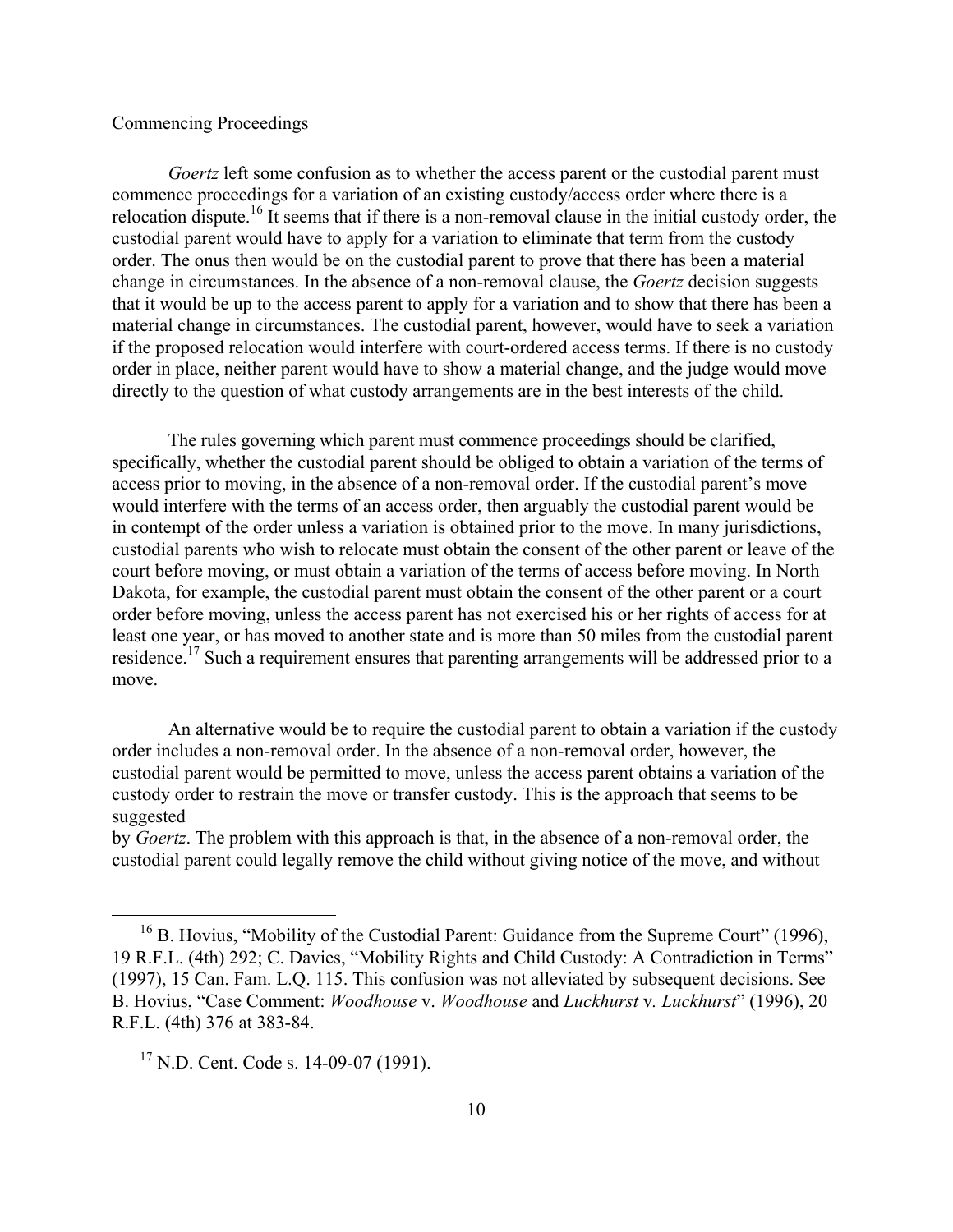providing a new address, settling new terms of access, or giving the access parent an opportunity to commence proceedings. Currently, a court order or agreement *may* require that notice of a proposed move be given (see s. 16(7) of the *Divorce Act*), but in the absence of such an order or agreement, no notice need be given (but see later discussion of Quebec civil law).

 If there is no general requirement that the custodial parent obtain a variation of the terms of access prior to moving, Canada's law should be amended to require custodial parents to give notice of a proposed move to the other parent or to the court. As well, the custodial parent should be required to propose new arrangements for access. The notice requirement should provide for exceptions in cases where notice would create a risk of domestic violence. One model law to consider is that of Texas, under which notice of a proposed move and information on the new address and phone number must be given to every party who has access to the child 30 days before the proposed move, unless giving such notice would expose the child or custodial parent to the risk of abuse.<sup>18</sup>

# Non-removal Orders

 In *Goertz*, the father had applied initially for a transfer of custody, or alternatively, an order restraining the mother from moving the child. At the Supreme Court, however, he argued only for a transfer of custody, or alternatively, an order to vary access. The Court addressed itself primarily to the transfer of custody issue before it, but the test enunciated by the Court would apply as well if the issue were imposition of a non-removal order on the custodial parent. In her minority opinion, L'Heureux-Dubé J. stated that non-removal orders should be made only in exceptional cases.<sup>19</sup> Even McLachlin J.'s majority opinion seemed to suggest that the issue will generally be transfer

of custody,<sup>20</sup> but the language of the majority opinion on the whole does not suggest that a nonremoval order should be considered only in exceptional cases.<sup>21</sup>

18 Tex. Fam. Code Ann. s. 14.045 (Vernon Supp. 1993).

<sup>19</sup> *Goertz*, para. 134 and 143.

<sup>20</sup> Justice McLachlin stated in *Goertz*, para. 25: "If the child's needs are likely to be best served by remaining with the custodial parent, and this consideration offsets the loss or reduction in contact with the access parent, then the judge should not vary custody and permit the move," and in para. 50: "In the end, the importance of the child remaining with the parent to whose custody it has become accustomed in the new location must be weighed against the continuance of full contact with the child's access parent, its extended family and its community." These comments suggest that maintenance of the *status quo* is not a likely option.

<sup>21</sup> McLachlin J., in *Goertz*, para. 25 stated: "The reduction of beneficial contact between the child and the access parent does not always dictate a change of custody or an order which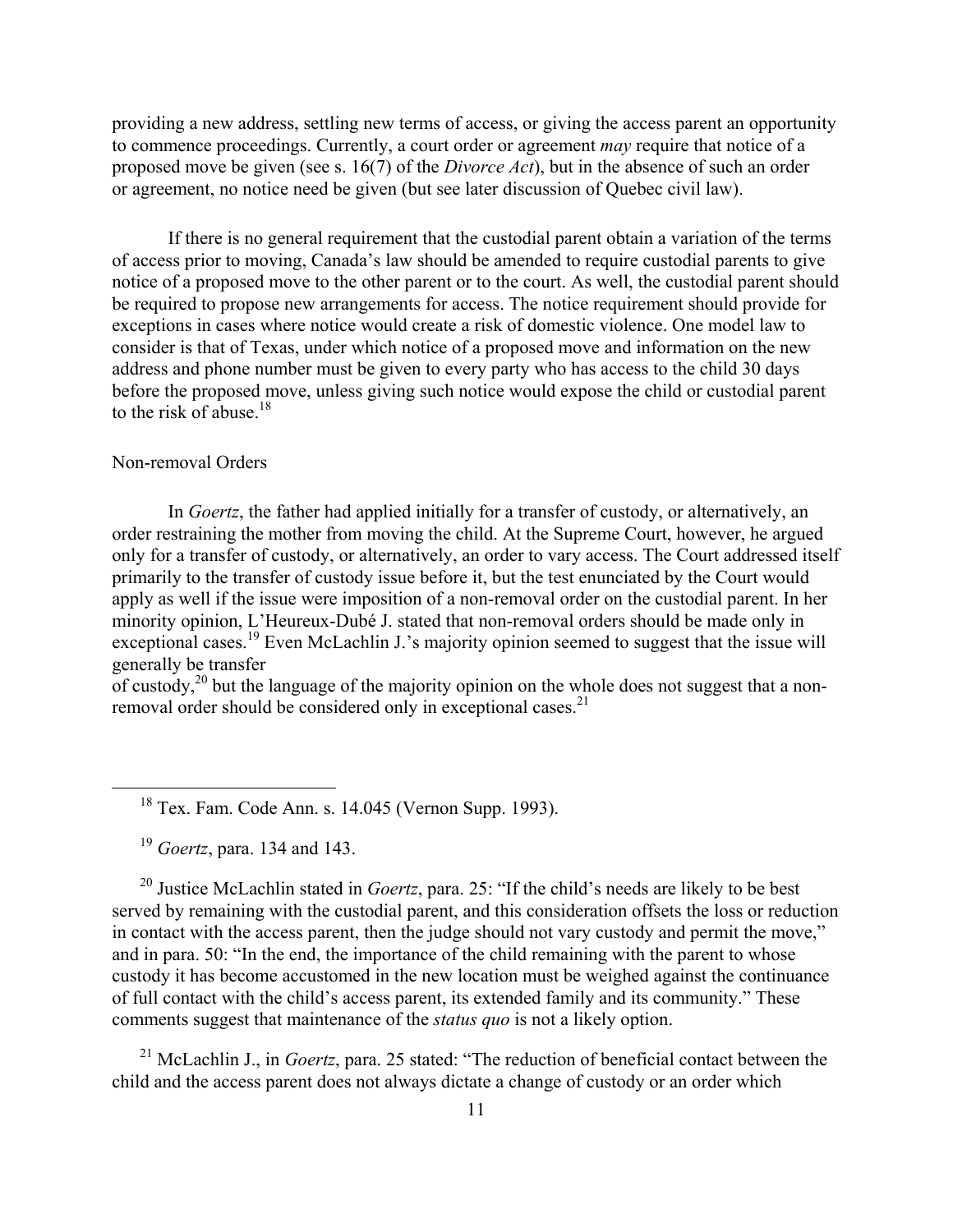The *Goertz* decision raises the issue of what "menu" of options should be available in relocation disputes. In some countries, the primary options available to the court in relocation cases are: 1) to allow the custodial parent to move with the child and alter the terms of access accordingly; or 2) to transfer custody to the access parent. In others, the primary options are: 1) to allow the custodial parent to move with the child and alter the terms of access accordingly; or 2) to refuse permission to move and issue a "non-removal order" (i.e., an order restraining the custodial parent from moving with the child). In still other countries, including Canada, the court may grant any of these forms of relief (i.e., may allow the move, may transfer custody, or may restrain the custodial parent from moving with the child, depending on the relief sought by the parties and the best interests of the child). The Supreme Court of Canada suggested in *obiter dicta* in *Goertz* that non-removal orders are permissible, at least in exceptional cases, but questioned whether Canada should continue to permit such orders.

 The argument against non-removal orders is that they restrict the freedom of the custodial parent (who is usually the mother) and may violate the custodial parent's constitutional rights. The *Canadian Charter of Rights and Freedoms*, s. 6 provides that: "(1) Every citizen of Canada has the right to enter, remain in and leave Canada. (2) Every citizen of Canada and every person who has the status of a permanent resident of Canada has the right (a) to move to and take up residence in any province; and (b) to pursue the gaining of a livelihood in any province."<sup>22</sup> In addition, Canada is a party to various international agreements that provide for freedom of mobility. $23$ 

 Although it could be argued that the custodial parent's mobility rights are not infringed upon by a non-removal order because she or he retains the freedom to move alone (without the children), the custodial parent's unwillingness to leave the child behind, or the inability or unwillingness of the access parent to take custody, may well mean that a non-removal order operates as a *de facto* restriction on the custodial parent's personal freedom.

 The issue of whether the custodial parent's *Charter* rights of mobility would be infringed upon by a non-removal order was not addressed in *Goertz*, because that issue was not before the Court. It is not likely that such an argument would succeed, because of the Supreme Court of Canada's ruling in *Young* that the *Charter*'s guarantee of religious freedom does not protect

restricts moving the child." The Ontario Court of Appeal in *Woodhouse* v. *Woodhouse* (1996), 29 O.R. (3d) 417 (C.A.) (application for leave to appeal to S.C.C. dismissed with costs), in para. 19, concluded that McLachlin J.'s opinion in *Goertz* holds open the option of maintaining the *status quo*.

 $\overline{a}$ 

<sup>22</sup> *Canadian Charter of Rights and Freedoms*, Part I of the *Constitution Act, 1982*, being Schedule B of the *Canada Act, 1982*, 1982 (U.K.), c. 11.

 $23$  See, for example, the International Covenant on Civil and Political Rights, art. 12, which provides in para. 2 that, "Everyone shall be free to leave any country, including his own."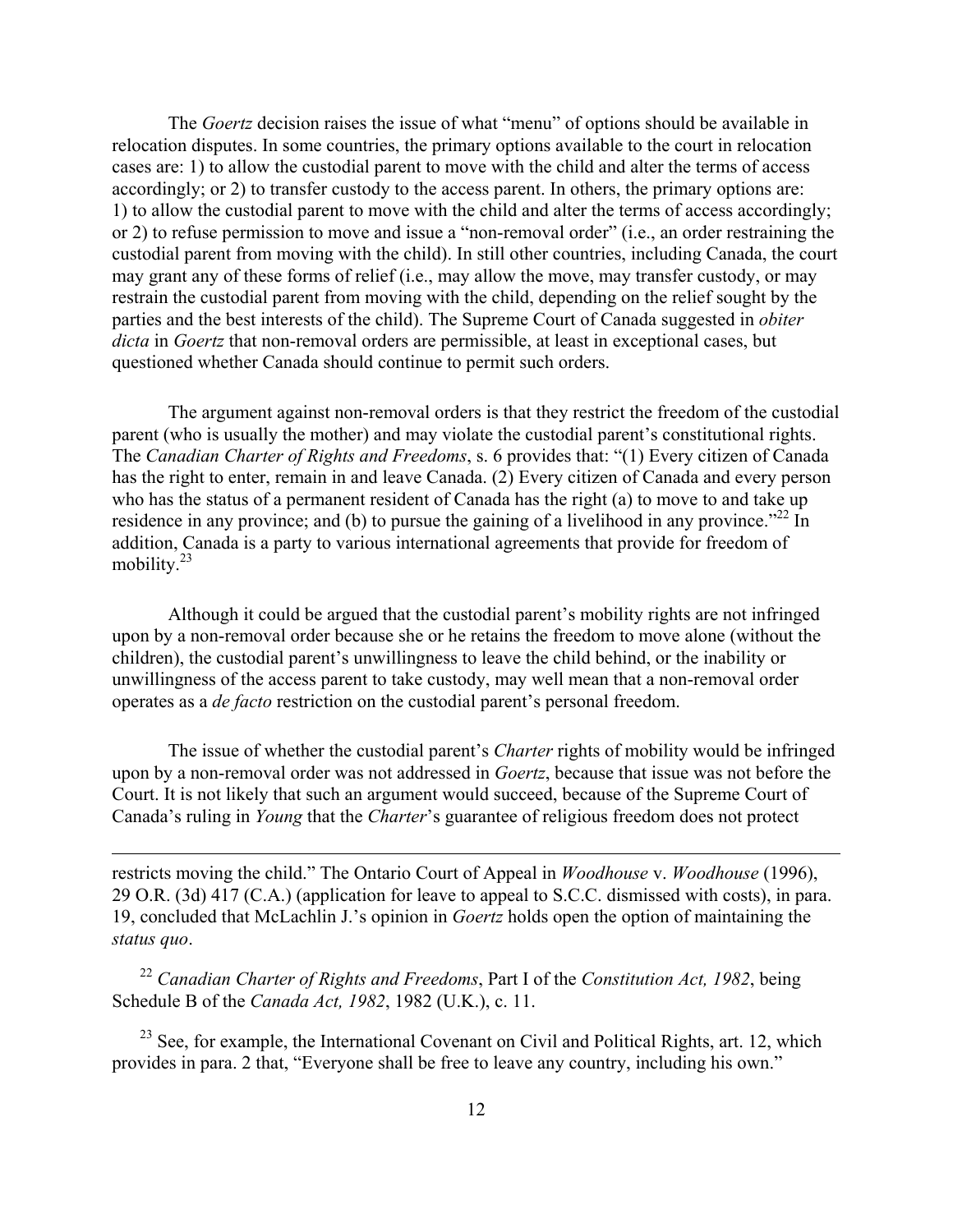behaviour that violates the best interests of the child test. This ruling is consistent with the provisions of the *Divorce Act*; it provides that the sole test for custody and access is the best interests of the child. The ruling is also consistent with Canada's obligations under the UN Convention on the Rights of the Child, which also sets the best interests of the child as the test for decisions concerning children.<sup>24</sup> Because the best interests of the child are given primacy over parental rights, non-removal orders that accord with the best interests of the child standard will probably withstand constitutional scrutiny. As McLachlin J. said in *Goertz*, "The rights and interests of the parents, except as they impact on the best interests of the child, are irrelevant."<sup>25</sup>

 The other point to consider is that it is not just the custodial parent's mobility rights that are at stake in relocation cases, but also those of the child and the access parent. If the custodial parent was to move with the child, this might violate the child's right to remain in Canada or to take up residence in any province, and an access parent who is unwilling to give up frequent contact with his or her child might be forced effectively to relocate near the child and thereby suffer a *de facto* violation of his or her mobility rights. The futility of trying to resolve relocation disputes on the basis of reconciling competing mobility rights was addressed by the California Court of Appeals:

[S]ince all parties have the same and equal constitutional right to travel, importation of the right to travel into these cases does not aid their resolution, because this analysis inevitably results in a deadlock; the parties have equal rights to travel, so any defensible disposition must be based primarily upon the best interests of the child ... More critically, those theories about the right to travel do not provide meaningful guidance to a trial court faced with the hard choices presented by these cases.<sup>26</sup>

Because of the various competing rights at stake, it is unlikely that rights analysis will result in clear solutions to relocation disputes (and for this reason, describing relocation disputes as "mobility rights" cases is inapt). Even if it was determined that the custodial parent's mobility rights "trump" other constitutional rights at stake, the best interests of the child would be given primacy over the custodial parent's constitutional rights, according to the *Young* ruling, the *Divorce Act*, and the UN Convention on the Rights of the Child.

 Another argument against non-removal orders is that they are "one-sided" (i.e., the access parent is never restrained from moving), and it may therefore be unfair to restrain the

 <sup>24</sup> UN Convention on the Rights of the Child 1989, in G. Van Bueren, ed., *International Documents on Children* (Dordrecht: Martinus Nijhoff, 1993) 7-24.

<sup>25</sup> *Goertz*, para. 37.

<sup>26</sup> *In re Marriage of Selzer*, 29 Cal.Rep. 2d 824 at 827 (Ct.App. 4th 1994).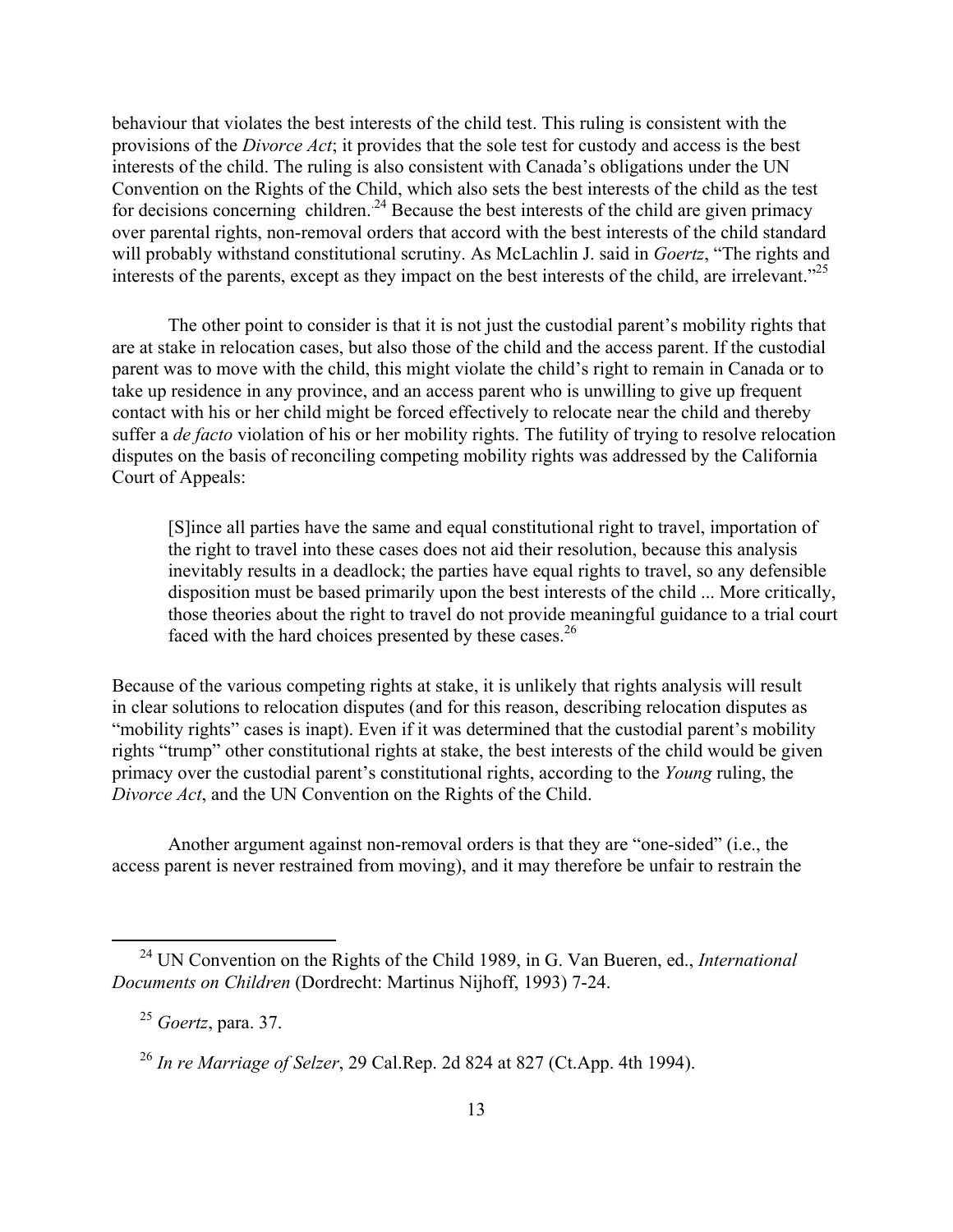custodial parent. Ruth Deech, commenting on the English case of *Tyler* v. *Tyler*, 27 where a custodial mother was denied permission to move with her children to Australia, suggested that the decision breached art. 15 of the UN Convention on the Elimination of All Forms of Discrimination Against Women. Paragraph 4 of this provides that men and women shall have the same rights with regard to freedom of movement and choice of residence. Although the court made clear that the mother

could move without the children if she chose to do so, Deech argued:

The court was upholding the absent father's wish to see the children, but his visits were not enforceable had they ceased or if they were to cease at a future time. Again, had the father himself decided to emigrate to Australia there is no way the mother could have succeeded

in preventing him in order to sustain his contact with his children. Finally, it may be noted that, in *Anna Karenina* fashion, she, but not he, was faced with the difficult choice of going away alone or staying in the U.K. At no stage in *Tyler* did it seem that the father would be offering his two children a home. The mother's right to choose a residence for herself and for her children was therefore blocked in unreciprocal fashion.<sup>28</sup>

In *Goertz*, LEAF made a similar argument about the unreciprocal nature of non-removal orders. One justice of the Supreme Court of Canada suggested during oral argument that an application to prevent an access parent from moving away could be made and might be successful.<sup>29</sup>

 An order restraining an access parent from moving would not likely meet the best interests of the child test. In contrast with a move by the custodial parent, a move by the access parent would not require the child to move also. Therefore, the child's interest in remaining at a familiar school, with friends, relatives, activities, etc., would not be at stake. As well, restraining the access parent from moving would not necessarily result in continuing contact that was beneficial

to the child. It has proved impossible to force a parent to exercise access, and any attempt to enforce access that was beneficial to the child would be even more futile. It is unlikely that the access parent's mobility rights would be outweighed by the best interests of the child; therefore, an application to restrain the access parent from moving would probably be unsuccessful. Non-

27 *Tyler* v. *Tyler* [1989] 2 FLR 158.

<sup>28</sup> R. Deech, "The Rights of Fathers: Social and Biological Concepts of Parenthood" in J. Eekelaar & P. Sarcevic, eds., *Parenthood in Modern Society* (Dordrecht: Martinius Nijhoff, 1993) 19 at 31.

 $29$  C. Schmitz, "Enforcing Children's 'Right' to Visits from the Non-custodial Parent: S.C.C. Willing to Hear Application" (23 February 1996), *Lawyers Weekly*.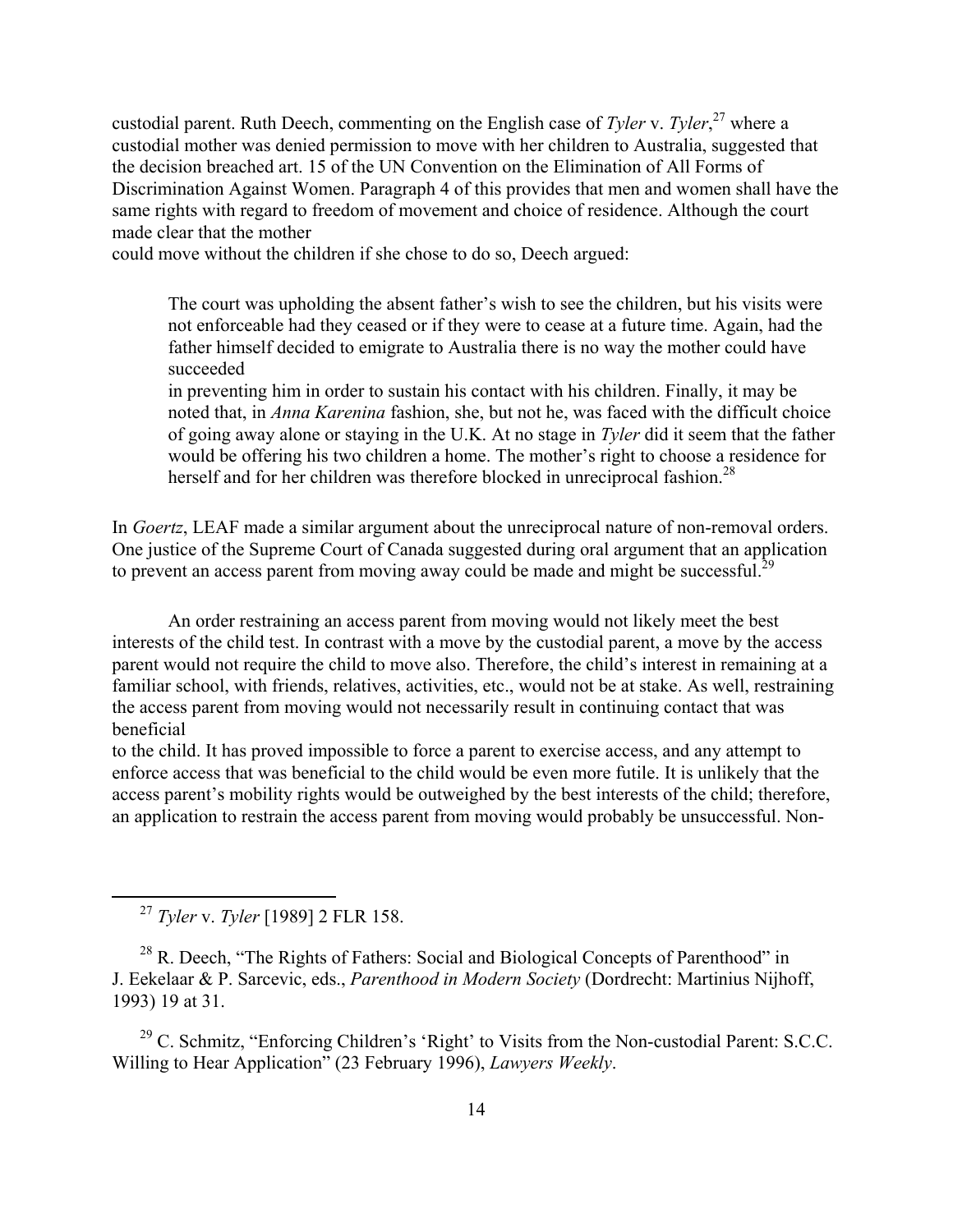removal orders against the custodial parent will probably continue to be "unreciprocal." This may be unfair, but fairness to parents does not take priority over the best interests of the child.

 Christine Davies has said that, where the issue is whether to restrict removal of the children, and where there is no question of a transfer of custody, the proposed move will not constitute a material change with respect to custody, only a material change with respect to access. In such a case, it does not make sense to have a "full-blown custody hearing."<sup>30</sup> Although it is

true that the nature of the inquiry will be different, and presumably narrower, if the only issue is whether to grant a non-removal order, it can be argued that many proposed moves would meet the test of a material change of circumstances with respect to custody and could, in some cases, justify a modification of the terms of custody by imposing a non-removal order. Subsection 16(6) of the *Divorce Act* permits a court to impose "terms, conditions or restrictions" on a custody or access order, and s. 17 implicitly allows the same in the case of variation applications.

 A final point about non-removal orders is that the same arguments that are made against non-removal orders could be made against transfers of custody that are based on a proposed move by the custodial parent. Bruch and Bowermaster have pointed out that some California courts effectively restrain the custodial parent from moving, by ordering a transfer of custody that will take place only if the custodial parent moves:

The Constitution does not permit a court to restrict the custodial parent's travel. In practice, then, a restraint on the child's relocation can only occur through an order transferring custody to the "stay-behind" nonprimary caretaker. In California, courts have typically ordered such a custody transfer to take place only if the primary caretaker goes through with the move. Often these orders are totally disingenuous, being entered when there is simply no basis for believing that the noncustodial parent is, in fact, the better person to provide primary care for the children ... What is really occurring in these

 <sup>30</sup> C. Davies, "Mobility Rights and Child Custody: A Contradiction in Terms?" (1997), 15 Can. Fam. L.Q. 115 at 128.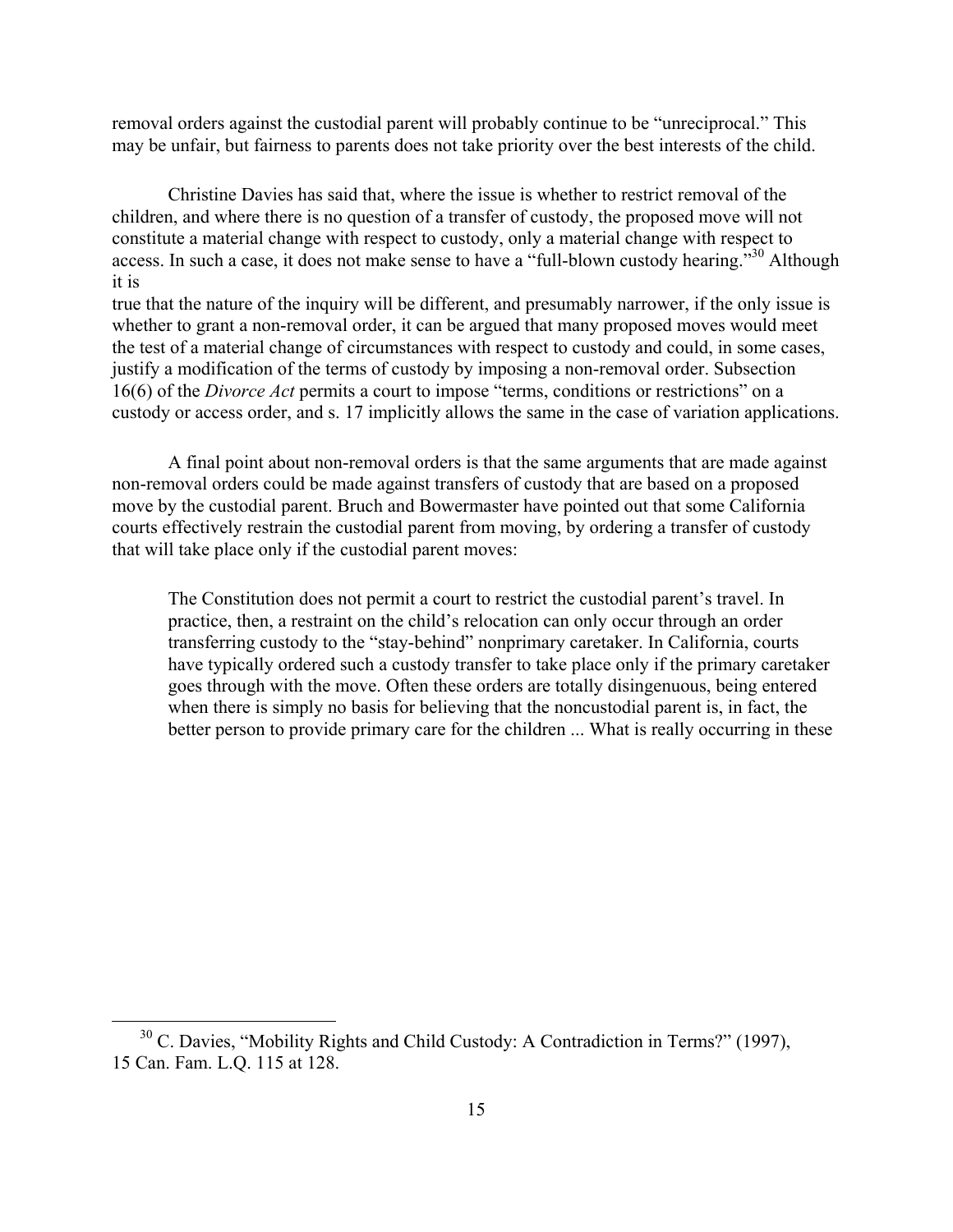cases is a kind of unseemly judicial blackmail. Courts that enter a contingent custodytransfer order fully expect the custodial parent to forgo relocation in order to retain custody, sometimes speaking off the record about "calling the custodial parent's bluff."<sup>31</sup>

The problem identified here could be addressed by restricting courts from making "disingenuous" orders to transfer custody without a full analysis of the best interests of the child. But even if disingenuous orders were eliminated, the problem might remain. In some cases, if the only options are to move with the custodial parent or to transfer custody, it might be in the best interests of the child to order the transfer of custody. If, however, the option of maintaining the *status quo* was available, that might be in the best interests of the child. In such cases, a transfer of custody might operate effectively as a non-removal order to restrain the custodial parent from moving. Therefore, removing non-removal orders from the menu of available options in relocation cases would not fully address the problem of the custodial parent's freedom being restricted.

 Both transfers of custody and non-removal orders interfere with the freedom, rights, and interests of the custodial parent. This interference should be avoided to the extent possible, and the impact on the child of preventing the custodial parent from moving should be *fully* considered when determining the best interests of the child. Inevitably, however, there will be cases of conflict between the plans of the custodial parent and the best interests of the child. The rights and interests of the parent should give way to the best interests of the child in these cases — even at the cost of unfairness to the custodial parent and lack of any reciprocal obligation on the access parent. Non-removal orders should not be granted lightly, but should remain an option for the exceptional cases where such an order will serve the best interests of the child.

#### Reasons for Moving

 In determining the best interests of the child, McLachlin J. stated in *Goertz* that the custodial parent's reason for moving will not be relevant, unless it reflects adversely on the party's ability to parent. If the move is aimed at frustrating a positive access relationship, the custodial parent's regard for the best interests of the child will be called into question. Generally, however, the custodial parent's reasons for moving will not be relevant. The Court tied its reasoning on this point to ss. 16(9) and 17(6) of the *Divorce Act*. These provide that a judge "shall not take into consideration the past conduct of any person unless the conduct is relevant to the ability of that person to act as a parent of a child." Reasons for a proposed move are not "past conduct," however; the question of whether the reasons for the move are relevant to the best interests of the child determination should be considered more fully.

<sup>&</sup>lt;sup>31</sup> C.S. Bruch & J.M. Bowermaster, "The Relocation of Children and Custodial Parents: Public Policy, Past and Present" (1996), 30 Fam. L.Q. 245 at 260-261.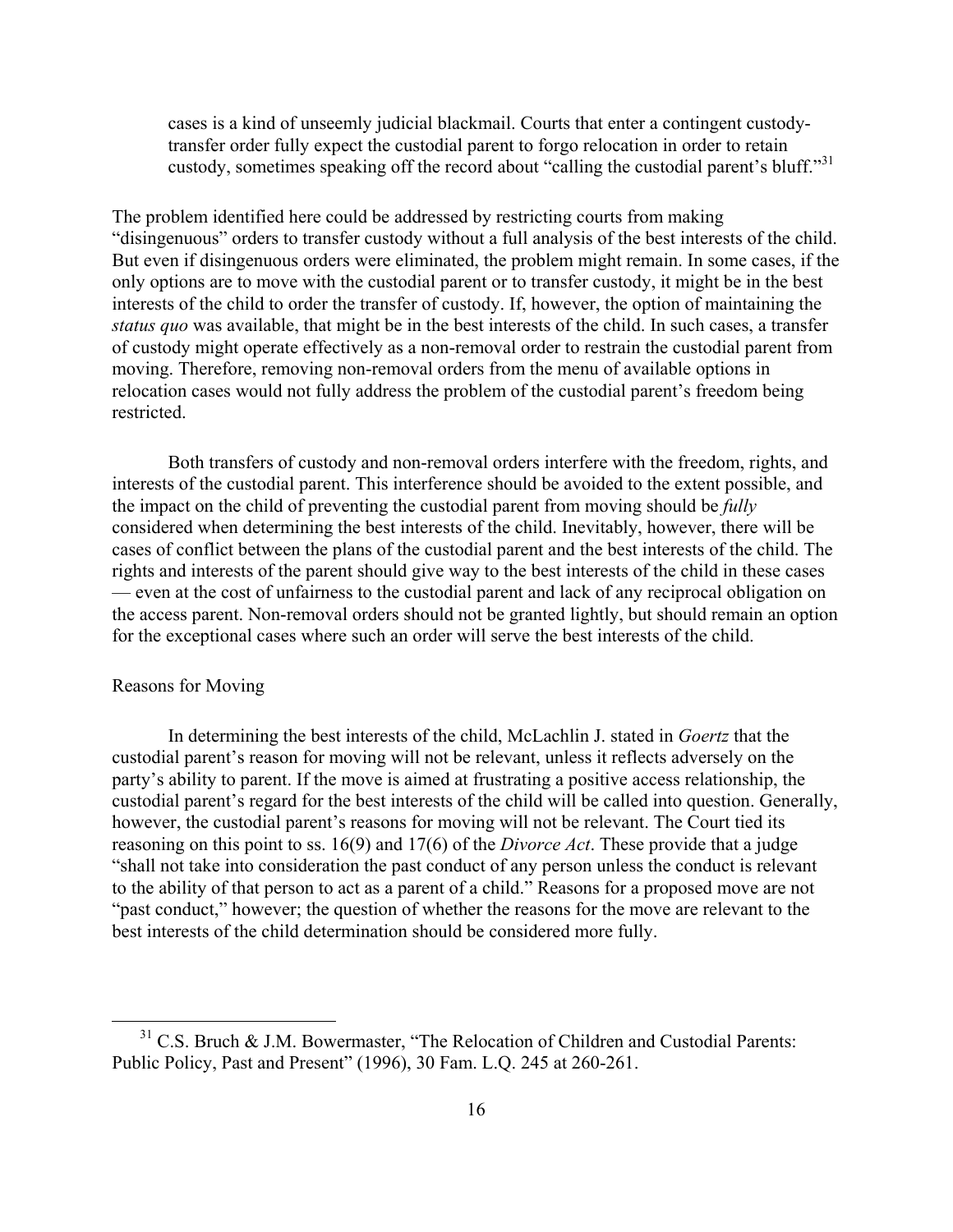In most cases, the reasons for the move will be relevant. Most custodial parents plan to move in order to obtain employment or education, to join a new partner, or to return to an established support network of friends and family. Most jurisdictions consider the reasons for the proposed move, at least to the extent of ensuring that the move is in good faith and not intended to thwart access. Recently, many American courts have reduced their scrutiny of the reasons for a move. The California Supreme Court recently rejected the notion that a parent must prove that a proposed move is "necessary" in order to succeed in obtaining custody. 32 In 1988, the Supreme Court of New Jersey eliminated the requirement that the custodial parent show a "real advantage" to a proposed move, and ruled that all the custodial parent need establish is that he or she has a "good-faith reason" for making the move.<sup>33</sup> This reduced scrutiny was a positive development because it reduced an onus on the custodial parent that was inconsistent with the best interests of the child test. If the proposed move meets the best interests of the child test it should be permitted whether or not the custodial parent is able to show that the move was "necessary," or that it would create a "real advantage." In most cases, however, the reasons for the move will be at least indirectly relevant to the best interests of the child. As Christine Davies pointed out:

[I]f the custodial parent is moving for a better job or educational opportunity, it will weigh in favour of the economic stability of the children. If she is moving to accompany a new husband or partner to his place of employment, the move may well mean economic stability for the children, a two-parent family, and a relaxed and happy mother. Where, however, the mother proposed to move for no good reason and has vague and ill thoughtout plans, the move could indicate poor prospects of stability for the children.<sup>34</sup>

The relevancy of reasons for a move should be acknowledged and considered fully in relocation cases.

# **2. The Federal** *Divorce Act* **and Quebec Civil Law 35**

32 *In re Marriage of Burgess*, 913 P.2d 473 (Cal. 1996).

<sup>33</sup> *Holder* v. *Polanski*, 544 A.2d 852 (N.J. 1988).

 $34$  C. Davies, "Mobility Rights and Child Custody: A Contradiction in Terms?" (1997), 15 Can. Fam. L.Q. 115 at 124. With regard to moving with a new husband or partner, Davies adds in footnote 48: "Of course, if the mother's new relationship is untried or unstable, the move could mean the converse of all these things."

<sup>35</sup> To avoid repetition, this section will discuss only the general principle of the Quebec civil law, the specificities of the application of the *Divorce Act* in Quebec, and how relocation is addressed in the judgments of Quebec courts.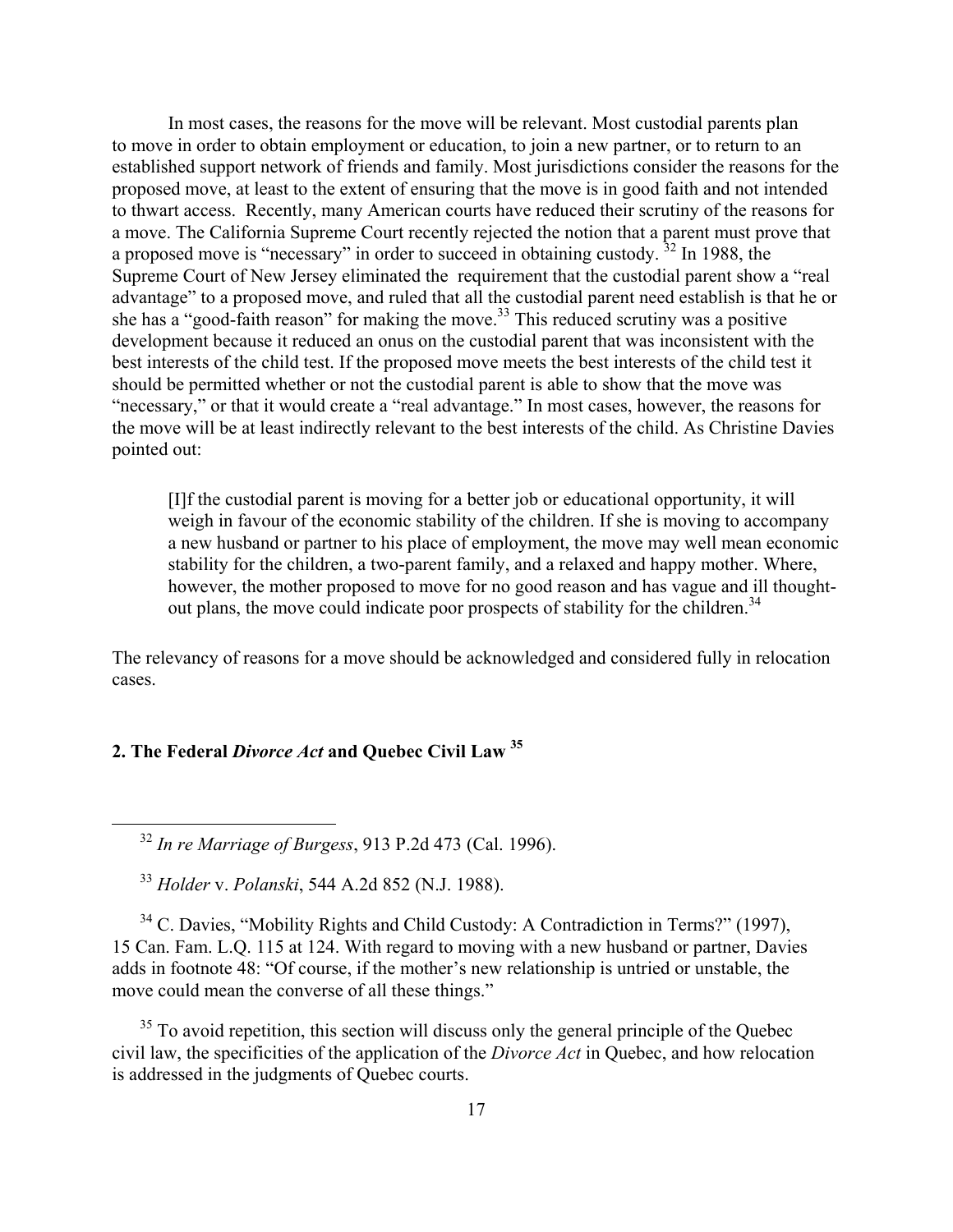Quebec civil law has a scheme of continuing shared parental responsibility. The understanding of the notion of parental authority is central to the comprehension of the sharing of parental rights and responsibilities and to the question of relocation. The civilian notion of parental authority should receive application even in the divorce context.<sup>36</sup> In fact, in that situation, the custody order made under Quebec civil law does not necessarily have the same effect as one rendered in common law.

 Parental authority can be defined as the rights and duties of the parents toward their minor child. As stated in art. 599 Q.C.C., the notion of parental authority includes for the parents "the rights and duties of custody, supervision and education of their children" and their maintenance.

In principle, it is together that parents exercise parental authority.<sup>37</sup> Article 603 Q.C.C. makes provision for a presumption in favour of the third person in good faith; when one parent acts alone, therefore, he or she is presumed to decide with the consent of the other. This is applicable to all children and all parents, whether married or not.<sup>38</sup> The most important point to remember

 $37$  Art. 600 Q.C.C. Exceptionally, the parental authority can be exercised by only one parent. It is the case when one parent dies or is deprived of the parental authority for a grave reason and in the interest of the child (art. 606 Q.C.C.).

<sup>38</sup> Art. 522 Q.C.C.

<sup>&</sup>lt;sup>36</sup> It is generally recognized that the definitions of custody and access in s. 2 and ss. 16(5) of the *Divorce Act* allow the application of both legal systems in Canada. As mentioned by M. Pratte, « La garde conjointe des familles désunies » (1988), 19 R.G.D. 525 at 566 to 572, more precisely at 571, « … la version française de la *Loi de 1985 sur le divorce* ne s'oppose pas au concept civiliste de la garde. … Même prononcée dans le cadre d'un divorce, l'ordonnance de garde a donc au Québec les effets prévus par le *Code civil du Québec* ». See also P.- A. Côté, « La *Loi de 1985 sur le divorce* et le droit civil » (1987), 47 *R. du B.* 1181 & A. Mayrand, « La garde conjointe (autorité parentale conjointe) envisagée dans le contexte social et juridique actuel », in *Droit et enfant* (Cowansville: Yvon Blais, 1990) 19 at 29 to 31; R. Joyal, *Précis de*  droit des jeunes, t. 1 - Le Code civil, 2<sup>e</sup> éd. (Cowansville: Yvon Blais, 1994) at 76, para. 267. D. Goubau,

<sup>«</sup> L'intérêt de l'enfant et les pouvoirs résiduels du parent non gardien » (1996), 13 C.R.F.L. 11 at 23-25. *Contra:* M. Castelli & E.-O. Dallard, *Le nouveau droit de la famille au Québec.*  Projet de Code civil du Québec et Loi sur le divorce, 2<sup>e</sup> éd. (Sainte-Foy: P.U.L., 1993) at 233-234.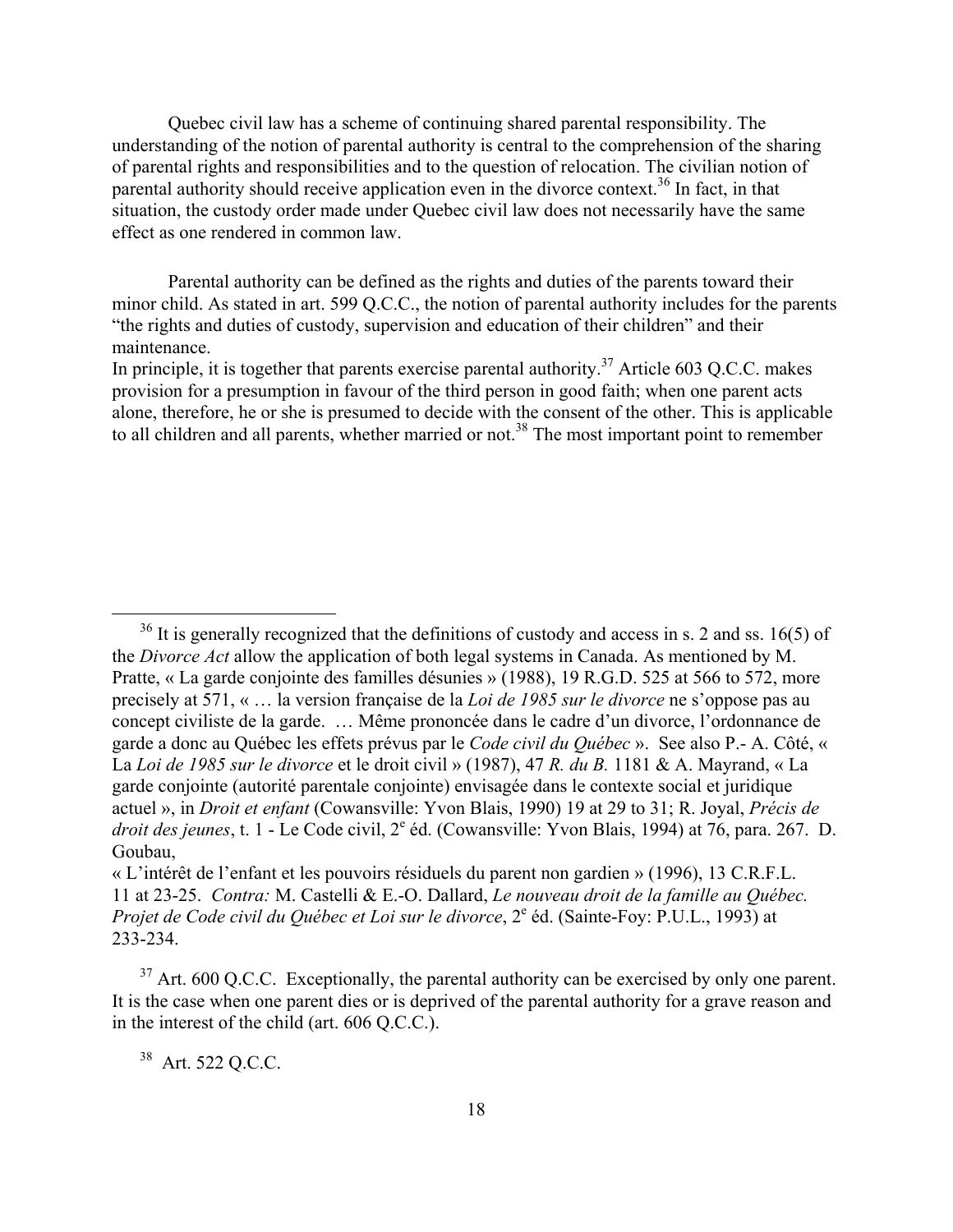in Quebec civil law is that the notion of custody is only one of the attributes of parental authority,39 whereas in the common law jurisdictions, custody equals parental authority.

 In the event of family breakdown, the Quebec *Civil Code* allows different possibilities in terms of reorganization of the family. Custody can be shared between the parents or, more commonly, custody of the child can be awarded to the mother with access to the father. In the latter situation, despite the fact that one parent has what common law calls physical custody, the other parent still has legal custody of the child (or, more correctly, parental authority is exercised jointly by both parents). Article 605 Q.C.C. states as follows: "Whether custody is entrusted to one parent or to a third person, and whatever the reasons may be, the father and mother retain the right to supervise the maintenance and education of the children, and are bound to contribute thereto in proportion to their means."

In 1987, art. 605 Q.C.C. was interpreted in  $C(G)$  v. *V.-F.*  $(T)$ .<sup>40</sup> In this decision, the Supreme Court of Canada enunciated a restrictive notion of custody contrary to the prevailing interpretation in common law. Hence, daily decisions are the responsibility of the custodial parent,<sup>41</sup> whereas the important decisions, such as choice of religion and school, come under the responsibility of both parents.42 Nevertheless, it is always possible for the court to decide

<sup>40</sup> [1987] 2 R.C.S. 244. Although the decision concerned the attribution of the custody to a third party, it is applicable in custody disputes between parents: see *P.(D.)* v. *S.(C.)*, [1993] 4 R.C.S. 141 at 163 (L'Heureux-Dubé J.).

 $41$  The non-custodial parent has the responsibility to oversee the child's upbringing: "It is true that the award of custody to a third person means that a part of parental authority, for the purposes of the exercise of that part, is lost to the access parent. The person who has custody has control over the child's outings, recreation and associations. That person must also, as a consequence of his or her privileged position, make the day-to-day decisions affecting the life of the child. Nevertheless, the access parent who is deprived of the physical presence of his or her child most of the time enjoys a right to watch over the decisions made by the person who has custody. He or she has the remedy specified in art. 653 Q.C.C*.* (1980) (now art. 604 Q.C.C.) if a decision by the person who has custody appears to be contrary to the child's interest," *Id.,* at 282.

 $42$  The non-custodial has the responsibility to participate in the important decisions concerning the child: "The non-custodial parent also has, pursuant to his or her status of person having parental authority, the right to decide as to the major choices affecting the direction of the child's life. Thus it is the right of the father or mother to consent to the marriage of a child who is a minor and the right of the person having parental authority to give his or her opinion as to proposed matrimonial agreements (art. 119 C.C.L.C. and 466 C.C.Q.) The person having

<sup>&</sup>lt;sup>39</sup> For more details on this notion, see M. Pratte, « Le droit d'un tiers à la garde d'un enfant : l'affaire *Vignault-Fines* c. *Chardon*, [1987] 2 R.C.S. 244 » (1988) 19 R.G.D. 171 at 182-189, para. 26 to 43.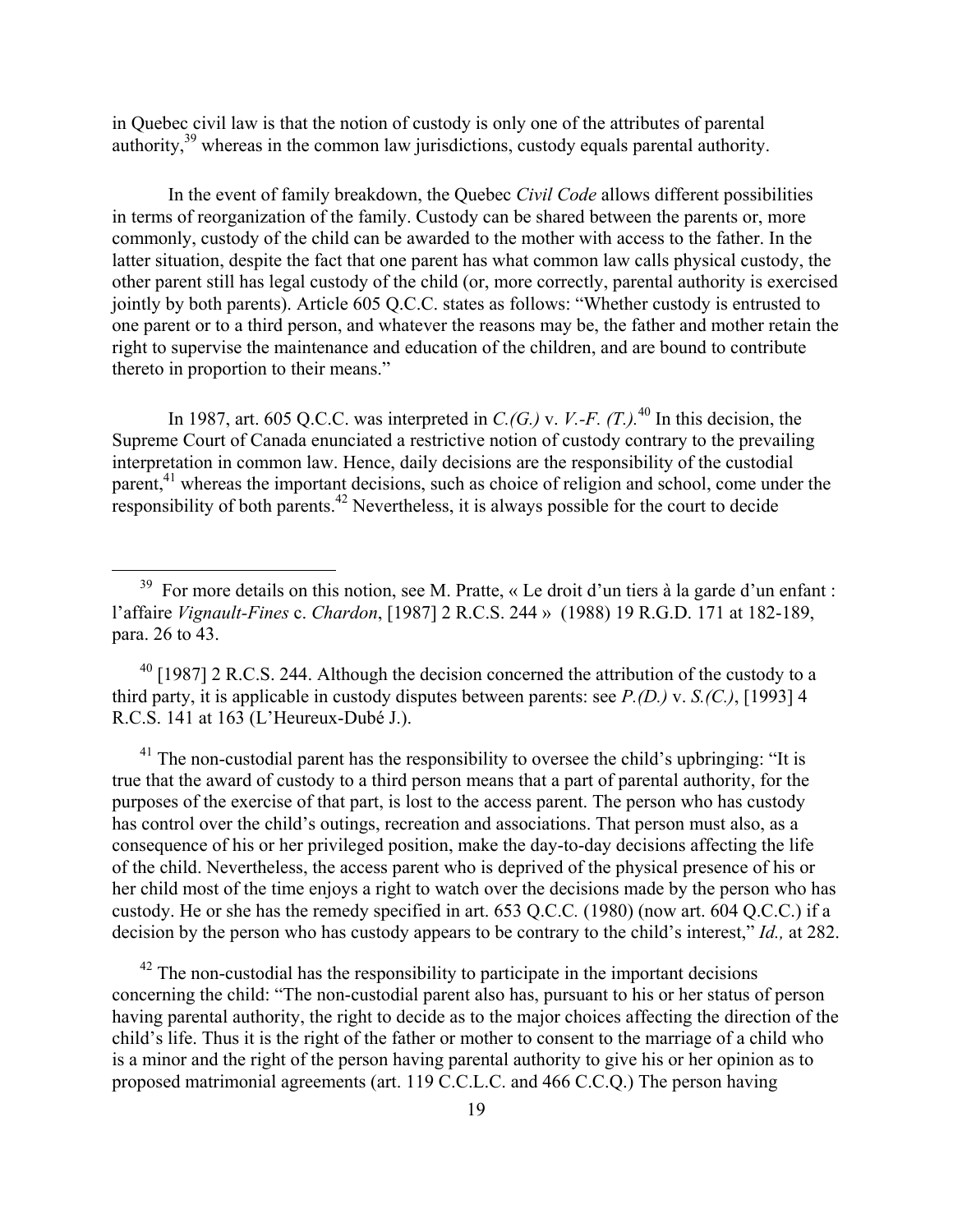otherwise, should the interests of the child be better served.43 More recently, while the confusion in Canadian common law as to the rights and responsibilities of each parent was diminished by *Young,* it was unfortunately increased in Quebec civil law as a result of *P.(D.)* v. *S.(C.).*44 In this case, despite the fact that the Quebec *Civil Code* provides for a narrower definition of custody, L'Heureux-Dubé J. applied a much broader definition of custody. According to this wider definition, the custodial parent has the right and responsibility to make all decisions concerning the child. The non-custodial parent has the limited responsibility to oversee the child's upbringing and the right to be informed, namely of school reports.<sup>45</sup>

 Under the Quebec *Civil Code*, the choice of the child's residence is considered the responsibility of the custodial parent.<sup>46</sup> It is an attribute of custody. The custodial right to decide the child's residence can be limited in exceptional cases by a court order,<sup>47</sup> or by a

parental authority must also consent to the care or treatment required by his or her child if the latter is under 14 years old and, if the child is 14 or over, the person having parental authority must be informed in certain circumstances," *Id.*, at 282. The prevailing opinion agrees on this interpretation, see namely M. Castelli & E.-O. Dallard**,** *Le nouveau droit de la famille au*  Québec. Projet de Code civil du Québec et Loi sur le divorce, 2<sup>e</sup> éd., (Sainte-Foy: P.U.L., 1993) at 233; M. Pratte, « Le droit d'un tiers à la garde d'un enfant: l'affaire *Vignault-Fines* c. *Chardon*, [1987] 2 R.C.S. 244 » (1988) 19 R.G.D. 171 at 196-197, para. 59; M. Pratte, « La garde conjointe des enfants de famille

désunies » (1988), 19 R.G.D. 525, at 564-565, para. 61-65; R. Joyal, *Précis de droit des jeunes*, t. 1 - Le Code civil, 2<sup>e</sup> éd. (Cowansville: Yvon Blais, 1994) at 75, para. 266. See *contra* the opinion of Madam Justice L'Heureux-Dubé, namely in *Young*, at 38-39 and in *P.(D.)* v*. S.(C.),*  [1993] 4 S.C.R. 141, at 162.

43 Art. 604 Q.C.C.

 $\overline{a}$ 

<sup>44</sup> *P.(D.)* v. *S.(C.)*, [1993] 4 R.C.S. 141.

<sup>45</sup> *Id.,* at 162, Gonthier J. concurring. These comments are *obiter dicta*.

46 Art. 80 and 602 Q.C.C.; *Gordon*, at 75-76 (L'Heureux-Dubé J.); *W.(V.)* v. *S.(D.)*, [1996] 2 R.C.S. 108 at 149 (L'Heureux-Dubé J.). *Droit de la famille 7*, [1984] R.J.Q. 351 (C.A.); *Droit de la famille 120*, [1984] C.A. 101; Droit de la famille 190, [1985] C.A. 201; *Droit de la famille 1826*, [1993] R.J.Q. 1728 (C.A.), [1993] R.D.F. 544 (C.A.); *Droit de la famille 2380*, [1996] R.D.F. 274 (C.S.) at 278. See also M. Pratte, « La garde conjointe des enfants de famille désunies » (1988), 19 R.G.D. 525 at 561, para. 56.

 $47$  It is particularly important to specify the residence of the child in the context of joint or shared custody to avoid uncertainty on that question. Art. 80 Q.C.C. states that, "the minor is presumed to be domiciled with the parent with whom he usually resides unless the court has fixed the domicile of the child elsewhere." Thus, when it is not specified in the judgment, the residence of the child would be where he or she spend the most part of his or her time.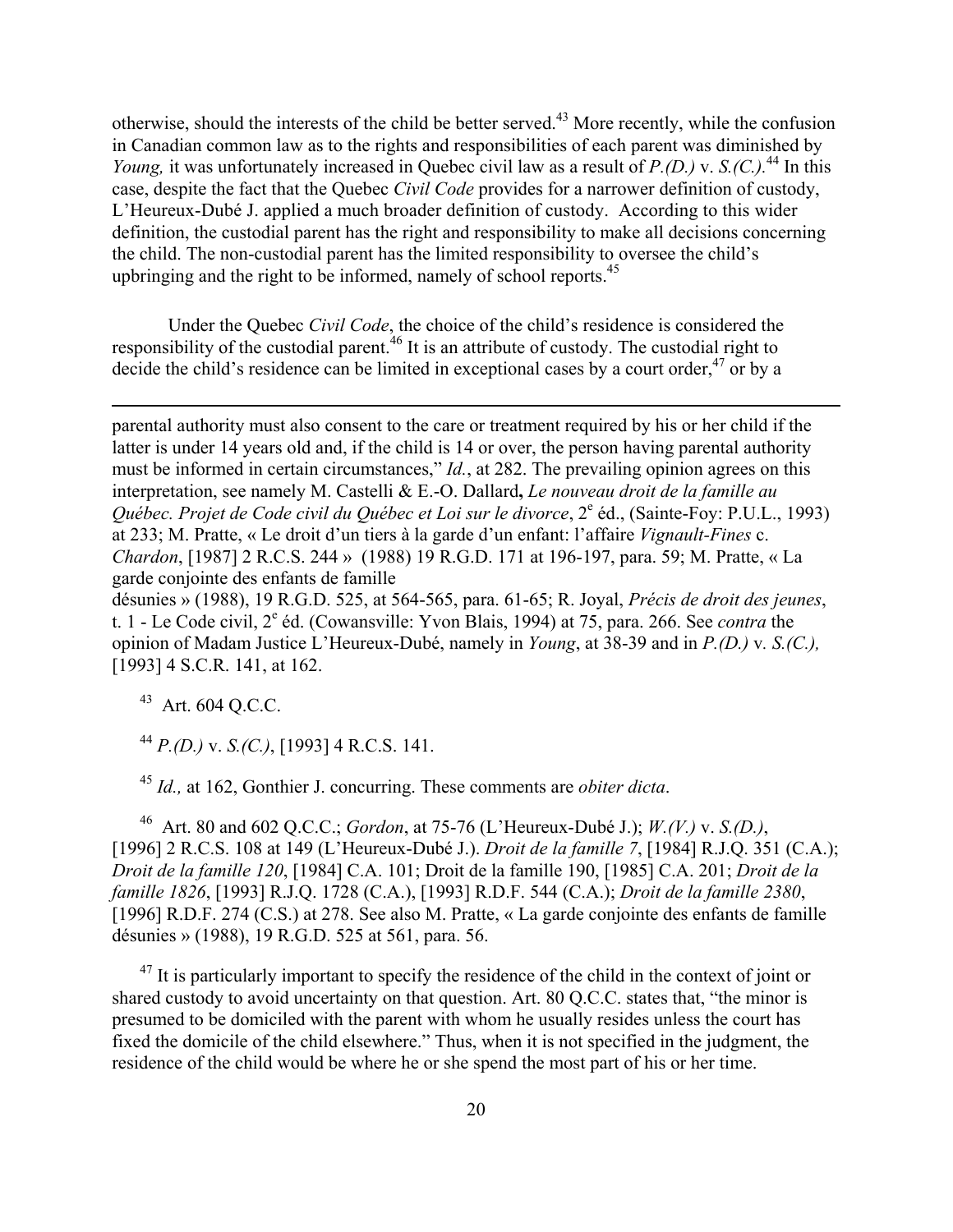relocation clause.48 However, if the move is far enough away to limit access, it becomes an important question for the life of the child. The custodial parent should then advise the access parent and make suggestions as to the alternatives in terms of access.<sup>49</sup>

 The custodial parent will not necessarily be permitted to move with the child, if the move is contested by the access parent. As stated in *Goertz*, the court will consider the move a material change in circumstances if it will disrupt an ongoing access relationship. As mentioned, the relocation of the custodial parent is an important change — a new situation that can justify a modification of a custody order.<sup>50</sup> In that context, the court will examine whether it is in the best interests of the child to allow the move or to change the terms of access.<sup>51</sup>

#### Best Interests of the Child

 The most important and delicate issue is to decide the best interests of the child. Article 33 Q.C.C. states: "Every decision concerning a child shall be taken in light of the child's interests and the respect of his rights. Consideration is given, in addition to the moral, intellectual, emotional and material needs of the child, to the child's age, health, personality and family environment, and to the other aspects of his situation." The interpretation of the best interests of the child has been articulated in case law. On one hand, it is the interests of the child, and not the interests of the parents, that will have priority.<sup>52</sup> The following criteria have been put forward in the case law to help determine the best interests of the child: the stability of the child;<sup>53</sup> the conduct of the parents;<sup>54</sup> the parental capacity;<sup>55</sup> the availability of the parent;<sup>56</sup> each

 $^{49}$  D. Goubau, « L'intérêt de l'enfant et les pouvoirs résiduels du parent non gardien » (1996), 13 C.R.F.L. 11 at 18-21.

50 This is generally recognized in *Goertz* and in most of the case law, namely in *Droit de la famille 190,* [1985] C.A. 201*; Droit de la famille 7,* [1984] R.J.Q. 351 (C.A.); *Droit de la famille 120,* [1984] C.A. 101; *Droit de la famille 1826,* [1993] R.J.Q. 1728 (C.A.); *Droit de la famille 2380*, [1996] R.D.F. 274 (C.S.) at 278.

51 Art. 33 Q.C.C., s. 17(5) *Divorce Act.* The case law recognized the application of this principle. See *Goertz*; *P.(M.)* v. *L.B.(G.)*, [1995] 4 R.C.S. 592.

<sup>52</sup> *Droit de la famille 2471*, [1996] R.D.F. 556 (C.S.) at 559.

<sup>53</sup> *Droit de la famille 1826*, [1993] R.J.Q. 1728 (C.A.) at 1738-1740. In this decision, the appeal was granted and the custody was thus transferred to the father after the mother moved to France. The Court emphasized the fact that the mother did not respect a non-removal clause and was not co-operative at all, giving no news of the child to the father. Here the stability of the

<sup>&</sup>lt;sup>48</sup> Which could be ordered in accordance with the general discretionary power of the tribunal, art. 604 Q.C.C. In the divorce context, see s. 16(7) of the *Divorce Act*.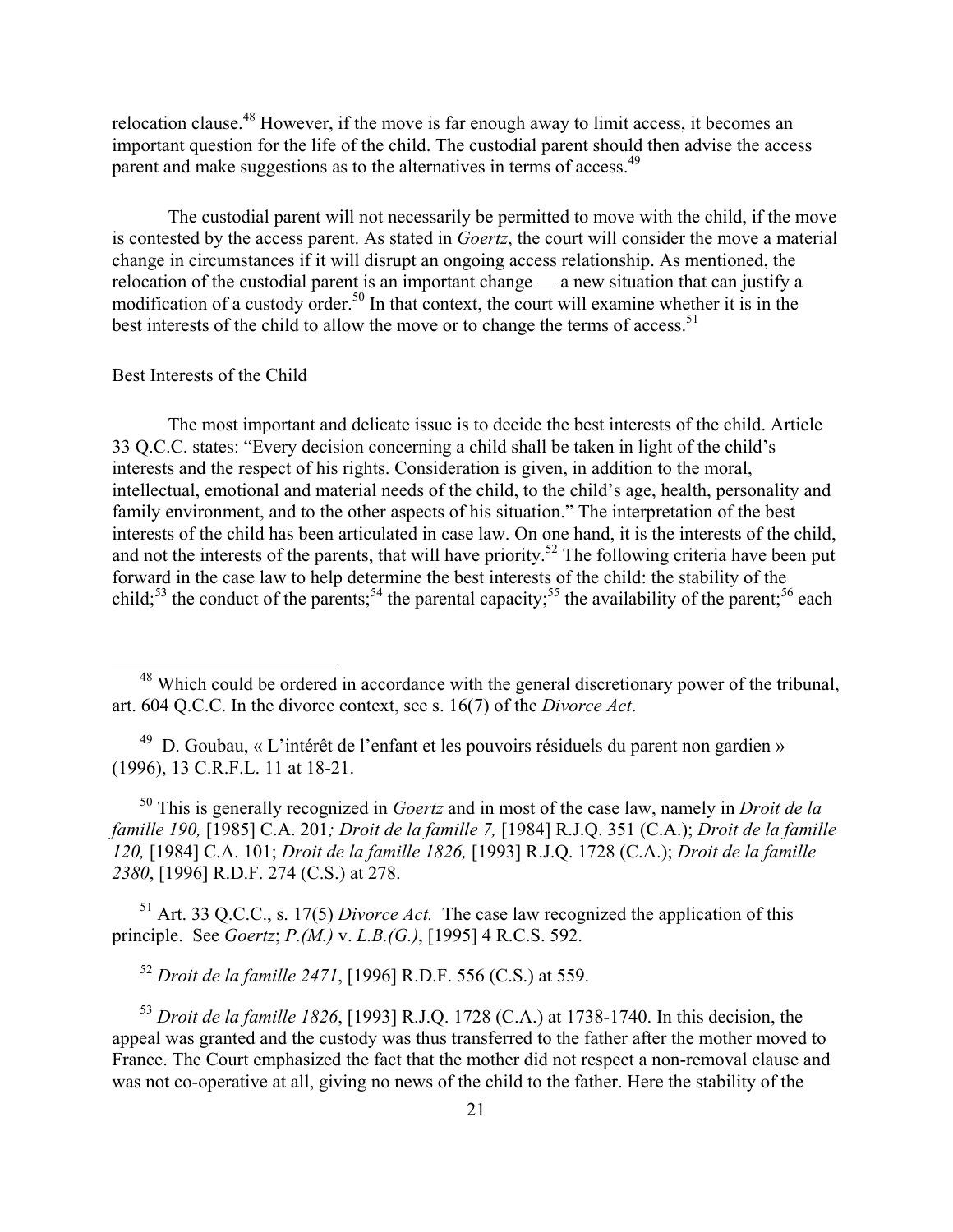parent's environment and the age of the child;<sup>57</sup> the sex of the child;<sup>58</sup> and the distance of the proposed relocation.<sup>59</sup>

child was interpreted as stability of the environment rather than as stability in the relationship with the primary caregiver. The Court of Appeal decision was confirmed by the Supreme Court in *P.(M.)* v. *L.B.(G.),* [1995] 4 R.C.S. 592, where the Court stated at 595: "Although the awarding of custody clearly should not be a means of punishing a parent for a failure to observe an agreement and, in the case at bar, a court judgment, the fact remains that the Quebec courts could not add to insufficient evidence and so could only decide on the basis of the evidence they had. This is what the Court of Appeal did and this Court cannot conclude that it erred in so doing. In seeking to place herself beyond the reach of the law in both Quebec and France, the appellant has flaunted [sic] the authority of the courts and prevented them from properly exercising their protective function in respect of the child. As this Court only has the evidence presented by the father, which tends to show that he is able to care for the child properly, and has before it the mother's conduct, it has

no alternative but to dismiss the appeal." *Droit de la famille 2380,* [1996] R.D.F. 274 (C.S.) at 279, states that this factor requires in some cases that children should not be separated. In *Droit de la famille 120*, the Quebec Court of Appeal dismissed the appeal of a Superior Court judgment granting custody of a nine-year-old child to the father. After the mother had moved to Smiths Falls with the child without informing the father, the father had sought a transfer of custody. Stability of environment was a factor that supported the father's application. The ability to acclimate in a new city, province, or country was also considered. The child's ability to speak the language has been mentioned as an important factor in determining the capacity to adjust to a new environment. See *Droit de la famille 1322*, [1990] R.D.F. 409 (C.S.) and *Droit de la famille 2473*, [1996] R.D.F. 580 (C.S.).

<sup>54</sup> *Droit de la famille 1826*, [1993] R.J.Q. 1728 (C.A.) at 1738-1740.

<sup>55</sup> *Droit de la famille 2380,* [1996] R.D.F. 274 (C.S.) at 279.

<sup>56</sup> *Id.*

1

<sup>57</sup>*Droit de la famille 2471*, [1996] R.D.F. 556 (C.S.) at 560. In this decision the mother was authorized to move to Toronto for career purposes, and to improve her quality of life in terms of challenge and salary. The eleven-year-old child wished to move with her mother. The mother agreed to allow generous access. She had not moved the first time she had an opportunity to do so, mainly for the sake of the child. Because the relationship between the parents had deteriorated, joint custody was not maintained. The mother was ordered to keep the father informed in regard to the education and health of the child and to advise the father of any change of residence.

<sup>58</sup> *Droit de la famille 1826*, [1993] R.J.Q. 1728 (C.A.) at 1738-1740.

59 See *Droit de la famille 2471*, [1996] R.D.F. 556 (C.S.) at 560.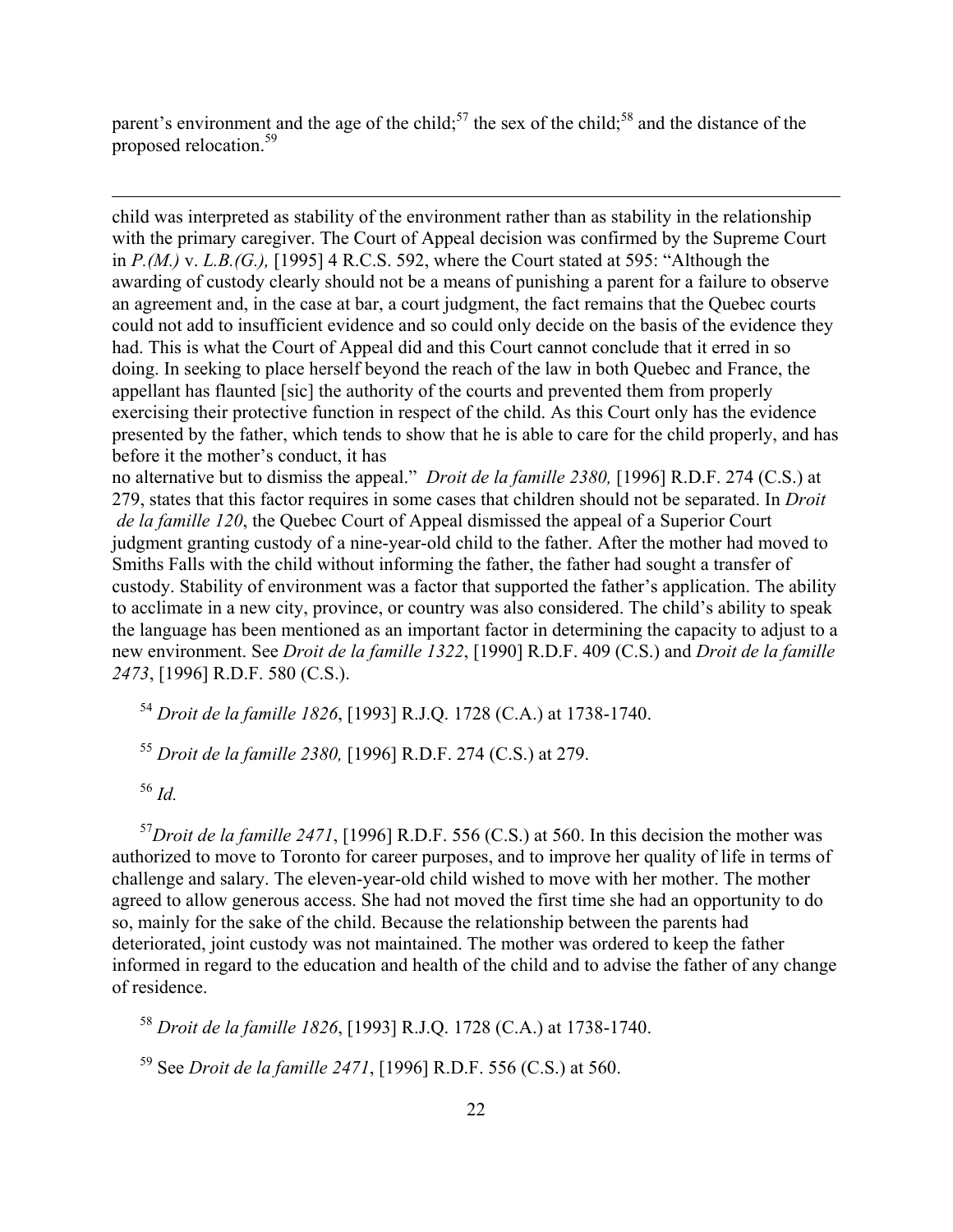### Maximum Contact

 Another important criterion in the determination of the best interests of the child is the principle of maximum contact with both parents, especially in the divorce context where s. 16(10) of the *Divorce Act* identifies this factor explicitly. The interpretation given to this principle varies.<sup>60</sup> In *Droit de la famille 2241*, <sup>61</sup> the Superior Court granted the motion of the mother to move to the U.S. with a five-year-old child, emphasizing the fact that the good relationship between the child and the father was not the only factor to consider in deciding the best interests of the child. The Court was convinced that the move was not intended to frustrate the access rights of the father. However, it is sometimes difficult to reconcile the decisions from which the interpretations given of s. 16(10) of the *Divorce Act* differ. In *Droit de la famille*  2246,<sup>62</sup> the Superior Court decided

that regular contact of the children with both parents was very important. This factor probably influenced the mother to withdraw her permission to move to Northern Ontario. In *Droit de la*  famille 2283,<sup>63</sup> a mother was allowed to move with her child to Greece, with generous access awarded to the father. The court reasoned that the best interests of the child were tied to the selffulfillment and happiness of the mother.

#### Wishes of the Child

 The wishes of the child are also of great importance in determining his or her best interests.64 Article 34 Q.C.C. states: "The court shall, in every application brought before it

- $^{61}$  [1995] R.D.F. 507 (C.S.).
- $62$  [1995] R.D.F. 530 (C.S.).
- 63 [1995] R.D.F. 706 (C.S.).

 <sup>60</sup> In *Droit de la famille 2473*, [1996] R.D.F. 580 (C.S.) at 587-589, Justice Carole Julien of the Quebec Superior Court said this does not prevent the relocation of the child with the custodial parent. In this case, the Court permitted the move to Greece, but gave large access rights to the noncustodial parent as far as the distance permits it. According to the judgment, the access, as far as possible should also be exercised inside and outside Greece (in Montreal) to allow the child to keep contact with where she used to live.

<sup>64</sup> *Droit de la famille 2380,* [1996] R.D.F. 274 (C.S.) at 279; *Droit de la famille 1826*, [1993] R.J.Q. 1728 (C.A.) at 1738-1740.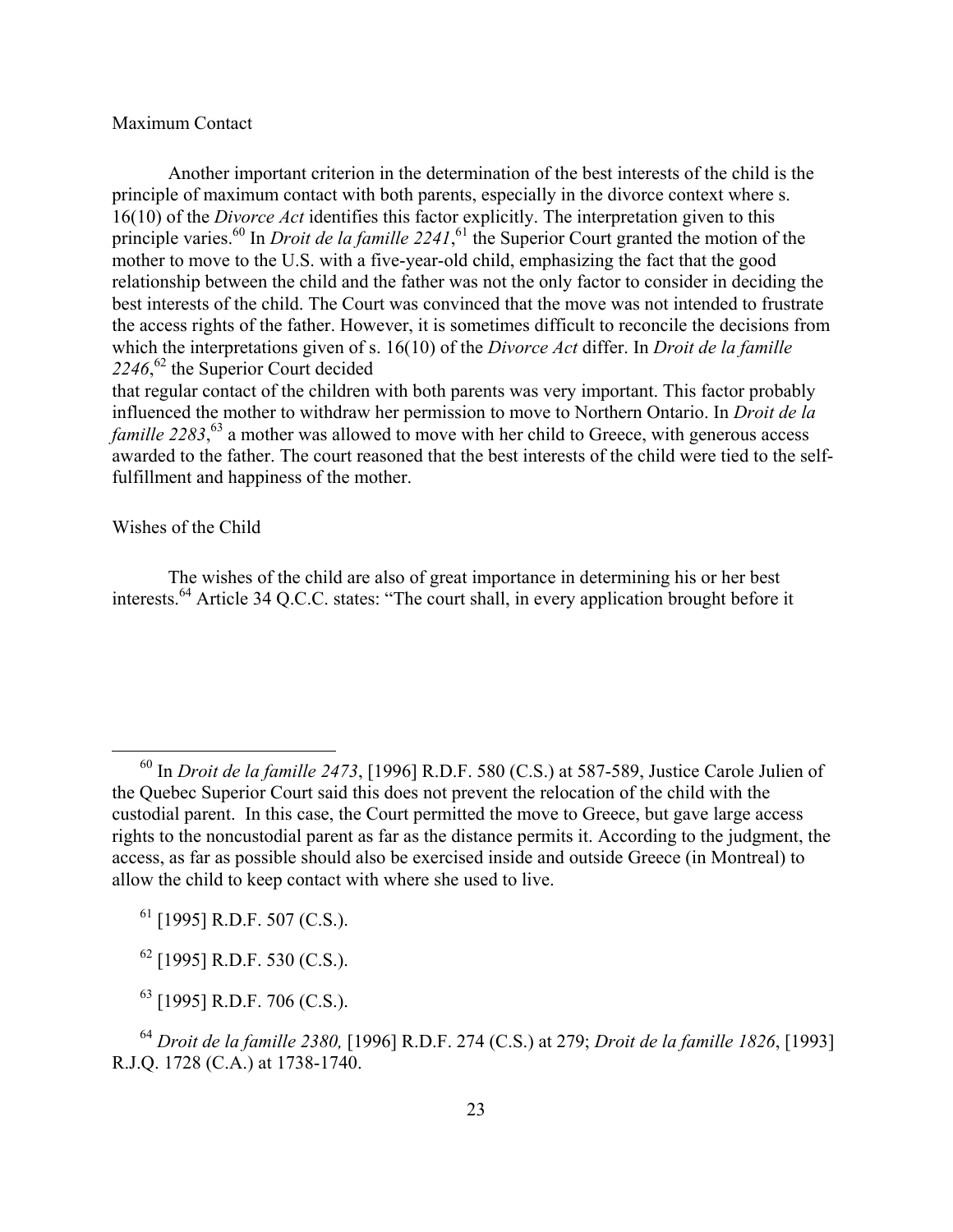affecting the interest of a child, give the child an opportunity to be heard if his age and power of discernment permit it." As mentioned in *Droit de la famille 2381*: 65

The wishes expressed by a child over 12 are very important when it comes to his guardianship. While the choice of a custodial parent will not be determined solely based on the child's wishes, they are a determining factor that must be examined in the larger context — that of the best interests of the child. In this case, the parents' decision not to separate the children, and all of the other factors discussed earlier, must also be taken into account. The child's wishes must also be viewed in the context of the current dispute, in which the distance separating the parents is considerable and will make contact between the children and the noncustodial parent more difficult. [translation]

The wishes of the child were taken into account in other decisions as well.<sup>66</sup> It is interesting to note, however, that despite art. 34 Q.C.C., very few decisions mentioned the fact that the child was consulted. There seems to be a gap between the text and its application.

 There is no presumption in favour of the primary caregiver in relocation cases, and the case

law after *Goertz* recognizes this. But it also recognizes that one should respect the opinion of the custodial parent in the context of relocation. It also observes that the reason for the move is not relevant, except when the move is intended to limit access rights or is otherwise in bad faith.<sup>67</sup> It is interesting to note that in some cases, the judge emphasized that the great distance caused by the relocation is not a reason to limit the exercise of parental authority. From a distance, an access parent can pursue his involvement in the education and upbringing of his or her son.<sup>68</sup>

67 See *Droit de la famille 2655*, [1997] R.D.F. 271 at 273 (C.S.).

68 In *Droit de la famille 2380*, [1996] R.D.F. 274 (C.S.), the mother moved from the Ottawa region to California, and Justice Johanne Trudel ruled in favour of a joint custody. In *Droit de* 

 $65$  [1996] R.D.F. 274 (C.S.) at 280. In this decision, there was evidence that the younger child would have some adaptation problems if he moved to California. Despite the fact that the father's relationship with the children could have been better, it was not a bad relationship and was capable of improvement. For these reasons, the Court did not allow the move.

<sup>66</sup> In *Droit de la famille 2473*, [1996] R.D.F. 580 (C.S.), the eight-year-old girl refused to establish contact with her father and apparently blamed her father for the breakdown of the marriage. The court decided that the relationship between child and mother was too exclusive and that in the best interests of the child, the contact between the father and daughter ought to be encouraged. In *Droit de la famille 1322*, [1990] R.D.F. 409 (C.S.), the mother was allowed to move to Denmark with her two daughters who had expressed the wish to move with their mother.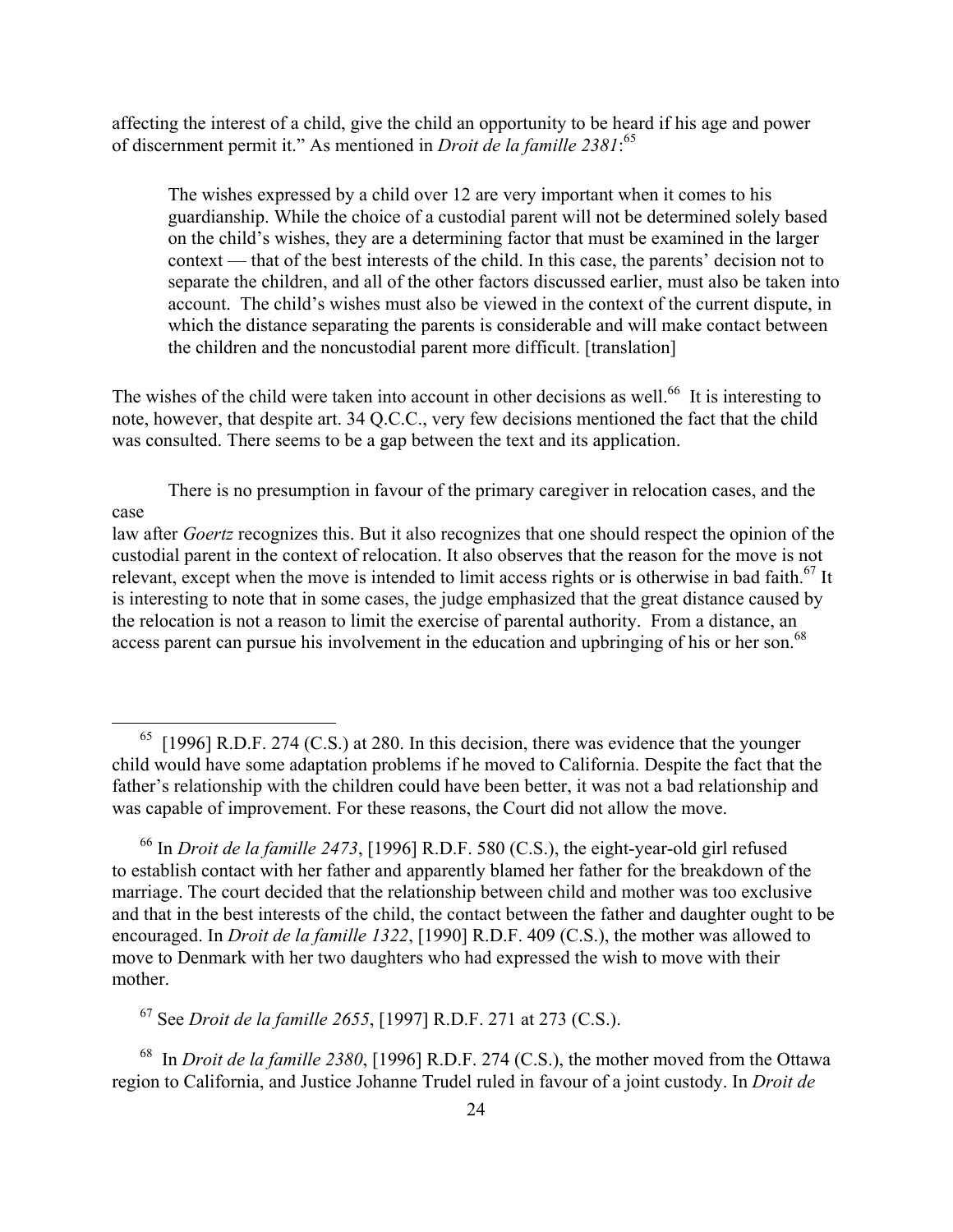### Non-removal

 The Quebec Court of Appeal stated in 1984 in *Droit de la famille 7* that one cannot waive the mobility rights guaranteed by s. 6 of the *Charter*. 69 But if there is a non-removal clause in a judgment, the parent should ask the court in order to be able to move.<sup>70</sup> Otherwise, the parent could be found in contempt of court if unable to justify his or her decision to move with the child.<sup>71</sup> Generally, however, the case law states that one should not punish the custodial parent for his or her move by automatically allowing a change of custody.<sup>72</sup>

 In the majority of the Quebec relocation decisions, the custodial parent was allowed to move with his or her child. The courts are influenced especially in favour of the move when the custodial parent's incentive to move is reasonable. In 13 cases, permission to move was denied; of these cases, nine had a non-removal order in place, and in two, the custodial parent had agreed not to move if the court decided it was not in the best interests of the child. In the 11 cases where the custodial parent was denied permission to move with the child, eight resulted in a transfer of custody to the father. In one, custody was transferred to the father for the year the mother was away in Africa. In another, the mother kept custody but the child stayed with his father for the year the mother was away. In the last decision, the mother kept custody of her child but was not permitted to move. Seven of these 11 cases were decided before 1990, one in 1990, one in 1993, and two in 1996. Since 1990, the Court of Appeal has rendered five relocation decisions and has reversed four judgments of the Superior Court that did not allow the custodial parent to relocate. In the only decision where the Court of Appeal refused to allow a proposed move of the custodial parent,73 the judgment was confirmed by the Supreme Court of Canada in *P.(M.)* v.

*la famille 2473*, [1996] R.D.F. 580 (C.S.), Justice Carole Julien also ruled in favour of joint custody, despite the fact that the mother was allowed to move from Montreal to Greece with the child, because each parent had the ability to engage in constructive communication to ensure the best interests of their daughter. See also *Droit de la famille 2655*, [1997] R.D.F. 271 (C.S.) at 273-274.

<sup>69</sup> *Droit de la famille 7*, [1984] R.J.Q. 351 (C.A.) at 354 (Mayrand, J.).

<sup>70</sup> *Id.*

1

 $^{71}$  *Id.*, at 352 (Bernier, J., dissenting).

<sup>72</sup> *Droit de la famille 1826*, [1993] R.J.Q. 1728 (C.A.); *Droit de la famille 7*, [1984] R.J.Q. 351 (C.A.); *Beaudoin* v. *Stankevicius*, (1972) C.A. 604; *Droit de la famille 2232*, [1995] R.J.Q. 1704, [1995] R.D.F. 408 (C.A.); *Droit de la famille 2518*, [1996] R.D.F. 725 (C.A.).

<sup>73</sup> *Droit de la famille 1826*, [1993] R.J.Q. 1728, [1993] R.D.F. 544.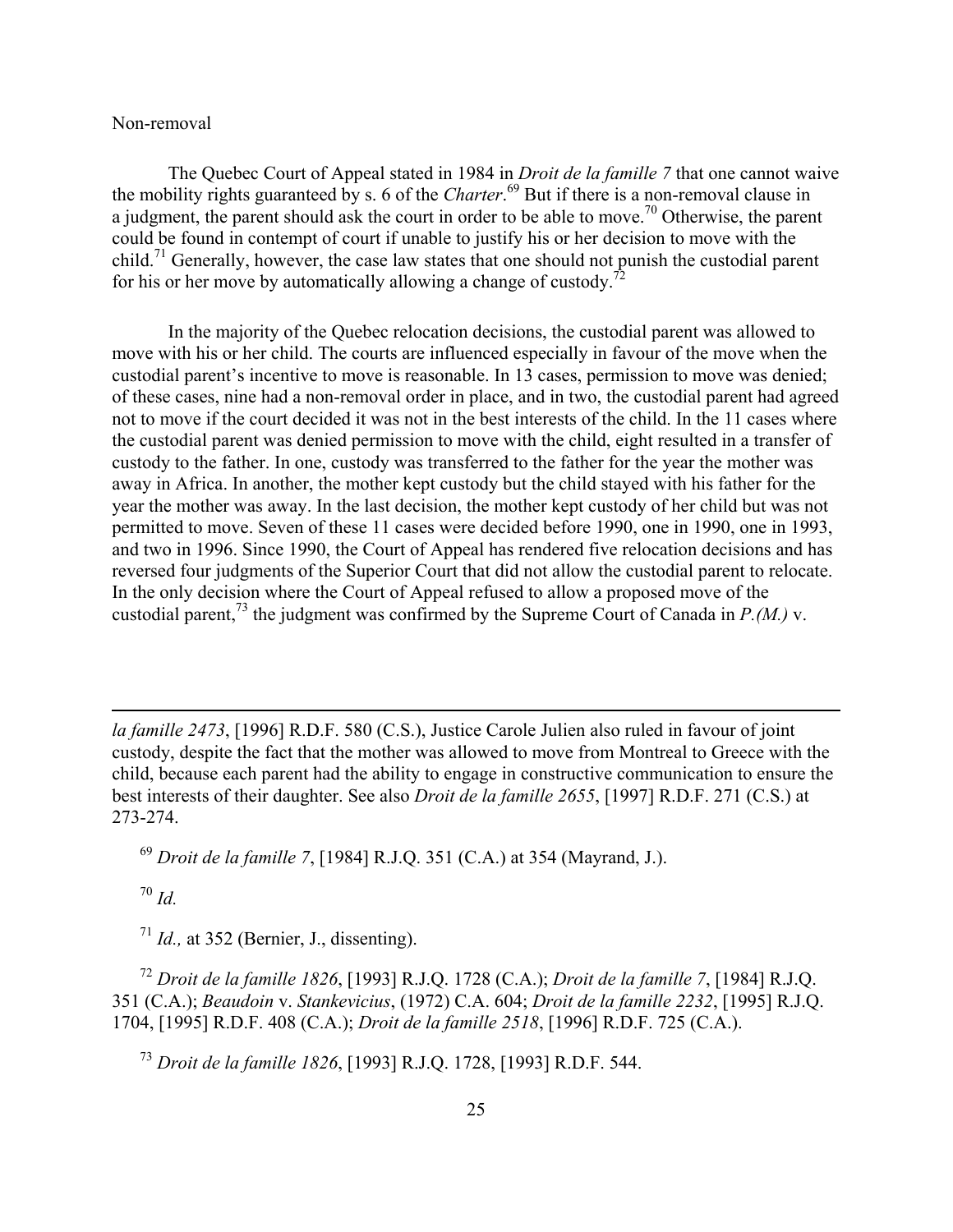*L.B.(G.)*<sup>74</sup> Generally, when a move is allowed, the terms of access are modified to allow continuity of the access as much as possible.

# **3. Statistical Breakdown of 198 Canadian Relocation Cases (see Table of Cases)**

 The review of 198 reported Canadian relocation decisions revealed that mothers had custody in about 65 per cent of relocation cases. There was joint custody in 25 per cent, and fathers had custody in 10 per cent. Parents were restricted from relocating in 42 per cent of the cases. In the cases where the parent was restricted from relocating, about 63 per cent were cases of mother custody, 29 per cent were joint custody, and seven per cent were father custody. In the large majority of joint custody cases, the mother was the primary residential parent. Mothers are far more likely to have custody or be the primary residential parent than fathers, and more likely to have relocation restrictions imposed on them.

# **B. How Other Jurisdictions Address the Issue of Relocation**

 *This section provides a summary of current statutes and case law in other Anglo-American jurisdictions and the civil law jurisdictions of France and Belgium. Included is an analysis of general trends in the western world. The section addresses the research question: Do the solutions adopted by other jurisdictions provide models that Canada should adopt?* 

 Recently, many western countries have addressed the issue of relocation. The solutions adopted by other countries provide a range of models for Canadian law-makers. Following is a brief description of the custody and access law of other countries, and an overview of recent legislative amendments and important court rulings on relocation.

# **1. England and Wales**

 England and Wales (which is one legal unit for the purpose of family law) have abandoned

the use of the terms "custody" and "access" and have moved to a continuing shared parental responsibility model. Under this model, married parents are entitled presumptively to share parental responsibility after divorce or separation.75 "Residence" and "contact" (the functional equivalents of "custody" and "access") are governed by the *Children Act, 1989*, 76 which gives

<sup>76</sup> *Ibid.*

 <sup>74 [1995] 4</sup> R.C.S. 592.

<sup>75 (</sup>U.K.) *Children Act, 1989* (1989, c. 41).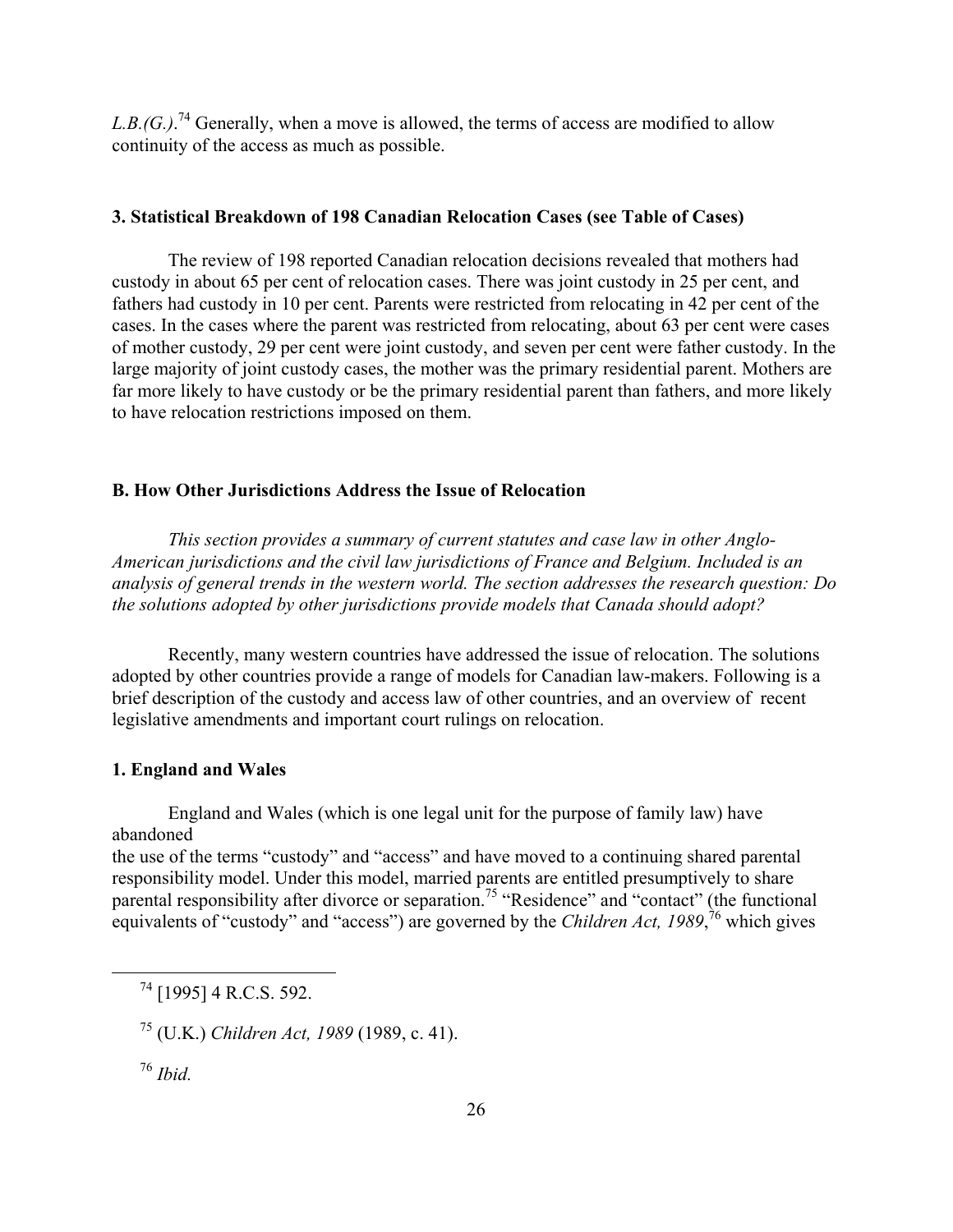both parents continuing "parental responsibility" after divorce. (In the case of unmarried parents, the father does not automatically have parental responsibility, but may obtain it by agreement or court order pursuant to s.  $4(1)$  of the  $Act$ .)<sup>77</sup>

 Parental responsibility is defined in s. 3(1) as "all the rights, duties, powers, responsibilities and authority which by law a parent of a child has in relation to the child and his property." Under s. 8(1), a residence order is defined as "an order settling the arrangements to be made as to the person with whom a child is to live." A contact order is defined as "an order requiring the person with whom a child lives ... to allow the child to visit or stay with the person named in the order, or for that person and the child otherwise to have contact with each other."<sup>78</sup> Pursuant to ss. 2(7) and (8), each parent may exercise his or her parental responsibility alone, unless the consent of another person is required or the act is incompatible with a court order. There is no duty of consultation with the other parent under the *Act*. A parent who objects to a decision taken by the other may seek a court order under s. 8 of the *Act* to overrule the other parent.

 Relocation issues are governed in England and Wales by the *Children Act* and the *Child Abduction Act*. 79 In England and Wales, a parent must obtain the other parent's consent or leave of the court for a move outside of the United Kingdom. The exception is that an unmarried mother may make a unilateral move, unless the father has obtained "parental responsibility." Some objecting parents seek "prohibited steps" orders to prevent a move outside the country pursuant

to s. 8 of the *Children Act, 1989*.<sup>80</sup> For moves within the United Kingdom, the objecting parent

 $77$  For a review of the arguments as to whether all fathers, whether married or not, should automatically have parental responsibility, see N.V. Lowe, "The Meaning and Allocation of Parental Responsibility — A Common Lawyer's Perspective" (1997), Int'l J. L. Policy & Fam.

<sup>78</sup> The drafters of the *Children Act* hoped that in many cases parties would not require residence or contact orders, and s. 1(5) sets out a "no order presumption." That is, a judge is only to make an order if it is thought that making an order is better for the child's welfare than not. The Lord Chancellor's Department commented on this provision: "It is always preferable that agreement between the parents about arrangements for the children be reached rather than an order having to be imposed." Lord Chancellor's Department, *Judicial Statistics: Annual Report 1991* (London: HMSO, 1992) 48.

<sup>79</sup> *Children Act*, s. 13, and the *Child Abduction Act, 1984* (1984, c. 37).

<sup>80</sup> See, e.g., *Re L (A Minor) (Removal from Jurisdiction)*, [1993] 23 Family Law 280 (Fam. Div.).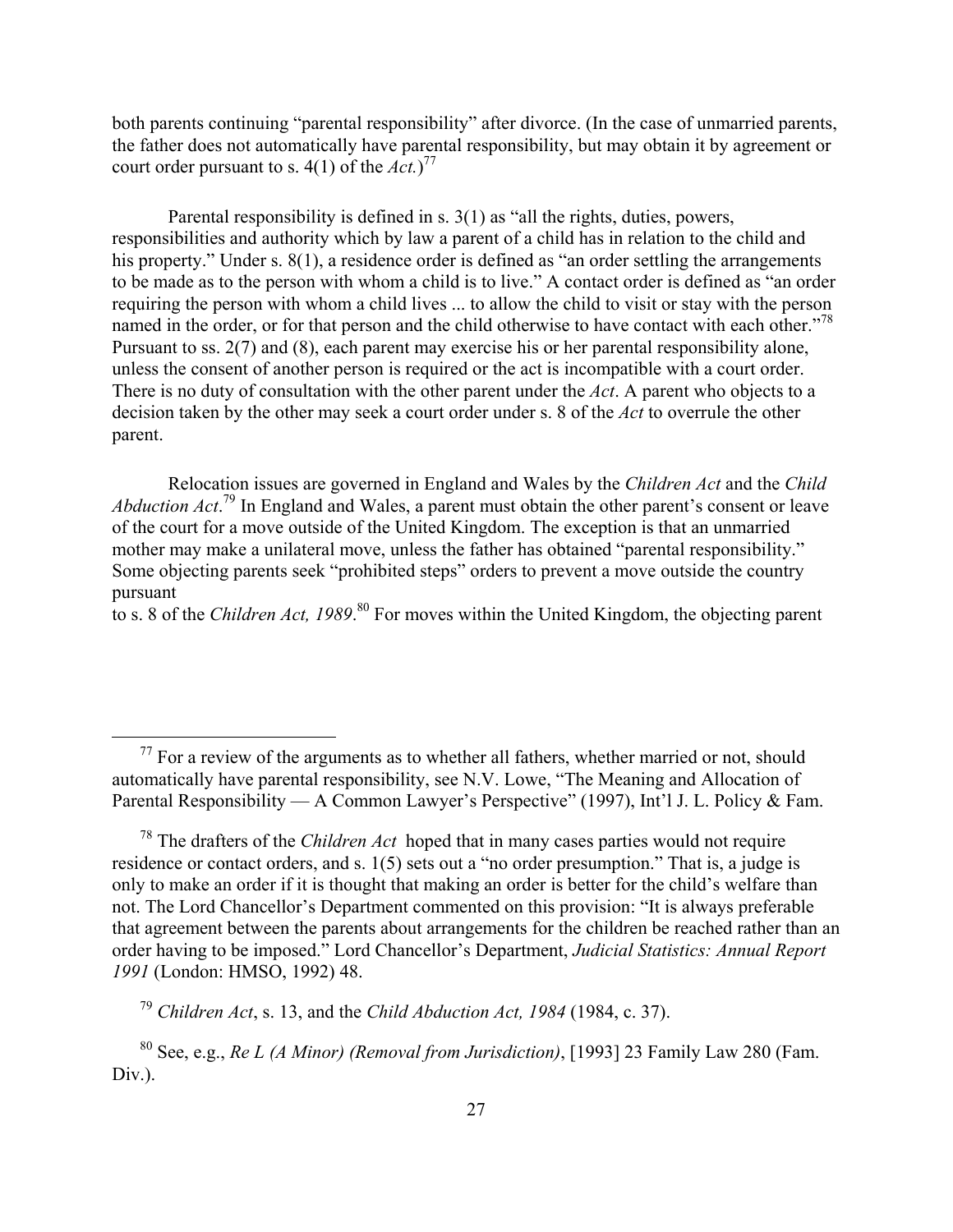would have to seek a prohibited steps order to prevent a proposed move, or a residence order in order to become the "residential parent."81

 In England and Wales, relocation is viewed as an issue of whether to permit the proposed move. Maintaining the *status quo* is seen as a real option. The issue becomes, therefore, whether to permit the custodial parent to move with the child or maintain the *status quo*. A transfer of custody may be requested, but is not expected as a matter of course in relocation disputes. For example, in *Tyler* v. *Tyler*, a case decided before the *Children Act, 1989* came into force, a custodial mother wished to move with her children to Australia. The court, however, on the application of the access father, did not grant her permission to do so. $82$  She was free to move to Australia by herself, but could not remove the children from the jurisdiction.

 In England and Wales, the test for relocation cases favours the custodial parent: "if the proposal of the custodial parent to move with the children to another country is a reasonable one, leave should only be refused if it is clearly shown that the move would be against the interests of the child."<sup>83</sup> Recent decisions, however, have shown a greater willingness on the part of judges to prohibit moves that would interfere with ongoing, positive access.

 In *M* v. *M*, for example, the Court of Appeal would not authorize a move; it ordered a new hearing. At this hearing, the custodial parent's hostility to the access parent was communicated to the children; the proposed move would have likely ended the children's relationship with the access parent. In another 1992 case, permission to move with the child was also refused. The court found the move to be against the interests of the child, because it would have reduced an established relationship with the access parent to annual visits. Also the custodial parent's proposal for the move was not prepared carefully.<sup>84</sup>

 In a more recent case, *Re T*, the Court of Appeal stated clearly that "the parent with primary care is entitled to select the place and country of residence of the child unless that selection is shown to be plainly incompatible with welfare.<sup>85</sup> The mother did not succeed in her appeal, however, because the Court of Appeal ruled that in denying the mother's application to remove

<sup>82</sup> *Tyler* v. *Tyler*, [1989] 2 FLR 158.

<sup>83</sup> *M.* v. *M.*, [1992] 2 FLR 303 (C.A.).

 <sup>81</sup> The latter course is recommended by A. Bainham in *Children — The Modern Law* (Bristol: Jordon, 1993) at 602.

<sup>84</sup> *Re K (A Minor) (Removal From Jurisdiction)*, [1992] 2 FLR 98 (Fam. Div.).

<sup>85</sup> *Re T (Removal From Jurisdiction)*, [1996] 2 FLR 352 (C.A.) at 355.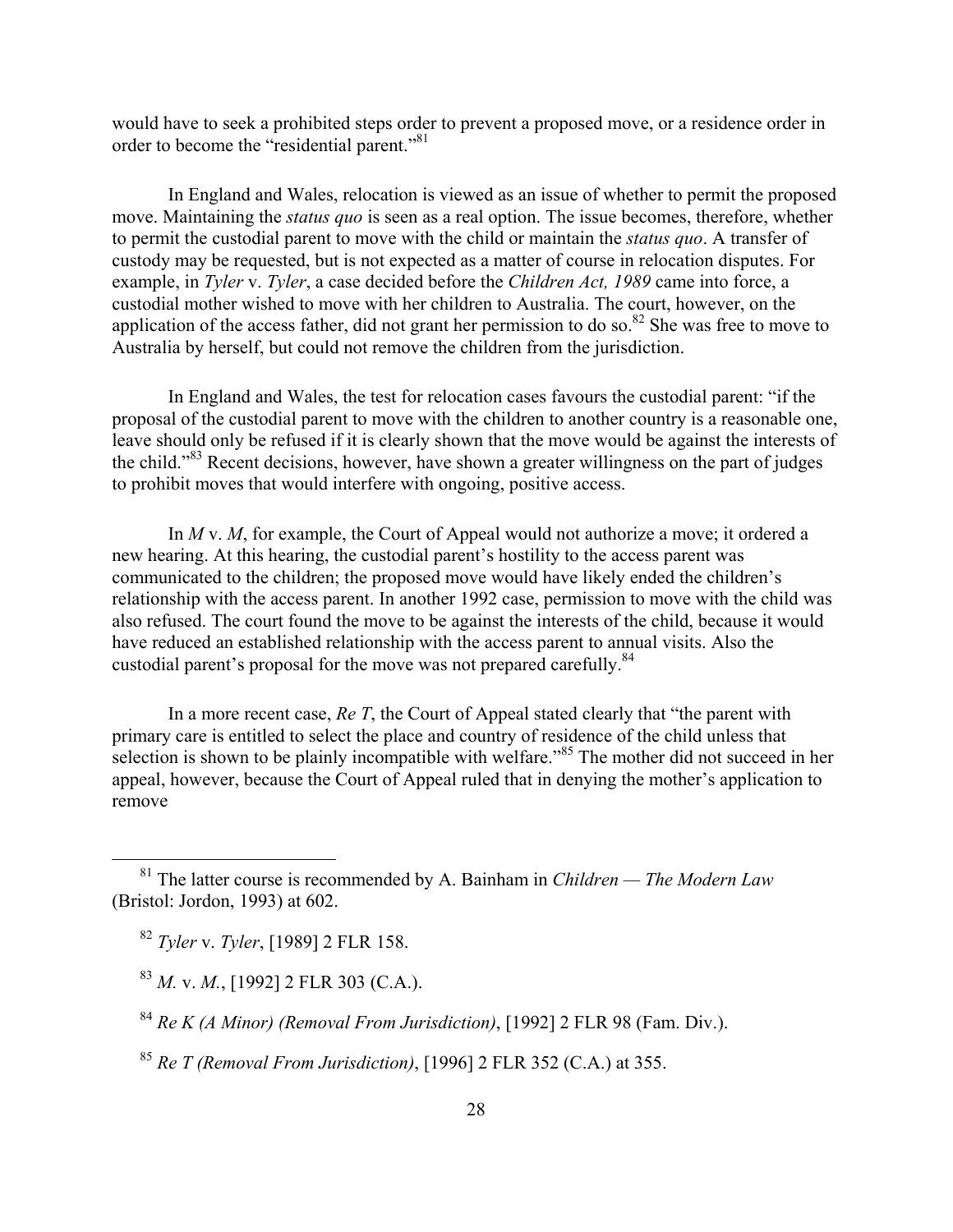the child to France, the judge had acted "on the unchallengeable basis that he found it to be illconsidered, ill-prepared, and contrary to the interests of [the child]."

 In *MH* v. *GP*, Thorpe J. denied a custodial mother's application for leave to move to New Zealand with the child. The judge stated that the crucial factor of the case was the child's relationship with the father, through which the child was also connected to members of his extended family.<sup>86</sup> Although in England and Wales the custodial parent is favoured, recent cases suggest a somewhat broader consideration of the best interests of the child. The greater emphasis put on not disrupting a positive access relationship reflects the philosophy behind the continuing shared parental responsibility model of the *Children Act, 1989*.

 A member of England's judiciary, Butler-Sloss L.J., offered a different interpretation of recent developments in England and Wales in a speech given in Canada in 1996. Her Ladyship said:

The circumstances in which an applicant parent has not been given leave have related to the inadequacy of the proposed plans, rather than the need to keep in touch with the other parent. Lack of a job or adequate finances, lack of accommodation, no arrangements for schooling, doubts as to the motivation for moving or the suitability of the custodial parent have been the main reasons for refusing leave to remove permanently from the jurisdiction. Other possible reasons might be special medical needs of the child unavailable in the proposed country, the genuine opposition of the child concerned or perhaps an unusually close relationship with the other parent which might lead to a change of primary carer by a change of residence order. On making the order, where there has been sufficient money, conditions have been imposed requiring the return of the child to return to England for holidays or provision of funds to enable the other parent to fly out, at the expense of the custodial parent, to visit the child. An undertaking to return the child if called upon by the court is usually required. An applicant who is the obvious primary carer with well-thought out and viable plans is likely to obtain leave, even if the move is to the other side of the world and even if there is no money available for return visits ... This approach might be thought to be at odds with the increased importance attached in the *Children Act* to contact with the non-custodial parent but the alternative would be to deprive the parent with whom the child lives from making a new life by for instance a new job or a new marriage. The welfare of the child remains paramount but is seen to be best placed by allowing the child to go with the custodial parent and this is in my view a pragmatic resolution of irreconcilable interests.<sup>87</sup>

 <sup>86</sup> *MH* v. *GP* (Child: Emigration), [1995] 2 FLR 106 (Fam. Div.).

 $87$  L.J. Butler-Sloss, "Crossing Frontiers — The Perspective of the English Courts" (Address to the 11th Commonwealth Law Conference, Vancouver, Canada, August 1996) (unpublished).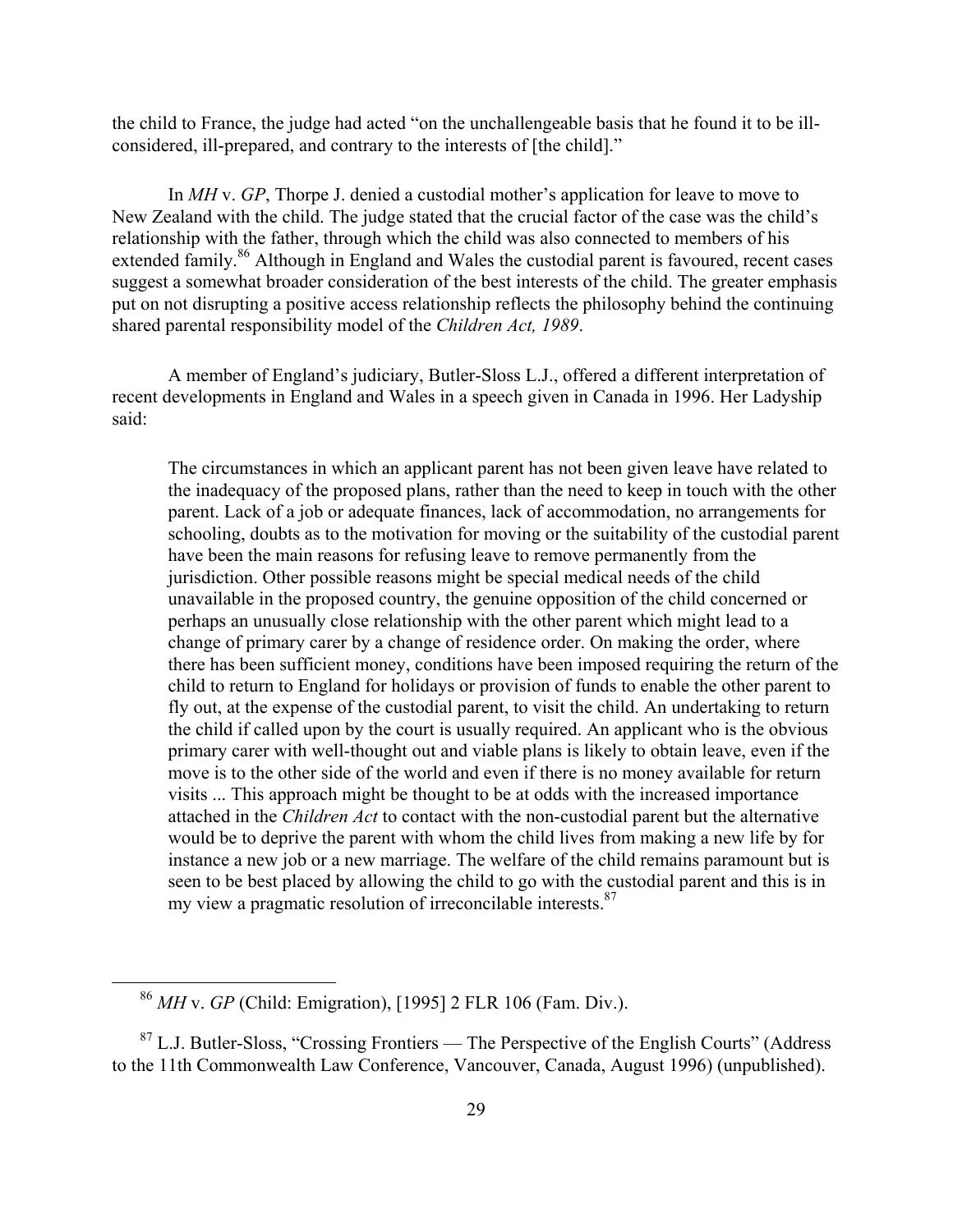Professor Chris Barton, however, reviewed recent English relocation cases and concluded that "current English law, whilst notionally retaining a traditional presumption in favour of the resident parent, now favours the more even-handed (and thus less certain) Canadian approach."<sup>88</sup>

 <sup>88</sup> C. Barton, "When Did You Next See Your Father? Immigration and the One-parent Family — *Re T (Removal from Jurisdiction)*; *Goertz* v. *Gordon (formerly Goertz)*" (1997) 9 Child and Fam. L.Q. 73 at 75.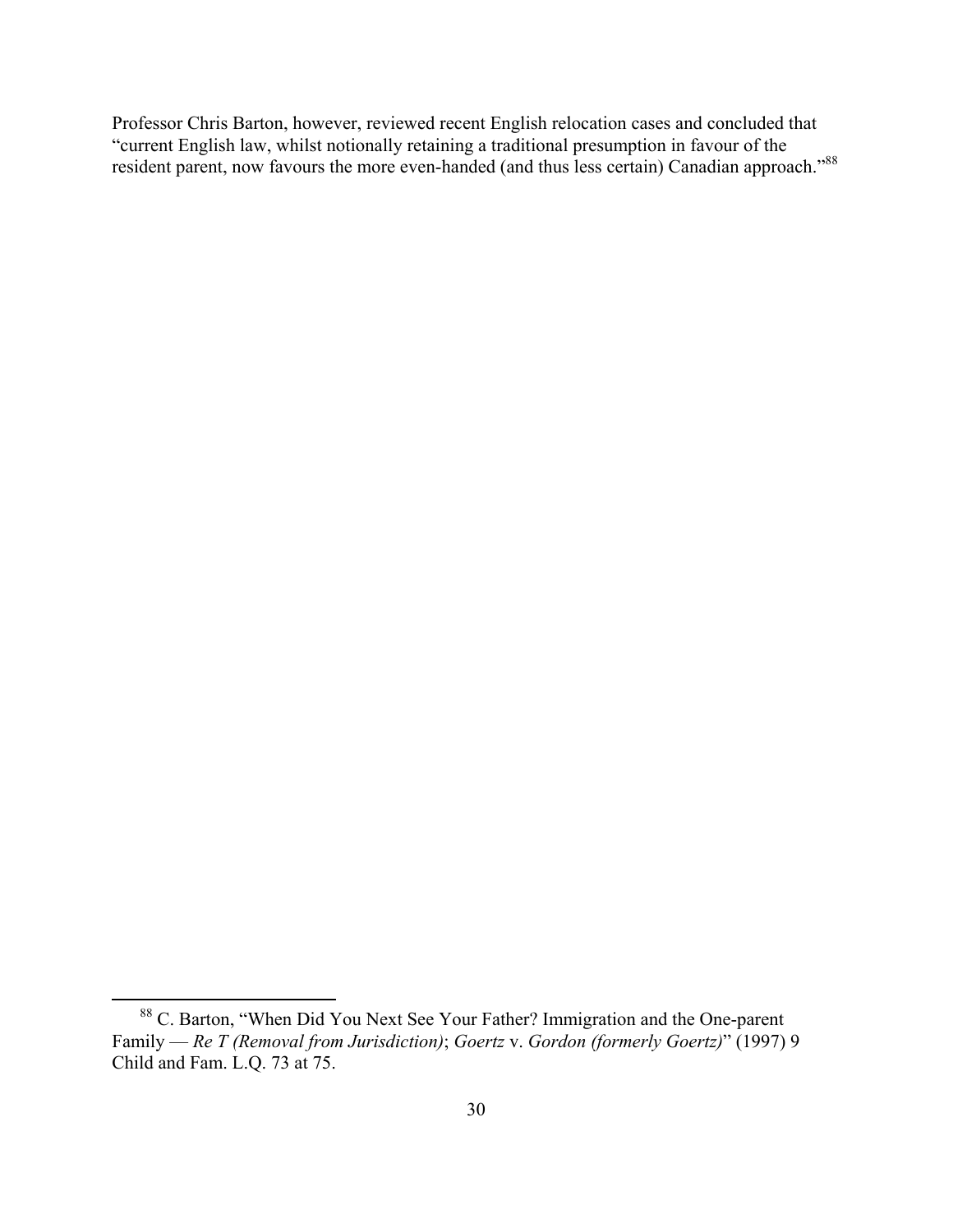### **2. The United States of America**

 In the U.S., divorce and child custody are, for the most part, matters of state rather than federal jurisdiction.89 Some American states have also adopted a continuing shared parental responsibility model. In contrast to the *Children Act, 1989* of England and Wales, these models include a duty to confer with the other parent on decisions regarding the child.<sup>90</sup> The state of Washington has adopted a "parenting plan" model. The Washington Supreme Court reviewed the legislative history and reasoning behind that state's abandonment of the custody/access model, explaining that:

Washington's *Parenting Act* represents a unique legislative attempt to reduce the conflict between parents who are in the throes of a marriage dissolution by focusing on continued "parenting" responsibilities, rather than on winning custody/visitation battles. The *Act* replaced the terms "custody" and "visitation" with the concepts of "parenting plans" and "parental functions."<sup>91</sup>

or child abuse as evidence of detriment. In Maine, the court may order "shared parental rights and responsibilities," which are defined as an order under which "most or all aspects of a child's welfare remain the joint responsibility and right of both parents, so that both parents retain equal parental rights and responsibilities and both parents must confer and make joint decisions regarding the child's welfare": Me. St. tit. 19, s. 214.2C. There is no presumption in favour of shared parental rights and responsibilities unless the parents agree: Me. St. tit. 19, s. 214.6.

<sup>91</sup> *In re Marriage of Kovacs*, 121 Wash. 2d 795 (1993) at 800-801 (footnotes omitted). The relevant statute, Wa. 1987 *Parenting Act*, c. 460, provides for allocating decision-making authority between the parents, but does not have a presumption in favour of shared decisionmaking.

 $89$  The Constitution of the United States, Amendment X, provides that the "powers not delegated to the United States by the Constitution, nor prohibited by it to the States, [which powers include divorce and child custody] are reserved to the States respectively, or to the people."

 $90$  Florida has a very detailed statutory framework. Fla. Stat. Ann. s. 61.406 (11) defines "shared parental responsibility" as "a court-ordered relationship in which both parents retain full parental rights and responsibilities with respect to their child and in which both parents confer with each other so that major decisions affecting the welfare of the child will be determined jointly." Fla. Stat. Ann. s. 61.13(2)(b)(2) provides that the "court shall order that the parental responsibility for a minor child be shared by both parents unless the court finds that shared parental responsibility would be detrimental to the child." The statute requires the court to consider evidence of spousal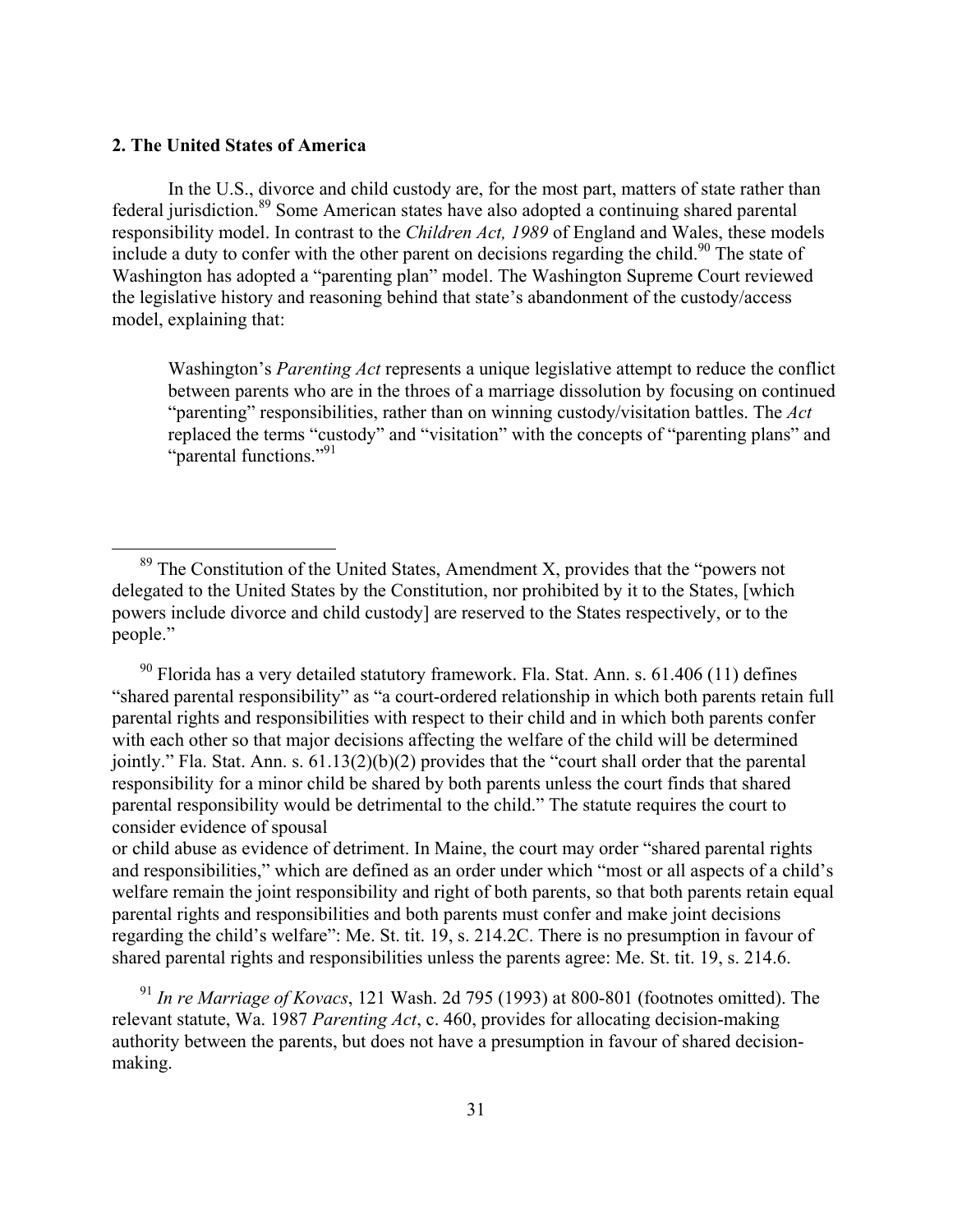Most American jurisdictions retain the terminology of custody and "visitation," (i.e., access). Generally, custody is defined as "the rights and duty to care for a child on a day-to-day basis and to make major decisions about the child;" visitation is generally defined as "a right to be with the child including for overnight visits and vacation periods.<sup> $\frac{5}{2}$ </sup> In many American jurisdictions, the access parent has a statutory right to the child's school and medical records.<sup>93</sup> In jurisdictions where the access parent does not have decision-making authority, that parent can seek court orders to challenge the custodial parent's decisions.

 Some American states encourage or have a presumption in favour of joint custody. This means that "both parents share in making major decisions, and both parents also might spend substantial amount of time with the child."<sup>94</sup> "Joint custody" is really just another name for "shared parental responsibility." Some American states now have a presumption that joint custody is *not*

in the best interests of the child when there is evidence of domestic abuse.<sup>95</sup> Generally, American statutes contain many more explicit presumptions and far more detail on the factors to consider in determining custody and access arrangements than do Canadian statutes.

 Within the last couple of years, the issue of relocation has been addressed by the highest court in several states, and has been a lively issue in other states. Some important U.S. rulings have abandoned established presumptions that a move is not in the best interests of the child where there is an ongoing access relationship that would be disrupted by the move. Instead, they have favoured a best interests of the child analysis that requires consideration of all relevant factors. Other states have resisted arguments that presumptions or preferences should be introduced; they have retained an individualized, best interests of the child approach. Some states continue to favour presumptive rules for or against removal. The general trend in the U.S., however, is toward an individualized, best interests of the child test, a rejection of presumptions, and a recognition of

94 In American Bar Association, *Guide to Family Law* (New York: Times Books, 1996) at 127, and at 139 it is reported that in 1995 eleven states had a statutory preference in favour of joint custody. Connecticut, e.g., has a statutory presumption that joint custody is in the best interests of the child: Conn. Gen. Stat. s. 46b-56a-(b).

 $95$  This is the case in North Dakota, Oklahoma, and Louisiana: N.D. Cent. Code s. 14-05-22.3 (1993); Okla. Stat. Ann. tit. 43 s. 112.2 (1994); La. Rev. Stat. Ann. s. 9: 364A (West 1994). Texas bars joint custody in cases of domestic abuse: Tex. Fam. Code Ann. s. 14.021(h) (1994).

 <sup>92</sup> American Bar Association, *Guide to Family Law* (New York: Times Books, 1996) at 127.

<sup>&</sup>lt;sup>93</sup> Colorado, Florida, Idaho and Montana are examples: Colo. Rev. Stat. s. 14-10-123.5(7) (1987); Fla. Stat. Ann. s. 61.13(2)(b)(3); Idaho Code s. 32-717A (1983); Mont. Code Ann. s. 40-4-225 (1993).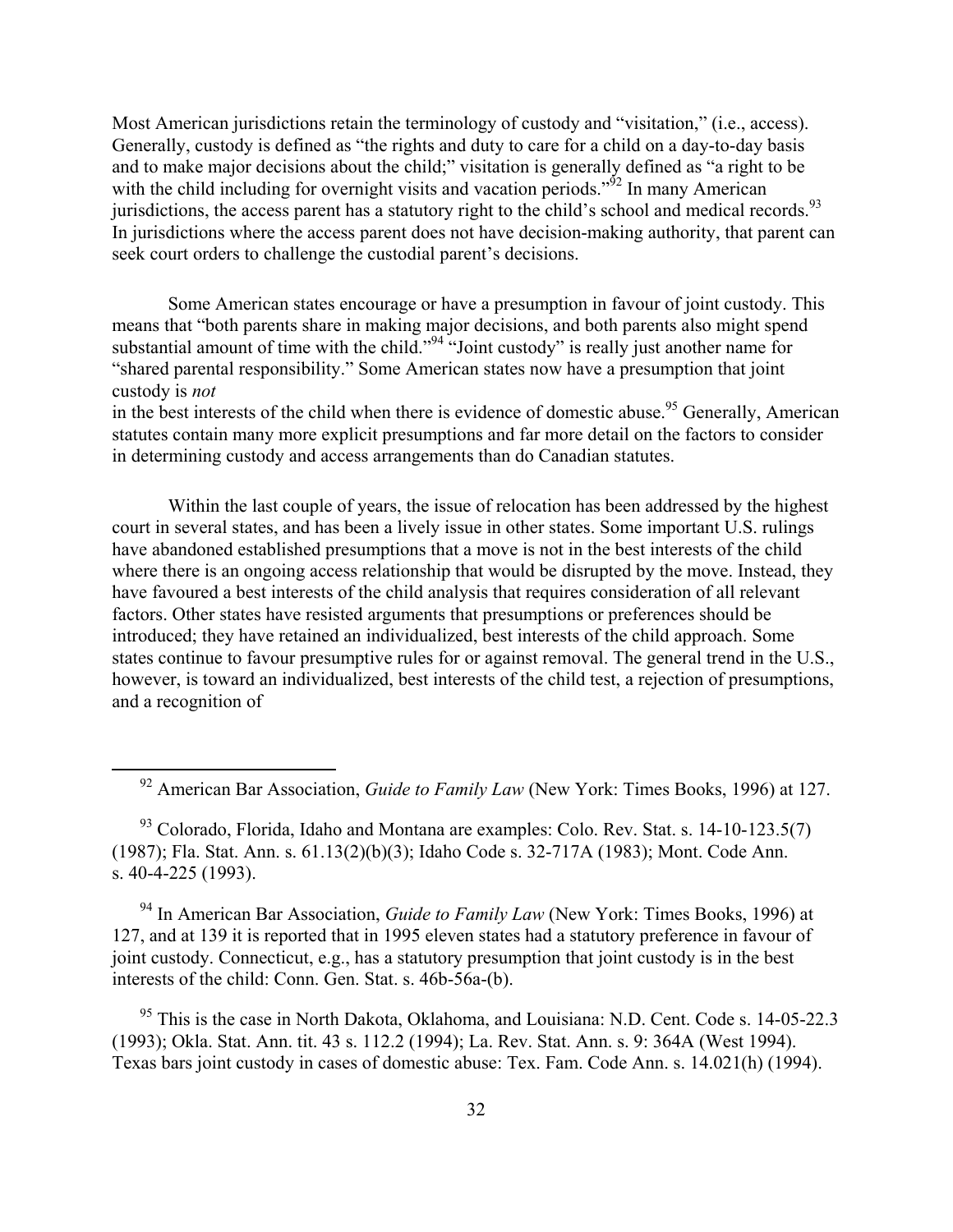the importance of the views of the custodial parent. In 1996, the Connecticut Superior Court summarized recent American decisions, stating that the cases showed "a recognition of the necessity for a case-by-case factual approach to determine the best interest issue raised by relocation," but also "a definite move to reduce or remove the burden on the relocating parent or presumptions as to the impact of moves," and more emphasis on "the interest of the primary custodial family."96 The following are excerpts from important rulings in states where the issue has been addressed recently by the highest court.

#### a) Alaska

 Alaska is one of the states that has refused to adopt presumptions or preferences in relation to relocation disputes. It has retained an individualized, best interests of the child approach. Recently, the Supreme Court of Alaska rejected a father's argument that there should be a presumption against removal, stating:

We have consistently avoided mandating rigid rules for making custody determinations ... And, unlike New Jersey, Alaska has not adopted an anti-removal policy. Rather, in the circumstance where the custodial parent desires to move out of Alaska, we consider the best interests of the child so that such determinations are based upon the facts and circumstances of each particular case. <sup>97</sup>

# b) California

 California views relocation primarily as a transfer of custody issue; generally, it is reluctant

to restrain the custodial parent from relocating. In relocation disputes, the choice is often between allowing the custodial parent to move with the child and altering the terms of access accordingly,

or transferring custody to the access parent. California's Family Code, s. 7501, provides that the custodial parent "has the right to change the residence of the child, subject to the power of the court to restrain a removal that would prejudice the rights or welfare of the child." Generally, however, the issue has been treated as a question of whether to transfer custody, unless the move is intended to thwart access. The Supreme Court of California cast the issue in those terms in its 1996 decision *In re Marriage of Burgess.*<sup>98</sup>

 <sup>96</sup> *Miggins* v. *Senofonte*, WL 456332 (Conn. Super. Ct. 1996).

<sup>97</sup> *McQuade* v. *McQuade*, 901 P.2d 421 (Alaska 1995).

<sup>98</sup> *In re Marriage of Burgess*, 913 P.2d 473 (Cal. 1996).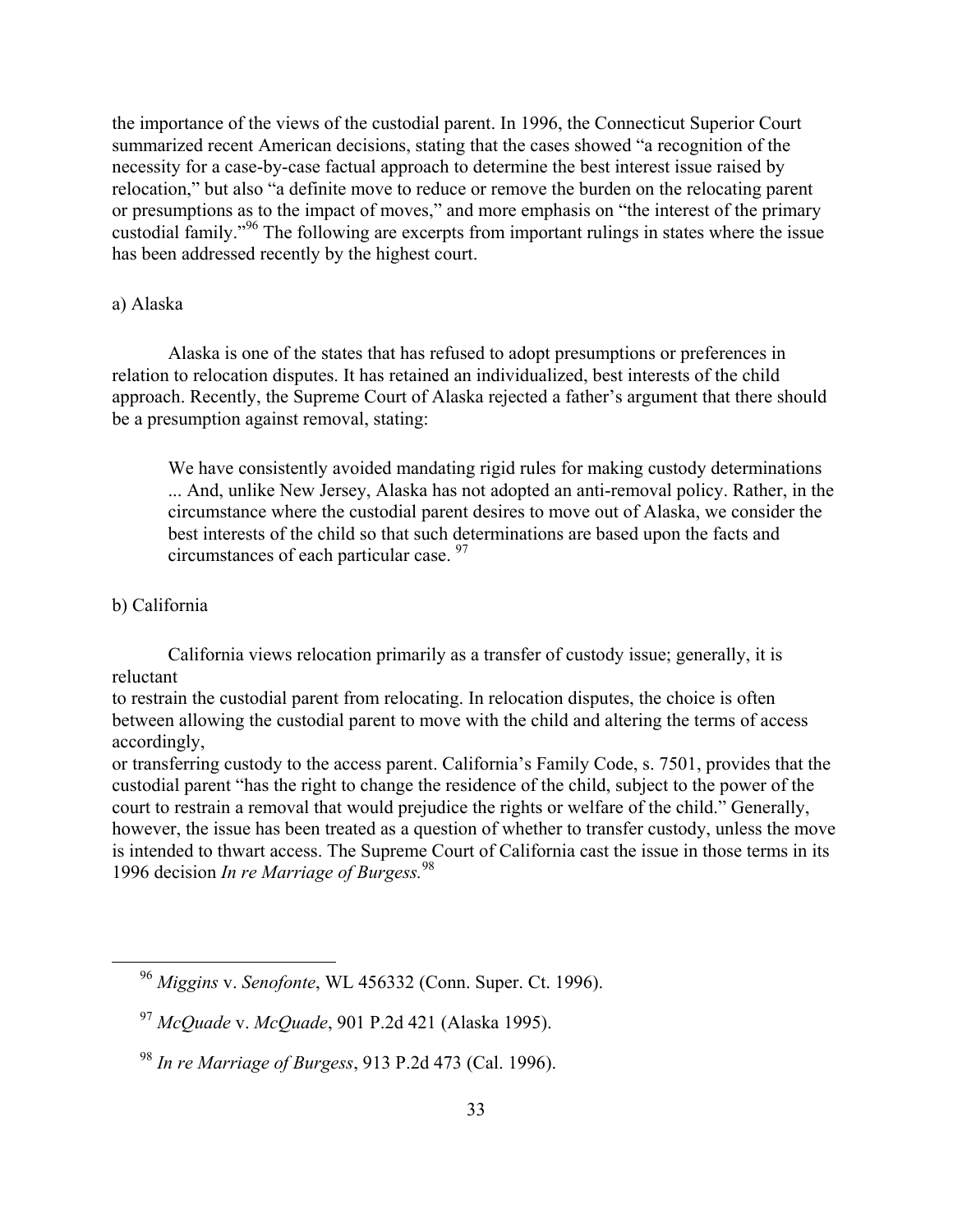Restrictions on a custodial parent's right to move were ruled unconstitutional by the California Court of Appeal on the basis that the right to intrastate travel is a basic human right protected by the constitutions of the United States and California. It also stated that a custodial parent "cannot be ordered to choose between her right to resettle, find new employment, start a new life and retain custody of her child." <sup>99</sup> A more recent appeal court decision, however, has stated that the "right to travel" was subject to the best interests of the child, reasoning:

[A]ll parties to these disputes, including the children, have a constitutional right to travel; someone by the very nature of the case, will have to travel or not, in order to achieve visitation with children residing in another home. In the collisions of these rights, it should be the best interests of the child, not overly broad abstractions derived from travel through constitutional theories, which should be the courts' paramount concern.<sup>100</sup>

 Although constitutionally permissible, generally, California courts do not consider restraining a move a realistic option, unless the move is intended to frustrate access. In 1996, the California Court of Appeal said:

As a practical matter, a hearing on a request for a so-called move-away order necessarily involves issues of custody and visitation. The issue is not whether the custodial parent will be permitted to move since both the federal and California Constitutions preclude the court from prohibiting a move.<sup>101</sup>

 Because loss of the custodial parent will in many cases be detrimental to the child, California favours the custodial parent in relocation disputes. California will give a full review on the merits — even in the case of short moves — but favours the custodial parent who wishes to relocate. This means an access parent will be entitled to a full review on the merits, but is unlikely to obtain a transfer of custody simply because the custodial parent is going to move 40 miles away.<sup>102</sup> In California, the material change and best interest tests are combined. The issue is

100 See *In re Marriage of Selzer*, 29 Cal.App.4th 637, 34 Cal.Rptr. 2d 824 (1994).

<sup>101</sup> *Brody* v. *Kroll*, 45 Cal.App.4th 1732, 53 Cal.Rptr. 2d 280 (1996) at 281-282. But see *Cassady* v. *Signorelli*, 49 Cal.App.4th 55, 56 Cal.Rptr. 2d 545 (1996), where the custodial mother was restrained from moving with the child to Florida on the grounds that the move was not in the child's best interests, and would frustrate the child's interest in a continuing relationship with her father and seemed intended to have this effect.

<sup>102</sup> *In re Marriage of Burgess*, 913 P.2d 473 (Cal. 1996).

 <sup>99</sup> *In re Marriage of Fingert*, 221 Cal.App.3d 1575, 271 Cal.Rptr. 389 (1990).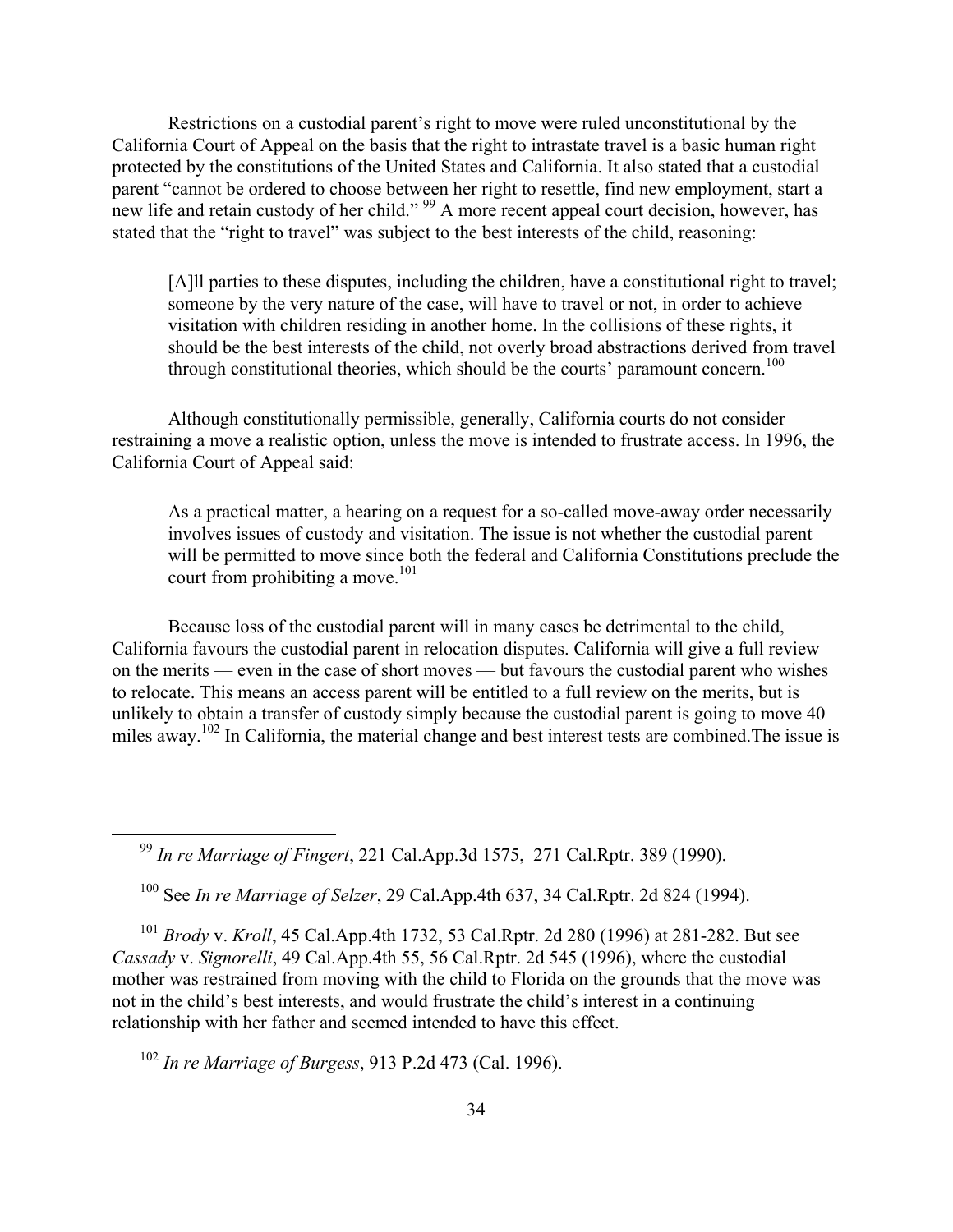whether there has been a change in circumstances substantial enough to require a change of custody.<sup>103</sup>

 Recently the Supreme Court of California rejected a presumption against relocation. It stated that "bright line rules in this area are inappropriate," and that each case must be evaluated on its own unique facts, taking into account "the continuity and permanency of custodial placement with the primary caretaker" (which the court said would most often prevail), "the nature of the child's existing contact with both parents," the child's age, community ties, health, educational needs, and, where appropriate, the preferences of the child.<sup>104</sup>

### c) Florida

 In *Mize* v. *Mize*, the Florida Supreme Court set guidelines to assist a court in deciding when a custodial parent may relocate with minor children from the jurisdiction of the court that entered the judgment.<sup>105</sup> In *Mize*, Florida adopted a general rule that the primary custodial parent may relocate as long as the request is made in good faith and as long as relocation is in the best interest of the child. Because no bright line test could be developed that would apply to all cases, *Mize* requires trial courts to consider the following six factors: whether the move would be likely to improve the general quality of life for both the primary residential spouse and the children; whether the motive for seeking the move is for the express purpose of defeating access; whether the custodial parent, once out of the jurisdiction, will be likely to comply with any substitute visitation arrangements; whether the substitute access will be adequate to foster a continuing meaningful relationship between the child or children and the access parent; whether the cost of transportation is financially affordable by one or both of the parents; and whether the move is in the best interests of the child. The court, having considered these six factors, is to approve the relocation, as long as the relocation is well-intentioned and based on a founded belief that it is in the best interests of the custodial parent and the children, rather than a vindictive desire to interfere with access.

 In *Russenberger* v. *Russenberger*, the Supreme Court of Florida ruled that, upon a showing of good faith, the custodial parent is entitled to a rebuttable presumption in favour of relocation and that, in considering opposition to relocation, the trial court should weigh the six

103 *Ibid*.

<sup>104</sup> *Ibid*.

<sup>105</sup> *Mize* v. *Mize*, 621 So.2d 417 (Fla. 1993).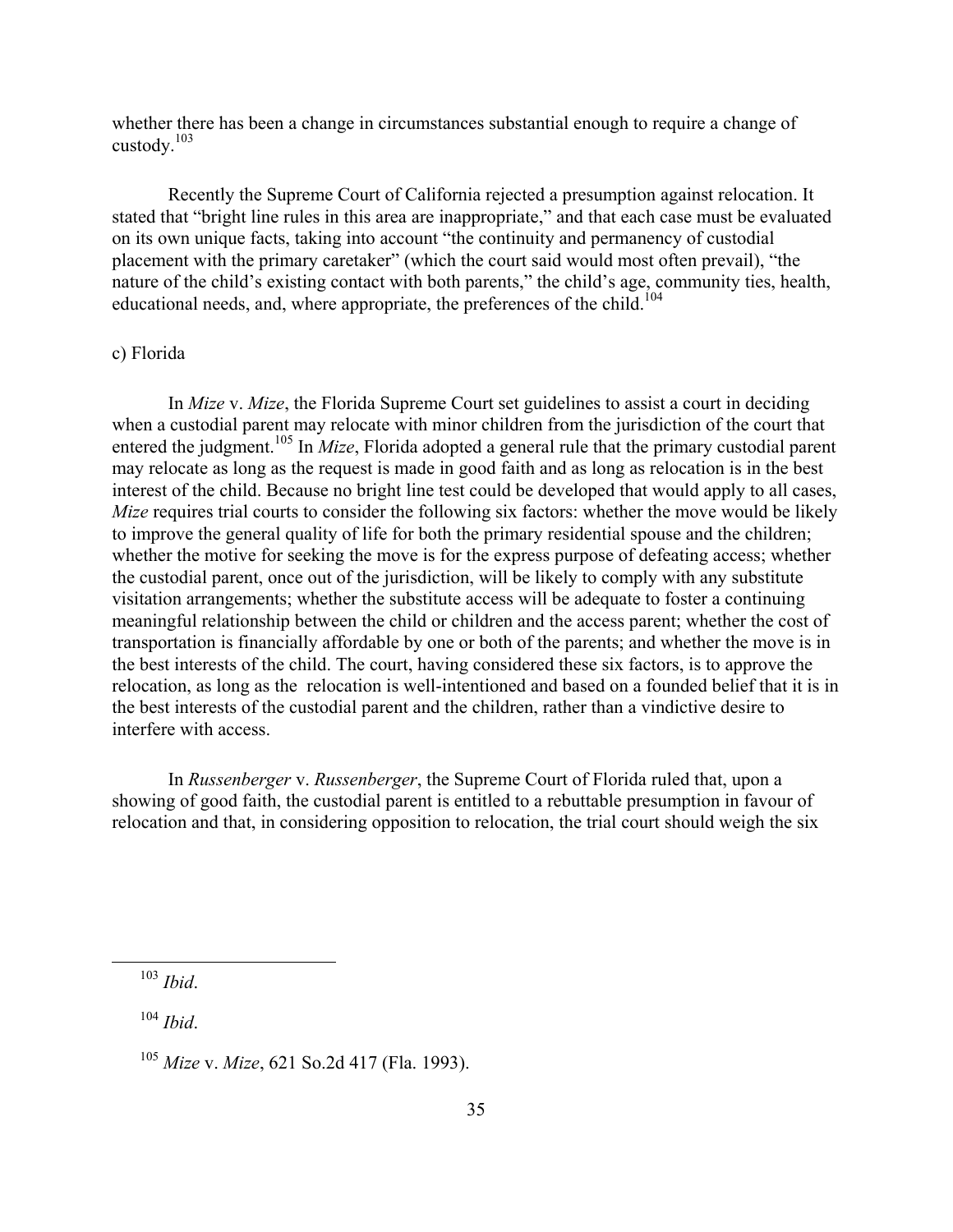factors set out above.<sup>106</sup> Access parents seeking to prevent the move could offer evidence to rebut the presumption and the trial court must weigh the evidence on a case-by-case basis.

 Subsequent to the *Russenberger* decision, s. 61.13(d) of the *Laws of Florida* was amended, and it now provides that "[n]o presumption shall arise in favor of or against a request to relocate when a primary residential parent seeks to move the child and the move will materially affect the current schedule of contact and access with the secondary residential parent."<sup>107</sup>

 Florida does not treat short, non-disruptive moves as grounds for a full-scale consideration on the merits  $^{108}$ 

# d) New Jersey

 In New Jersey, relocation is viewed as an issue of whether to permit the proposed move. Maintaining the *status quo* is seen as a real option, and the issue is whether to permit the custodial parent to move with the child or maintain the *status quo*. 109 A transfer of custody may be requested, but is not expected as a matter of course in relocation disputes.<sup>110</sup> Many American states have adopted the same "anti-removal" approach to relocation.<sup>111</sup>

106 *Russenberger* v. *Russenberger*, 669 So.2d 1044, 1046 (Fla. 1996).

 $107$  Ch. 97-242, s. 2, Laws of Fla. (amending s. 61.13, effective 1 July 1997).

<sup>108</sup> *Dobbins* v. *Dobbins*, 584 So.2d 1113 (Fla.1st DCA 1991) (relocation from Tallahassee to Jacksonville did not constitute a material change in circumstances). The same is true of Iowa. See *In re Marriage of Howe*, 471 N.W.2d 902 (IowaCt.App. 1991) (father's move of 42 miles from where children lived at time of divorce was not a material change in circumstances).

109 New Jersey: N.J.S.A. 9:2-2.

110 See *Cerminara* v. *Cerminara*, 286 N.J. Super. 448, 669 A.2d 837 (N.J. Super. Ct. App. Div. 1996).

111 See, e.g., Illinois, *Marriage and Dissolution of Marriage Act*, 750 ILCS 5/609(a) (West 1992); Massachusetts: Mass. Gen. Laws Ann. ch. 208, s. 30 (West 1987); Michigan: Mich. St. R. s. 3.209 (1985); Minnesota: Minn. Stat. s. 518.175 Subd. 3 (Supp. 1989); Missouri: MO, Rev. Stat. s. 452.377 (Vernon, 1984); Nev.Rev.Stat. s. 125A.350 (1991).

 Nevada's Supreme Court has said that Nevada's "anti-removal" statute is designed to "preserve the rights and familial relationship of the noncustodial parent with respect to his or her child."

In determining the issue of removal, the court must first find whether the custodial parent has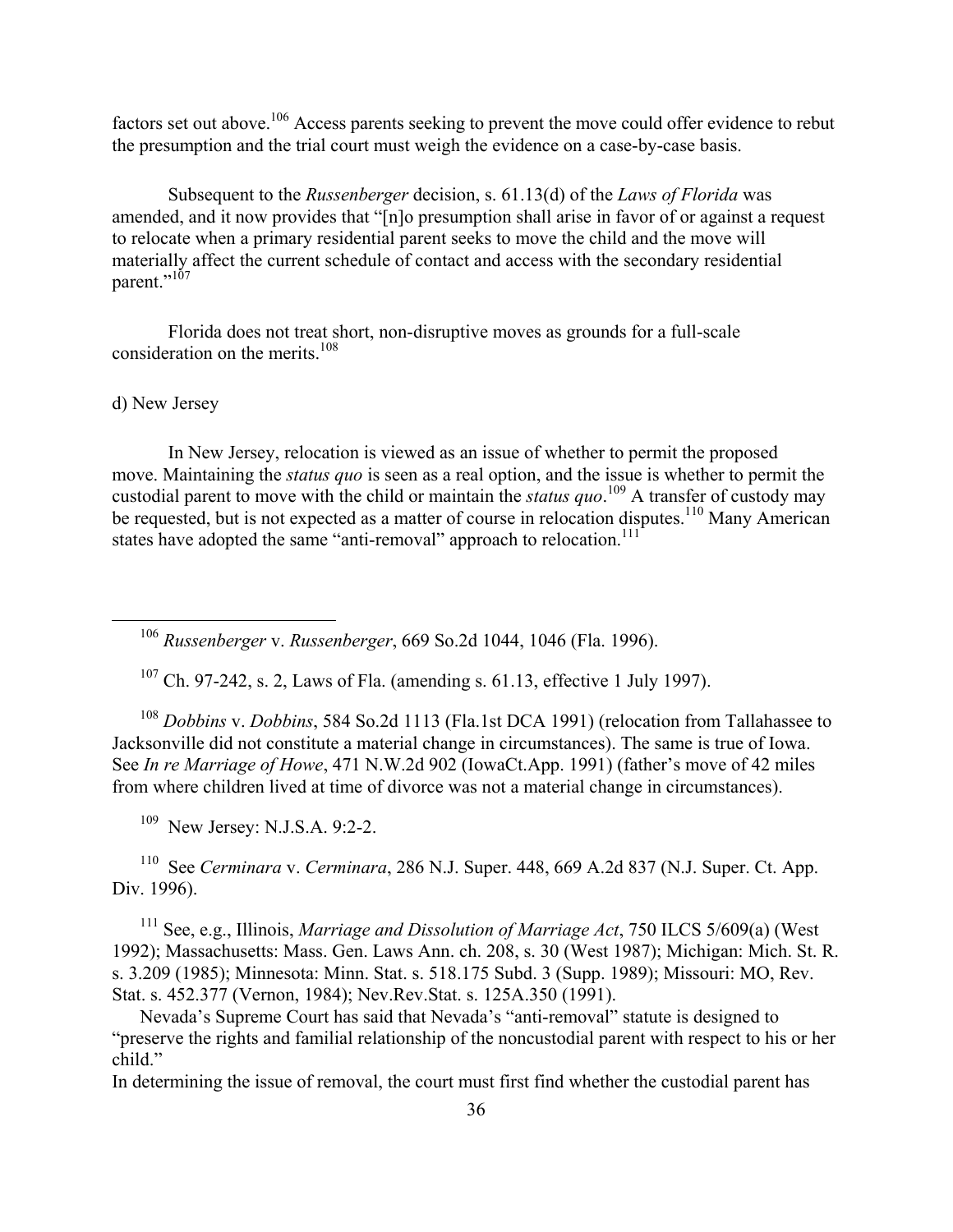In 1988, the Supreme Court of New Jersey, whose rulings on relocation have been highly influential in the U.S., eliminated New Jersey's requirement that the custodial parent show a "real advantage" to a proposed move. It ruled that all the custodial parent need establish is that he or she has a "good-faith reason" for making the move, stating:

Motives are relevant, but if the custodial parent is acting in good faith and not to frustrate the noncustodial parent's visitation rights, that should suffice. Maintenance of a reasonable visitation schedule by the noncustodial parent remains a critical concern, but in our mobile society, it may be possible to honor that schedule and still recognize the right of a custodial parent to move. In resolving the tension between a custodial parent's right to move and

a noncustodial parent's visitation rights, the beacon remains the best interests of the children $112$ 

### e) New Mexico

 $\overline{a}$ 

 The Supreme Court of New Mexico has rejected the adoption of presumptions for or against relocation, on the grounds that such presumptions undermine the best interests of the child standard, stating:

In the typical bipolar model of adversary litigation — in which one party's interests are pitted against those of the opposing party — the use of presumptions and the assignment of burdens of proof probably effectuate, in most instances, the relevant policy goals involved in determining who wins and who loses. When, however, the interests of a third party (or parties — the children) are not only significantly affected by the outcome of the litigation but indeed are paramount in determining that outcome, placing on one party the burden of establishing that his or her interests are the ones that should be vindicated can subordinate the interests of the third party — who may be absent and may not even be represented — in the clash over the other two parties' competing hopes and desires.<sup>113</sup>

demonstrated that an actual advantage will be realized by both the children and the custodial parent in moving to a location so far removed from the current residence that weekly visitation by the access parent is virtually precluded: *Schwartz* v. *Schwartz*, 812 P.2d 1268 (Nev. 1991).

 In Arizona, another "anti-removal" state, the Court of Appeals concluded that the custodial parent should bear the burden of proof in relocation cases but added that, "the interests of the parties and the child are best safeguarded by clear and careful fact finding, rather than heightened burdens of proof or the inequitable application of constitutional rights for or against one party or the other": *Pollock* v. *Pollock*, 889 P.2d 633 (Ct. App. Ariz. 1995).

<sup>112</sup> *Holder* v. *Polanski*, 544 A.2d 852 (N.J. 1988).

<sup>113</sup> *Jaramillo* v. *Jaramillo*, 823 P.2d 299 (N.M. 1992) at 308.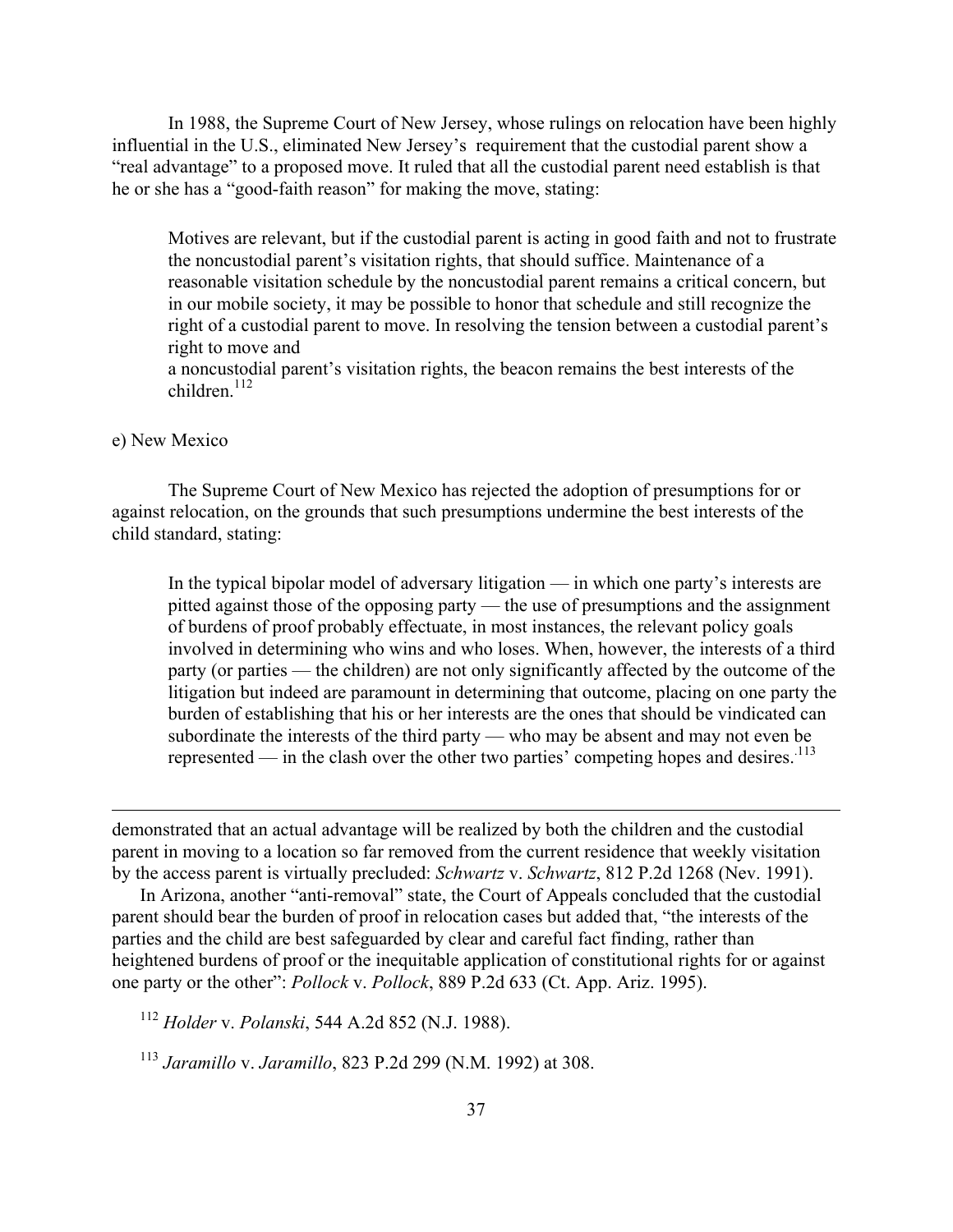### f) New York State

 New York is equally prepared to consider relocation as a question of whether to restrain a move or to transfer custody, depending on the relief sought by the applicant and the circumstances of the case.<sup> $114$ </sup>

 Recently, the Court of Appeals of New York rejected the state's existing formal, presumptive approach, which favoured the access parent, stating:

In reality, cases in which a custodial parent's desire to relocate conflicts with the desire of a noncustodial parent to maximize visitation opportunity are simply too complex to be satisfactorily handled within any mechanical, tiered analysis that prevents or interferes with a simultaneous weighing and comparative analysis of all of the relevant facts and circumstances. Although we have recognized and continue to appreciate both the need of the child and the right of the noncustodial parent to have regular and meaningful contact ... we also believe that no single factor should be treated as dispositive or given such disproportionate weight as to predetermine the outcome.<sup>115</sup>

However, the Court of Appeals indicated that the burden of proof remains on the custodial parent: "In the end, it is for the court to determine, based on all of the proof, whether it has been established by a preponderance of the evidence that a proposed relocation would serve the child's best interests."<sup>116</sup>

 The Court of Appeals of New York stated that all relevant factors should be considered, including:

each parent's reasons for seeking or opposing the move, the quality of the relationships between the child and the custodial and noncustodial parents, the impact of the move on the quantity and quality of the child's future contact with the noncustodial parent, the degree to which the custodial parent's and child's life may be enhanced economically, emotionally and educationally by the move, and the feasibility of preserving the relationship between the noncustodial parent and child through suitable visitation arrangements.<sup>117</sup>

<sup>115</sup> *Ibid.*

<sup>116</sup> *Ibid.*

<sup>117</sup> *Ibid.*

 <sup>114</sup> See *Tropea* v. *Tropea*, 665 N.E.2d 145 (N.Y. Ct. App. 1996).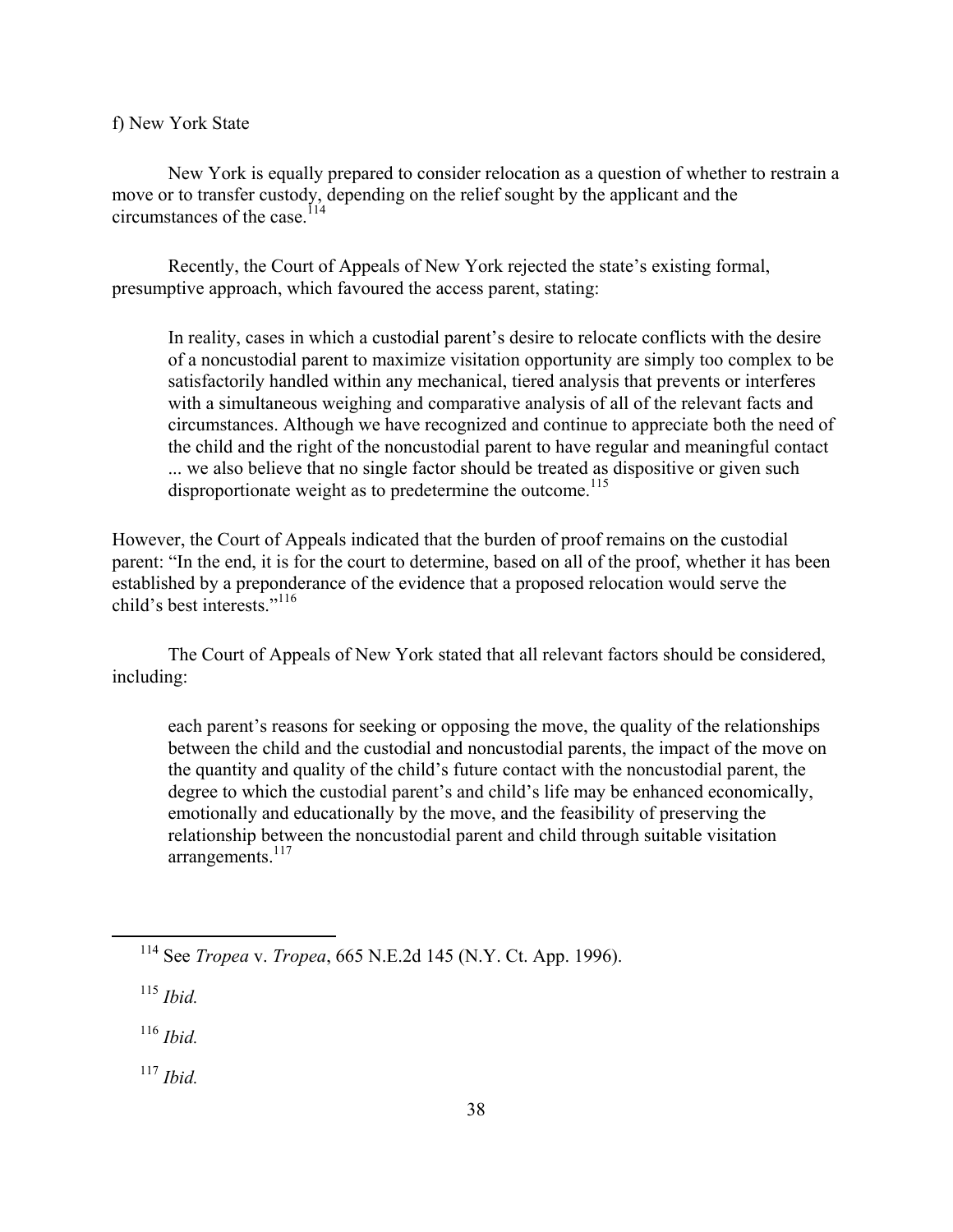#### g) North Dakota

 In North Dakota, a custodial parent may not change the residence of the child to another state unless she or he obtains an order of the court or the consent of the access parent. A court order is not required if the access parent has not exercised his or her rights of access for at least one year, or has moved to another state and is more than 50 miles from the residence of the custodial parent.<sup>118</sup>

 The Supreme Court of North Dakota addressed the issue of relocation twice in 1997. The second of these cases summarized North Dakota's law as follows.<sup>119</sup>

When a custodial parent seeks to remove the child from the state, he or she must obtain the consent of the access parent, or, when consent is not granted, a court order. The primary concern with removing a child is whether the move is in the child's best interest. Often, when a motion to remove a child from the jurisdiction is filed, the other spouse seeks a change in custody.

 A motion brought under North Dakota's removal statute must be analyzed under the following four factors, with the paramount concern the best interests of the child:

- 1. the prospective advantages of the move in improving the custodial parent's and child's quality of life;
- 2. the integrity of the custodial parent's motive for relocation, considering whether it is to defeat or deter visitation by the noncustodial parent;
- 3. the integrity of the noncustodial parent's motives for opposing the move;
- 4. whether there is a realistic opportunity for visitation, which can provide an adequate basis for preserving and fostering the noncustodial parent's relationship with the child if relocation is allowed.

 A motion for change of custody is approached differently in North Dakota than a motion for relocation. In determining if a change of custody is necessary, a court must apply a two-step process. The court must consider if there is a significant change of circumstances since the original custody decree. If there is a significant change, the court must determine if this change compels the court to change custody to serve the best interests of the child.

 <sup>118</sup> N.D. Cent. Code s. 14-09-07 (1991).

<sup>&</sup>lt;sup>119</sup> In the Matter of B.E.M., 566 N.W.2d 414 (N.D. 1997) at paras. 10-15. The other decision was *Stout* v. *Stout*, 560 N.W.2d 903 (N.D. 1997).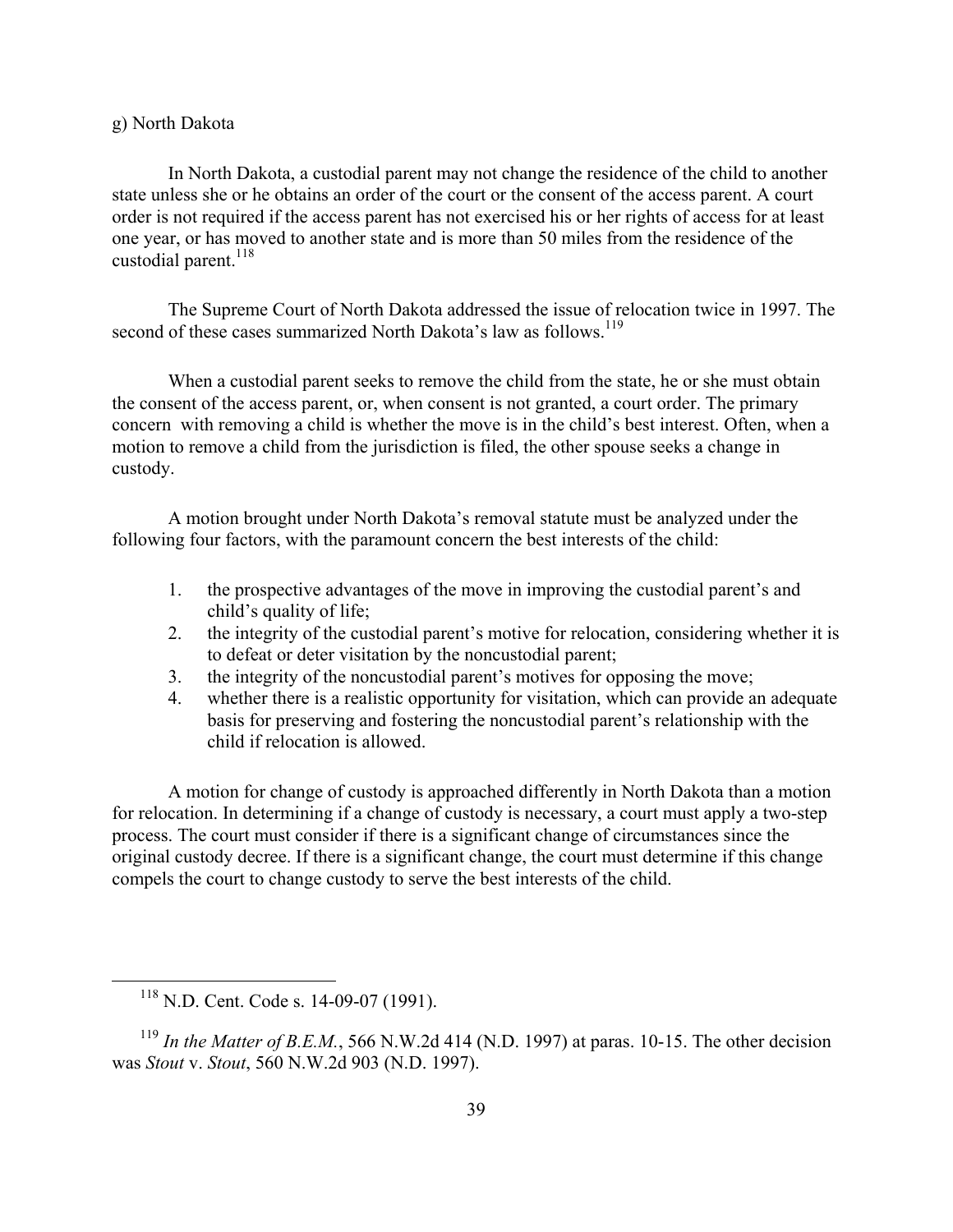If the trial court grants the motion to remove the child from the state, any motion for change of custody is effectively denied, provided the only basis for the motion was the planned move. This is because the best interests of the child have already been considered in the context of the move.

 If the trial court denies the motion to remove the child, the court must ask the custodial parent whether she or he will move without the child. If the custodial parent will move even if the motion to relocate is denied, there exists as a matter of law a significant change in circumstances. Under those facts, the custodial parent's move away from the child compels a change of custody in the best interests of the child. If the custodial parent will not move if the motion to remove the child is denied, there is no significant change of circumstances justifying a change of custody, unless other reasons are alleged. If there are other reasons, the trial court must first determine if those reasons provide a significant change of circumstances and, second, if they compel a change of custody in the best interests of the child.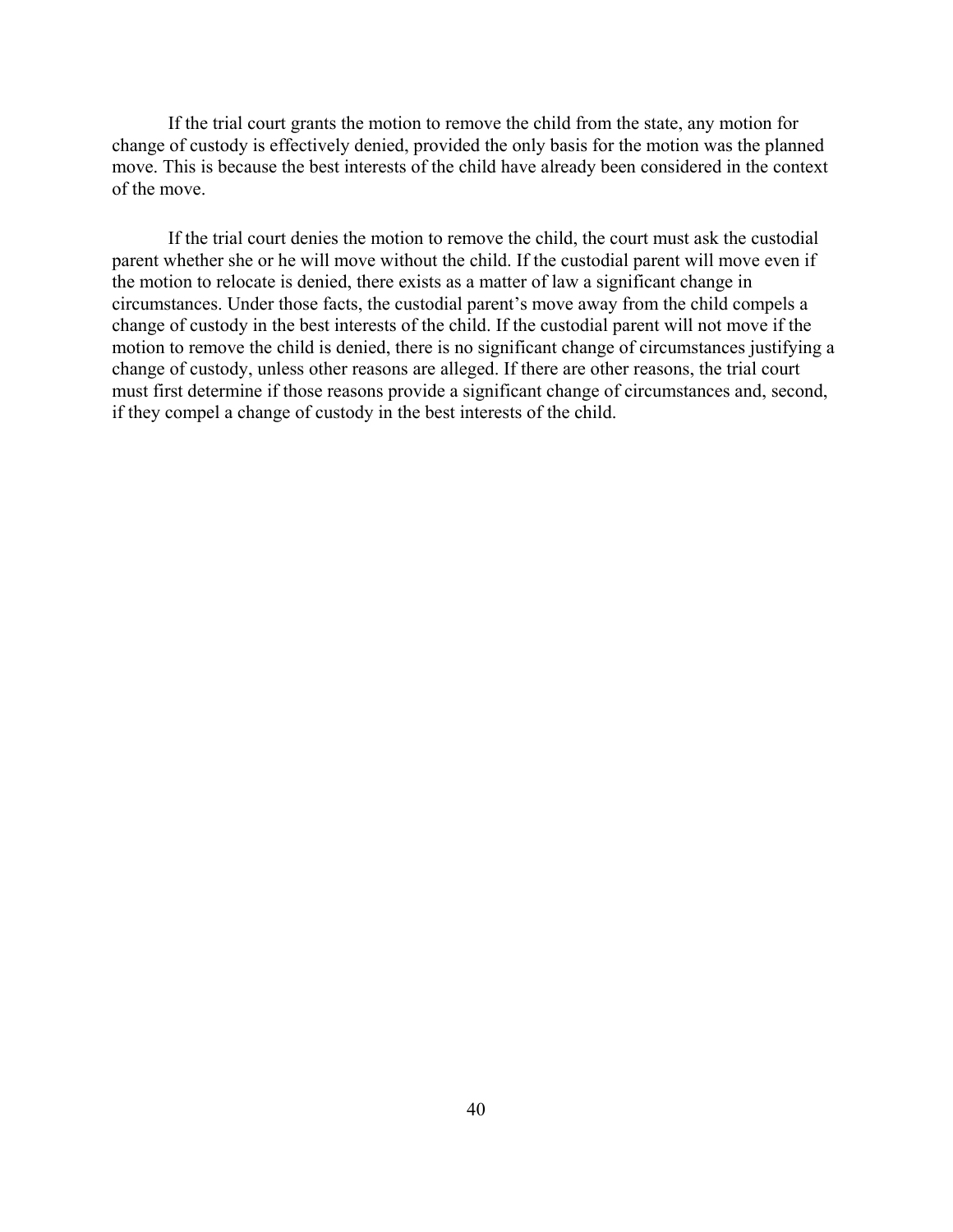### h) Tennessee

 Tennessee has an explicit policy of giving priority to maintaining stability in the child's relationship with the custodial parent. In that state, an access parent seeking to obtain custody because of the custodial parent's proposed move must overcome the presumption or preference in favour of the custodial parent. For example, the Tennessee Supreme Court stated recently that:

a custodial parent will be allowed to remove the child from the jurisdiction unless the non-custodial parent can show, by a preponderance of the evidence, that the custodial parent's motives for moving are vindictive — that is, intended to defeat or deter the visitation rights of the non-custodial parent.<sup>120</sup>

 The custodial parent, however, must obtain a variation of the access order prior to the move, if the move will interfere with court-ordered access. The Supreme Court of Tennessee said "[w]ith regard to procedure, we conclude that if the parties cannot agree on an acceptable visitation schedule, the custodial parent seeking to remove must file a petition with the court to reapprove or revise, as the case may require, the existing visitation schedule."<sup>121</sup>

# i) Vermont

 In Vermont, relocation disputes are framed as applications to vary a custody order by transferring custody. The Supreme Court of Vermont, in its most recent relocation decision, ruled that where the family court determines that the move would be detrimental to the children, its only option is to order a change in custody. The family court may not prohibit the move.<sup>122</sup> The applicant must show that there has been a material change in circumstances and that the order requested is in the best interests of the child. An applicant may succeed in meeting the material change test, but not succeed in showing that the order requested is in the best interests of the child.<sup>123</sup> Thus, in Vermont — which has the same two-step process as Canada — the access parent bears a "double burden." The Supreme Court of Vermont, interpreting Vermont's custody statute in the context of a relocation,  $124$  has said:

120 *Auby* v. *Strange*, WL 189801 (Tenn. 1996).

<sup>121</sup> *Ibid.*

<sup>122</sup> *McCart* v. *McCart*, 8 Vt. L. W. 165 (1997).

<sup>123</sup> *deBeaumont* v. *Goodrich*, 644 A.2d 843 (Vt. 1994).

124 Vt.Stat.Ann. tit. 15 s. 668.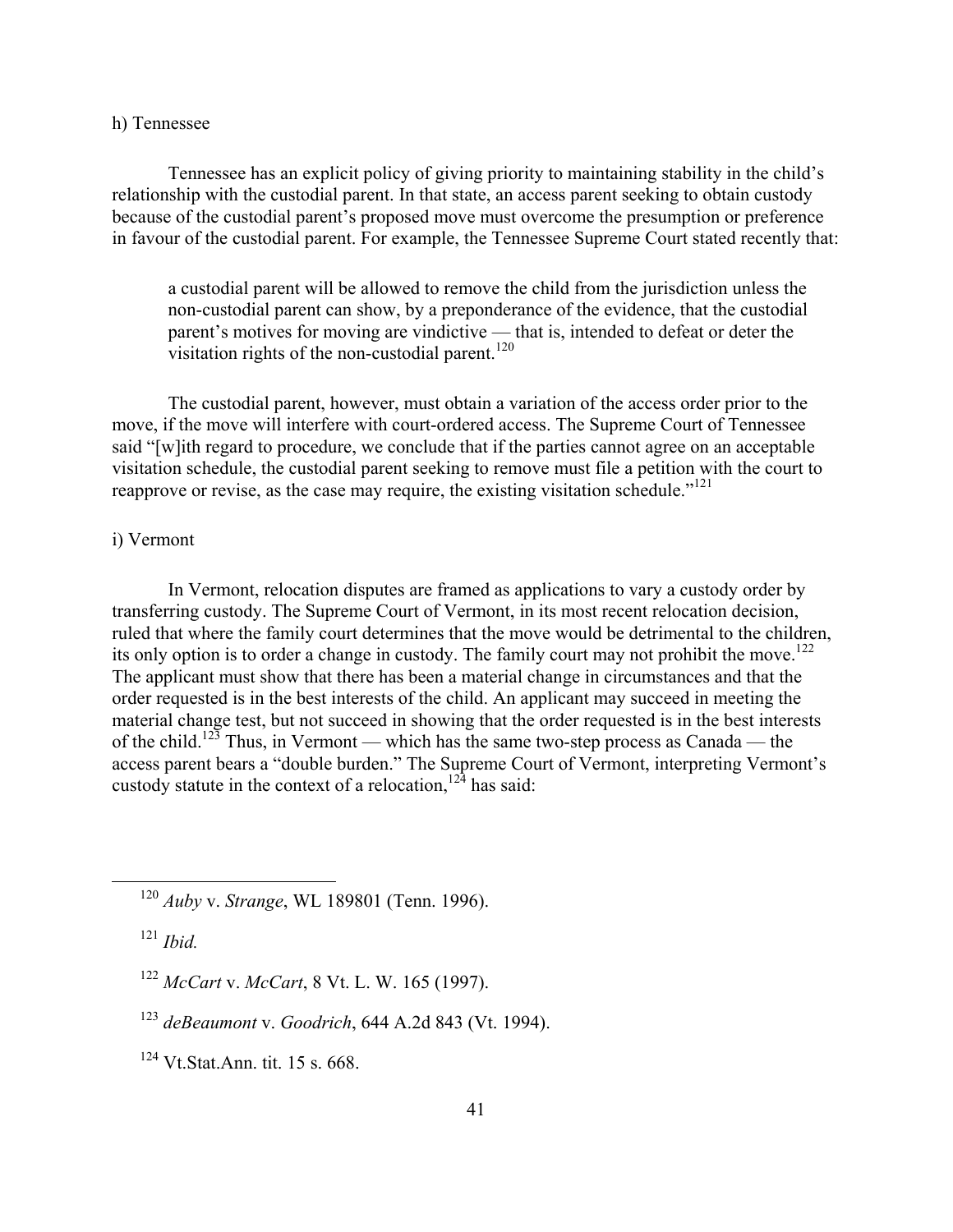In order to modify a custody determination, a moving party must traverse two hurdles. First, the moving party must make "a showing of real, substantial and unanticipated change of circumstances"... Once that threshold is met, the moving party must then show that annulling, varying or modifying a prior parental rights and responsibilities determination is in the best interests of the child.<sup>125</sup>

 The Vermont Supreme Court stated in 1992 that the place of residence for a family is central to child-rearing; the decision of a custodial parent to relocate should not be secondguessed by the family court.<sup>126</sup> Nevertheless, there continued to be many applications by access parents to prevent custodial parents from relocating.<sup>127</sup> Despite the preference in favour of custodial parents who want to move, courts continued to evince a willingness to restrain moves in order to protect the best interests of the child.<sup>128</sup> In 1997, however, the Supreme Court of Vermont reversed a lower court ruling prohibiting a move. It stated that a court may not prohibit a move and that the only option was to transfer custody if it was in the best interests of the child:

However much one may sympathize with the court's desire to maintain the family unit, it could not substitute its judgment for that of the custodial parent. Having found, on balance, that the children's best interests lay with maintaining custody in the mother, the court abused its discretion in prohibiting the move rather than denying the motion.<sup>129</sup>

Despite this clear ruling by the Vermont Supreme Court,<sup>130</sup> lawyers predicted that judges would continue to try to limit some moves. One lawyer said, "These judges are genuinely concerned for

<sup>126</sup> *Lane* v. *Schenck*, 158 Vt. 489 (1992).

127 "Family Courts Struggle With Relocation Issues" (24 June 1997), *Vermont Lawyer and Trial Court Reporter* 1.

<sup>128</sup> *deBeaumont* v. *Goodrich*, 162 Vt. 91, 644 A.2d 843 (Vt. 1994).

<sup>129</sup> *McCart* v. *McCart*, 8 Vt. L. W. 165 (1997).

130 See also *Gazo* v. *Gazo*, 697 A.2d 342 (Vt. 1997), where the Supreme Court of Vermont stated that it is not appropriate for the court to direct where the custodial parent and children shall reside, although an unanticipated relocation will be a material change of circumstances that will support a review of the custody decision.

 <sup>125</sup> *deBeaumont* v. *Goodrich*, 644 A.2d 843 (Vt. 1994) at 845-46.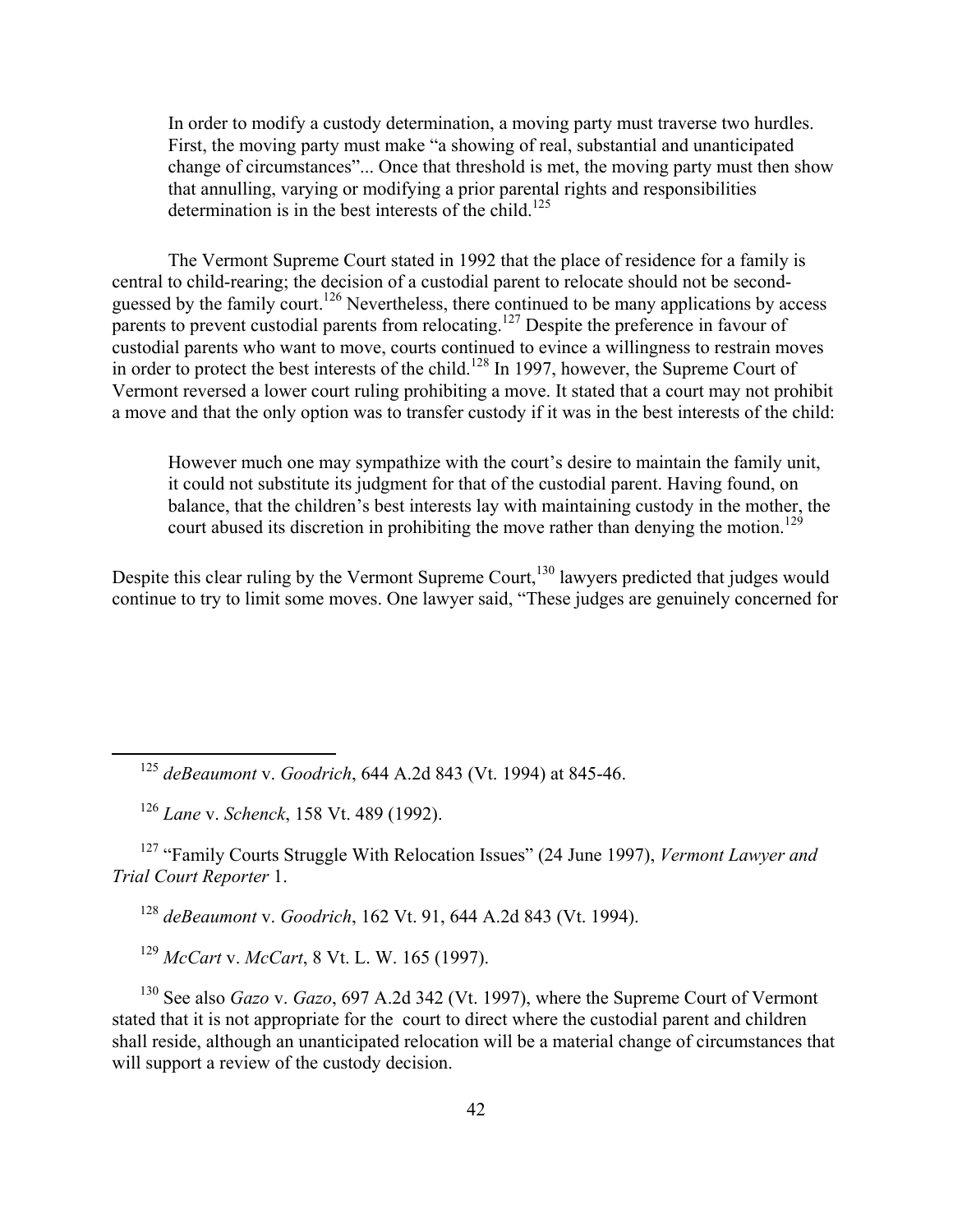the kids. When they see parents making what they think are stupid choices that will hurt kids, they want to try to stop them from doing it, no matter what the Supreme Court may say."<sup>131</sup>

# j) Washington

 Washington's legislature has given substantial attention to post-separation parenting issues, and has, by statute, abandoned the categories "custody" and "access" and adopted the use of "parenting plans." Law-makers in Washington have demonstrated a depth of knowledge on custody and access issues. For this reason, Washington's laws are worthy of careful study. Recently, the Supreme Court of Washington reviewed the issue of relocation and provided an extensive discussion of Washington's new legislative scheme and its implications for relocation disputes.<sup>132</sup> In *Littlefield*, the Court clarified that the law of Washington permits restrictions on a parent only if the judge finds that the parent's involvement or conduct may have adverse effects on the child's best interests. Also, the normal distress suffered by a child because of travel, infrequent contact with a parent, or other hardships that predictably result from the dissolution of marriage, does not justify such restrictions. In its judgment, the Court outlined some important aspects of Washington's custody and access law:

Our state Legislature has repeatedly refused to enact a "joint custody" law, and year after year has declined to determine that, as a matter of public policy, frequent and continuing contact with both parents is in the best interests of the child. Further, the Legislature has not placed a statutory restriction on the ability of either parent to move and has not even required notification before a change of residence ...

 The *Parenting Act* represents a unique legislative attempt to reduce the conflict between parents who are in the midst of dissolving their marriage by focusing on continued "parenting" responsibilities, rather than on winning custody/visitation battles. In this state even the terms "custody" and "visitation" have been replaced with the concepts of "parenting plans" and "parental functions." The concept of a working "parenting plan" is the primary focus of the *Parenting Act*. The *Act* sets out a guide for parents to develop proposed and agreed plans for the continued parenting of their children. The key advantage of the parenting plan concept over the former law's custody concept is the parenting plan's ability to accommodate widely differing factual patterns and to allocate parental responsibility accordingly.

 The plan must contain provisions for (1) the resolution of future disputes between the parents, (2) allocation of decision-making authority, and (3) residential provisions for the child. It is only the residential provision which is at issue in this appeal.

 <sup>131 &</sup>quot;Family Courts Struggle With Relocation Issues" (24 June 1997), *Vermont Lawyer and Trial Court Reporter* 1 at 9.

<sup>132</sup> *Littlefield* v. *Littlefield*, 133 Wash.2d 39, 940 P.2d 1362 (1997).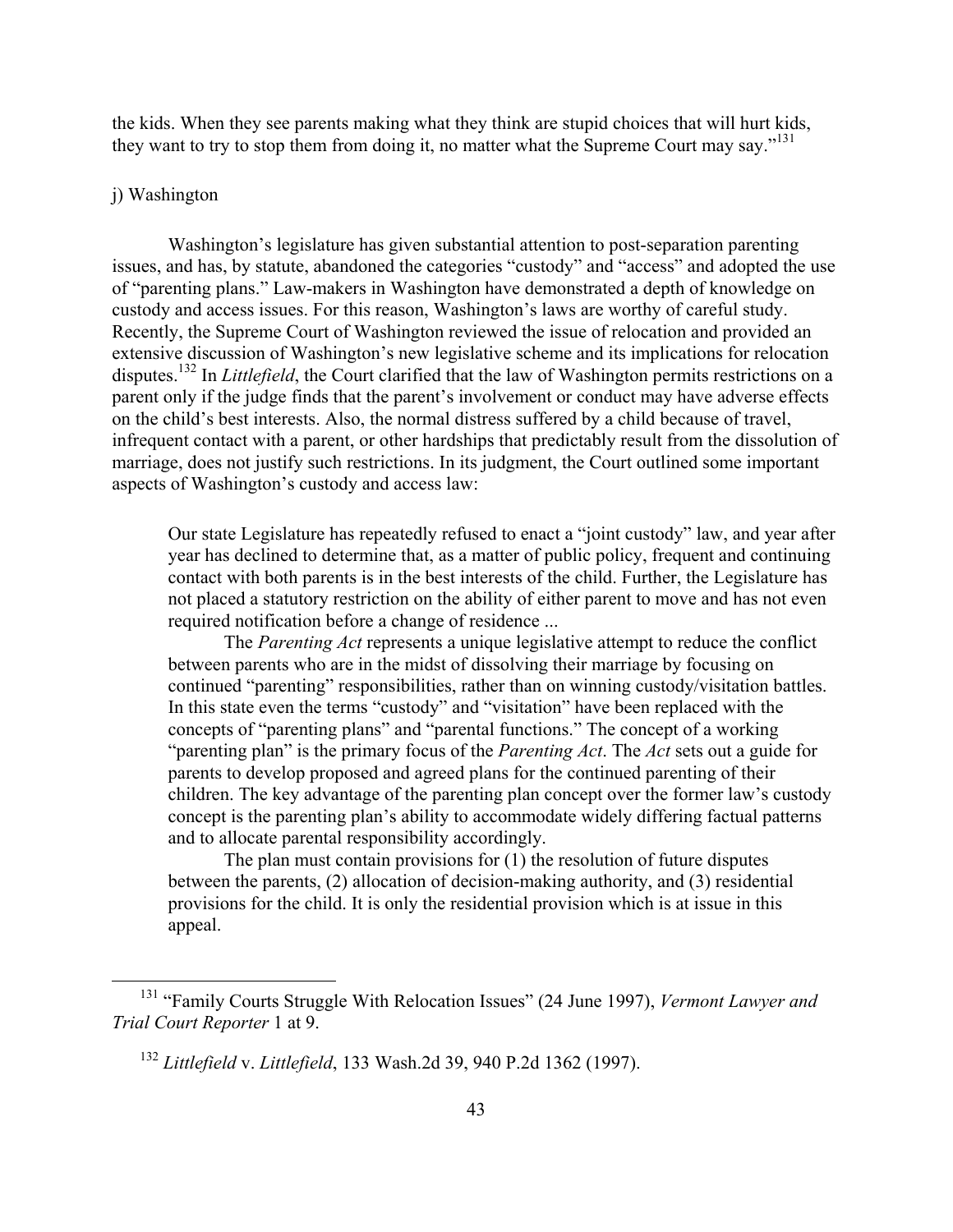The statute encourages the parents to work together to develop a plan for the post-decree parenting of the child. However, if the parents are unable to agree to a plan that is in the child's best interests, then the responsibility for developing the parenting plan falls upon the trial court. In developing and ordering a permanent parenting plan, the court is given broad discretion. That discretion must be exercised according to the [legislative] guidelines ...

 There is nothing in this state's *Parenting Act* that gives a trial court the authority to alter the physical circumstances of the parties in order to create an environment that is, in the trial court's opinion, more desirable for the child than that which exists. Nor is there anything in the statute that gives the trial court the authority to restrict a parent from moving away from the child, or away from the other parent, unless a limiting factor exists, under RCW 26.09.191, which warrants the restriction. A parenting plan's provisions are subject to modification as the circumstances of the parents and of the children change. In order

to make sure that parents are able to take advantage of that opportunity, a trial court is encouraged to require, as part of the parenting plan, that either parent notify the other of significant changes, such as an anticipated change of residence, sufficiently in advance of the change to facilitate a modification in the residential schedule of the child.

 The *Parenting Act* attempts to afford parents the opportunity to continue parenting their children after dissolution of the marriage. However, the practical result of a marriage dissolution is that parenting and family life will not be the same after dissolution. This is so even though a trial court may believe it is in the "best interests of the child' to continue to live in the same family unit. A child cannot escape the reality that his or her family is no longer the same. The trial court does not have the responsibility or the authority or the ability to create ideal circumstances for the family. Instead, it must make parenting plan decisions which are based on the actual circumstances of the parents and of the children as they exist at the time of trial.<sup>133</sup>

# **3. Australia**

 Recently, Australia has revised its custody and access laws and has moved to a continuing shared parental responsibility model similar to that of England and Wales. Under the *Family* 

Law Reform Act 1995,<sup>134</sup> both parents have continuing shared parental responsibility following separation, unless a court orders otherwise. The issue of relocation is addressed in sections 65Y and 65Z of the *Act*. If a residence, contact or care order is in place, a court order or consent in writing from each person in whose favour an order has been made is required to remove the child

<sup>&</sup>lt;sup>133</sup> *Littlefield*, at 1367-68 (footnotes omitted).

<sup>134</sup> *Family Law Reform Act 1995* (Cth) (in force on 11 June 1996), s. 61C.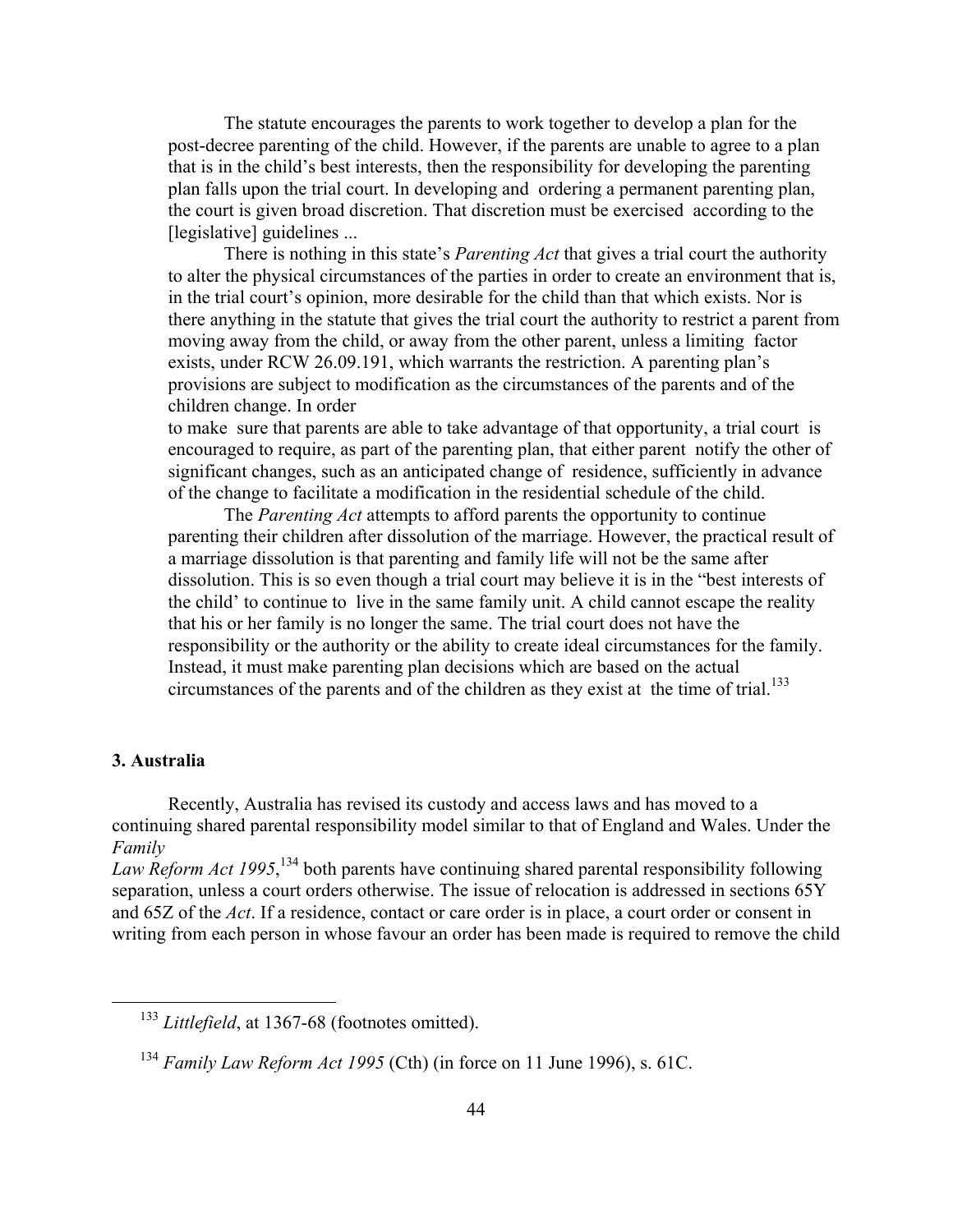from the jurisdiction. The same applies when proceedings to obtain a residence, contact, or care order are pending. When no order is in place and no applications for orders are pending, it is not clear whether either parent may unilaterally remove the child from the jurisdiction. Such unilateral moves would seem to be contrary to the policy of the *Act*, which is to encourage cooperative parenting.

The most important Australian case on relocation is  $B \, v \, B$ ,  $B$ <sup>135</sup>, which was the first relocation decision of the Full Court since the *Family Law Reform Act* came into effect. *B* v. *B* provides a full discussion of Australia's new legislative scheme, and a thoughtful review of the relocation issue that takes into account recent English, New Zealand, and Canadian authorities.

 The Court in *B* v. *B* pointed out that Australia's *Family Law Reform Act* emphasizes parental responsibilities rather than rights. It removes the terms "guardianship," "custody," and "access," and replaces them with the concepts of residence and contact. The new law is intended to encourage cooperative post-separation parenting, rather than the ownership and control of children. It enables parents to enter into an agreement about their responsibilities for their children by means of "parenting plans," which can be registered with the court (although, according to the Court in

*B* v. *B*, parenting plans are not yet in wide use).

 The Court reviewed international precedents on relocation, in particular the Supreme Court of Canada decision in *Goertz*. The Court rejected the adoption of a presumption in favour of relocation, saying that the analysis by McLachlin J. in *Goertz* on this point "is compelling." The Court stated that Australia's *Family Law Reform Act*:

contemplates individual justice. Any question of presumption or onus has the potential to impair the inquiry as to what is in the best interests of the particular children. It may render the case more technical and adversarial, and may divert the inquiry from the facts relating

to the children's best interests to legal issues relating to burdens of proof.<sup>136</sup>

 Having rejected the adoption of presumptions, the Court stated that the following considerations are likely to be relevant to the determination of the best interests of the child:

<sup>&</sup>lt;sup>135</sup> *B* v. *B*, (9 July 1997) Full Court of Family Court of Australia at Brisbane. Two subsequent Australian decisions on relocation are *Farrow* v. *Farrow* (30 July 1997) Family Court of Australia, and *R* v. *R* (16 October 1997) Family Court of Australia, both of which apply the principles enunciated in *B* v. *B*.

<sup>136</sup> *B* v. *B*, para. 9.59.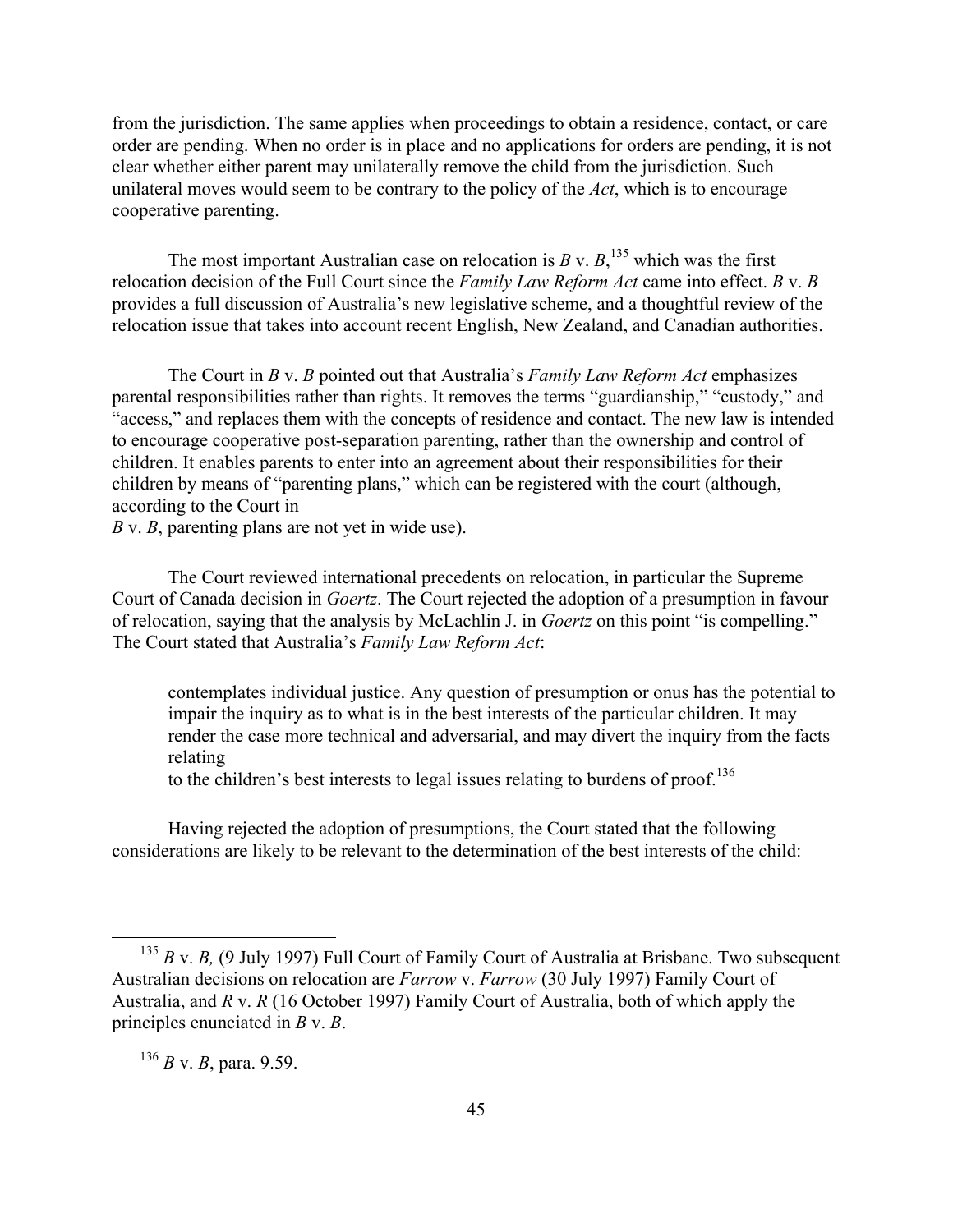- 1) the degree and quality of the existing relationship between the children and the "residence parent";
- 2) the degree and quality of the existing contact between the children and the "contact parent";
- 3) the reason for relocating ("If a parent, by relocating, is able to improve the economic position of that family unit, then this is an important consideration, since it will usually reflect upon the well-being of all members of that family. In particular, where the residence parent is able to change from being dependent upon welfare to earning a more substantial income, that is an important matter. Relocation for the purposes of re-partnering can be of equal importance. Many divorced parents remarry. Sometimes that requires a change in residence ... The marriage will usually make a significant difference to both the social and economic circumstances of the parent and that will usually reflect directly upon the best interests of the children ... It is important for the Court to consider whether the reasons to relocate are genuine, whether they are optional or whether they are seen as important or essential for the orderly life of that parent.");
- 4) the distance and permanency of the proposed change;
- 5) dislocation from other aspects of the children's former environment such as schools, friends, extended family;
- 6) the wishes of the children;
- 7) the ages of the children;
- 8) the feasibility and costs of travel; and
- 9) alternate forms of contact.<sup>137</sup>

 The Court noted that the interests of the child might be affected in two ways by a proposed relocation:

Firstly, the relocation may be of benefit not only to the parent but also to the children in a direct way. That is, the lifestyle of that family unit and those children may be enhanced by the move. Secondly, in some cases the inability of the residence parent to relocate will impose significant pressures upon that parent and diminish his or her capacity to cope and so diminish the quality of the lifestyle in that home. A very important aspect of a child's bests interests is to live in a happy family environment. That may be significantly impacted upon where the residence parent is required to live in circumstances which diminish his or her future life either in an economic or a social sense, perhaps in a long-term way. If that had an adverse impact upon the children's best interests, that may be an important matter

to consider. Similarly, the prospect that the lifestyle of members of that family will be

 $^{137}$  *B* v. *B*, para. 9.62.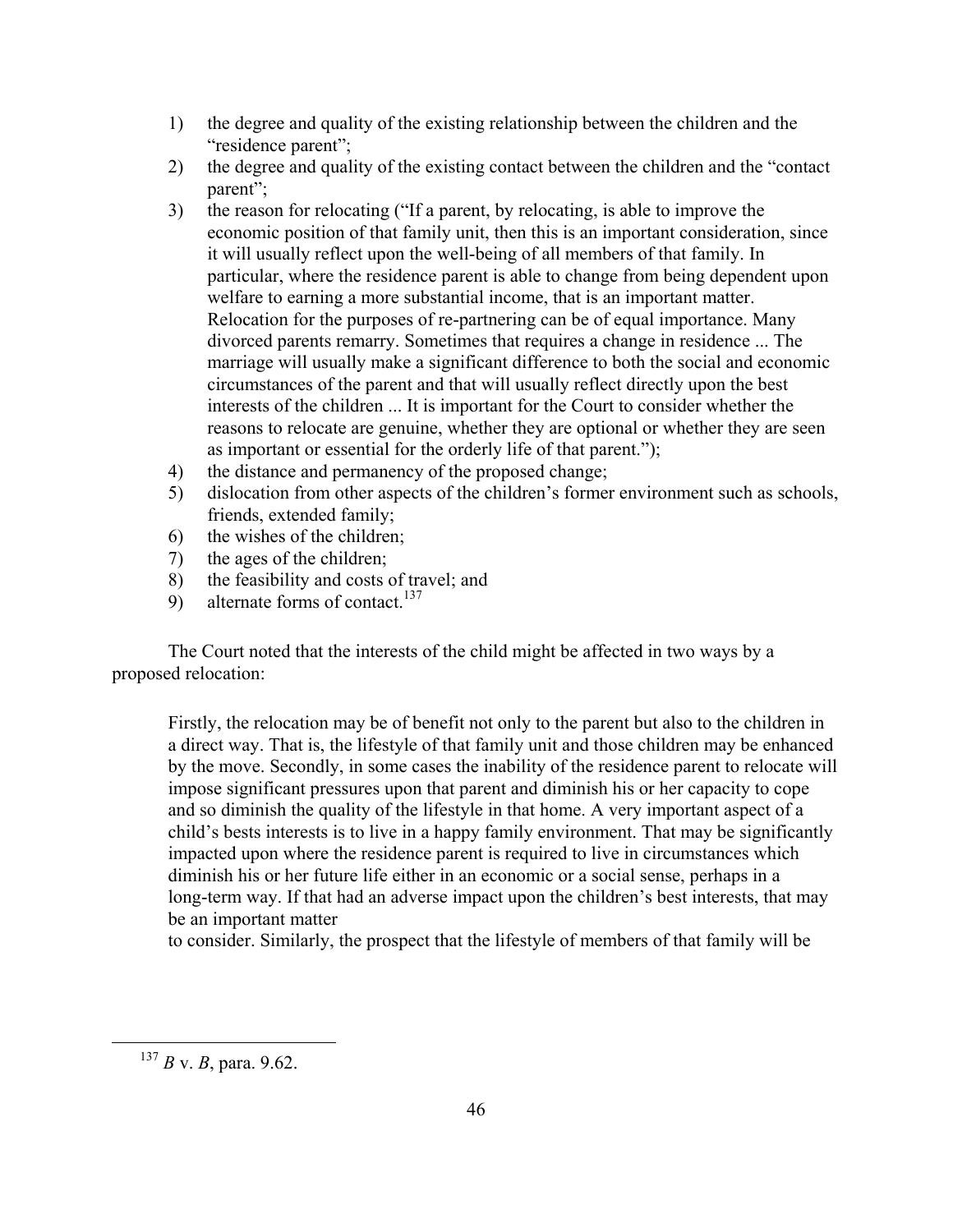enhanced by the move is a positive factor to be considered as part of an assessment of the children's best interests.<sup>138</sup>

 Although the Court stressed that the issue was the best interests of the child and not the wishes of the parent, it noted the link between the two: "Ordinary common experience indicates that long-term unhappiness by a residence parent is likely to impinge in a negative way upon the happiness and therefore the best interests of children who are part of that household. Similarly, where the parent is able to live a more fulfilling life this may reflect in a positive way on the children."<sup>139</sup>

 The Court said that parental mobility rights do not prevail over the best interests of the child. The Court also commented that the right of women to live their lives free of discrimination might be violated if a "doctrinaire approach" to relocation disputes were adopted. More favourable is a reasonable approach under which relocation of one or both parents for good reason is seen as potentially important, not only to the parent, but also to other members of that family unit. The Court further commented that the economic challenges faced by single mothers are relevant and should be considered in assessing a child's best interests. The Court stressed, however, that parental rights must give way to the best interests of the child.<sup>140</sup>

### **4. New Zealand**

 New Zealand has retained a traditional custody and access model similar to Canada's. The law on relocation was reviewed recently by the Court of Appeal in *Stadniczenko* v. Stadniczenko.<sup>141</sup> In that case, the mother sought a custody order and an order allowing her to move with the two children of the marriage from Wellington to Auckland. The judge granted her custody, with a condition allowing her to move. The husband appealed to the High Court, which reversed the decision, granting custody to the mother on the condition that the children were not to be removed from Wellington without the consent of the father or an order of the Court. The wife sought unsuccessfully leave to appeal to the Court of Appeal. In its judgment refusing leave to appeal, the Court of Appeal discussed the law to be applied in such cases.

 The Court of Appeal cited with approval the Ontario Court of Appeal decision in *Carter* v. *Brooks*, and concluded that:

<sup>140</sup> *B* v. *B*, paras. 10.44-10.46.

 $138 B$  v. *B*, para. 9.66.

<sup>139</sup> *B* v. *B*, para. 9.67.

<sup>141</sup> *Stadniczenko* v. *Stadniczenko*, [1995] N.Z.F.L.R. 493 (CA).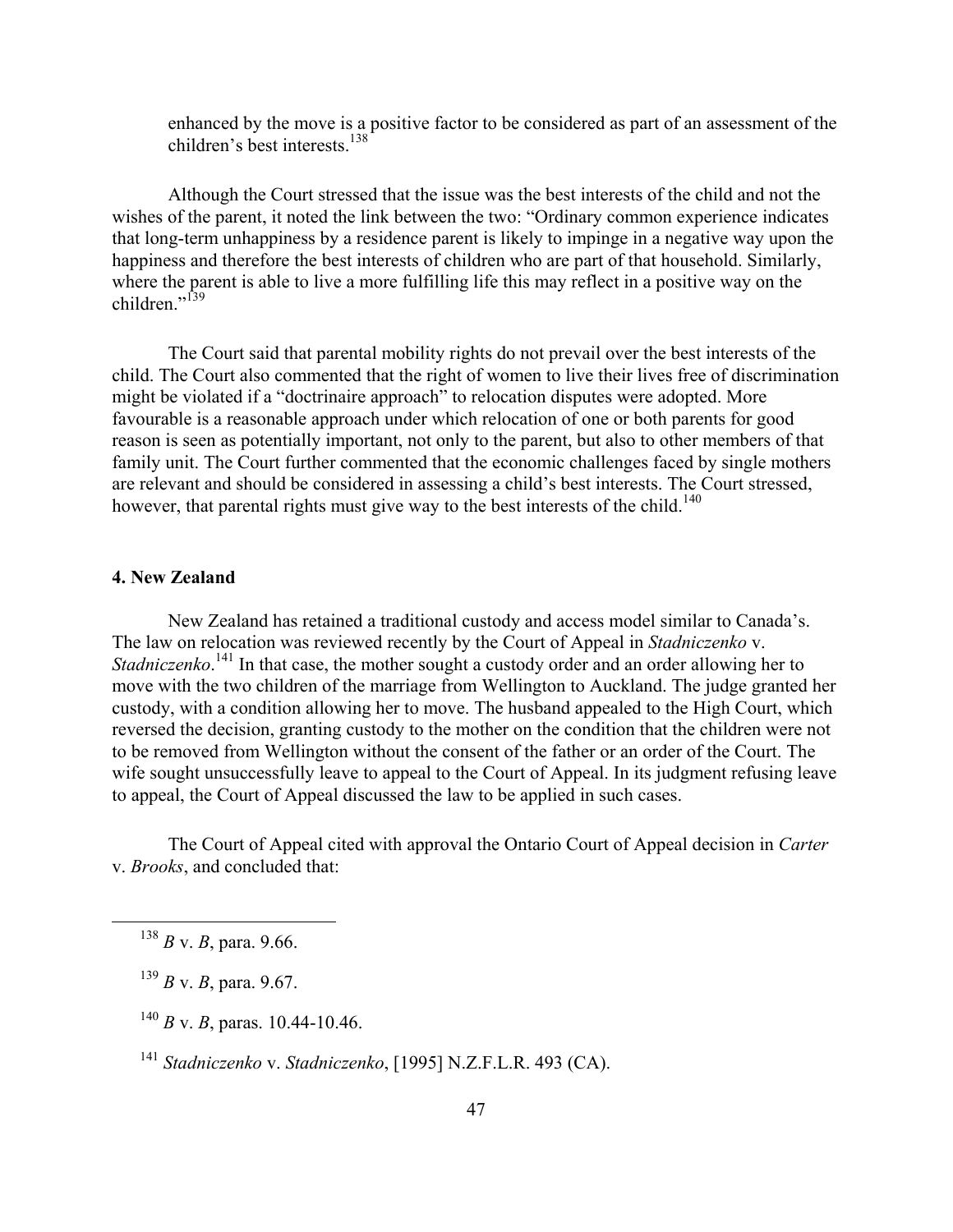the rights of the custodial parent to pursue his or her own life or career and the rights of the non-custodial parent to access can be taken into account. Choice of residence and rights of access are not solely a matter of the rights of the parents, however. As is shown by the cases cited, they may also be important considerations in their impact on the welfare of the child.<sup>142</sup>

The Court of Appeal stated that the proper approach in relocation cases was for the judge to reach

a decision "on the basis of the welfare of the children, looking at all relevant factors including the need of the particular children for a continuing relationship with their father."

# **5. France**

 France, like Quebec, is a civil law jurisdiction. Since 1987, and even more clearly since 1993, France has moved to a joint parental authority model.<sup>143</sup> Except for some situations described in s. 374 of the French *Civil Code* dealing with children born out of wedlock, under s. 372 and 287, the decisions concerning the child must be made jointly by both parents. This principle is applicable whether the parents are divorced or not. It also extends to children born out of wedlock if both parents recognized the child before the age of one and were living together at the time of the recognition,<sup>144</sup> or if they presented a joint declaration that they both exercise parental authority.<sup>145</sup> The decisions concerning a child must be taken in accordance with his or her interests.146 As in Quebec, the French *Code* provides that a third party may presume the decision made by one parent has the assent of the other parent.<sup>147</sup>

 Despite the fact that joint parental authority is the rule, a court has discretion, pursuant to s. 287 and 288 of the French *Civil Code*, to modify the exercise of parental authority in order to

142 *Stadniczenko*, at 500.

143 L. n. 87-570, 22 July 1987; L. n. 93-22, 8 January 1993. The modifications brought by these laws have been incorporated in the French *Civil Code*.

144 s. 372 French *Civil Code*.

145 s. 374 French *Civil Code*.

146 s. 372-1-1 and 287 French *Civil Code*.

147 s. 372-2 French *Civil Code*. The presumption is narrower than the one provided by s. 603 Q.C.C. and as we will see, s. 373, 2 Belgium *Civil Code*. The wording of the section limits the application of the presumption to the *acte usuel de l'autorité parentale*.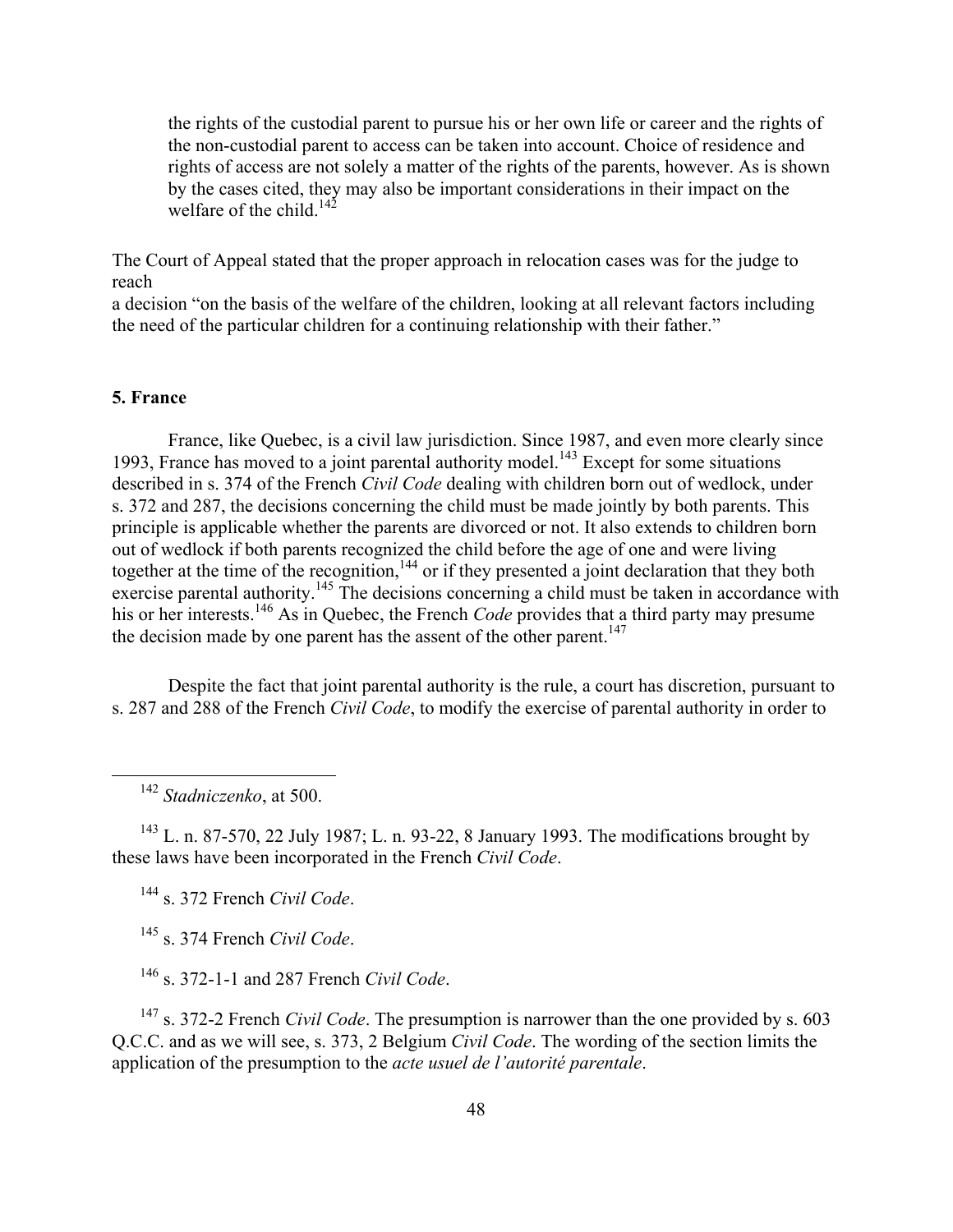protect the interests of the child. The court can decide in favour of a sole exercise of parental authority.<sup>148</sup> In this case, the child resides with the parent to whom the exercise is attributed, but access can be refused only for grave reasons.<sup>149</sup> The access parent may challenge in court decisions taken by the other parent.<sup>150</sup> The parent with parental authority and with whom the child resides

is referred to as *le parent chez lequel l'enfant a sa résidence habituelle*.<sup>151</sup> Agreement between the parents is encouraged, and the burden of proof required to modify a court order with agreement is more onerous than for a simple court order.<sup>152</sup>

 A French judge can hear the testimony of the child according to s. 388-1 of the French *Civil Code*. The wishes of a minor child that are capable of discernment *(les sentiments exprimés par les enfants mineurs*) should be taken into account in decisions concerning the exercise of parental authority.<sup>153</sup>

 Relocation is not a special issue in French civil law. When a court has to decide a relocation case, it is treated like all other decisions concerning the child. However, the *Cour de cassation* stated that relocation is a grave reason that justifies the revision of a court order under s. 292 of the French *Civil Code*. 154 The general principle that decisions should be in accordance with the best interests of the child is applied to the specific question of relocation; there are no special rules. The general law as set out in the *Civil Code* applies; there is no "judge-made law" on this issue, as there is in common law jurisdictions.

151 s. 288 French *Civil Code*.

152 s. 287, 290 and 292 French *Civil Code*. To modify a court order with agreement, according to s. 292, one must prove that there are grave reasons.

153 s. 290 French *Civil Code*.

<sup>154</sup> See, e.g., Civ. 2<sup>e</sup>, 17 décembre 1984: *Bull. civ.* II, n<sup>o</sup> 197, at 139.

 <sup>148</sup> Pursuant to s. 288 French *Civil Code*, the other parent has the right and responsibility to oversee the maintenance and the education of the child and a corollary right to be informed of the important decisions concerning the life of the child (e.g., education), or a move to another region. For more details, see G. Cornu, *Droit civil. La famille*, coll. Domat Droit Privé, 5<sup>e</sup> édition (Paris: Montchrestien, 1996) at 578.

<sup>149</sup> s. 288, 2 French *Civil Code*.

<sup>150</sup> Paris 25 octobre 1991, R.T.D.C. 1992. 379. Chron. Hauser, citée par G. Cornu.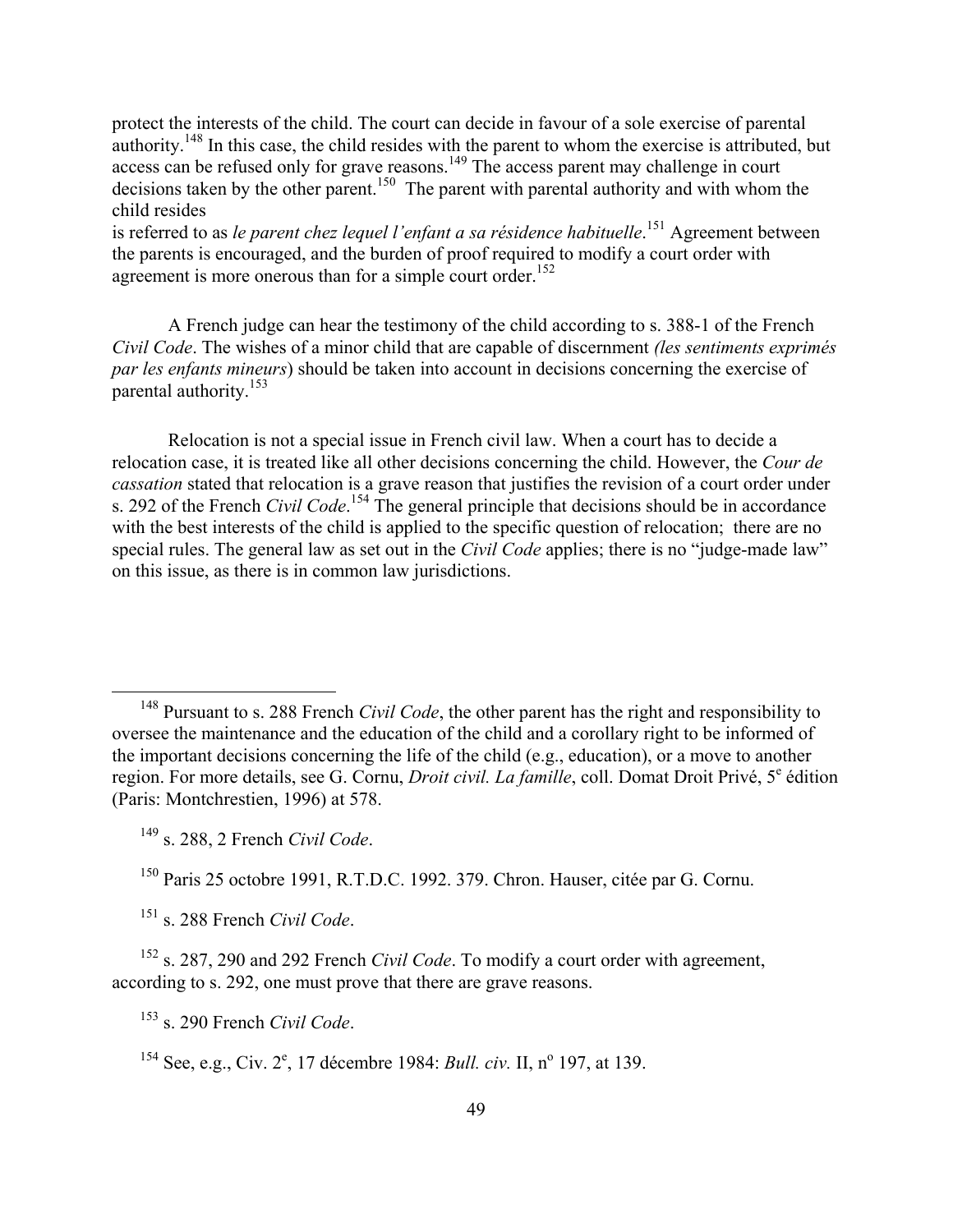In the case of joint exercise of parental authority, the judge designates the child's residence.<sup>155</sup> An access parent who does not have parental authority does have the right and responsibility to oversee the upbringing of the child. Accordingly, the residential parent should inform the access parent of important decisions concerning the child, including any decision to move a distance for which arrangement for access will be disrupted.<sup>156</sup>

 In France, some authors see a paradox in the joint exercise of the parental authority model. Irène Théry, for example, sees a paradox in starting from the premise that the parental relationship should continue the same way as it was when the marital relationship was intact.<sup>157</sup>

# **6. Belgium**

 Belgium is also a civil law jurisdiction. Like France and several other jurisdictions in the world, in 1995, Belgium adopted a joint parental authority model.<sup>158</sup> Pursuant to s. 302 and 374 of the Belgium *Civil Code*, the decisions concerning the child must be taken jointly by both parents. This principle is applicable to all parents — married or not, divorced or not. The interest of the child is also the applicable criterion for all the decisions taken concerning a child.<sup>159</sup> As in Quebec and France, to protect third parties (such as doctors who are treating a child), the *Code* provides for a rebuttable presumption that the parents have agreed on decisions taken by one parent.<sup>160</sup>

 Belgium's law does not address the issue of terminology directly, but tends to use *hébergement principal* to refer to the custodial or residential parent, and the term *hébergement secondaire ou subsidiaire* to refer to the access or non-residential parent.<sup>161</sup>

155 s. 287 French *Civil Code*.

156 s. 288 French *Civil Code*.

157 I. Théry, *Le démariage. Justice et vie privée*, coll. opus (Paris: Odile Jacob, 1996).

<sup>158</sup> L.13 April 1995, in force since 3 June 1995. The modifications brought by these laws have been incorporated in the Belgium *Civil Code*.

159 s. 374 Belgium *Civil Code*.

160 s. 373, 2 Belgium *Civil Code*.

<sup>161</sup> For more details and critique of the change in the terminology, see J. Sosson, « L'autorité parentale conjointe. Des vœux du législateur à la réalité » (1996) 1 Annales de droit de Louvain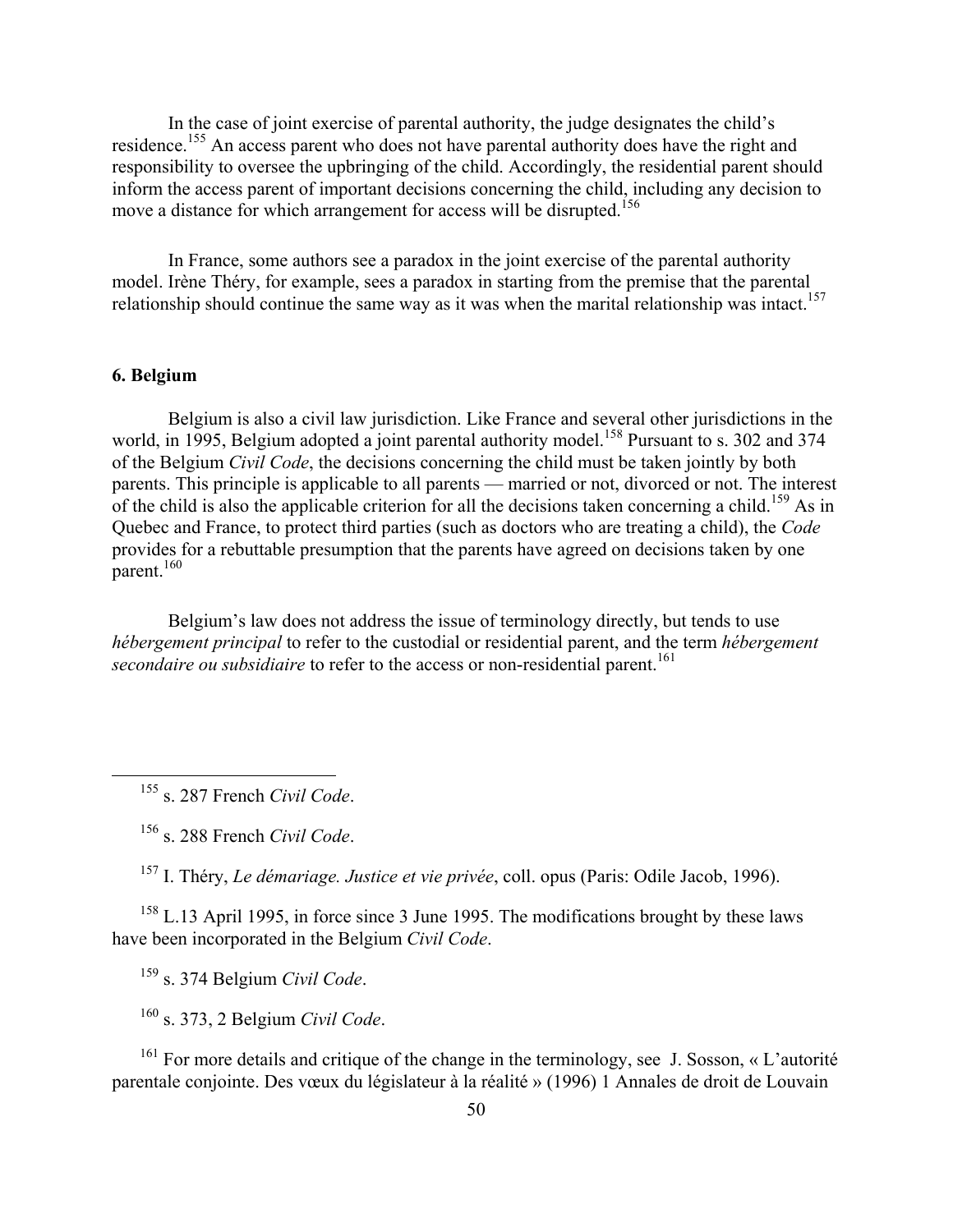When the parents are not living together any more, the court, in exceptional cases, has a discretion pursuant to s. 374 of the Belgium *Civil Code* to modify the joint parental authority scheme in order to protect the interests of the child.<sup>162</sup> This discretion provides the flexibility to order sole exercise of parental authority or a modified form of joint exercise of the parental authority.163

 As a matter of principle, the law reformers presumed the agreement of the parents for the important decisions concerning the child, such as the one enumerated in the first paragraph of s. 374 (e.g., health, education, religion, etc.). Despite the fact that the breakdown of the marital relationship would make cooperation in daily decisions concerning the child difficult, they thought that a presumption of parental consent would encourage consultation and cooperation. In the situations where this is not possible, enough flexibility is allowed for the judge to modify the terms of the exercise of parental authority.

 Even when the court orders exclusive parental authority to one parent, Belgium law tries to maintain, as far as possible, maximum contact between both parents and the child after family breakdown. In this situation, the access rights (i.e., "the right to have personal relations with the child") cannot be refused except for serious reasons.<sup>164</sup> Furthermore, the parent who has his or her exercise of parental authority withdrawn maintains the right to oversee the child's upbringing and to receive information about the child's education, health care, etc. The right to oversee the

115 at 148. It seems to be very difficult to find the good terminology and the previous one, despite some negative effects that it could have, is neither better nor worse than the new one.

 $\overline{a}$ 

<sup>162</sup> s. 374 of the Belgium *Civil Code* states: "When the parents cannot agree on living arrangements, or on important decisions concerning health care, education, upbringing, recreation, religious or philosophical orientation, or if agreement appears to reflect adversely on the best interests of the child, the presiding judge may place the child in the custody of the mother or the father. The judge may also identify those decisions concerning education that must be agreed to

by both parents, and set parameters within which the noncustodial parent will maintain contact with the child. The custodial parent must have valid reasons to deny access. The noncustodial parent maintains the right to watch over decisions made regarding the child's education, and to be informed by the custodial parent or a third party. The noncustodial parent may also contest decisions in court in the best interests of the child. In all cases, the judge determines where the child will live, and the principal address of the child as listed in the population registry." [translation]

<sup>163</sup> See also J. Sosson, « L'autorité parentale conjointe. Des vœux du législateur à la réalité » (1996) 1 Annales de droit de Louvain 115 at 152-154.

<sup>164</sup> J. Sosson, « L'autorité parentale conjointe. Des vœux du législateur à la réalité » (1996), 1 Annales de droit de Louvain 115 at 151.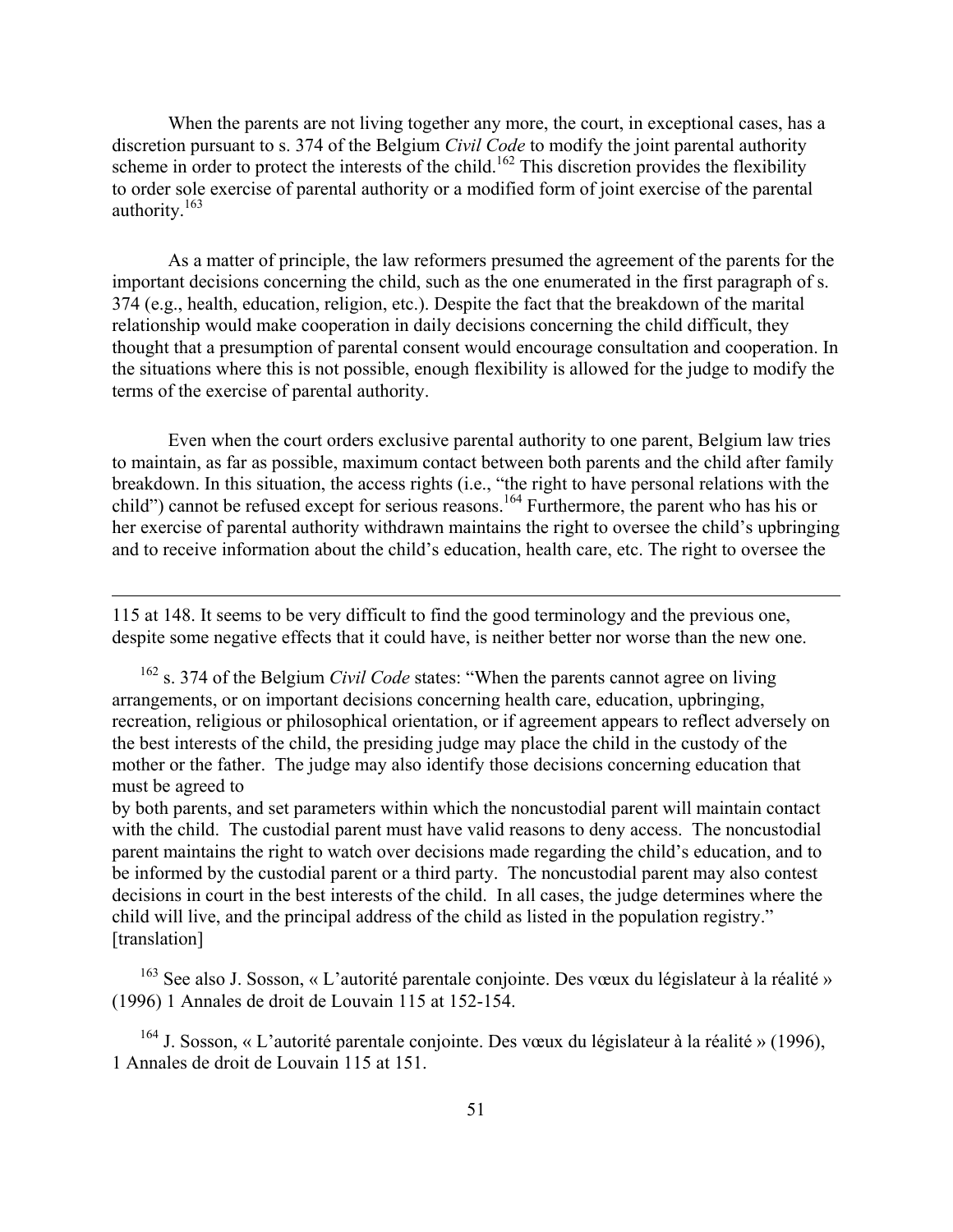child's upbringing includes the right to contest in court decisions made by the other parent concerning the education of the child.

 Relocation cases are dealt with in the same manner as any case related to parental authority. Hence, no specific rules exist concerning relocation, no case law has developed around that issue, and authors barely mention it. In the spirit of the recent Belgian reform, one could think that a parent who wants to move with a child should obtain the consent of, or at least inform, the other parent. If the residence of the child has been specified in a court order, each parent is bound by the decision. Thus, if a parent contravenes the order by moving the child elsewhere, the other parent could invoke the abduction laws or ask for a modification of the court order. In the latter situation, the only criterion that will guide the court is the interests of the child, as in any case involving the child. Nevertheless, it should be noted that whenever there is a court order, the judge will specify the residence of the child, according to the last paragraph of s. 374. Interestingly, a population registry exists where the child's residence must be registered.165 In the case of a *de facto* separation, where there is no court order in place, s. 108 is not specific as to where the residence of the child should be.<sup>166</sup>

 In summary, although some jurisdictions continue to favour presumptive rules for or against removal, the general trend in western countries is towards an individualized, best interests of the child test, a rejection of presumptions, and a recognition of the importance of the views of the custodial parent.

<sup>&</sup>lt;sup>165</sup> This registry is useful in the context of social security.

<sup>&</sup>lt;sup>166</sup> Which states as follows: "The dependent minor will reside with his parents or, if his parents live apart, he will live with his mother or his father." [translation]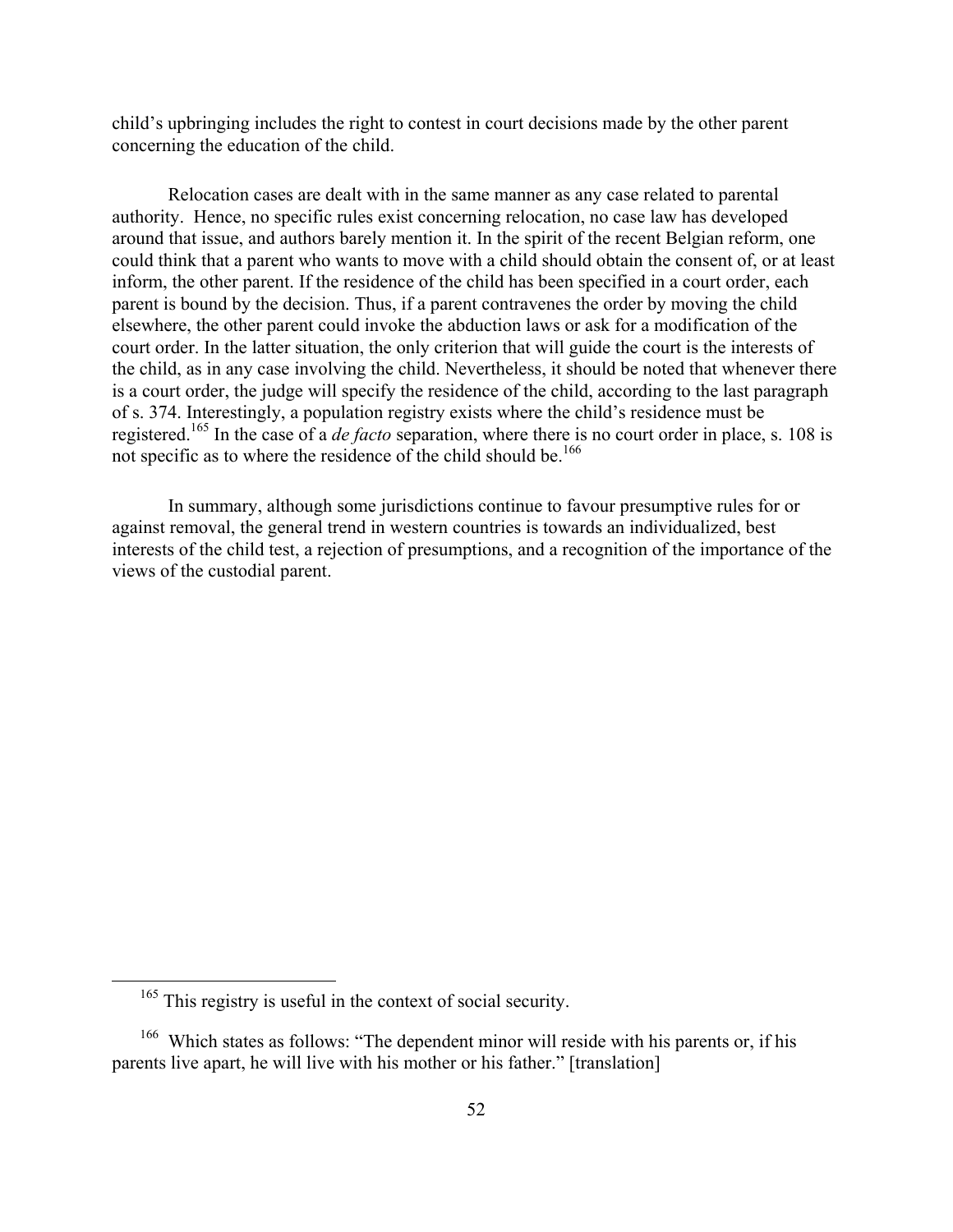### **C. Demographic Data and Empirical Evidence**

 *This section will provide a summary of relevant current demographic data and a review of relevant current empirical evidence. It will address the research question: Does existing empirical evidence on the effect of various patterns of post-separation parenting on children support the adoption of particular principles or rules in relation to relocation disputes?* 

 There is a large amount of literature on the consequences for children of parental separation and divorce.<sup>167</sup> Early research tended to trace links between "broken homes" and behaviours such as juvenile delinquency or poor school performance. Subsequently, attention was given to specific factors related to divorce that were associated with negative outcomes for children; corollary to

this was the identification of factors connected to positive outcomes for children of divorce. More recently, researchers have pointed out that there is a high degree of complexity in the project of identifying the implications of divorce for children; research results on some issues are increasingly mixed or inconclusive.<sup>168</sup>

 Social science research on the effects of separation on children does indicate a connection between a more positive adjustment on the part of children and a) a well-functioning custodial parent; b) absence of parental conflict; and c) a continuing relationship with both parents. The factors associated with positive outcomes for children may come into conflict (for example, where a continuing relationship with the access parent gives rise to parental conflict and undermines the ability of the custodial parent to function well). The research is not conclusive on which objectives should be given priority when they come into conflict. Some law makers and judges, however, explicitly or implicitly give priority to one of these objectives. For example, research showing the value of a continuing relationship with both parents has supported the policy of expanding the role of the access parent and strengthening the presumption in favour of parental access. With the growing sense among researchers of the

<sup>&</sup>lt;sup>167</sup> For discussion of recent studies see J. Kunz, "The Effects of Divorce on Children" in S.J. Bahr, ed., *Family Research: A Sixty-Year Review, 1930-1990* (New York: Lexington, 1992) 325 at 341-335; J. McCord, "Long-term Perspectives on Parental Absence" in L. Robins & M. Rutter, eds., *Straight and Devious Pathways From Childhood to Adulthood* (Cambridge: Cambridge University Press, 1990) 116; and F.F. Furstenberg, Jr. & A.J. Cherlin, *Divided Families: What Happens to Children When Parents Part* (Cambridge: Harvard University Press, 1991).

<sup>&</sup>lt;sup>168</sup> J.S. Wallerstein, "The Long-Term Effects of Divorce on Children: A Review" (1991) 30 J. Am. Academy Child & Adolescent Psych. 349; J.B. Kelly, "Current Research on Children's Postdivorce Adjustment: No Simple Answers" (1993) 31 Fam. & Conciliation Cts. Rev. 29.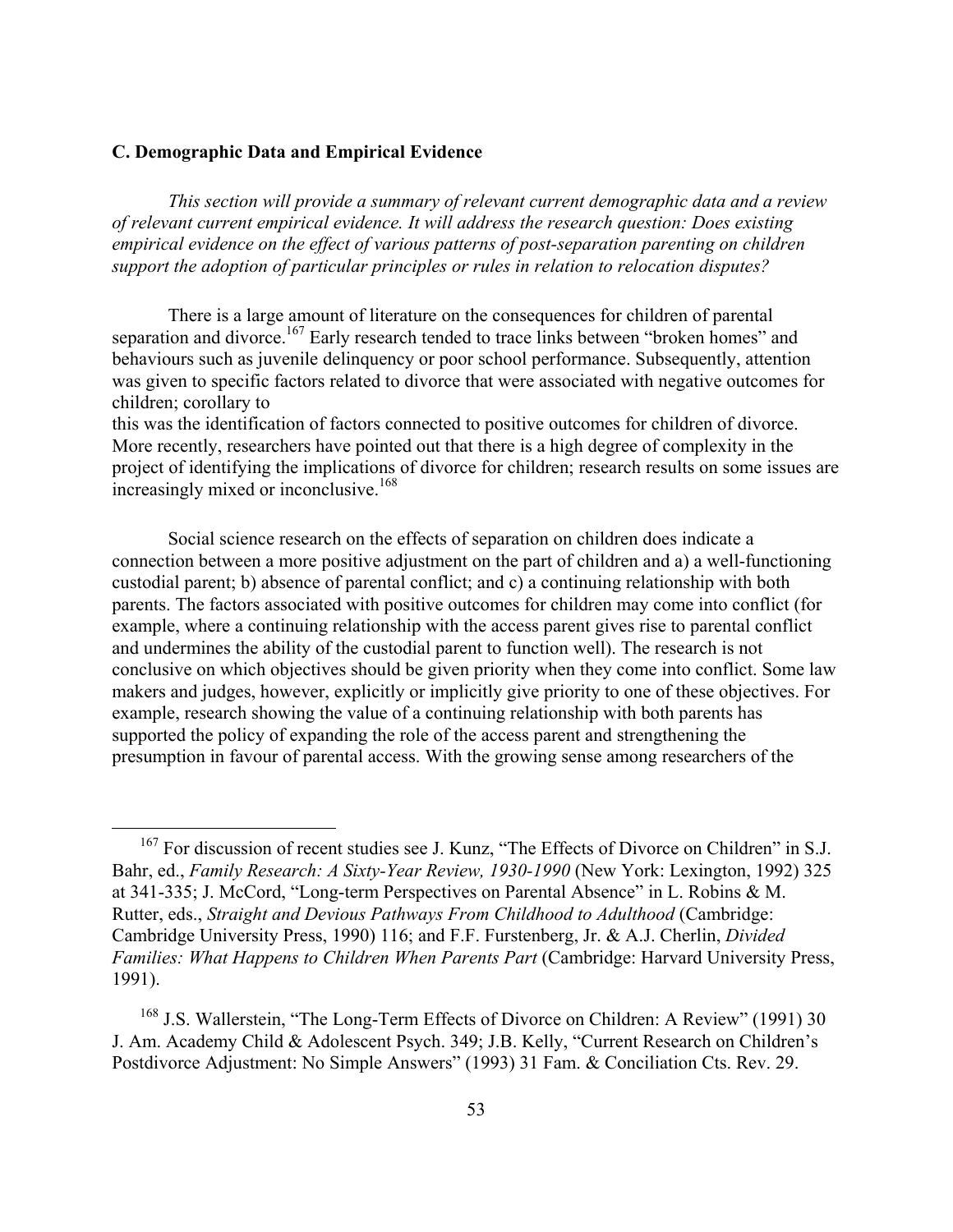complexity of the project and the indeterminacy of the results, the policy implications have become less clear. Overemphasis on a particular policy goal (for example, promoting a continuing relationship with the access parent) may undermine the best interests of the child principle.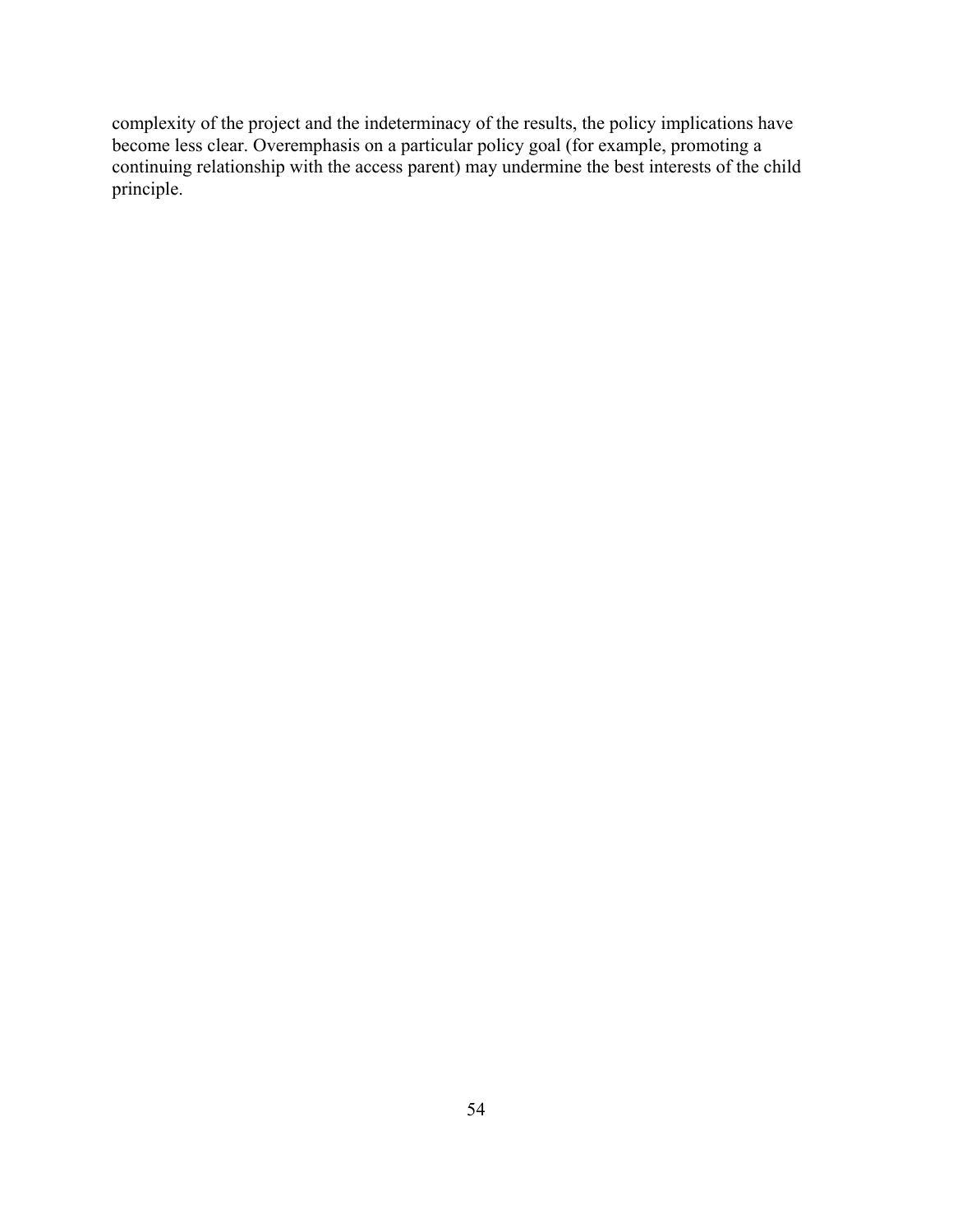### **1. A Well-functioning Custodial Parent**

 In Canada, most custodial parents are mothers, and most access parents are fathers. In Canadian divorce cases, men are awarded sole custody in about 15 per cent of all cases, women obtain sole custody in about 72 per cent, and the remainder are awards of joint custody.<sup>169</sup>

 Divorce is one cause of lone-parent families. Lone-parent families are also caused by separation, never-married mothers, and the death of one parent. According to Canada's 1996 census, there were 1,137,505 lone-parent families in 1996, about 85 per cent of which were headed by mothers.<sup>170</sup> About one-third of lone-parent families are caused by divorce, 22 per cent by never-married mothers, 20 per cent by separation, and 20 per cent by the death of one spouse. In 1996, there were 1.8 million children living in a lone-parent family; about 84 per cent of those children were living in a female lone-parent family.

 There is a link between child poverty and family type. Lone-parent families headed by women have much lower incomes than other families — 56 per cent of such families live in poverty. In 1994, the average income of lone-parent families headed by males was \$34,869, while the average income of those headed by females was \$24,057. Two-parent families have higher incomes than lone-parent families.<sup>171</sup> Children of lone-parent families headed by women are at increased risk of emotional and behavioural problems and academic and social difficulties. It should be stressed, however, that most children of lone-parent families headed by women do not experience these problems. In fact, the majority of children who do experience these problems are from two-parent families (because over 80 per cent of children live in two-parent families).<sup>172</sup>

 The large-scale Statistics Canada survey of 1994-95 revealed that 8.6 per cent of Canadian children were living in step-families. Of those children who lived with one biological

 <sup>169</sup> Department of Justice Canada, *Evaluation of the Divorce Act: Phase II: Monitoring and Evaluation* (Ottawa: Ministry of Supply and Services, 1990), reporting on statistics for 1987-88.

<sup>&</sup>lt;sup>170</sup> The information on the 1996 census is from the Statistics Canada Web page, http://www.statcan.ca

 $171$  The information on family incomes is taken from the Web page of the Canadian Council on Social Development, http://www.gdsourcing.com/works/CCSD.htm

<sup>172</sup> Human Resources Development Canada/Statistics Canada, *Growing Up in Canada: National Longitudinal Survey of Children and Youth* (Ottawa: Statistics Canada, 1996) at 83-91.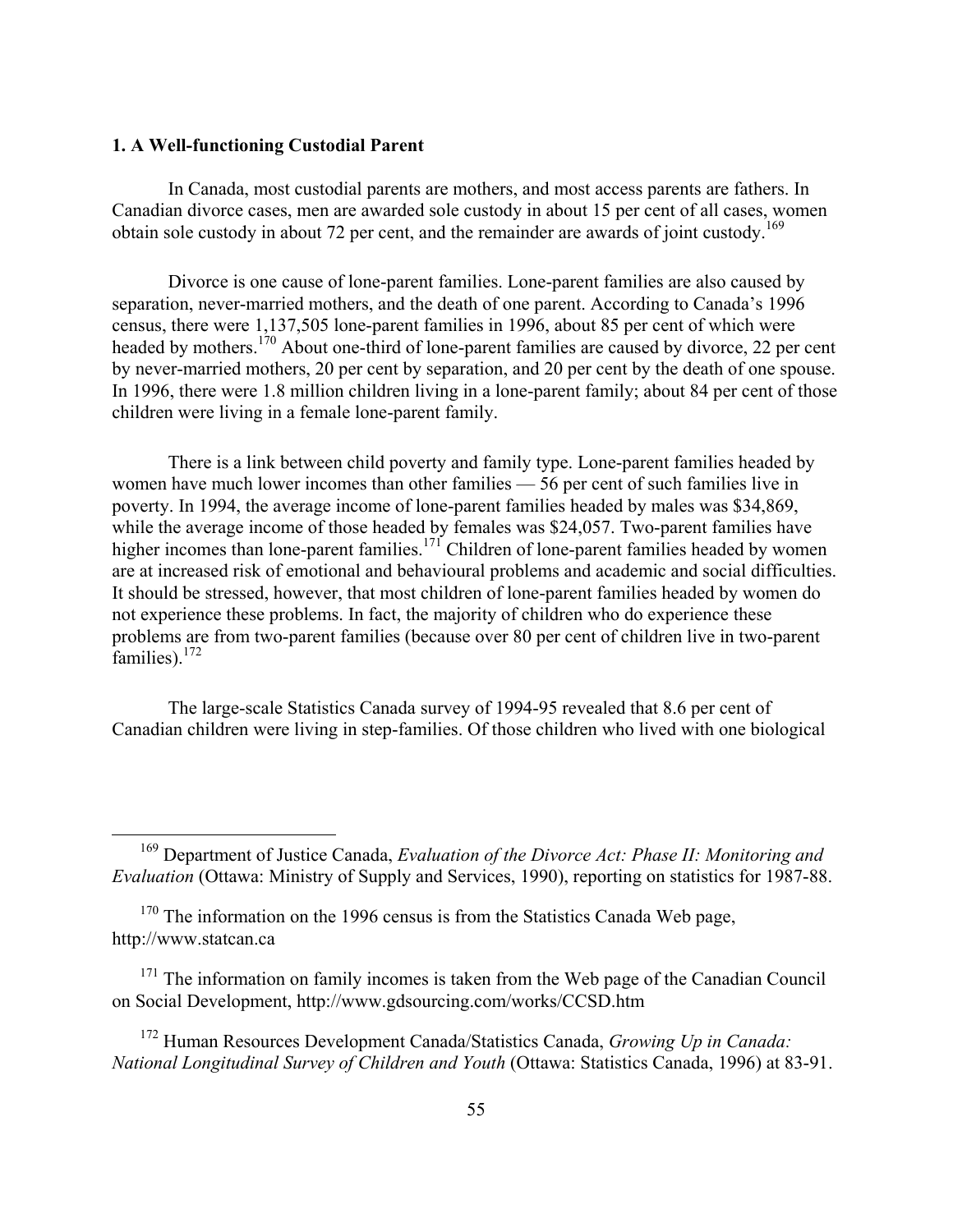parent and one step-parent, a much higher percentage lived with their biological mother and a step-father.<sup>173</sup>

 In summary, the demographic data reveal that in the large majority of cases where a child's biological or adoptive parents do not live together, the mother has custody. Further, the data reveal that lone-parent families headed by women are more likely to live in poverty; children of lone-parent families headed by women are also at increased risk of emotional and behavioural problems and academic and social difficulties.

 The reasons for the predominance of mother custody are complex. The "tender years doctrine," or maternal preference, was accepted by the Supreme Court of Canada as a "rule of common sense" in 1976.<sup>174</sup> Since then, it has been replaced by a more direct best interests of the comments at <sup>175</sup> Almost all custody and access arrangements are settled by agreement of the parties rather than by court order.<sup>176</sup> Parents may agree on mother custody because in most families, mothers assume the primary responsibility for child care. Social science researchers have noted the enduring sexual division of labour with regard to child-rearing, and most attribute this allocation of responsibility to ingrained social practices rather than to the inherent natures of men and women.<sup>177</sup>

 Custodial parents have a different view of access from that of access parents. A random sample was taken from five representative communities in Alberta. Those who identified themselves as being involved in a child access situation were separated from the general sample. The responses of the 30 custodial and 26 access parents were compared. Most custodial parents (74 per cent) reported that their experiences with access were relaxed, informal, or somewhat difficult but manageable, compared to just under half (48 per cent) of access parents. Close to

<sup>174</sup> *Talsky* v. *Talsky*, [1976] 2 S.C.R. 292.

<sup>175</sup> *Young* v. *Young*, [1993] 4 S.C.R. 3.

176 Department of Justice Canada, *Evaluation of the Divorce Act: Phase II: Monitoring and Evaluation* (Ottawa: Ministry of Supply and Services, 1990), reporting on statistics for 1987-88.

177 M.E. Lamb, ed., *The Father's Role: Cross-cultural Perspectives* (Hillsdale: Lawrence Erlbaum, 1987).

 <sup>173</sup> Human Resources Development Canada/Statistics Canada, *Growing Up in Canada: National Longitudinal Survey of Children and Youth* (Ottawa: Statistics Canada, 1996) at 29-30 and at 95.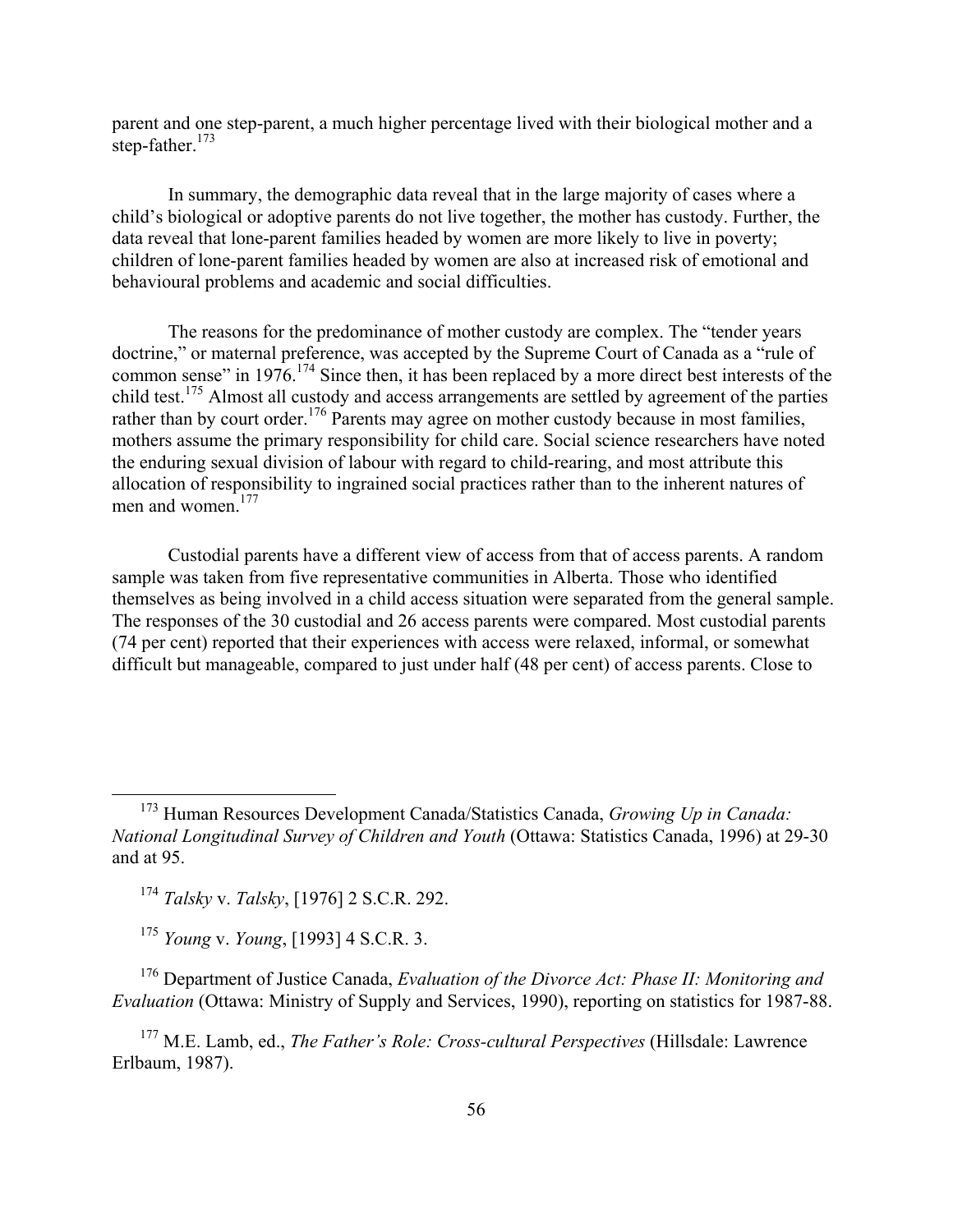half (45 per cent) of access parents reported that their experiences were very difficult and strained, whereas only 19 per cent of custodial parents did so.<sup>178</sup>

 In the Alberta study, custodial parents were more likely than access parents to report that child support was not paid on time and in full. They reported discussing their children's lives with the other parent more frequently than did access parents. Access parents reported missing visits because their children were too busy, the visit was inconvenient for the custodial parent, or the visit was inconvenient for them. Custodial parents, on the other hand, had a wider range of explanations for missed visits. Custodial parents said that the most frequent reason for missed visits was that it was inconvenient for the access parent; other reasons cited were that the children

 <sup>178</sup> D. Perry *et al., Access to Children Following Parental Relationship Breakdown in Alberta* (Calgary: Canadian Research Institute for Law and the Family, 1992) xiii. Of 2,500 general questionnaires sent, there were 890 usable responses. A follow-up survey was sent to those who identified themselves as having been involved in an access situation. Of 182 follow-up questionnaires, there were 80 usable responses, 30 from custodial parents, 26 from access parents, 19 from grandparents, and five from aunts or uncles.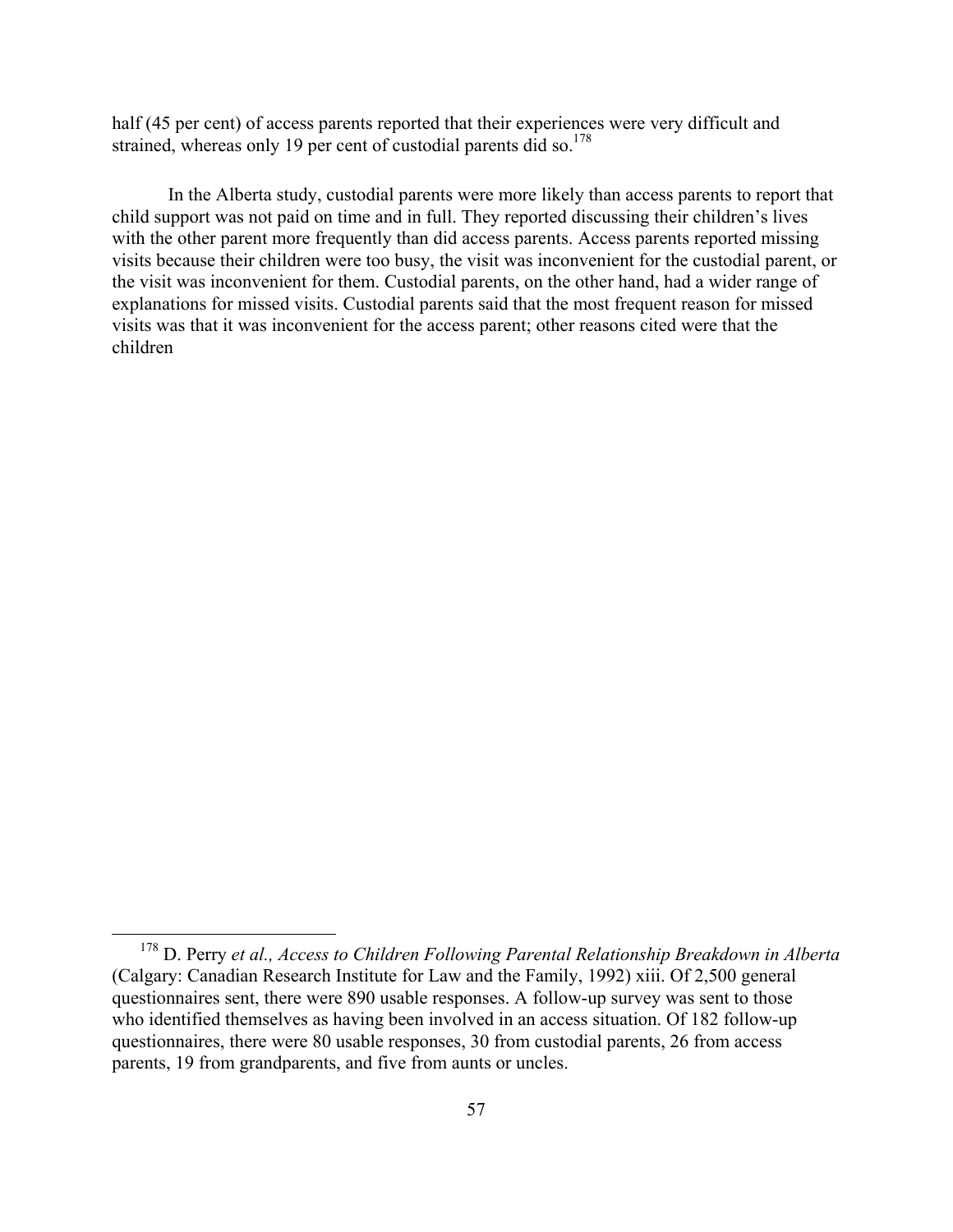were sick or busy, that their children refused to go on a visit, that it was inconvenient for the custodial parent, and that the access parent had a drug or alcohol problem that interfered with visits $179$ 

 The Alberta study found that over half of custodial (54.5 per cent) and access parents (57.9 per cent) considered the amount of access time reasonable. More custodial parents (45 per cent) than access parents (36.8 per cent) would have liked there to be more access. Some (38.5 per cent) custodial parents reported denying access at some time or other. The reasons given for the denial were that the children were busy or sick, that the other parent had a drug or alcohol problem that affected the visits, that it was inconvenient, or that the family was away on holiday. Some (9.1 per cent) custodial parents expressed concerns of physical abuse by the access parent, and one parent reported concerns of sexual abuse by the access parent. Over half (57.1 per cent) of the access parents said they had been denied access at some time. The reasons for denial reported by them were that it was inconvenient for the custodial parent, the children were away on holiday, the children were busy or sick, or the custodial parent did not want the relationship to continue. Almost all (92 per cent) custodial parents said they wanted the other parent to maintain contact

with their children

 Other studies also have found that custodial parents wish that there was more access. Based on his empirical study of divorce mediation services in four Canadian cities, C. James Richardson commented that, "many custodial parents express concern about the effects on their children of fathers' absence and the most commonly voiced complaint concerning access is that such rights are not exercised, or are exercised irregularly.<sup>"180</sup> Although many custodial parents express the wish for more access, this does not necessarily mean that they are satisfied with their current terms of access, or want more access on any terms. Their wish for more access may in part be due to a sense of inequality in bearing the burdens of child-rearing, and an expression of blame toward the other parent for an inadequate contribution.

 There is some evidence that custodial mothers become less close with their children following divorce. Wallerstein and Blakeslee report that of the mother-child relationships that were close when the family was intact, only half continued to be close during the decade following the divorce. $^{181}$ 

 <sup>179</sup> D. Perry *et al.*, *Access to Children*, *ibid.*, at 71.

<sup>180</sup> C.J. Richardson, *Court-based Divorce Mediation in Four Canadian Cities: Overview of Research Results* (Ottawa: Minister of Justice, 1988) 36.

<sup>181</sup> J.S. Wallerstein & S. Blakeslee, *Second Chances* (New York: Ticknor & Fields, 1989).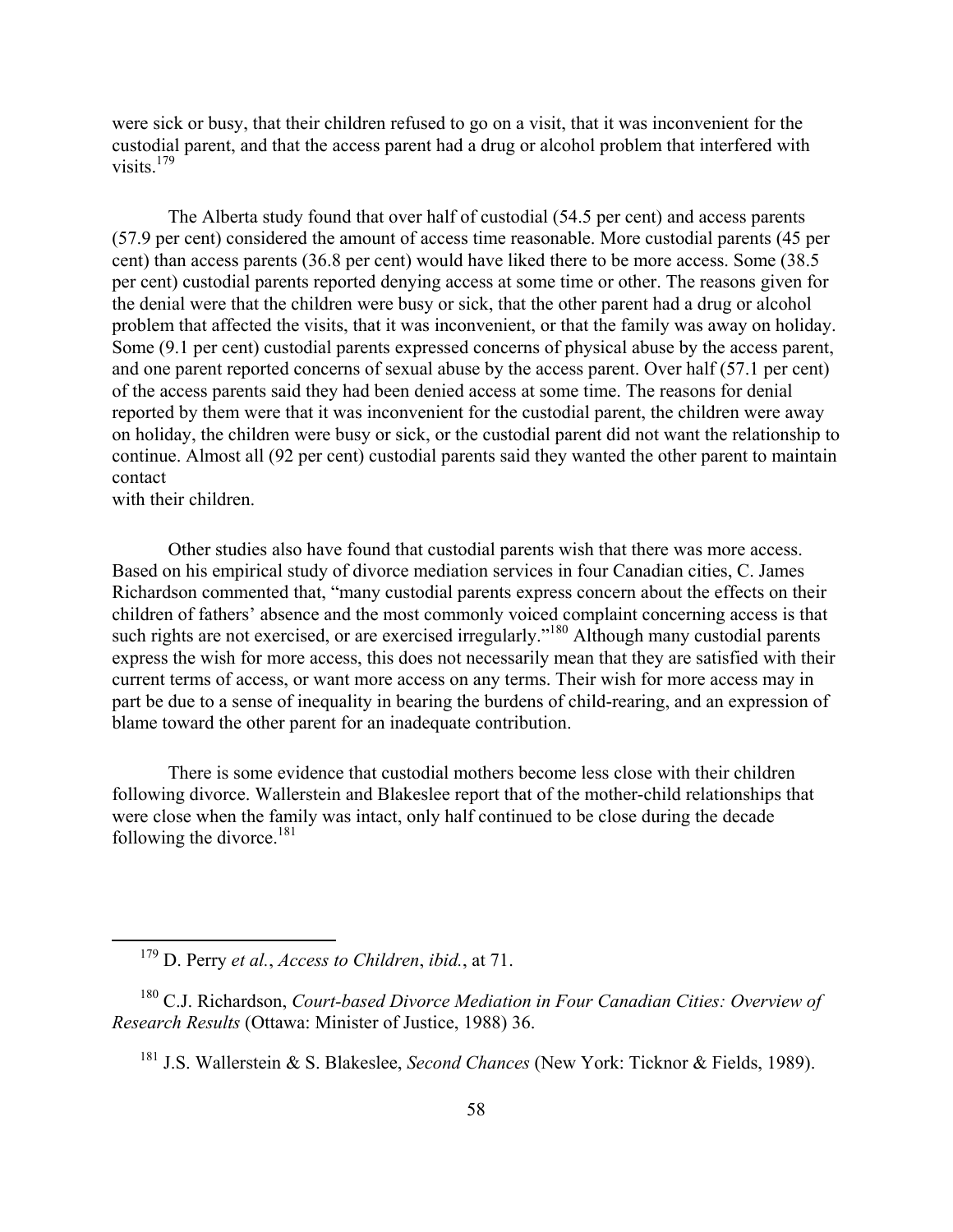Many researchers agree that parental separation creates a major crisis in the lives of most children,<sup>182</sup> and that the problem is exacerbated by the diminished parenting that tends to follow separation. In the year following separation, the parenting capacity of the custodial parent tends to deteriorate, probably because of the psychological and financial stresses that many separated parents experience.<sup>183</sup> At the time of separation, the parents may be so burdened by their own needs that they are temporarily unable to perceive or respond to their children's needs.<sup>184</sup> Parents who are newly employed may have to leave children alone after school or for long periods with baby-sitters or in day care for the first time. There is often a diminished level of communication between parents and children, as well as less affectionate contact. Discipline also becomes less consistent.185 A custodial parent who is overburdened by new demands of juggling child care and work may require that even very young children make their own lunches, prepare themselves for school, and put themselves to bed.<sup>186</sup> Wallerstein concluded that as a result of these conditions, "there is mounting disorder, less discipline, less caretaking, and the anxiety driven sense among the children that the divorce has led to the loss of not one, but both parents."<sup>187</sup>

 In light of the challenges facing custodial parents and the impact their behaviour has on children, many stress the importance of supporting the custodial parent. Many researchers identify a competent custodial parent as the most significant factor in predicting positive adjustments for children of divorce. Furstenberg and Cherlin concluded that "the most important factors in assuring the well-being of children after divorce are that the mother be an effective

<sup>184</sup> J.B. Kelly & J.S. Wallerstein, "Brief Interventions with Children in Divorcing Families" (1977) 47 Am. J. Orthopsychiatry 23 at 30.

<sup>185</sup> E.M. Hetherington *et al.*, "Effects of Divorce on Parents and Children," in M. Lamb, ed., *Non-traditional Families* (Hillsdale: Erlbaum, 1982); J.S. Wallerstein & J.B. Kelly, *Surviving the Breakup* (New York: Basic, 1980).

<sup>187</sup> *Ibid.*

<sup>&</sup>lt;sup>182</sup> J.S. Wallerstein, "The Long-term Effects of Divorce on Children: A Review" (1991) 30 J. Am. Academy of Child and Adolescent Psychology 349; J.B. Kelly, "Longer-Term Adjustment in Children of Divorce: Converging Findings and Implications for Practice" (1988), 2 J. Fam. Psychology 119 at 122.

<sup>183</sup> J.S. Wallerstein & J.B. Kelly, *Surviving the Breakup: How Children and Parents Cope with Divorce* (New York: Basic, 1980).

<sup>&</sup>lt;sup>186</sup> J.S. Wallerstein, "Child of Divorce: An Overview" (1986) 4 Behavioral Sci. & L.105 at 109.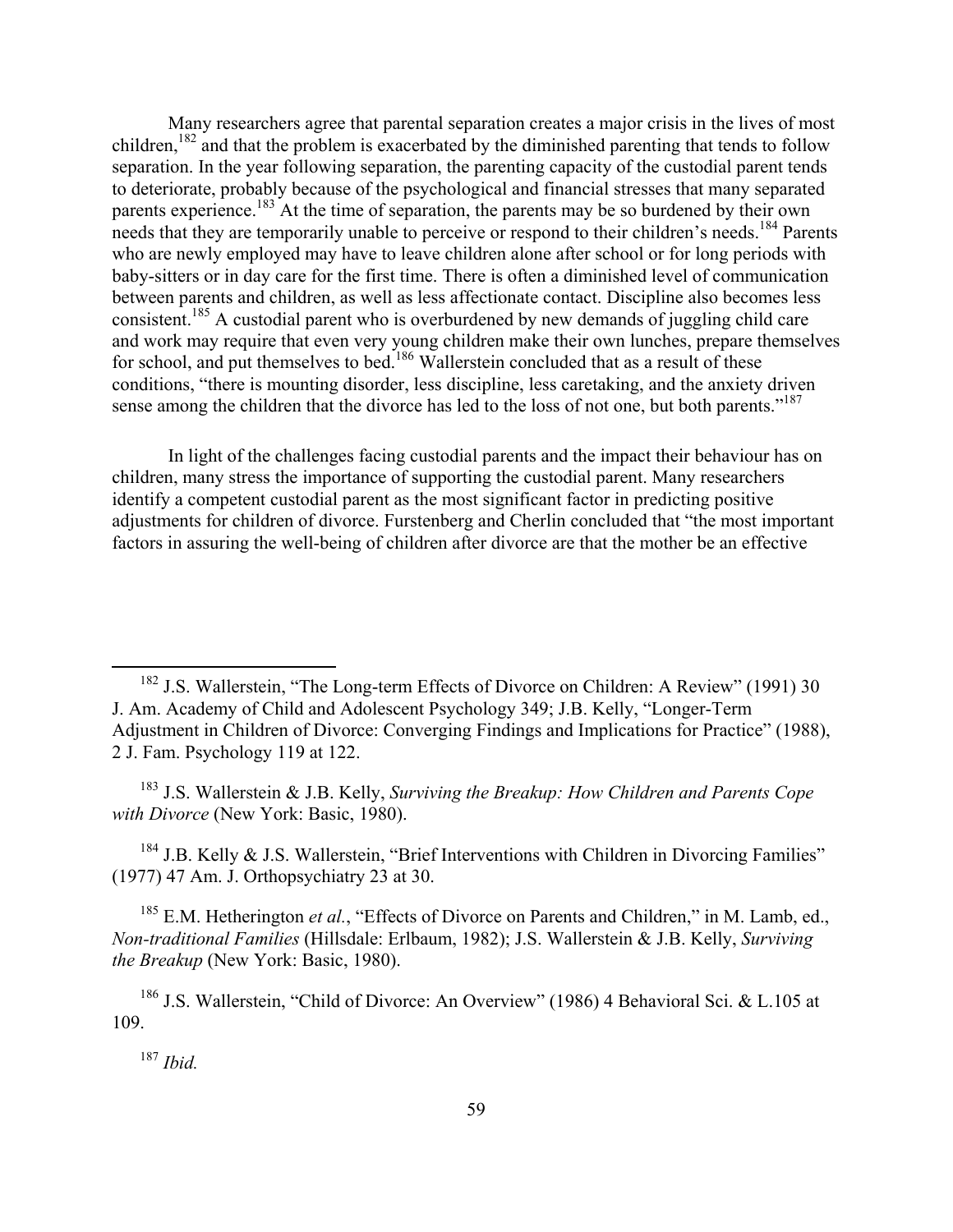parent, providing love, nurturing, a predictable routine, and consistent, moderate discipline, and that the children not be exposed to continual conflict between the parents."188

 Support for the custodial parent is often identified as conflicting with a policy of encouraging participation by the access parent.189 Goldstein, Freud, and Solnit argued that the custodial parent should be supported to the extent of being given veto power over access visits,  $190$  a proposal that has been widely criticized.<sup>191</sup> Goldstein responded to the criticism of his and his

co-authors' text by stressing the value of access, saying "we did not and do not oppose visits. Indeed, other things being equal, courts, in order to accord with the continuity guideline, could award custody to the parent who is most willing to provide opportunities for the child to see the other parent."<sup>192</sup> The argument of Goldstein, Freud, and Solnit has been bolstered by recent studies, including the large-scale study conducted by Furstenberg *et al.* In that study it was found that the relationship of the child to the custodial mother was clearly associated with the child's well-being, outweighing the importance of contact with the access father significantly.<sup>193</sup>

189 See England, Law Commission, *Review of Child Law: Custody*, Working Paper No. 96 (London: HMSO, 1986) paras. 3.7 and 3.8, where various objectives of custody law are identified, including maintaining beneficial relationships and promoting a "secure and certain environment for the child ... in which the confidence and security of the person who is bringing him up may be an important element." The Law Commission that reconciling these two goals can cause "great difficulty," and suggested that in the case of conflicts between the two goals, priority should be given to the latter, reasoning, that this was "right in principle" and that "it is easier to predict what will promote the child's security in that home, which should not be put at risk for more speculative long-term aims."

<sup>190</sup> J. Goldstein, A. Freud, & A. Solnit, *Beyond the Best Interests of the Child*, rev'd ed. (New York: Free Press, 1979).

191 M. Freeman, *The Rights and Wrongs of Children* (London: Pinter, 1983) 215-19. See also M. Freeman, "Taking Children's Rights More Seriously" (1992) Int'l J. L. & Fam. 52 at 55-56.

192 J. Goldstein, "In Whose Best Interest" in J. Folberg, ed., *Joint Custody and Shared Parenting* (Washington: Bureau of National Affairs, 1984) 47 at 48.

193 F.F. Furstenberg *et al.*, "Paternal Participation and Children's Well-being After Marital Dissolution" (1987), 52 Am. Sociological Rev. 695.

 <sup>188</sup> F.F. Furstenberg & A.J. Cherlin, *Divided Families* (Cambridge: Harvard University Press, 1991) at 118. See also F.F. Furstenberg & C.W. Nord, "Parenting Apart: Patterns of Childrearing after Marital Disruption" (1985), 47 J. Marr. & Fam. 893; J. Guidubaldi & J.D. Perry, "Divorce and Mental Health Sequelae for Children: A Two-Year Follow-up of a Nationwide Sample" (1985) 24 J. Am. Academy of Child Psychiatry 531 at 536.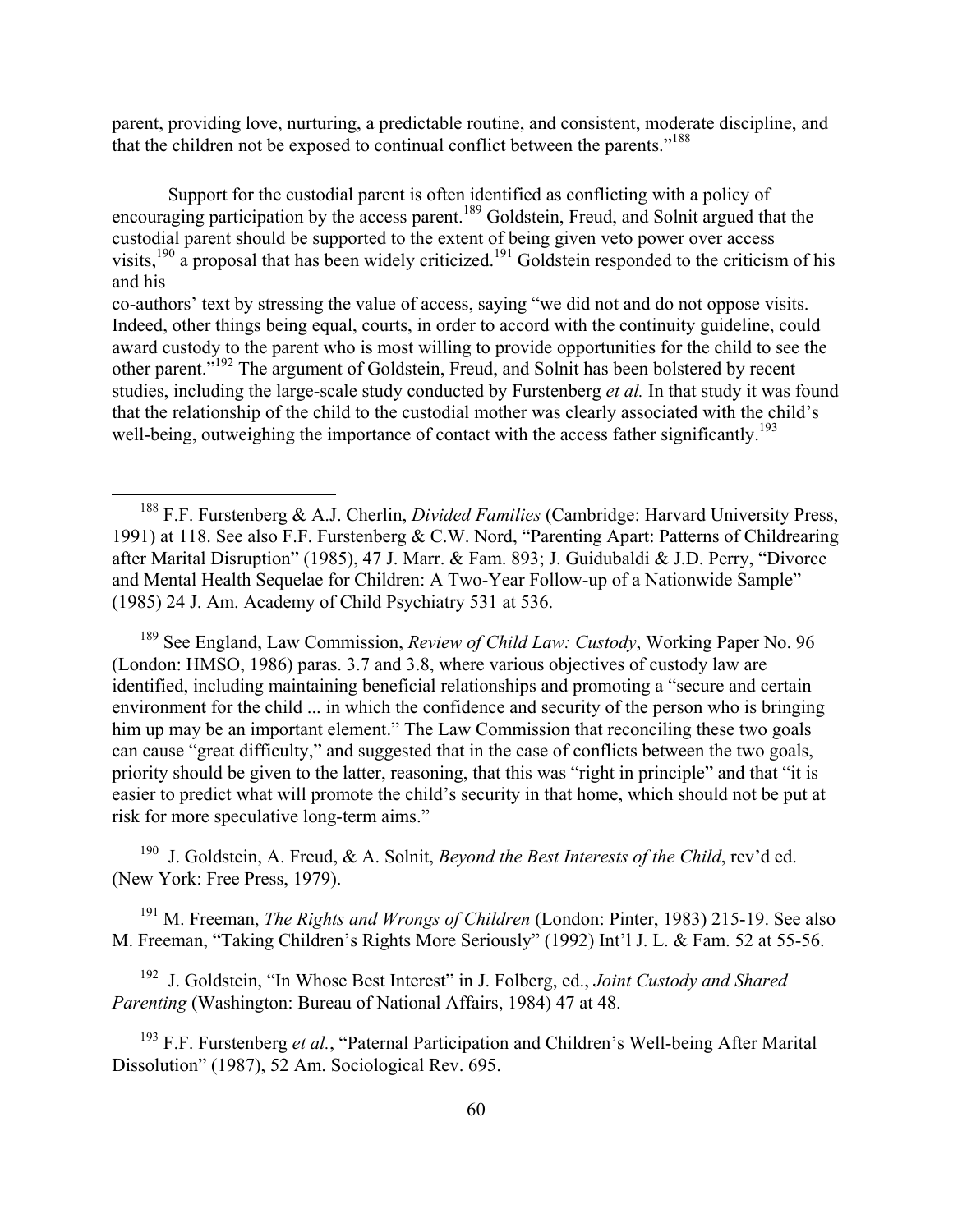Furstenberg and Cherlin conclude from the more recent work on the relative importance of the custodial mother and the access father:

This doesn't mean that we should abandon efforts to increase the involvement of divorced fathers in their children's lives. But for the near future, our chances of improving children's adjustment to divorce are probably better if we concentrate on supporting custodial parents and reducing conflict. More assistance to mothers and children and changes in family law carried out with those aims in mind will help the one million American children per year who must cope with their parents' divorce.<sup>194</sup>

### **2. Absence of Parental Conflict**

While earlier research saw a link between delinquency and broken homes,<sup>195</sup> later studies posited that it is conflict associated with divorce, rather than the divorce itself, that is associated with delinquency.<sup>196</sup> Conflict between parents often precedes separation, and it is associated with relatively poor behaviour and educational achievement in children — whether or not the parents have separated — particularly in the case of boys.<sup>197</sup> Children with married parents who have a high degree of conflict have been found to be less well-adjusted than children whose parents are divorced and who live in a low-conflict environment.<sup>198</sup> One study found that children whose parents had a high degree of marital conflict were three times more likely to suffer psychological distress than children whose parents had a low or moderate degree of marital conflict before separation.<sup>199</sup>

196 M. Rutter, *Maternal Deprivation Reassessed*, 2d ed. (Harmondsworth: Penguin, 1991) at 110.

197 R.E. Emery, *Marriage, Divorce, and Children's Adjustment* (California: Sage, 1988); M. Rutter, *Maternal Deprivation*, *ibid*.

<sup>198</sup> E.M. Hetherington *et al.*, "Effects of Divorce on Parents and Children," in M. Lamb, ed., *Non-traditional Families* (Hillsdale: Erlbaum, 1982).

<sup>199</sup> J. Peterson & N. Zill, "Marital Disruption, Parent-Child Relationships, and Behavior Problems in Children" (1986), 48 J. Marr. & Fam. 295.

 <sup>194</sup> F.F. Furstenberg & A.J. Cherlin, *Divided Families* (Cambridge: Harvard University Press, 1991) at 119.

<sup>195</sup> J. Kunz, "The Effects of Divorce on Children" in Stephen J. Bahr, ed., *Family Research: A Sixty-Year Review, 1930-1990* (New York: Lexington, 1992) 325.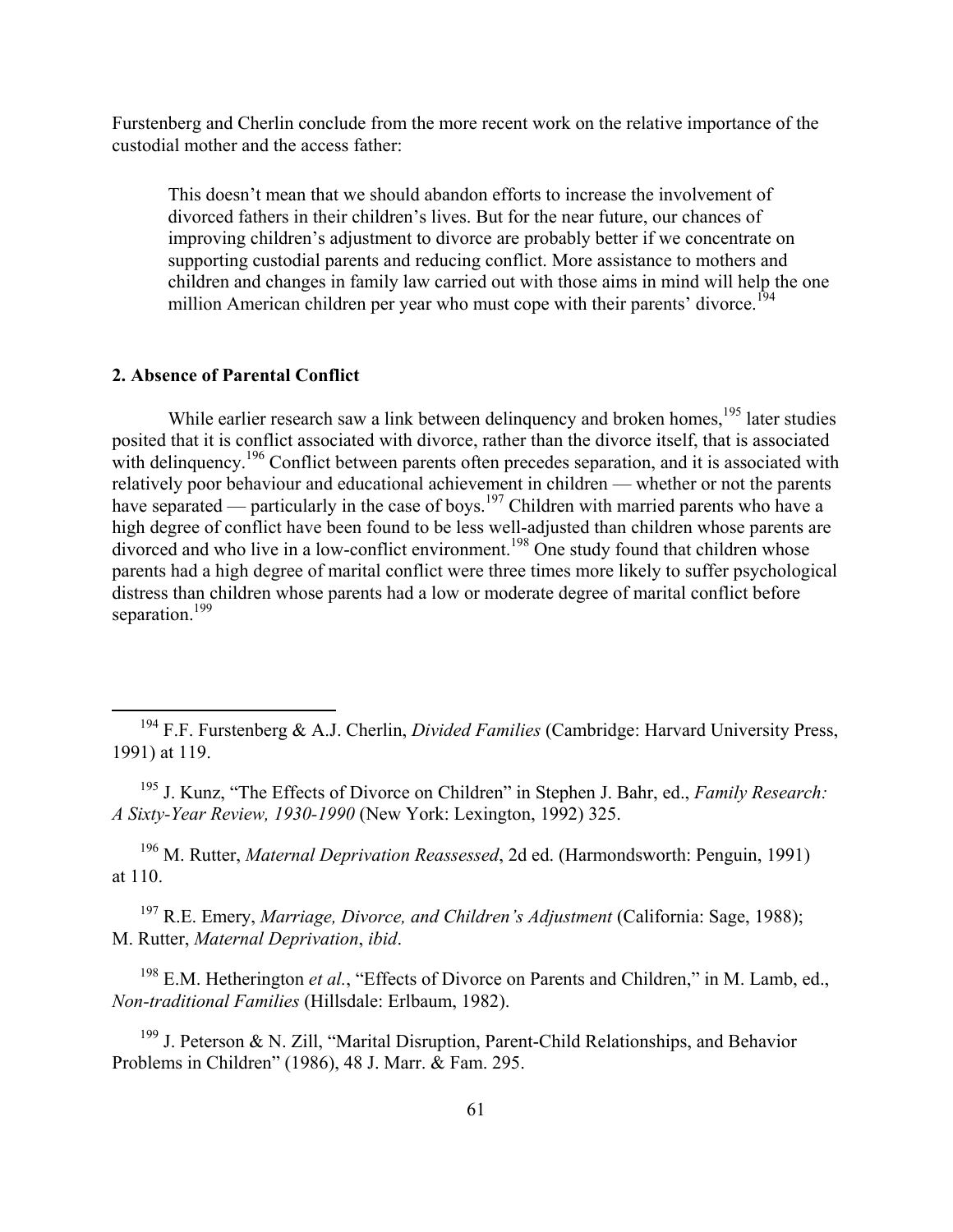Disorders in children of divorcing parents are more likely to diminish if the divorce improves family relationships.<sup>200</sup> If parents continue to have a high degree of conflict after separation, children are more likely to have social and behavioural adjustment problems, particularly if there is physical violence between the parents.<sup>201</sup> Conflict between parents tends to have a damaging effect on parent-child relationships, whether or not the parents have separated.<sup>202</sup> Where parent-child relationships are maintained despite the parental conflict, children are less likely to suffer the negative effects.<sup>203</sup>

 In a study of 100 children (ranging in age from one to 12) and their parents who were litigating the issue of custody or access and who had failed to reach agreement after mediation and lawyer negotiations, it was found that the parental interaction was very hostile and 71 per cent of the parents had engaged in physical violence against the other.<sup>204</sup> Less than five per cent of the children in this study were shielded from the parental conflict, and there was evident disregard for the children's safety and well-being. The children showed acute symptoms of distress; transition between the parents' homes was a particularly threatening event. Parents said that there was a marked change in the behaviour of the children at those times, such as severe withdrawal or zombie-like behaviour. Despite the anxiety associated with access, the children told researchers

that they wanted regular visits with both parents.

 There were follow-up studies two and half years later as well as four and a half years after separation. It was found that the children were even more disturbed than in the initial study. In the four-and-a-half-year follow-up, it was found that children who were in court-ordered joint physical custody, or who had greater access because of court orders or mediated settlements that overrode the objections of one or both parents, were significantly more depressed and more

<sup>202</sup> M. Richards, "Children, Parents and Families: Developmental Psychology and the Reordering of Relationships at Divorce" (1987), 1 Int'l J. L. & Fam. 295.

<sup>203</sup> R.D. Hess, "Post-divorce Family Relationships as Mediating Factors in the Consequences of Divorce for Children' (1979) 35 J. Social Issues 79; M. Richards, "Joint Custody Revisited", [1989] Fam. L. 19 at 84.

204 M. Kline & J.M. Tschann, "Ongoing Post-divorce Conflict" (1989), 59 Am. J. Orthopsychiatry 576.

 <sup>200</sup> J.S. Wallerstein & J.B. Kelly, *Surviving the Breakup* (New York: Basic, 1980).

<sup>&</sup>lt;sup>201</sup> J. Johnston *et al.*, "Ongoing Post-divorce Conflict: Effects on Children of Joint Custody and Frequent Access" (1989), 59 Am. J. Orthopsychiatry 605; M. Kline *et al.*, "Children's Adjustment in Joint and Sole Physical Custody Families" (1989), 25 Developmental Psychology 430.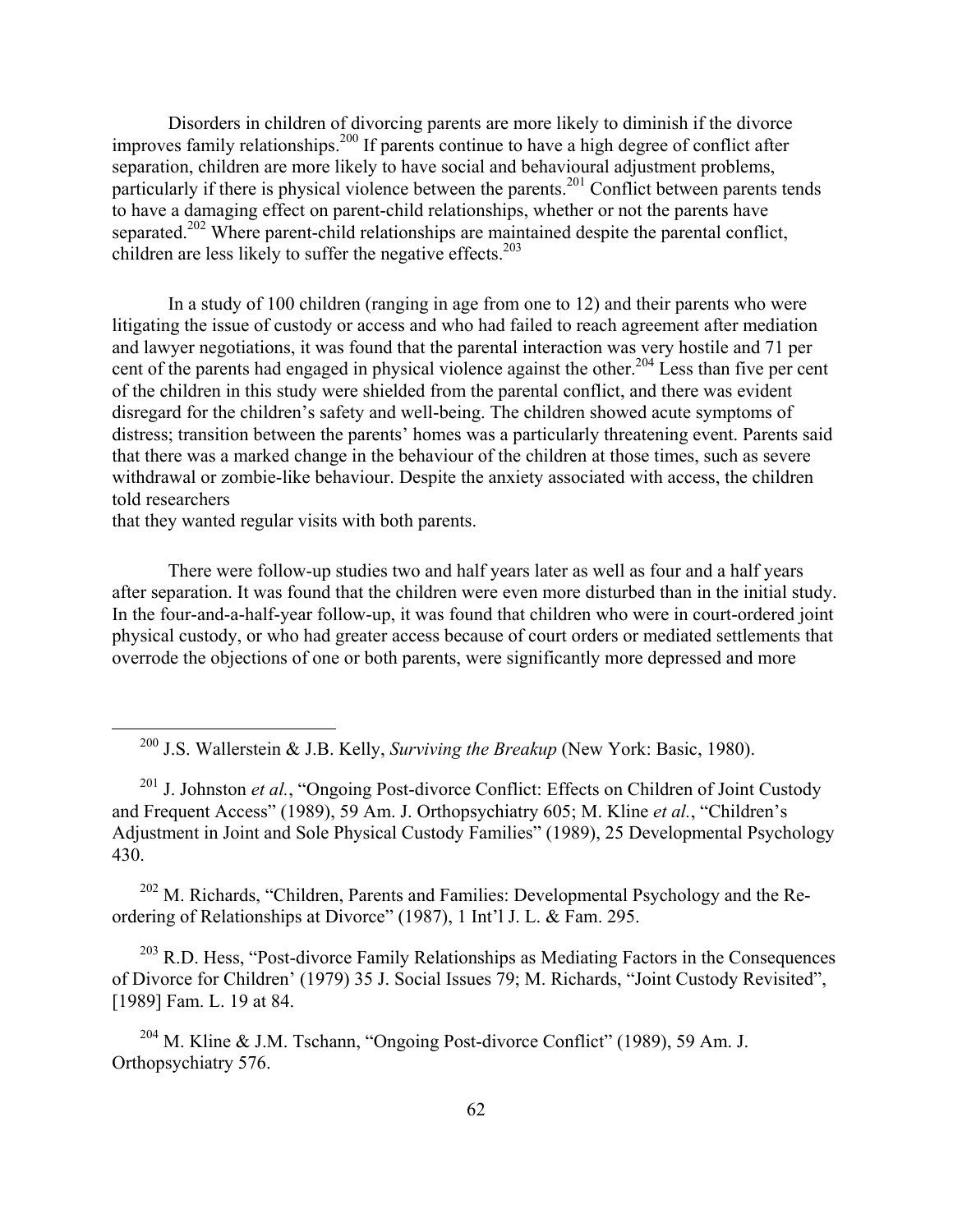withdrawn compared to the other children. Parent-child relationships had deteriorated in the families with joint physical custody.

 A study of 58 divorced/separated families from the Greater Toronto Area included 58 children between the ages of four and 12. Here it was also found that frequent access and high levels of parental conflict led to negative emotional processes and behavioral adjustments in the children. The researcher concluded:

The presence of post-divorce interparental conflict is never a blessing for any children. Children who maintain consistent contact with both parents further reacted with anger in such a situation. Many of them attempted to seek support from parents by asking them not to fight; a strategy which may further worsen their behavioral adjustment. Children's negative emotional processes serve to reduce the beneficial aspects of both parents' continued involvement in children's life in a high-conflict situation.<sup>205</sup>

Although frequent and continuing contact with both parents was linked with better behavioural adjustment, this was not the case where that contact was associated with high levels of parental conflict.

### **3. Continuing Relationships with Both Parents**

 In many Anglo-American jurisdictions, there is evidence that a significant percentage of access fathers withdraw physically, emotionally, and financially from their children, and that this withdrawal increases over time.<sup>206</sup> Data from the 1987-88 U.S. National Survey of Families and Households revealed that three to five years after separation, only one-third of children saw their father weekly; 18 per cent saw their father once a year or not at all. Ten years after separation, only 12 per cent saw their father weekly; half never saw their father or saw him only once a year. Three to five years after separation, 36 per cent of fathers paid no child support at

 <sup>205</sup> M. Lee, "Post-Divorce Interparental Conflict, Children's Contact with Both Parents, Children's Emotional Processes, and Children Behavioral Adjustment" (1997), 27 J. Divorce & Remarriage 61 at 79.

<sup>206</sup> C.E. Depner & J. H. Bray, "Modes of Participation for Noncustodial Parents: The Challenge for Research, Policy, Practice, and Education" (1990), 39 Fam. Relations 378; F. Furstenburg *et al.*, "The Life Course of Children of Divorce: Marital Disruption and Parental Contact" (1983), 48 Am. Sociological Rev. 656; E.M. Hetherington *et al.*, "Divorced Fathers" (1976), 25 Fam. Coordinator 417; J.A. Seltzer & S.M. Bianchi, "Children's Contact With Absent Parents" (1988), 50 J. Marr. & Fam. 663; J.A. Seltzer, "Relationships Between Fathers and Children Who Live Apart: The Fathers' Role After Separation" (1991), 53 J. Marr. & Fam. 79.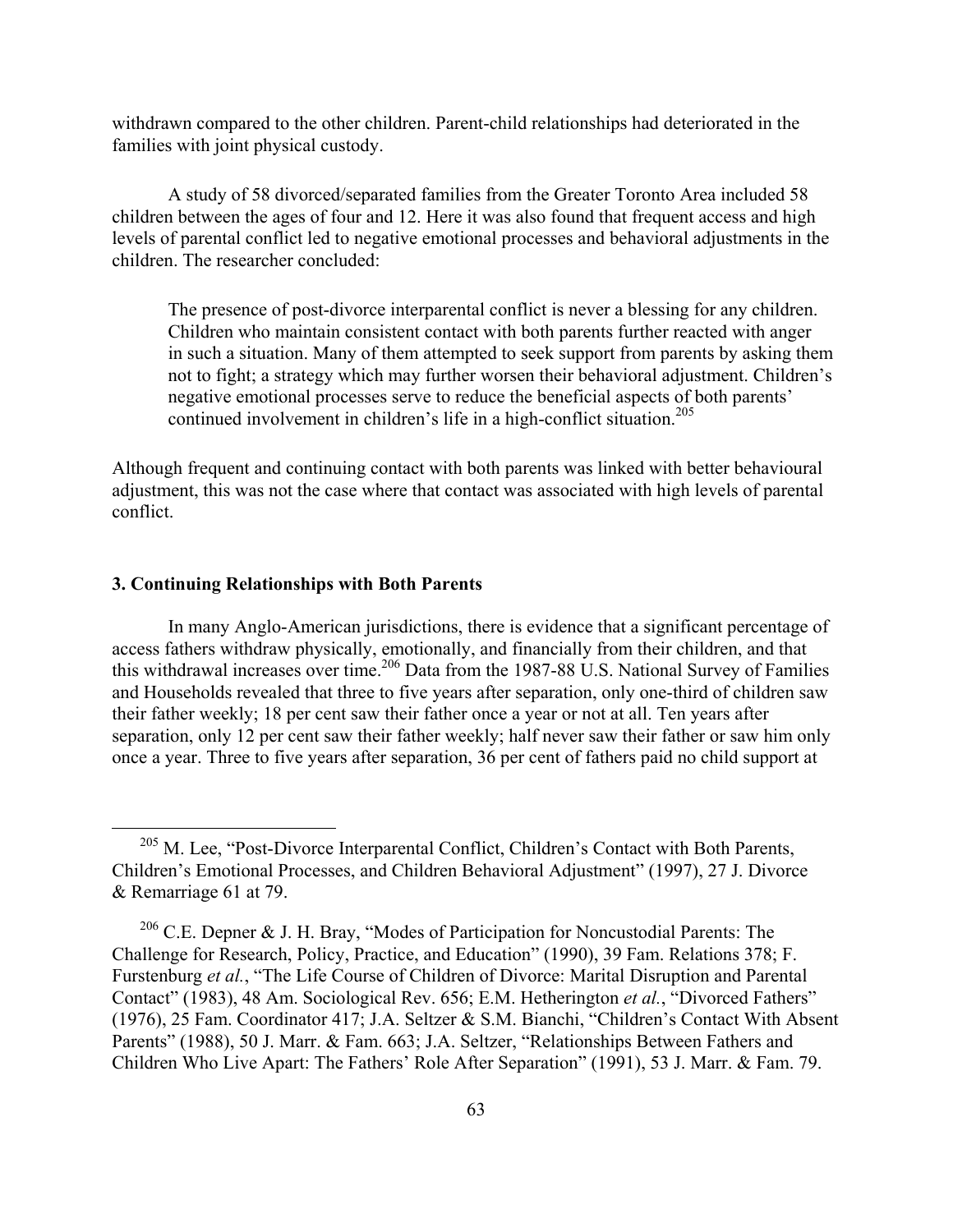all; and this increased to 54 per cent after 10 years.  $207$  A Canadian study that looked at access in the context

of divorce in the late 1980s found that over 40 per cent of parents granted access did not see their children at all or saw them no more than once a month. Generally, the involvement of access parents was found to be low, and there was a process of gradual disengagement from participation in active parenting over time.<sup>208</sup> In a 1985 Canadian review of studies on child support default rates, it was found that 50-75 per cent of access parents failed to honour their child support obligations.<sup>209</sup>

 Wallerstein and Blakeslee reported that after 10 years, few of the children in their study continued to have a close relationship with both parents. Even though a relatively high percentage of the fathers continued to visit regularly, very few maintained an emotionally rich relationship with their children.<sup>210</sup> In a large-scale 1981 study conducted by Furstenberg *et al.*, it was found that 23 per cent of the fathers had had no contact with their children during the past five years, and an additional 20 per cent had not seen their children during the past year. It was found that when a relationship between the access parent and child did exist, it was primarily social; access parents rarely participated in the discipline or training of their children.<sup>211</sup>

 Reasons offered for the physical and emotional disengagement of fathers are various, and a distinction may be drawn between reasons offered by access fathers, by custodial mothers, by third parties, and by researchers. Those given by custodial and access parents may be assessed in light of a possible underestimation by many parents of their own responsibility for the disengagement, and the greater knowledge each parent has with regard to his or her own circumstances and motivations. Researchers too may overemphasize the responsibility of one parent, particularly if their sample group includes only custodial parents or only access parents.

 Ninety per cent of the 40 disengaged fathers in Kruk's study reported that discouragement or denial of access by the custodial mother was a reason for their disengagement. Additional reasons cited were: they had decided to cease contact (33 per cent); there were practical difficulties, such as distance, finances, or their work schedule (28 per cent);

209 E. Finnbogason & Monica Townson, *The Benefits and Cost Effectiveness of a Central Registry of Maintenance and Custody Orders* (Ottawa: Status of Women, 1985).

 <sup>207</sup> J.A. Seltzer, "Relationships Between Father and Children," *ibid*.

<sup>208</sup> Canada, *The Evaluation of the Divorce Act* (Ottawa: Department of Justice, 1990).

<sup>210</sup> J.S. Wallerstein & S. Blakeslee, *Second Chances* (New York: Ticknor & Fields, 1989).

<sup>&</sup>lt;sup>211</sup> F.F. Furstenberg, Jr. & C.W. Nord, "Parenting Apart" (1985), 47 J. Marr. & Fam. 893.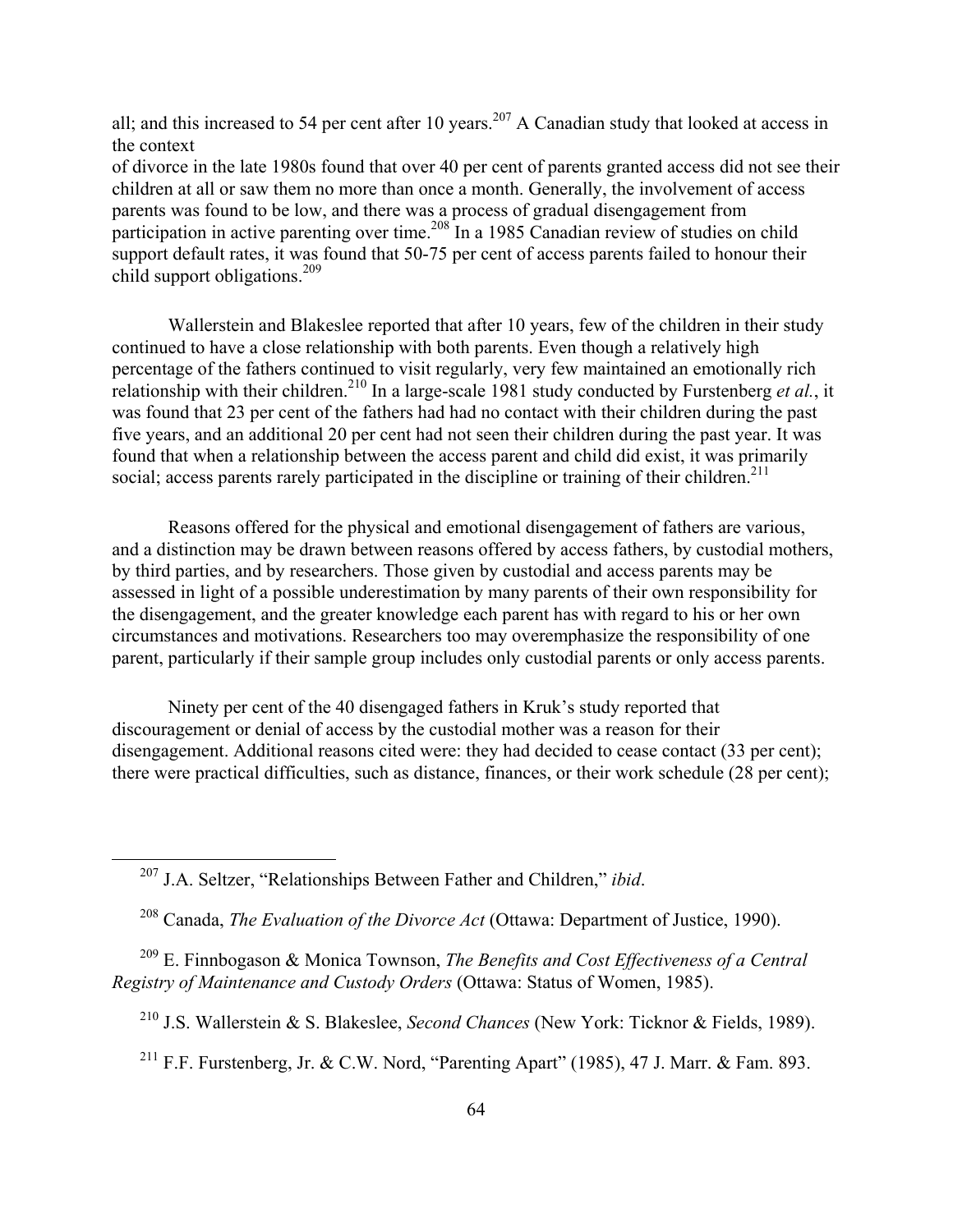the children did not want contact (18 per cent); a legal injunction prevented access (16 per cent); and there was an early pattern of no contact (five per cent). $^{212}$ 

 Several studies show that a conflictual relationship between the father and mother and little discussion regarding child-rearing are associated with withdrawal by the access father. $213$ A number of studies report that negative feelings of fathers after divorce may be linked to disengagement. Some access fathers report feelings of loss, guilt, anxiety, depression, and low self-esteem.<sup>214</sup> Some are dissatisfied with the custodial arrangements, and feel they lack influence over their children.<sup>215</sup> Some express a feeling of being treated unfairly, and exhibit hostility toward their ex-wives and their lawyers and anger and frustration with the legal system<sup>.216</sup> Some access parents also report feeling a sense of inequality in regard to their parenting role because of the new label assigned to them (i.e., "noncustodial parent"). This sense of inequality, generated by the language, led many custody disputes to become focused on power and the right to participate in the lives of their children.<sup>217</sup>

212 E. Kruk, *Divorce and Disengagement* (Halifax: Fernwood, 1993) 71.

213 C. Ahrons, "Predictors of Paternal Involvement Postdivorce: Mothers' and Fathers' Perceptions" (1983), 6 J. Divorce 55; E.M. Hetherington *et al.*, "Divorced Fathers" (1976), 25 Fam. Coordinator 417; M.E. Lund, "The Noncustodial Father: Common Challenges in Parenting After Divorce," in C. Lewis & M. O'Brian, eds., *Reassessing Fatherhood* (Lexington: Lexington, 1987) 173.

214 A. D'Andrea, "Joint Custody as Related to Paternal Involvement and Paternal Selfesteem" (1983), 21 Conciliation Cts. Rev. 81; J. Grief, "Fathers, Children, and Joint Custody" (1979),

49 Am. J. Orthopsychiatry 311; E.M. Hetherington *et al.*, "Divorced Fathers" (1976) 25 Fam. Coordinator 417; H.J. Friedman, "The Father's Parenting Experience in Divorce" (1980) 137 Psychiatry 1177; J.R. Stewart *et al.*, "The Impact of Custodial Arrangements on the Adjustment of Recently Divorced Fathers" (1986) 13 J. Divorce 55.

215 A. D'Andrea, "Joint Custody as Related to Paternal Involvement," *ibid.*; J. Grief, "Fathers, Children, and Joint Custody," *ibid.*; D. Luepnitz, *Child Custody* (Lexington: Lexington, 1982); and S. Steinman, "The Experience of Children in a Joint Custody Arrangement: A Report of a Study" (1981) 51 Am. J. Orthopsychiatry 403.

216 J.A Arditti & Katherine R. Allen, "Understanding Distressed Fathers' Perceptions of Legal and Relational Inequities Postdivorce" (1993) 31 Fam. Conciliation Cts. Rev. 461.

<sup>217</sup> J. Pearson & N. Thoennes, "Mediating and Litigating Custody Disputes: A Longitudinal Evaluation" (1984) 17 Fam. L.Q. 497.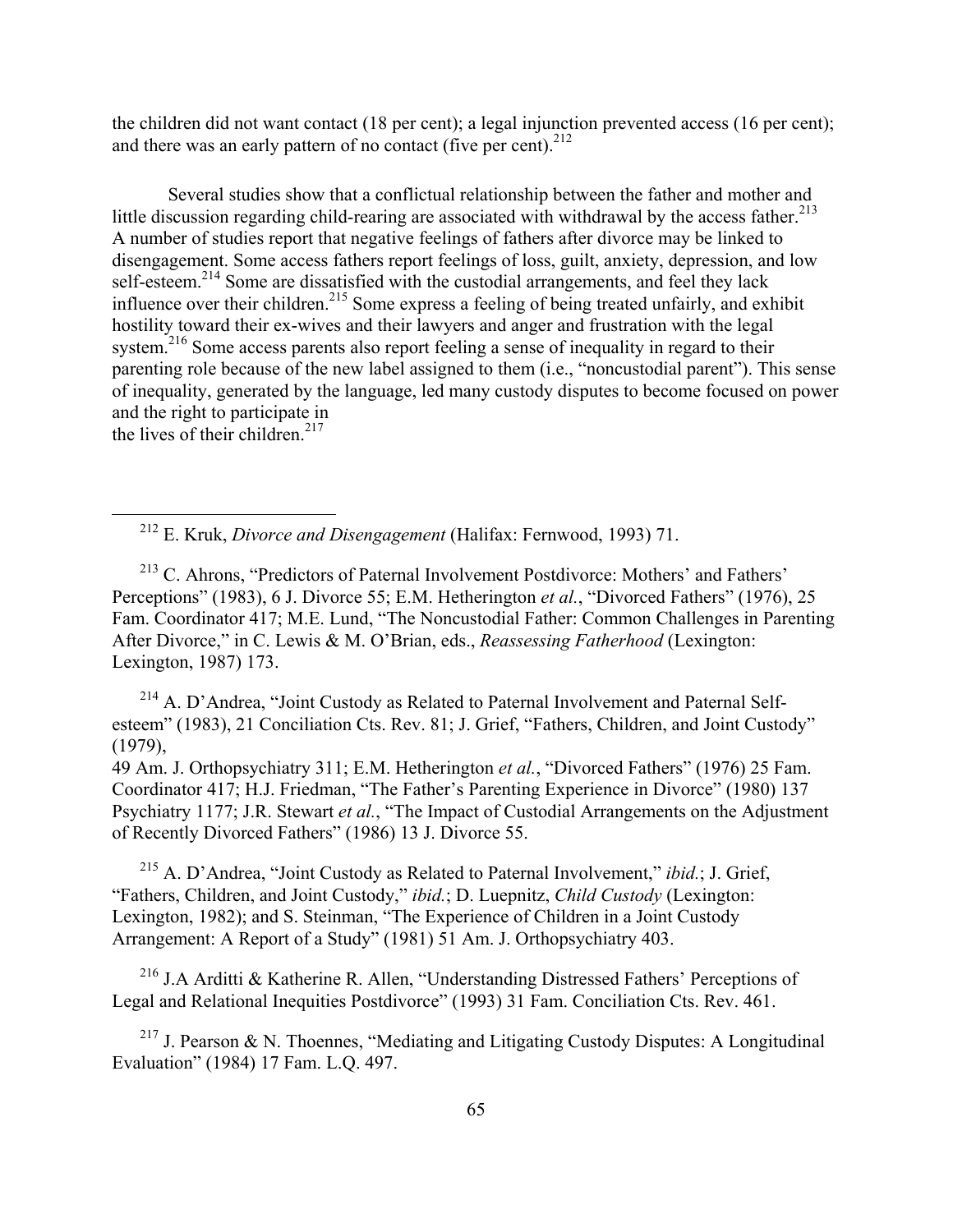Some suggest that another reason for the disengagement of fathers is that many of them assume caretaking responsibilities in second families. In effect, they "trade" one set of children for another, sometimes assuming responsibility for step-children and sometimes having more children with a new partner. If the father cannot afford to support two families, he is more likely to choose to support the family with which he lives. His access to the children of his first family may then terminate because of the mother's anger at his failure to pay child support, the children's feelings of abandonment, or his confused feelings about abandoning the children.<sup>218</sup>

 Researchers have looked mainly at post-divorce withdrawal, but there is some evidence that paternal disengagement begins well before separation. In a 10-year study of personality and cognitive development of children in 110 families (41 of whom experienced divorce during the study), it was found that the fathers who eventually divorced withdrew from their children long before the crisis period and end of the marriage. Paternal disengagement and unreliable behaviour — particularly with regard to sons — coincided with the mother's wish that the father would become more involved in parenting.<sup>219</sup> If indeed disengagement develops before separation, explanations relating to post-separation variables may be regarded as partial. Efforts to address

the disengagement of fathers, however, have focused on post-separation variables, such as custody and access language. The fact that paternal disengagement begins before separation and may continue regardless of what happens afterward has been given little attention.

 On the issue of child support and access, Haskins, in his study of North Carolina fathers, found that some access fathers have genuine difficulties in meeting their child support obligations. Haskins found that the men considered only unemployment and the failure of the mother to spend money on the children valid reasons for nonpayment. Some of the access fathers were bothered

by their lack of control over how support money is spent.<sup>220</sup> Some researchers offer evidence that access fathers who feel alienated from their children are less likely to pay child support regularly.221 Although no causal link is drawn between support default and access problems, there is an association between support default and irregular or problematic access, where the

220 R. Haskins, "Child Support: A Father's View," in S. Kamerman & A. Kahn, eds., *Child Support: From Debt Collection to Social Policy* (Newbury Park: Sage, 1988) at 306.

<sup>221</sup> N. Pearson & J. Thoennes, "Supporting Children After Divorce: The Influence of Custody on Support Levels and Payments" (1990), 22 Fam. L.Q. 319.

<sup>&</sup>lt;sup>218</sup> N. Weisman, a Canadian judge, makes this argument in "The Second Family in the Law of Support" (1984) 37 R.F.L. (2d) 245 at 268.

<sup>&</sup>lt;sup>219</sup> J.H. Blocke *et al.*, "The Personality of Children Prior to Divorce" (1986), 57 Child Development 827.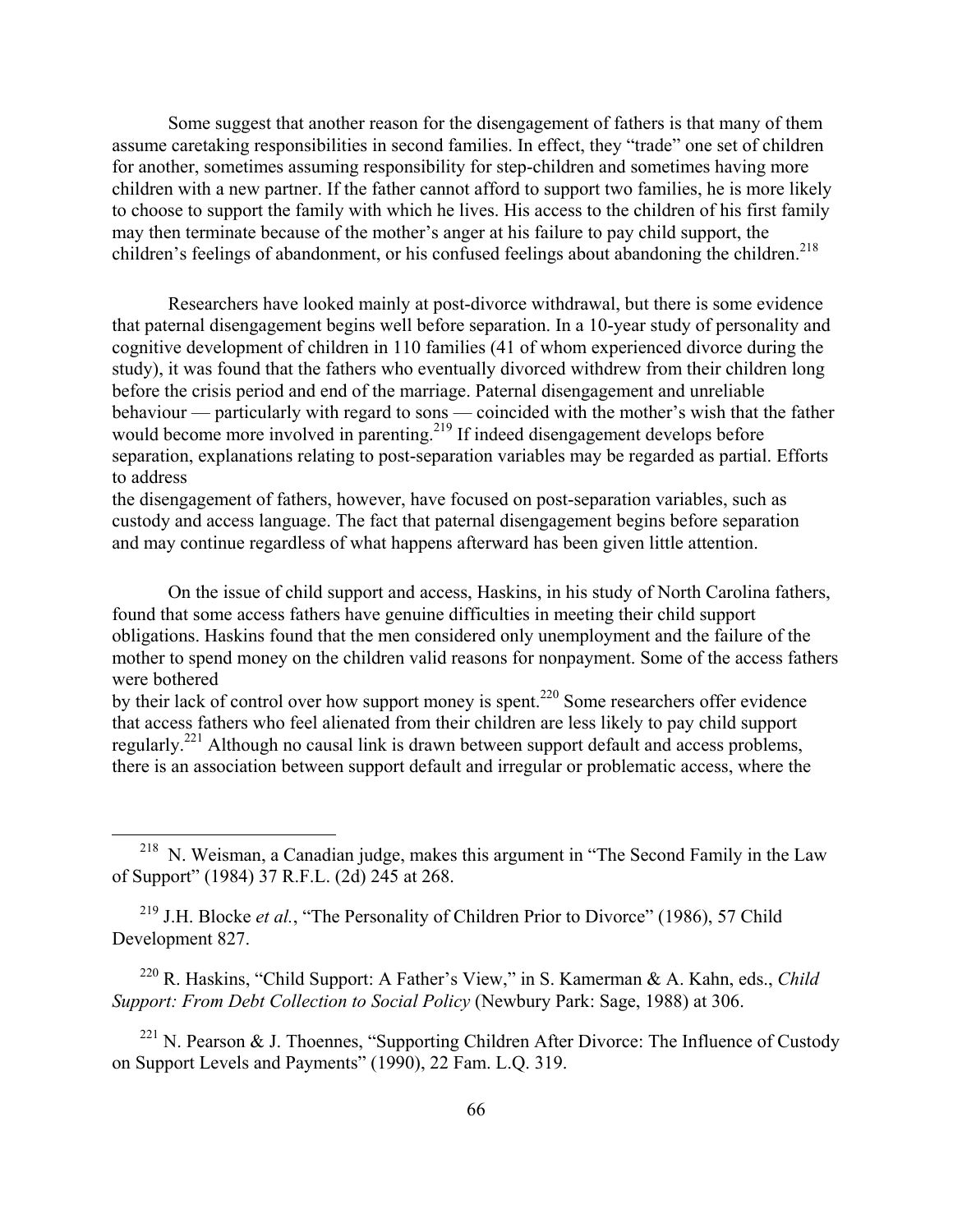greatest levels of default coincide with no access or extremely problematic access.<sup>222</sup> Furstenberg and Cherlin point out that whatever their access experience, men tend to drift away, emotionally and financially, and invest their resources in their new households. They fail to pay child support because "they can get away with it."<sup>223</sup> Wallerstein and Blakeslee found that child support stopped abruptly when the children in their study reached the age of  $18$  — even fathers who were affluent did not pay support when they were no longer legally obliged to do so.<sup>224</sup>

 The emotional and financial disengagement of fathers is an evident concern of policymakers and law reformers,<sup>225</sup> and this is perhaps particularly the case in England and Wales. The importance of both parents maintaining responsibility for children has been stressed as a crucial policy behind the *Children Act* and the *Child Support Act.*226 These pieces of legislation abandon the traditional "custody/access" model in favour of continuing shared parental responsibility after separation, and aim to ensure payment of adequate child support by the "nonresidential" parent. Virginia Bottomley, as Secretary of State for Health and Social Services, wrote, "People embarking on parenthood, at whatever age and in whatever circumstances, should recognise the lifetime duties it entails." $227$ 

 The attempt to keep access fathers connected with their children by providing for continuing shared parental responsibility, or joint custody, is a goal that seems to follow from the social science evidence on the diminished life chances of children raised by single mothers and, more immediately, on the connection between father involvement after separation and child support compliance rates.<sup>228</sup> It is not clear, however, whether such legislative changes do cause

<sup>222</sup> J. Pearson *et al.*, "Child Support in the United States: The Experience in Colorado" (1992),

6 Int'l J. L. & Fam. 321.

223 F.F. Furstenberg & A.J. Cherlin, *Divided Families* (Cambridge: Harvard University Press, 1991) at 60.

224 J.S. Wallerstein & S. Blakeslee, *Second Chances* (New York: Ticknor & Fields, 1989).

225 Department of Justice Canada, *Custody and Access: Public Discussion Paper* (Ottawa: Ministry of Supply and Services, 1993) at 17.

226 U.K., *Child Support Act 1991* (1991 c. 48).

 $227$  V. Bottomley, "Even Divorce Doesn't Change A Child's Need for Parents" (29 May 1994) *Sunday Express* 15. See also K. Whitehorn, "Plight Your Troth to Your Kids" (29 May 1994) *The Observer* 25.

228 See, e.g., E. Maccoby & R.H. Mnookin, *Dividing the Child* (Cambridge: Harvard University Press) at 251-257, where it is reported that in a study of 1,100 California families the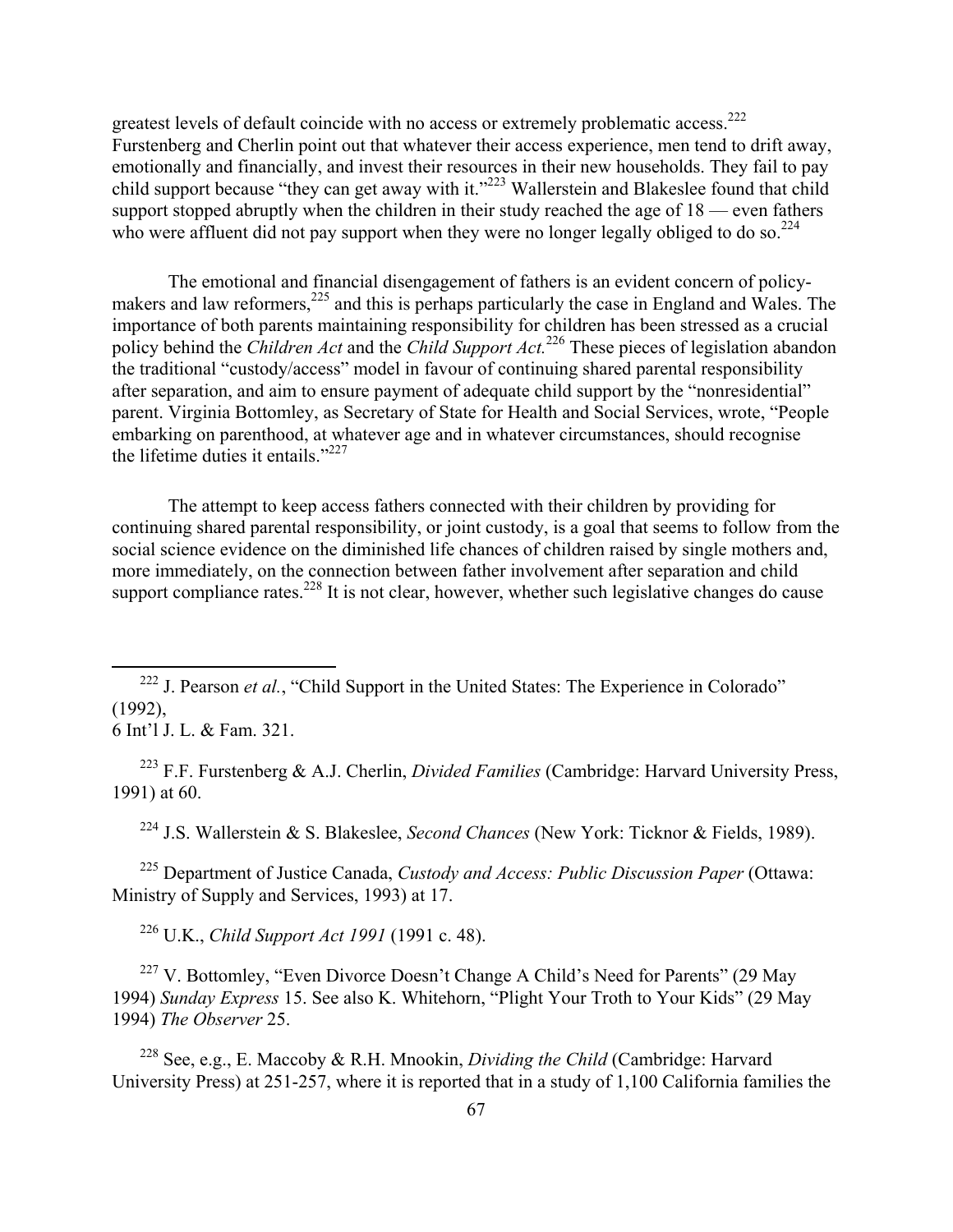access fathers to remain more involved with their children, or whether involved access fathers reduce the phenomenon of diminished life chances for children of divorced and separated parents. Maccoby and Mnookin have concluded that "joint legal custody is neither the solution to the problem of maintaining the involvement of divorced fathers, nor a catalyst for either increasing or softening conflict in divorcing families."<sup>229</sup>

 Most research on access involves custodial mothers and access fathers; there has been relatively little investigation of access mothers. Anecdotal and impressionistic evidence suggests that mothers without custody are viewed more negatively than access fathers.<sup>230</sup> Mothers without custody are a minority, and may therefore be regarded as unusual. Generally, mothers are regarded as having stronger ties with their children than fathers; so mothers who consent to paternal custody may therefore be considered "unnatural." A perception that mothers are more likely to seek custody and are favoured in custody determinations carries with it the assumption that there must be something wrong with mothers who lose custody.

 Such studies as are available indicate that access mothers tend to stay more involved with their children than do access fathers. Some access mothers follow the pattern of disappearing from their children's lives, but this is less likely to happen than in the case of access fathers. In Grief's study, 15 per cent of custodial mothers reported that access fathers never saw the children, compared with nine per cent of custodial fathers who reported that access mothers never saw the children.231 Maccoby and Mnookin reported that while children tended to see their access fathers less as time went on, they tended to see access mothers more.<sup>232</sup> In their report on adolescents, Buchanan *et al*. reported that only 4.1 per cent of father-resident adolescents had not seen their access mother for at least a year, while 7.5 per cent of mother-resident adolescents had

level of contact between the access father and the child was a strong predictor of compliance rates.

229 E. Maccoby & R.H. Mnookin, *Dividing the Child* (Cambridge: Harvard University Press, 1992) at 289. See also F.F. Furstenberg & A.J. Cherlin, in *Divided Families* (Cambridge: Harvard University Press, 1991) at 116-117, where the authors canvass alternative legal standards for custody determination and conclude that "the empirical basis for choosing among these alternatives is still rather thin. In fact, the distinctions among all the legal standards seem to be modest; in all cases most children live with their mothers and most of their fathers will play a relatively small part in their upbringing."

230 R. Jackson, *Mothers Who Leave* (London: Pandora, 1994); G.L. Grief, *Single Fathers* (Lexington: Lexington, 1985) 102.

231 G.L. Grief, *Single Fathers* (Lexington: Lexington, 1985) 139.

<u>.</u>

232 E.E. Maccoby & R.H. Mnookin, *Dividing the Child* (Cambridge: Harvard University Press, 1992) at 197.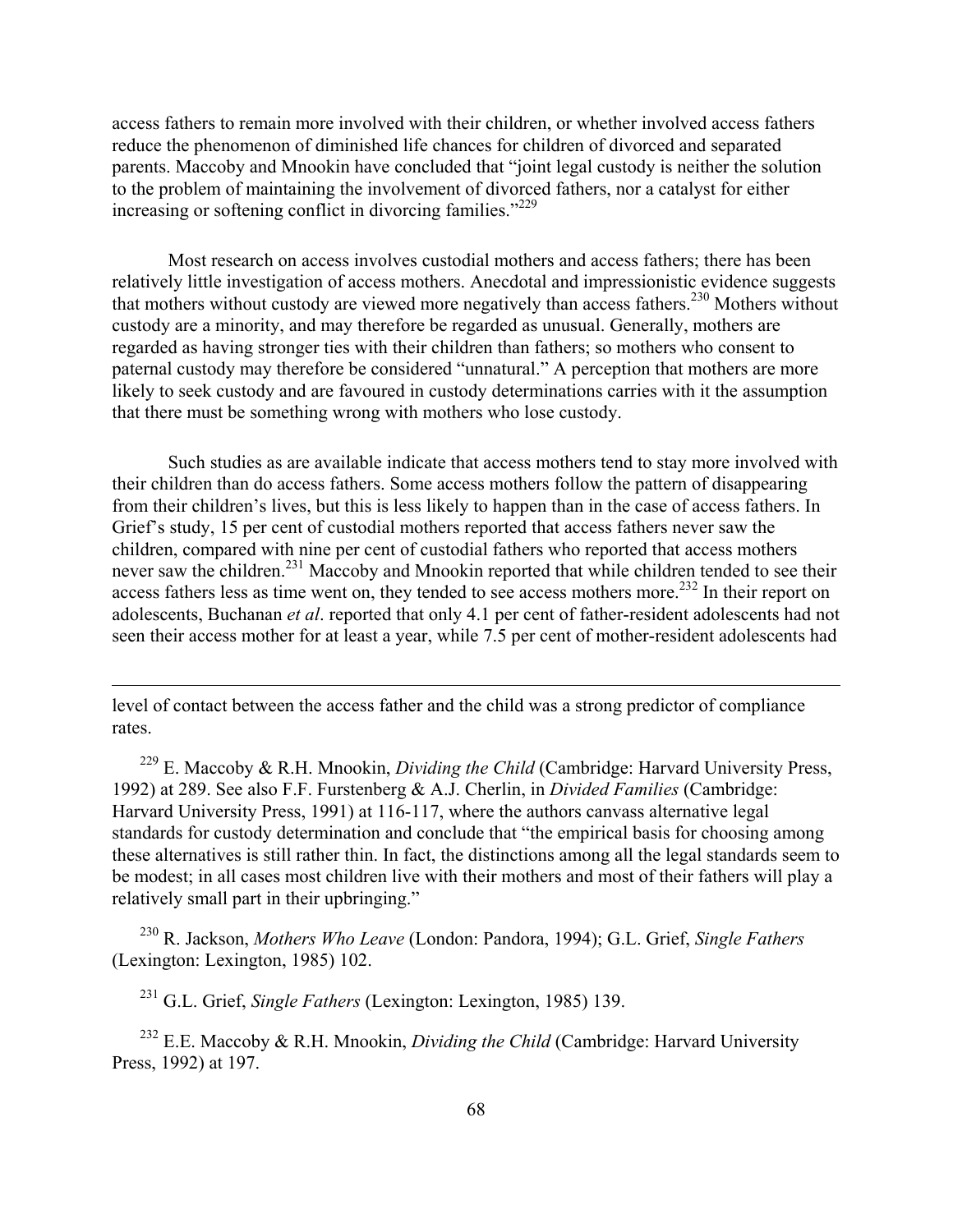not seen their father.<sup>233</sup> The reasons for access mothers becoming estranged from their children may be somewhat different, as well. For example, there is some research to show that custodial fathers may be more likely than custodial mothers to give negative information to the children about the other parent. $234$ 

 Access mothers are less well-off and less likely to be ordered to pay child support than access fathers. In a sample of 731 custodial parents, selected randomly from Colorado households with telephones, it was found that six per cent were fathers with sole custody. In nearly half of these cases (46 per cent), there was no order for the access mother to pay child support. In cases where child support was ordered, the amounts were lower (\$138/month) than those ordered for access fathers (\$192/month). Default rates were the same for mothers as for fathers. Access mothers were more likely than access fathers to maintain contact with their children, even if they had defaulted on their child support payments.<sup>235</sup> Greif found that access mothers with higher incomes were more likely to be paying child support, and that the more contact there was between the father and mother, the more apt the mother was to be paying something. $236$ 

 Children are more likely to experience a positive adjustment after divorce if they have and maintain a good relationship with both parents.<sup>237</sup> Regular access has been identified as a significant factor contributing to a positive adjustment by children after parental separation.<sup>238</sup> Research suggests that the quality of the parent-child contact is more important than the quantity. Hess and Camera found that infrequent access did not lessen the child's sense of the importance

 $234$  J. DeFrain & R. Eirick, "Coping as Divorced Single Parents: A Comparative Study of Mothers and Fathers" (1981), 30 Fam. Relations 265; J.L. Fischer & J.M. Cardea, "Mother-Child Relationships of Mothers Living Apart From Their Children" (1982) 5 Alternative Lifestyles 42.

<sup>235</sup> J. Pearson *et al.*, "Child Support in the United States: The Experience in Colorado" (1992),

6 Int'l J. L. & Fam. 321 at 332.

236 G.L. Grief, *Single Fathers* (Lexington: D.C. Heath, 1985) 111.

237 D.A. Luepnitz, *Child Custody* (Lexington: Lexington, 1982).

238 Y. Walczak & S. Burns, *Divorce: The Child's Point of View* (London: Harper & Row, 1984).

 <sup>233</sup> C.M. Buchanan *et al.*, *Adolescents After Divorce* (Cambridge: Harvard University Press, 1996) at 162. This book is based on a follow-up study to the 1,100 California families that were part of the Stanford Custody Project. The first part of the study was reported in *Dividing the Child*, *ibid*.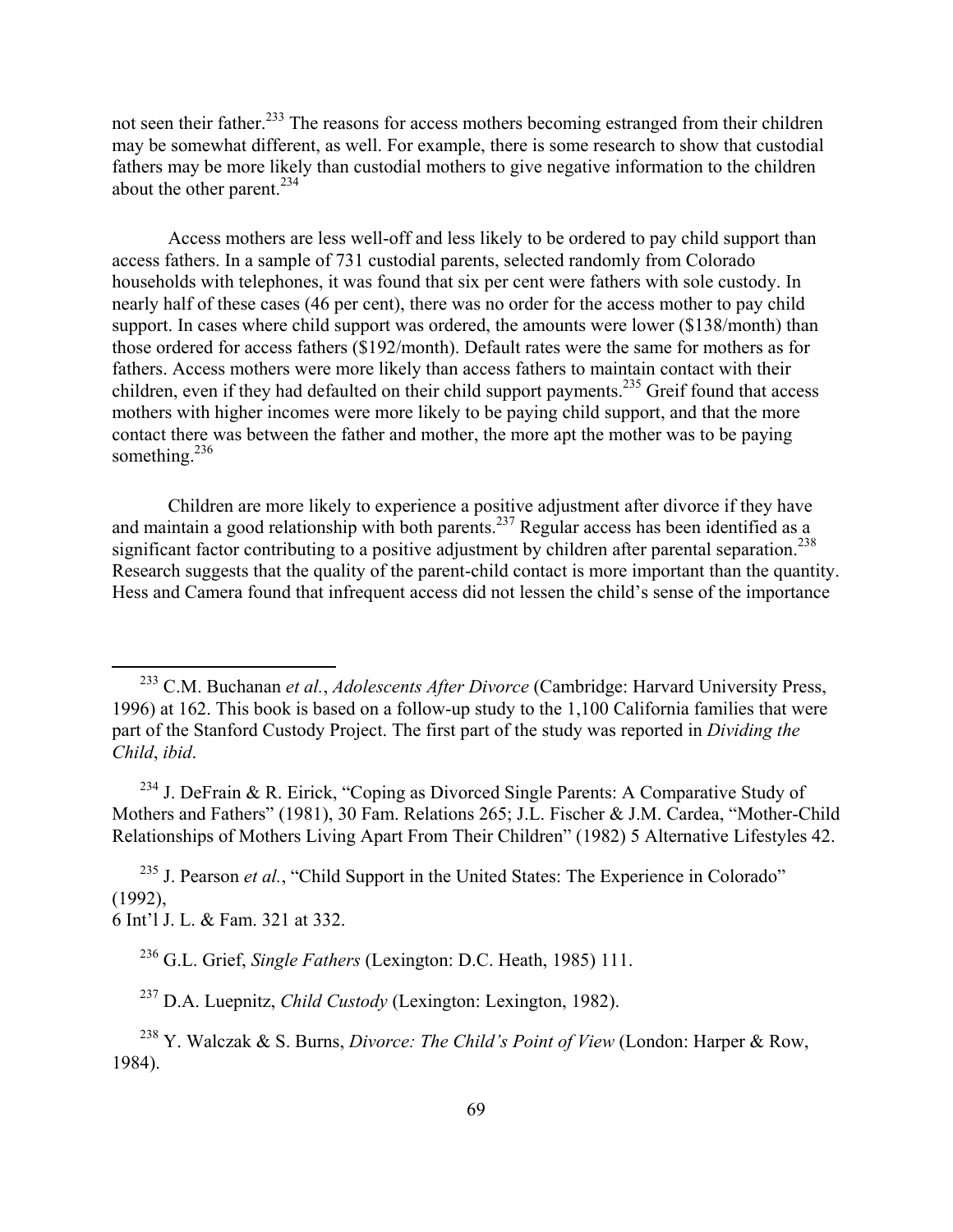of the relationship with the access father.<sup>239</sup> In a study of children in boarding schools, it was found that many felt close to their parents despite the fact that they saw their parents infrequently. Researchers commented that "perceptions of links did not correspond with the frequency of contact and children felt close to absent parents who they knew would act in their interests as and when necessary."240

 The most widely cited study supporting the value of continuing contact is Wallerstein and Kelly's *Surviving the Breakup*. 241 The sample for this study consisted of 131 children, ranging

in age from three to 18 at the time of separation. They were from mostly white, well-educated, middle-class families. Although this was a particularly troubled group of 60 families, none of the children in the study were developmentally delayed and all were functioning within normal limits

at the time of the separation. They were studied with their parents in clinical interviews around the time of separation, and subsequently at 18 months and five years. There was no control group. Researchers found a diminished capacity to parent in many of the families; many parents were unaware of their children's emotional needs. Many of the children were not consulted about access arrangements, and most yearned for their absent fathers. At the five-year follow-up, it was found that the most crucial factors for positive adjustment were the quality of relationships within the post-divorce family, and the extent to which the family had created a nurturing environment for

the children. One-third of the children were experiencing moderate to severe depression.

Wallerstein continued the study and reported on 10-year and 15-year follow-ups.<sup>242</sup> At the 10-year follow-up, many of the children still spoke sadly of the emotional and economic deprivation they had experienced. Half of the children continued to have reconciliation fantasies. Their relationships with the access fathers were still important to them, whether visits were frequent or infrequent. During adolescence, many of the children felt a need to establish closer relationships with absent fathers. The older children, who ranged in age from 19 to 29 at the 10-year follow-up, continued to regard their parents' divorce as the major formative experience of their lives. *Second Chances*, a report on the 10-year follow-up, was a popular success but widely criticized by researchers in the field. Behind much of the criticism was the concern that

<sup>&</sup>lt;sup>239</sup> R.D. Hess & K.A. Camera, "Post-divorce Family Relationships as Mediating Factors in the Consequences of Divorce for Children" (1979), 34 J. Social Issues 79.

<sup>240</sup> S. Millham *et al.*, *Lost in Care* (Hants: Gower, 1986) at 16.

<sup>241</sup> J.S. Wallerstein & J.B. Kelly, *Surviving the Breakup: How Children and Parents Cope With Divorce* (New York: Basic Books, 1980).

<sup>242</sup> J.S. Wallerstein & S. Blakeslee, *Second Chances* (New York: Ticknor & Fields, 1989).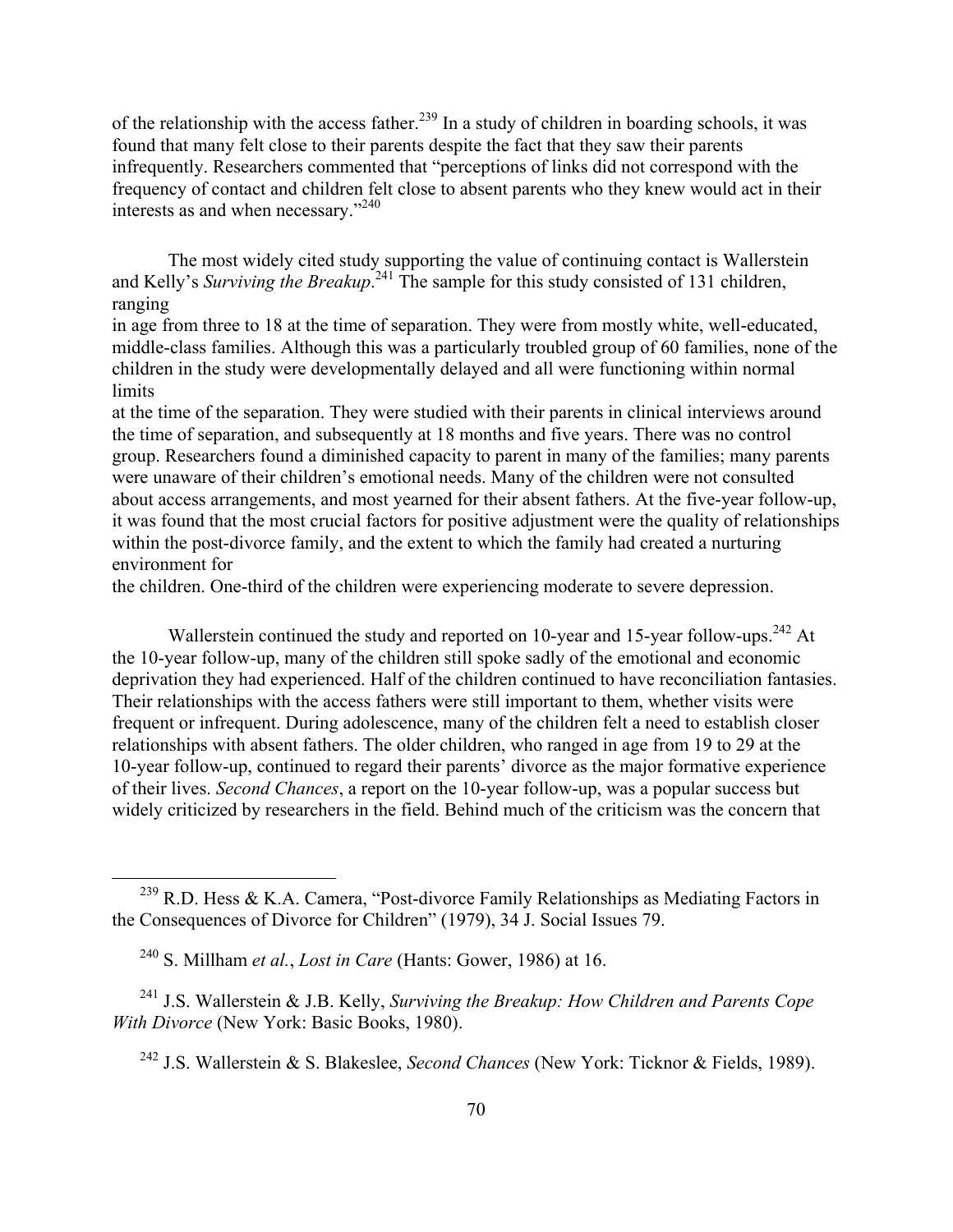the book identified divorce itself to be associated with a variety of negative outcomes for children, thereby supporting the claims of traditionalists who oppose liberal divorce laws and argue that divorce is immoral and pathological. As well, the book's suggestion that joint custody was no better than traditional sole custody was criticized as being "based on unfinished, smallscale research done

in Wallerstein's own centre, largely ignoring research done elsewhere."<sup>243</sup> That many of the criticisms with regard to Wallerstein's method (for example, the criticisms of sample bias and lack of control group) would also apply to the widely cited Wallerstein and Kelly research gives some indication of the charged ideological background of much of this kind of research. The importance of a continuing relationship with both parents was the argument of *Surviving the Breakup*. This argument has been the received idea informing access reform and the project of "wooing" the access father over the last decade.

 The maintenance of a relationship with the access father was found to be an important factor in positive outcomes for children in some studies. More recent studies, however, call into question this emphasis.<sup>244</sup> The large-scale study conducted by Furstenberg *et al.* found that fathers did indeed tend to disengage from their children; it did not, however, draw the conclusion that paternal contact benefits the child. They found that children who had not seen their fathers in five years appeared often to be doing better on a range of behavioural and academic measures than children who had seen their fathers frequently or more recently. They concluded that, "[o]n the basis of our study, we see no strong evidence that children will benefit from the judicial or legislative interventions that have been designed to promote paternal participation, apart from providing economic support."<sup>245</sup> Similarly, Buchanan *et al.* reported that the level of access was not important to the post-separation adjustment of adolescents. The study found that "[e]ven adolescents who rarely or never saw their nonresidential parents were, on average, adjusting as well as adolescents who saw their nonresidential parents on a regular basis." $^{246}$  In a review of recent studies of various custody arrangements, Johnston concluded that "more substantial

<sup>&</sup>lt;sup>243</sup> D. Bagshaw, "Children of Divorce in Britain and the United States: Current Issues in Relations to Child Custody and Access" (1992) 6 Aust'n J. Fam. L. 32 at 47.

<sup>244</sup> R.E. Emery, *Marriage, Divorce, and Children's Adjustment* (Beverly Hills: Sage Publications, 1988) 85-88.

<sup>&</sup>lt;sup>245</sup> F.F. Furstenberg *et al.*, "Paternal Participation and Children's Well-being After Marital Dissolution" (1987) 52 Am. Sociological Rev. 695.

<sup>246</sup> C.M. Buchanan *et al.*, *Adolescents After Divorce* (Cambridge: Harvard University Press, 1996) at 262.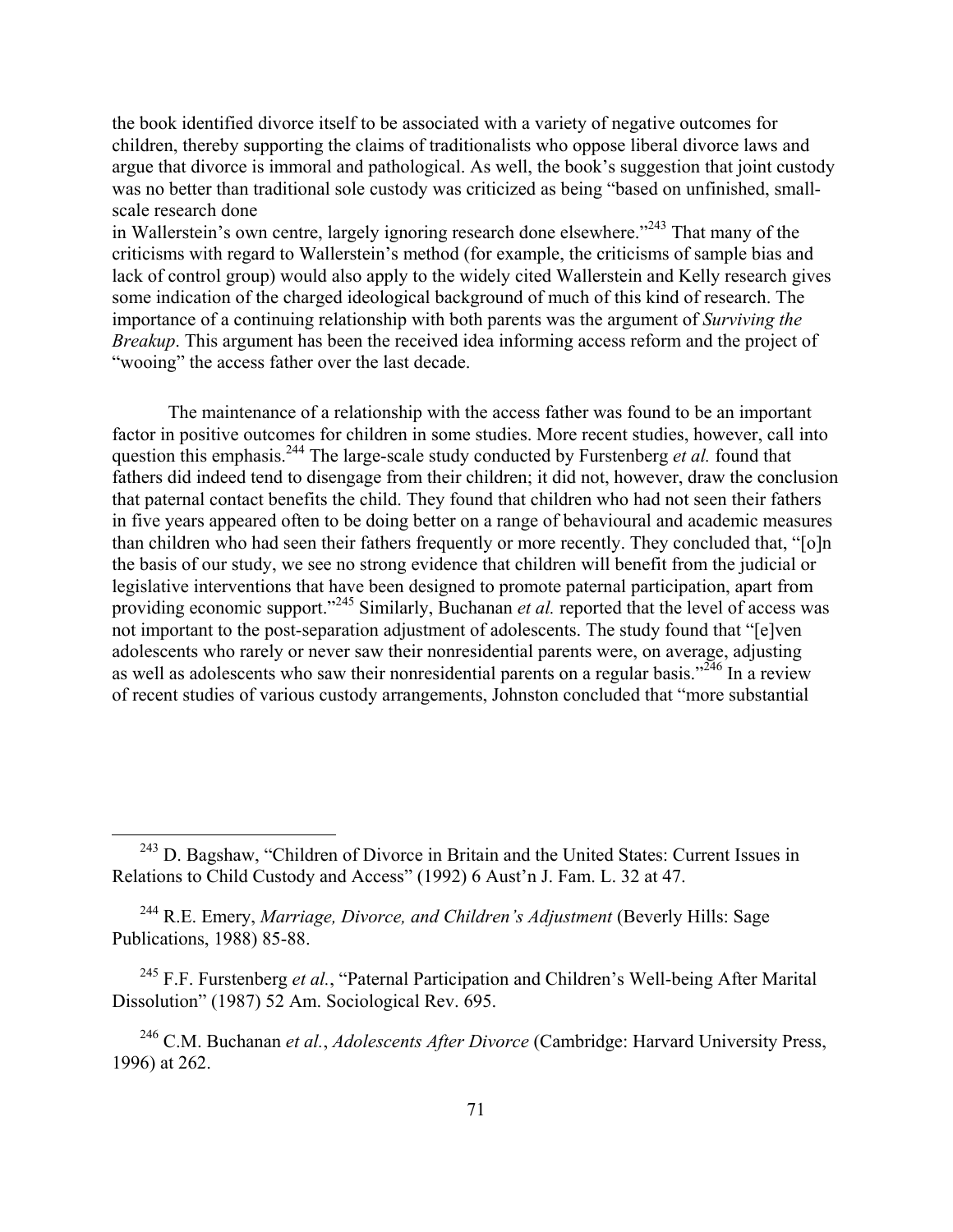amount of access/visitation, in itself, was associated with neither better nor worse outcomes in these children."247

 Martin Richards, on the other hand, noted the downward social mobility of children of divorce, and that access fathers have the potential to contribute not just child support but other material assistance, as well as access to a broader kinship group that is also a source of material assistance. He suggests that more attention should be paid to the long-term implications for children. He wrote, "Doing all we can to maintain children's parental relationships and kin network through divorce may be much more important than those concerned with the immediate aftermath of divorce have suggested."248 This distinction between the implications of father loss on life chances as opposed to psychological adjustment following separation is important. It has been noted that the loss of a father after separation is a common experience for children. The significant impact of this loss is enhanced when it carries with it a loss of the father's side of the family, as well. The loss of emotional, social, and material support that extended family members may provide may be linked with the general pattern of downward social mobility that is associated with parental divorce.<sup>249</sup> The conclusions of those who focus on adjustment following separation and do not fully consider the issue of life chances may under-emphasize the impact of father loss.

### **4. Policy Implications of Social Science Evidence**

 The social science data on the effect of the well-being of the custodial parent, the absence of conflict, and a continuing relationship with both parents on children does not assist courts substantially in determining the best interests of the child. This is because they appear to lead to different results. One Canadian judge commented on this dilemma:

<sup>&</sup>lt;sup>247</sup> J.R. Johnston, "Children's Adjustment in Sole Compared to Joint Custody Families and Principles for Decision Making" (1995), 33 Fam. & Conciliation Cts. Rev. 415 at 419.

<sup>&</sup>lt;sup>248</sup> M. Richards, "Children and Parents and Divorce," in J. Eekelaar & P. Sarcevic, eds., *Parenthood in Modern Society* (Dordrecht: Martinus Nijhoff, 1993) 307 at 314.

<sup>&</sup>lt;sup>249</sup> For evidence of the downward social mobility see M. MacLean & M.E.J. Wadsworth, "The Interests of Children After Parental Divorce: A Long-term Perspective" (1988), 2 Int'l J. L. & Fam. 155. This study draws on the MRC National Survey of Health and Development, which includes 5,362 children born in March 1946. The link between loss of kinship ties and downward social mobility is posited in G.C. Kitson & L.A. Morgan, "The Multiple Consequences of Divorce: A Decade Review" (1990), 52 J. Marr. & Fam. 913; M. Richards, "Children and Parents and Divorce," in J. Eekelaar & P. Sarcevic, *Parenthood in Modern Society* (Dordrecht: Martinus Nijhoff, 1993) 307.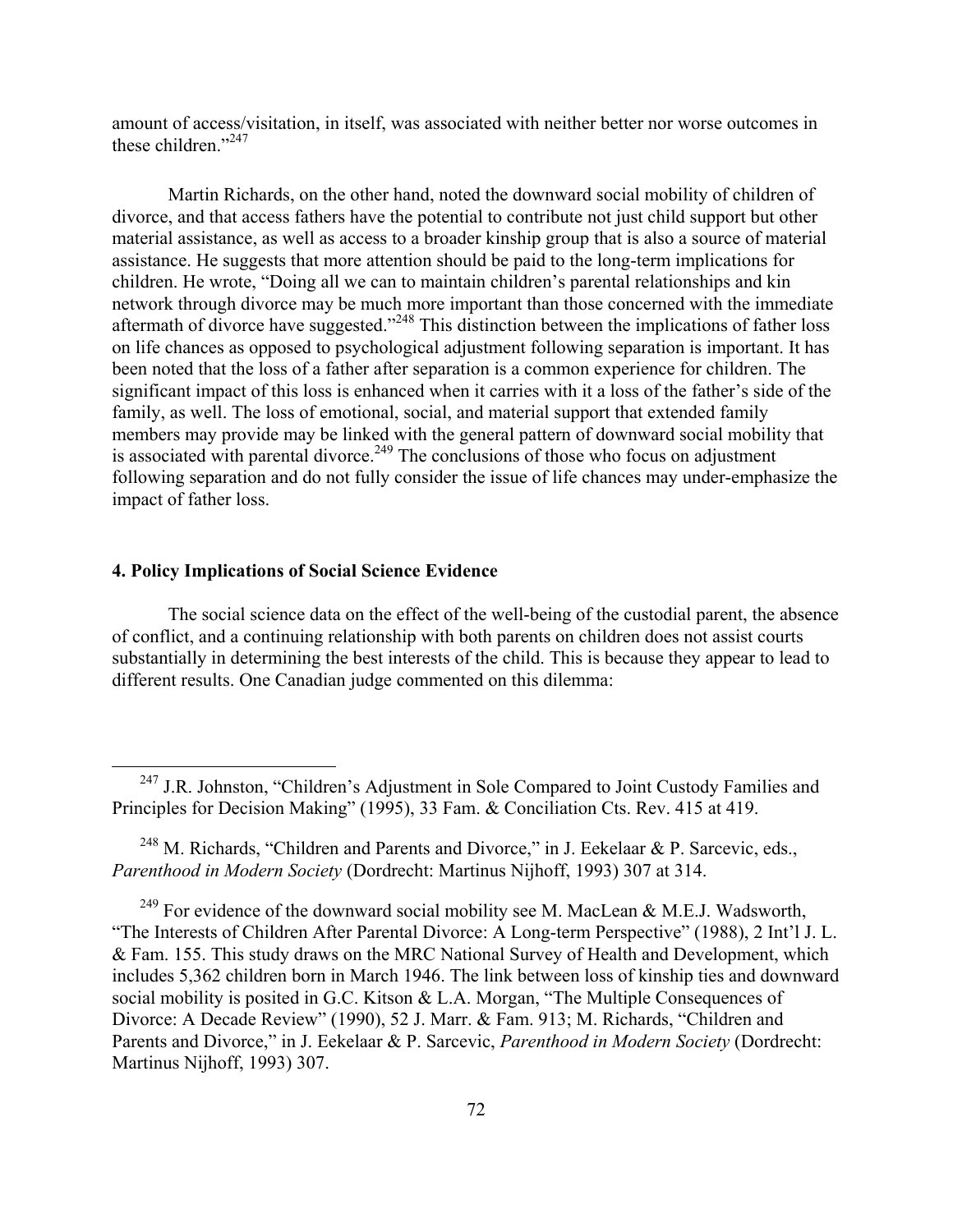If the custodial parent's ability to function, despite the separation, may be the main influence on children's long-term outcomes, courts should exercise caution before adding to the parent's stress by dismissing his or her stated fears for the children, and mandating the increased contact between estranged ex-spouses that access can bring. On the other hand, if an ongoing relationship with the non-custodial parent can help mitigate the harmful effects of parental separation, ordering access seems attractive, despite the custodial parent's objections. Ordering access, however, can bring this third factor into play. Increased parental contact can revive chances of being harmed.<sup>250</sup>

 In addition to uncertainty as to whether priority should be given to maintaining the relationship with the access parent when it conflicts with avoiding conflict or supporting the custodial parent, there is also a paucity of evidence on the effects of increased involvement of the access father on the life chances of children of divorce. Although there is evidence of higher child support compliance rates in cases of regular access, which benefits children, custodial parents, and the state, it is not clear that regular access and higher compliance rates shelter children from the negative effects of parental divorce and separation. Regardless of the quality and frequency of access, it may not be an adequate substitute for an intact family. As Wallerstein and Blakeslee said: "[I]t is difficult to transplant the father-child relationship from the rich soil of family life to the impoverished ground of the visiting relationship."<sup>251</sup>

 Despite conflicting social science evidence, maintaining a relationship with the access parent has been a dominant policy goal pursued in many jurisdictions, particularly those with presumptive joint custody or continuing shared parental responsibility after separation. Judges may give effect to the policy of maintaining the relationship with the access parent without considering whether their decisions will generate parental conflict or undermine the functioning of the custodial parent.

 Many commentators have emphasized the social science evidence on the importance of continuing contact with the access parent in formulating their arguments on custody and access policy. Michael Freeman critiqued Goldstein, Freud, and Solnit's book *Beyond the Best Interests of the Child*, in which the authors argued in favour of giving the custodial parent control over access.<sup>252</sup> His own arguments for educating parents on the importance of access visits to their children, and for increased state supervision of access arrangements, drew on Wallerstein's

<sup>&</sup>lt;sup>250</sup> N. Weisman, "On Access After Parental Separation" (1991), 36 R.F.L. (3d) 35.

<sup>251</sup> J.S. Wallerstein & S. Blakeslee, *Second Chances* (New York: Ticknor & Fields, 1989) at 234-235.

<sup>252</sup> J. Goldstein, A. Freud & A.J. Solnit, *Beyond The Best Interests of the Child* (New York: Free Press, 1979) (first published 1973).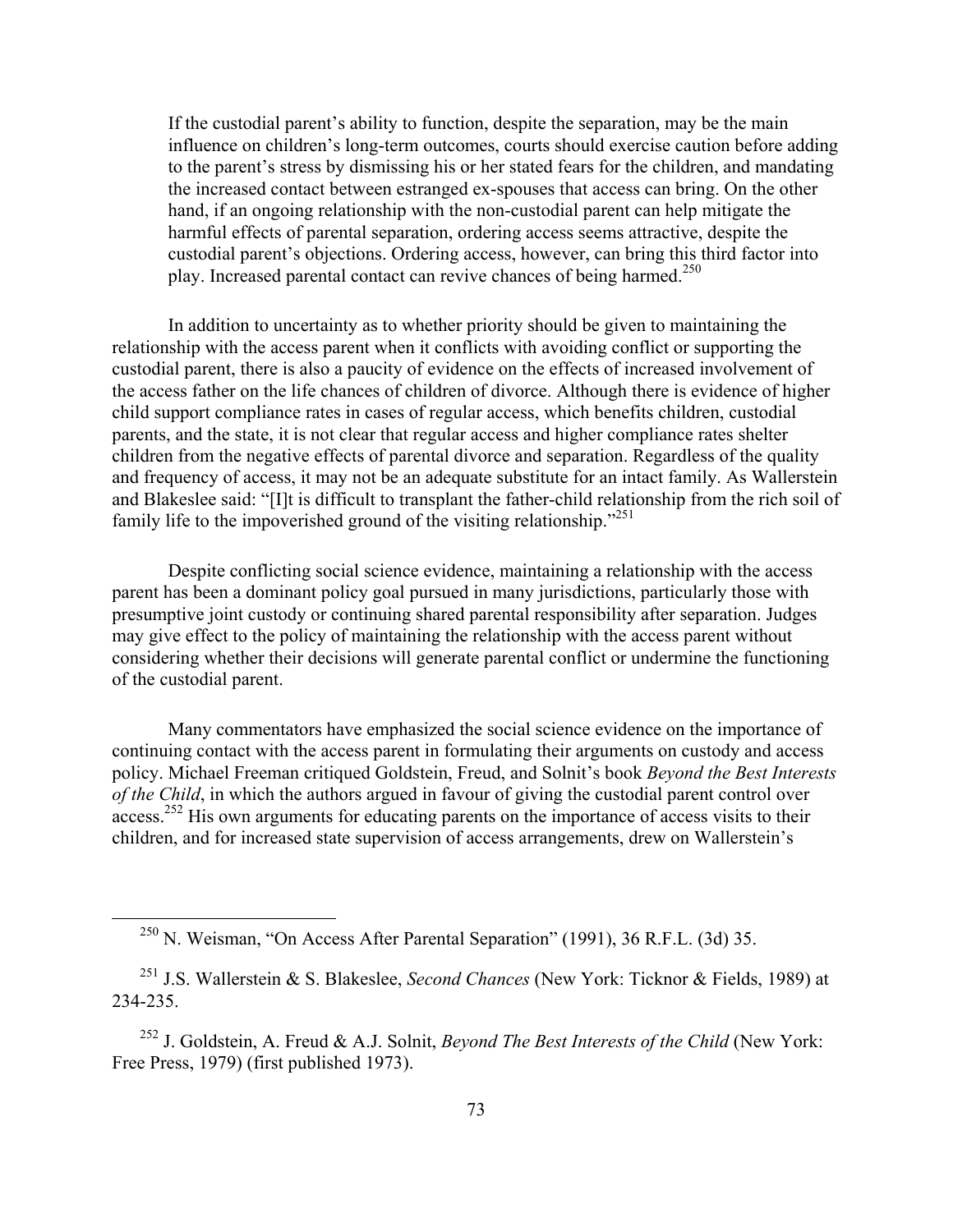and Kelly's research findings on the importance of continuing contact.<sup>253</sup> Susan Maidment also rejected the Goldstein, Freud, Solnit argument. She looked at Wallerstein and Kelly, as well as other available studies on children of divorce, and concluded that "it is in the child's best interests to maintain a continuing relationship with both natural parents, and the closer and more normal

that relationship can be, for example through staying [i.e., overnight] access, the better it is for the child."<sup>254</sup> Like Freeman, Maidment recommended increased judicial supervision and the education of parents.255 Maidment examined studies on a child's distress after divorce, his or her yearning for the absent parent, and the beneficial effects of continuing involvement by the access parent. From these studies, she concluded that "[t]he law's current insistence that access ... is the right of the child to 'know' both his parents despite their divorce, thus accords with the policy implications of the social science evidence."<sup>256</sup>

 Some judges, law-makers, and commentators have emphasized the goals of avoiding conflict and supporting the custodial parent. Although few have adopted the argument of *Beyond the Best Interests of the Child* (that custodial parents should have control over whether and how access is exercised), some have argued against presumptive joint custody or continuing shared parental responsibility, on the grounds that parents may be unable or unwilling to cooperate after separation, and that joint custody arrangements may generate conflict. For example, Justice L'Heureux-Dubé, after an extensive review of selected social science evidence, argued against expanding the role of the access parent, "unbundling" the incidents of custody, and distributing such incidents between the two parents, stating:

It is to avoid the spectre of the child as the field upon which the battle of competing parental rights is played out that the law confirms the authority of the custodial parent. This policy serves two functions: it precludes such contests entirely and it provides the necessary support to the parent who bears the responsibility for the child. The wisdom of this approach lies in recognizing the ease with which the interests of the child could be obscured or forgotten were courts to get into the business of parcelling out jurisdiction

 <sup>253</sup> M. Freeman, *The Rights and Wrongs of Children* (London: Pinter, 1983) 215-19. Freeman's antipathy to the Goldstein, Freud, Solnit argument appears to be unabated: M. Freeman, "Taking Children's Rights More Seriously' (1992), Int'l J. L. & Fam. 52 at 55-56.

<sup>254</sup> S. Maidment, *Child Custody and Divorce* (London: Croon Helm, 1984) at 253.

<sup>255</sup> *Ibid.*, at 254-256.

<sup>256</sup> *Ibid.*, at 254.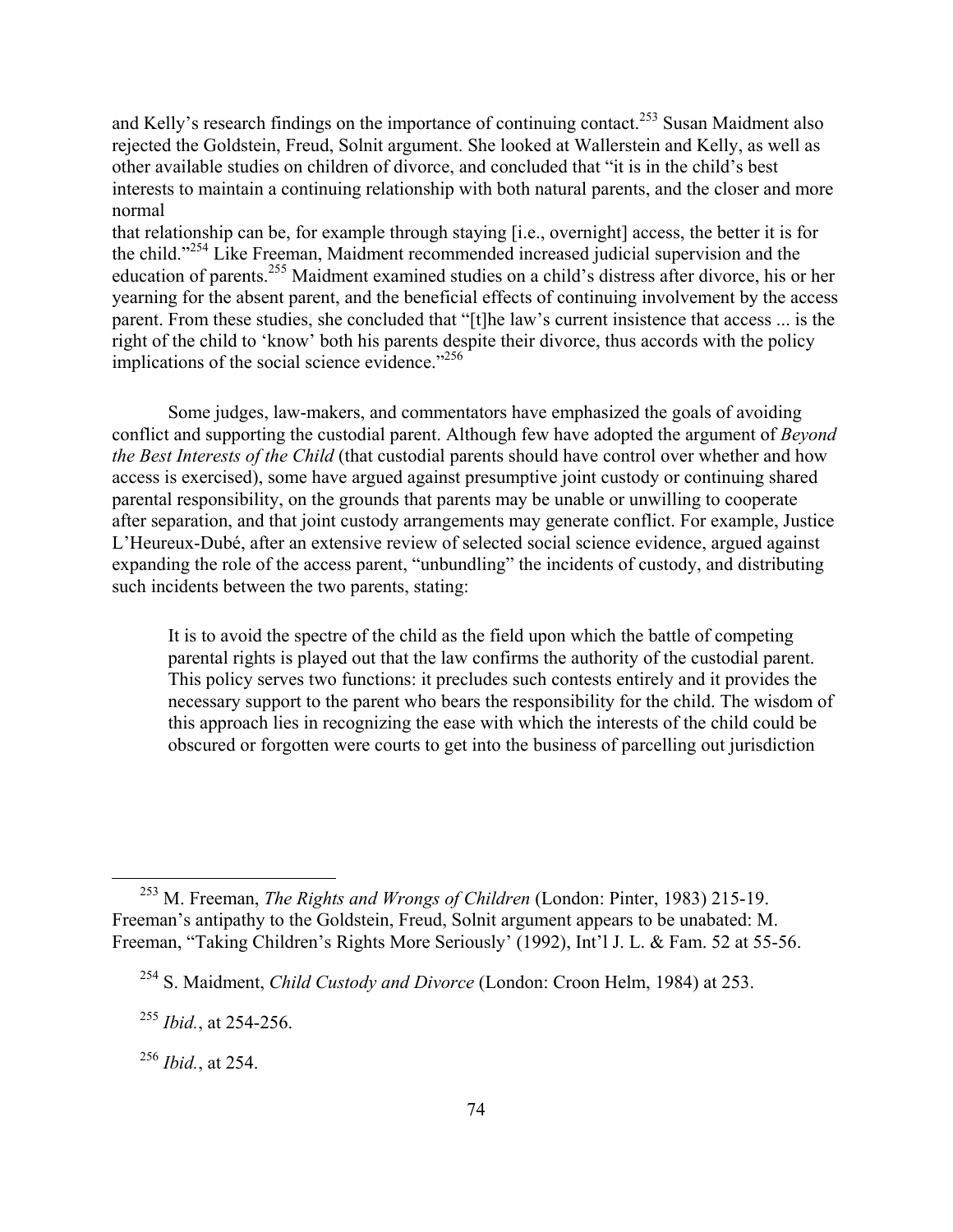over the emotional, spiritual and physical welfare of the child between parents who no longer agree. $257$ 

 As well, some judges and policy-makers support a "presumptive deference" in favour of the custodial parent when disputes arise in relation to access. They invoke social science evidence on the negative impact of parental conflict on children to support their arguments. For example, in supporting restrictions on an access father's right to involve the child in religious activities during access visits, Justice L'Heureux-Dubé argued in favour of presumptive deference to custodial parents in access disputes in order to minimize conflict between parents. She stated that such conflict "is the single factor which has consistently proven to be severely detrimental to children upon separation or divorce."<sup>258</sup> Presumptive deference to the custodial parent in access disputes may avoid conflict (although this is by no means clear); it may, however, put at risk the child's interests where the custodial parent acts contrary to them.

 The English Law Commission considered various objectives of custody law. It noted the difficulty of reconciling two of these objectives — encouraging the continuation of beneficial relationships "to the maximum extent possible," and promoting "a secure and certain environment for the child while he is growing up, in which the confidence and security of the person who is bringing him up may be an important element."259 The Law Commission concluded that where these objectives are evenly balanced, priority should be given to the latter goal of promoting a secure environment and supporting the functioning of the custodial parent. The Commission

stated: "Not only do we think this right in principle, once it has been determined where the child will have his home; we also believe that it is easier to predict what will promote the child's security in that home, which should not be put at risk for more speculative long-term aims."<sup>260</sup> The Law Commission, however, expressed the hope "that the law can be so framed as to encourage rather than to impede the achievement of both objectives."<sup>261</sup>

 Social science evidence on the effects of separation on children suggests that efforts should be made to promote the functioning of the custodial parent, minimize parental conflict, and promote continued contact with both parents. The evidence on which of these objectives

<sup>258</sup> *Ibid*.

259 England, Law Commission, *Review of Child Law: Custody*, Working Paper No. 96 (London: HMSO, 1986) at 82.

<sup>260</sup> *Ibid.*, at 83.

<sup>261</sup> *Ibid.*

 <sup>257</sup> *Young*, at 222.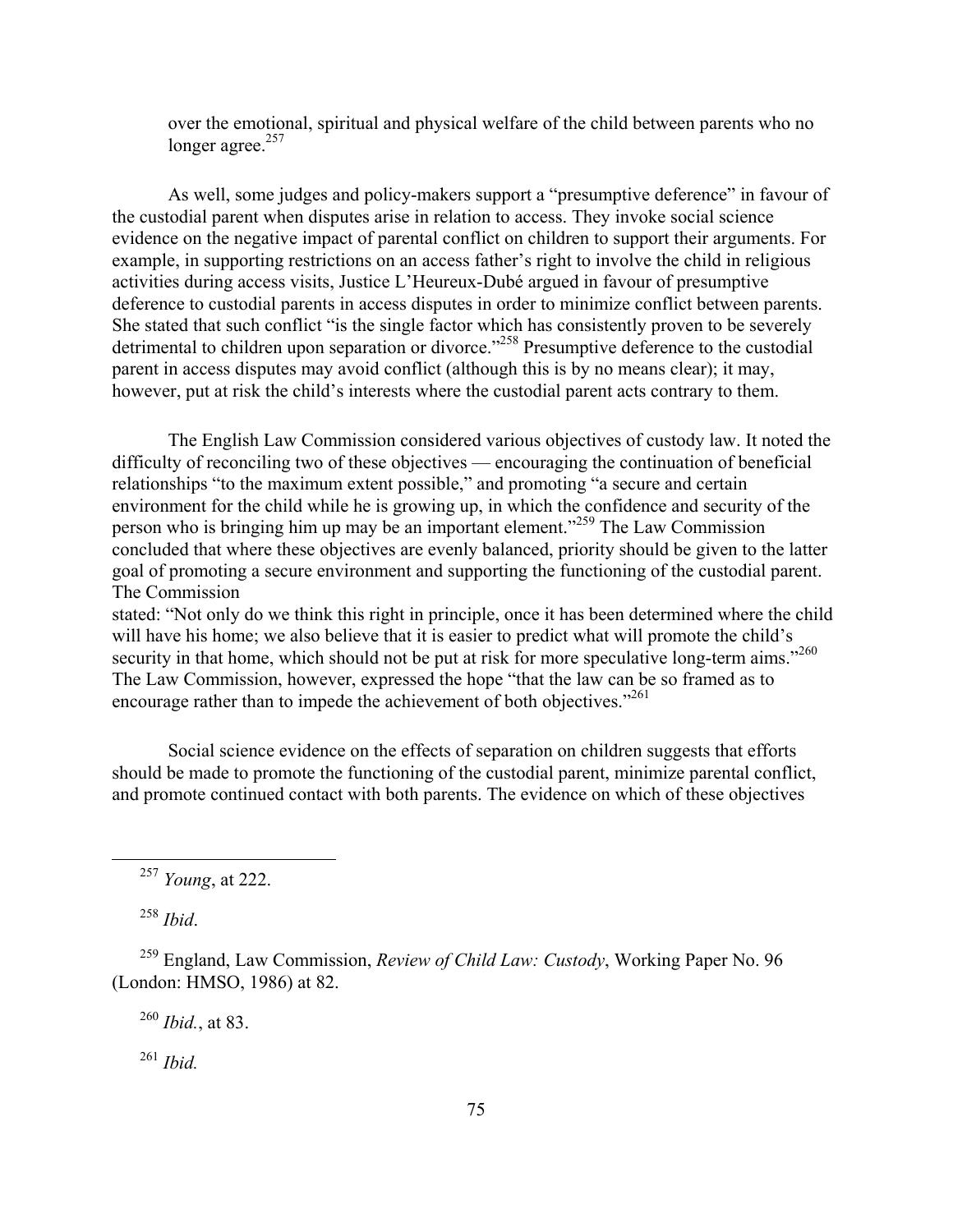should be given priority is inconclusive. Selective use of social science evidence to support presumptions or

"sub-rules" as to what is in the best interests of the child is problematic. As the English Law Commission stated, "the conclusions drawn from theory or empirical observation may differ so widely that their usefulness in terms of legal policy is difficult to determine."<sup>262</sup>

 In the case of proposed relocations that will hinder access, a conflict arises between the goal of maintaining frequent and continuing contact with both parents, and that of maintaining stability in the child's relationship with the custodial parent. Social science evidence on such issues as the importance of supporting the custodial parent and the importance of maintaining a relationship with both parents does not resolve the question of what is in the best interests of the child in relocation cases, because it leads to conflicting results.<sup>263</sup> Existing empirical evidence on the effect on children of various patterns of post-separation parenting does not support the adoption of particular presumptions or rules in relation to relocation disputes.

# **D. Principles to Govern Relocation Disputes**

 *This section will address the research questions: When and to what extent should the child's wishes influence an assessment of what is in the best interests of the child, and what impact should the United Nations Convention on the Rights of the Child have on relocation disputes? What principles should inform an assessment of the best interests of the child, when either parent wishes to relocate to a place that will disrupt the child's contact with the other parent? How can* 

*the* Divorce Act *take into account the social and economic need of a parent to relocate within the framework of the best interests of the child? Should Canada adopt a presumption in favour of the primary caregiver? What weight should be given to the principle of maximum contact with both parents in determining the best interests of the child in the context of a relocation dispute? How can relocation disputes best be resolved and what is the role of the law?* 

### **1. Rights and Interests of the Child**

 The best interests of the child is the test for determining all issues relating to custody and access, including relocation. This test can be difficult to apply; it requires the court to make a highly discretionary prediction about a particular child in the absence of clear guidelines as to

 <sup>262</sup> *Ibid.*, at 81.

<sup>&</sup>lt;sup>263</sup> The same general conclusion was reached by O. Bourguignon, J.-L. Rally & I. Théry in *Du divorce et des enfants*, coll. Ined (Paris: P.U.F., 1985) 33-114 at 98.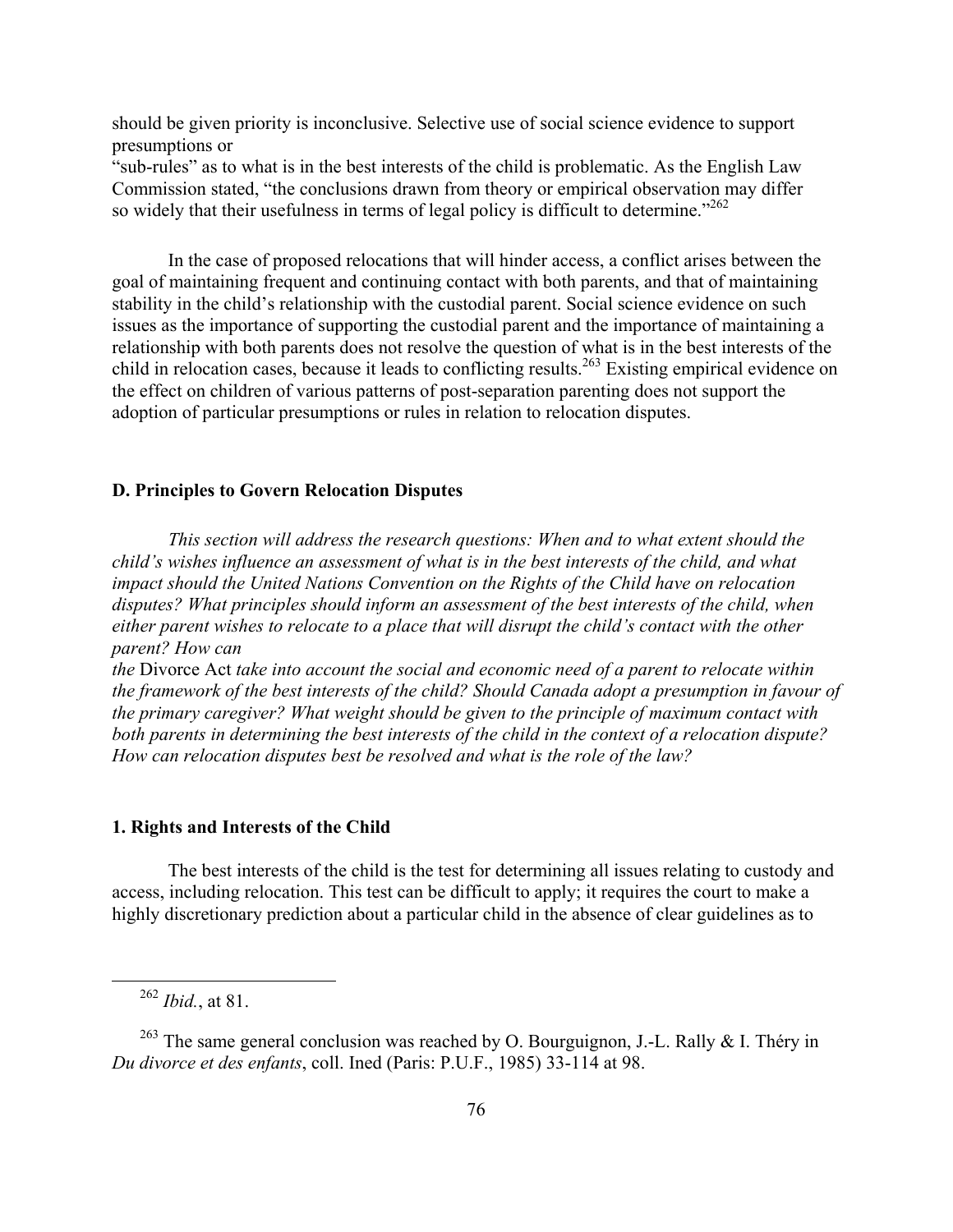what factors should be given most weight in that particular case. The standard is often criticized on the grounds that it allows judges to give effect to their own assumptions and biases. Because its indeterminate nature results in uncertainty, conflict between parents, and an increased likelihood of litigation or more protracted litigation, it can actually cause harm to the child.<sup>264</sup> Those who criticize the best interests of the child standard often support presumptions or "subrules" in favour of one parent or another. The proposed presumptions and sub-rules, however, have the effect of undermining the best interests of the child principle. The individualized inquiry into the best interests of each child should be maintained, in order to promote the most positive outcomes for children following parental separation.

 The English Law Commission has provided a helpful discussion on the "welfare principle" (i.e., the best interests of the child principle), and whether it should be replaced by a more rule-governed system.<sup>265</sup> It concluded that it should not be, stating:

There are various arguments for modifying the paramountcy rule [i.e., the rule that the best interests of the child should be the paramount consideration], but the indications are that it needs to be strengthened rather than the reverse. It is an important statement of the principle that adults are expected to put the children's welfare before their own and any modification could put the welfare of the children seriously at risk.<sup>266</sup>

The English Law Commission acknowledged the "inconsistency and subjectivity in applying the welfare test." It suggested that checklists of factors to be taken into account may be helpful in countering this inconsistency, and that "a factor which should always be considered is the wishes and feelings of the child himself to the extent that this is appropriate in view of his age and understanding."<sup>267</sup>

265 England, Law Commission, *Review of Child Law: Custody*, Working Paper No. 96 (London: HMSO, 1986) 179-209.

<sup>266</sup> *Ibid.*, at 216.

<sup>267</sup> *Ibid.*, at 217.

<sup>&</sup>lt;sup>264</sup> For a summary of criticisms of the best interests standard, see J.L. Dolgin, "Suffer the Children: Nostalgia, Contradiction and the New Reproductive Technologies" (1996) 28 Ariz. State L.J. 473 at 495-98. See also A. LaFrance, "Child Custody and Relocation: A Constitutional Perspective" (1995-96) 34 U. Louisville J. Fam. L. 1 at 125: "The confusing nature and unclear standards of custody decisions in relocation cases lead inevitably to protracted litigation. This leads, in turn, to months or years of instability, disruption, and turmoil in the lives of the children who might otherwise have long since successfully adjusted to a move."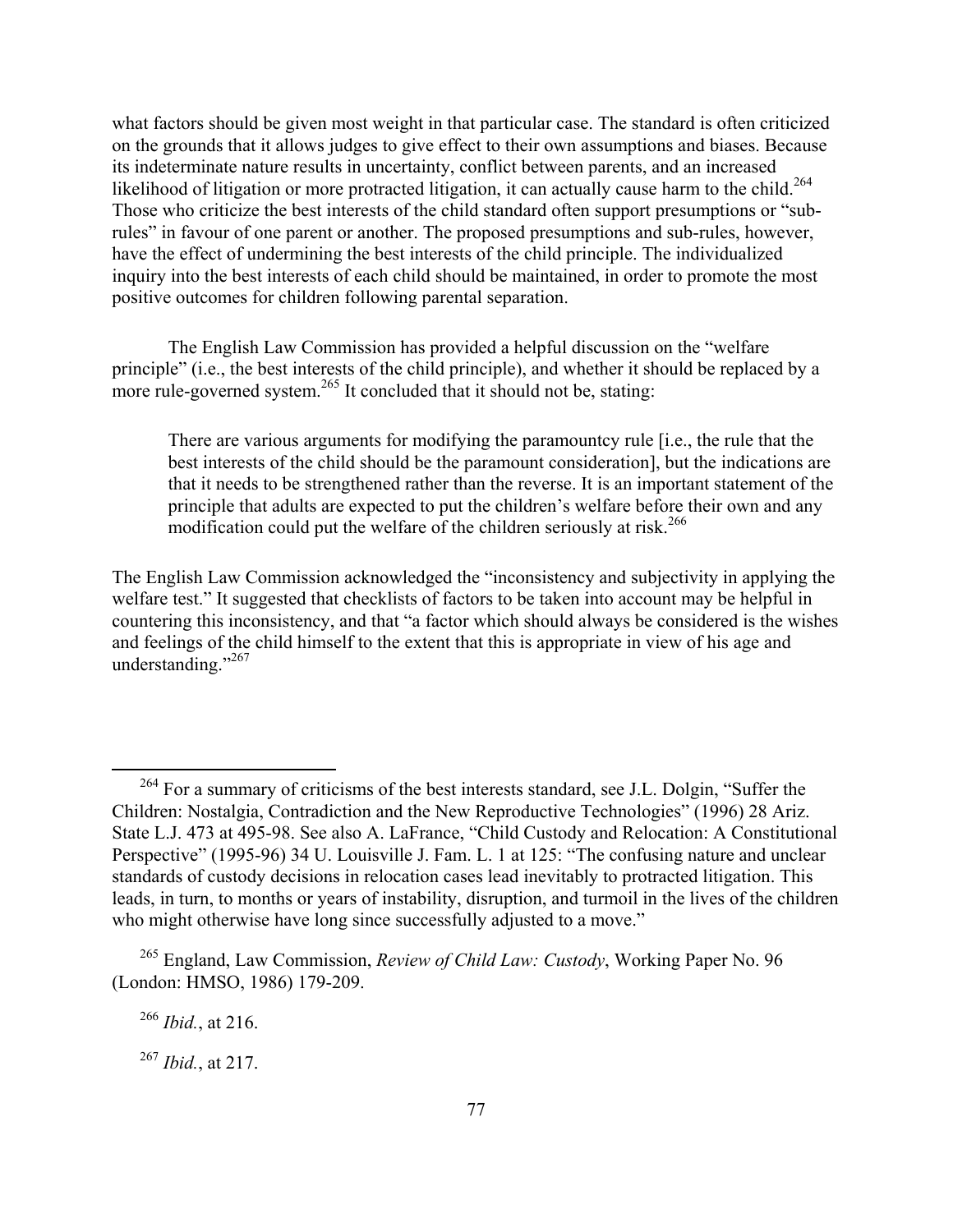*Goertz* identifies the views of the child as one factor to consider in determining the best interests of the child in relocation cases. This is consistent with Canada's general laws in relation to custody and access, and with Canada's obligations under Article 12 of the UN Convention on the Rights of the Child. The UN Convention provides that the wishes of the child are to be considered in custody and access decisions and given due weight in accordance with the age and maturity of the child.

 The Supreme Court of California explicitly cited the wishes of the child as a factor to consider<sup>268</sup> where the child is old enough to express a preference. It noted that:

*amica curiae* Professor Judith S. Wallerstein, who has published extensively on issues concerning children after divorce, observes that for "reasonably mature adolescents, i.e., those who are well adjusted and performing on course in their education and social relationships ... stability may not lie with either parent, but may have its source in a circle of friends or particular sports or academic activities within a school or community." She suggests that "[t]hese adolescents should be given the choice ... as to whether they wish to move with the moving parent."<sup>269</sup>

Other jurisdictions have given effect to the choice of adolescent children in relocation cases. The Wyoming Supreme Court respected the wish of a 15-year-old son not to move away, but to stay in his home town to finish high school with his friends (and therefore be in the custody of his father). At the same time, the Court ordered that the 11-year-old daughter move with her mother.<sup>270</sup> In their study of adolescents in California, Buchanan *et al.* found that when the adolescents in their study had changed residences, the most common reason for the change was a relocation by one or both parents. They also found that the change was usually the adolescent's own choice, and that adolescents were motivated by a desire to stay near friends or to finish school at the same school they had been attending.<sup> $271$ </sup> The views of older, mature children should be given effect, except in unusual cases where this is not in the best interests of the child.

268 *In re Marriage of Burgess*, 913 P.2d 473 (Cal. 1966).

<sup>269</sup> *In re Marriage of Burgess*, 913 P.2d 473 (Cal. 1996) footnote 11. Wallerstein's general position, however, was that when "a child is *de facto* in the primary residential or physical custody of one parent, that parent should be able to relocate with the child, except in unusual circumstances": J.S. Wallerstein & Tony J. Tanke, "To Move or Not to Move: Psychological and Legal Considerations in the Relocation of Children Following Divorce" (1996), 30 Fam. L.Q. 305 at 318.

<sup>270</sup> *Love* v. *Love*, 851 P.2d 1283 (Wyo. 1993).

271 C.M. Buchanan *et al*., *Adolescents After Divorce* (Cambridge: Harvard University Press, 1996) at 32-33.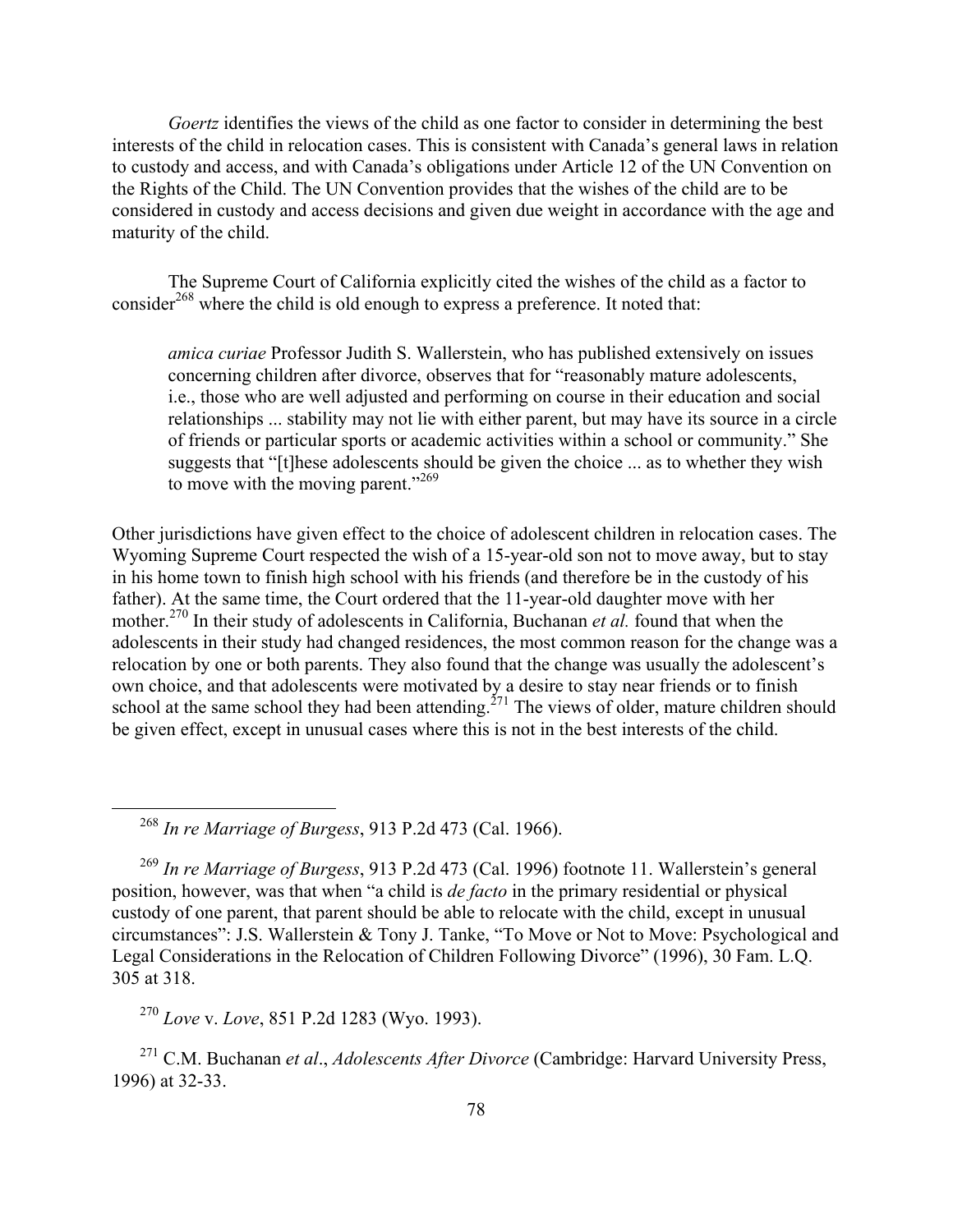Article 9 of the UN Convention on the Rights of the Child provides that "States Parties shall ensure that a child shall not be separated from his or her parents against their will" except in accordance with the best interests of the child. Further, it provides that "States Parties shall respect the right of the child who is separated from one or both parents to maintain personal relations and direct contact with both parents on a regular basis, except if it is contrary to the child's best interests." "Maintain" suggests that the right requires a pre-existing relationship, not simply a legal or biological tie. In cases where there is a pre-existing relationship, a child has a right to maintain contact on a regular basis unless it would be contrary to the child's best interests. Thus, Canada has an obligation to ensure any decision that will interrupt regular contact between a child and a parent (e.g., a decision to allow the custodial parent to relocate) will be made under the best interests of the child test.

 The notion that access is a right of the child is not only set out in the UN Convention on the Rights of the Child, but was also enunciated in the 1987 case of *Frame* v. *Smith*, 272 and subsequent court decisions. Access as a right of the child was seen as inevitably following the adoption of the best interests of the child standard, and indeed, is inextricably linked with the child's best interests. The right, then, was a right to have an access order made that was in the best interests of the child. The child's right to have access that promotes his or her welfare should override a parent's right to access (though in practice there is a strong operative assumption that access is in the best interests of the child). In relocation disputes, a parent's "right" to access should not override the child's best interests; the child's right to access should not be deployed

by judges or parents to displace the best interests of the child test.

 Relocation disputes should be resolved in accordance with the best interests of the child standard. This standard should not be modified by the introduction of presumptions in favour of one parent or another. The wishes of the child should be taken into account in decisions concerning the child — particularly major decisions such as relocation — provided the child is old enough to express those wishes. The weight given to the wishes of the child should increase with the age and maturity of the child. The wishes of mature adolescents should be given effect, except in unusual cases where it would not be in the best interests of the child. Canada's obligation to protect the rights of the child — specifically, by ensuring that the wishes of the child in regard to relocation are taken into account properly and that relocation decisions are made in accordance with the best interests of the child test — should be taken seriously.

# **2. Principle of Supporting the New Family Unit**

 Policies and laws that support the new family unit (usually the custodial mother and the children) by respecting the custodial parent's wish to move accord with social science evidence

 <sup>272</sup> *Frame* v. *Smith* (1987), 9 R.F.L. (3d) 225 (S.C.C.).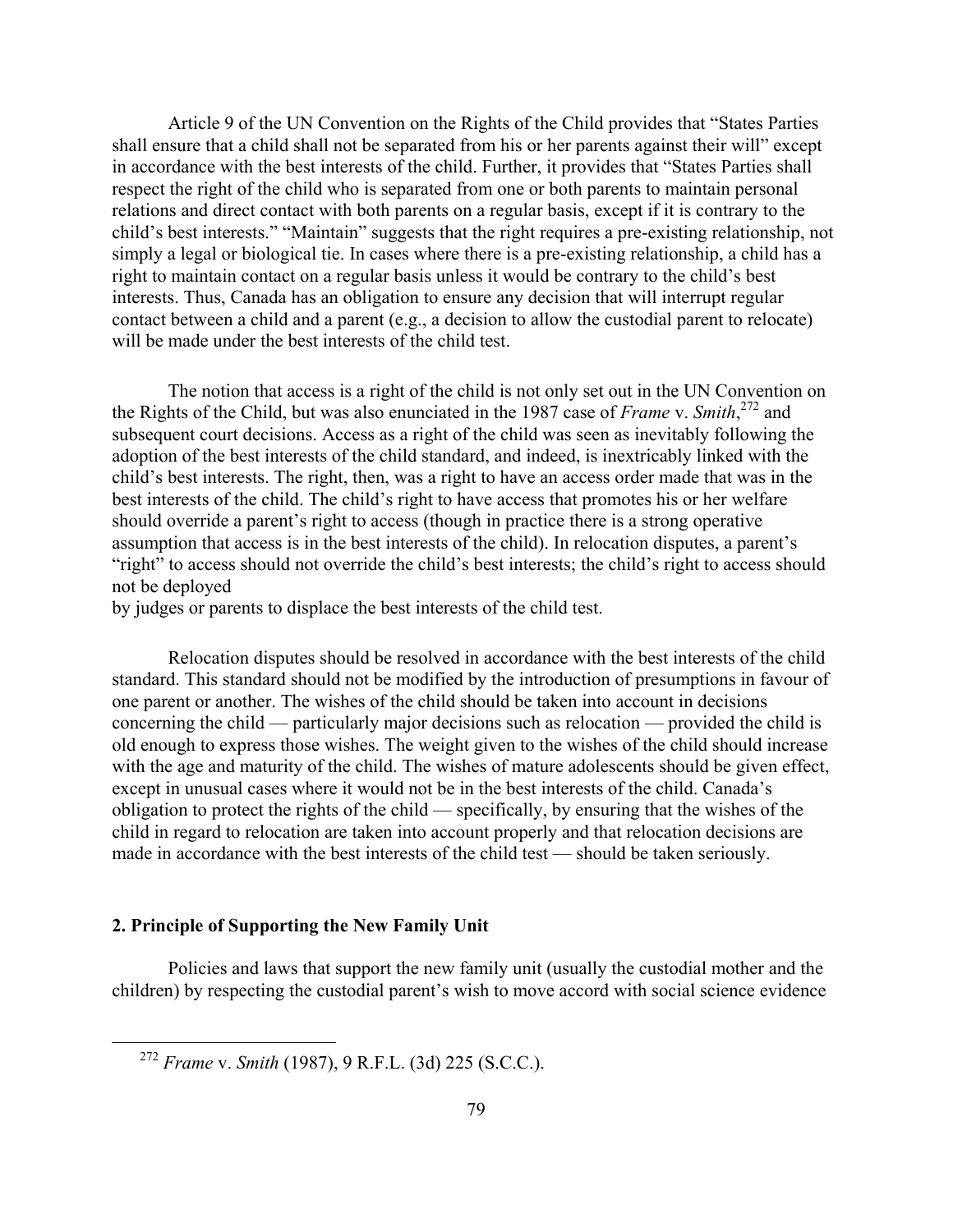that a well-functioning custodial parent is an important factor related to positive outcomes for children. It should be kept in mind, however, that maintaining a relationship with both parents is also associated with positive outcomes for children. There is no clear evidence on which factor should be given priority in cases of conflict.

 Another reason to support the custodial parent's wish to move is to enable each parent to build a new life. Restricting the custodial parent from moving may prevent that parent from carrying through with important life decisions, possibly creating an unstable situation for the children. This argument has been made by influential researcher Judith Wallerstein, who wrote with co-author Tony Tanke:

Court intervention designed to maintain the geographical proximity of divorced parents is fundamentally at odds with a divorce decision that necessarily determines that each parent will rebuild his or her life separate from the other. To require divorcing parents to spend their lives in the same geographical vicinity is unrealistic. ... Forcing divorced parents to remain in the same place may undermine the divorce decision and threaten the child with continued instability throughout his or her childhood.<sup>273</sup>

 Another argument in favour of respecting the custodial parent's wish to move begins with the fact that most custodial parents are women and that lone-parent families headed by women experience disproportionate levels of poverty. Custodial mothers may well need to relocate in order improve the financial situation or support network of their family. Thus, the mother in the Australian case of *B* v. *B* and LEAF in the *Goertz* case argued that courts should take judicial notice of the economic and social consequences to women that may result from restricting relocation. It is even more important for courts to examine the consequences of restricting relocation, or allowing relocation, for each particular custodial parent. Ultimately, the judge must consider the effect of restricting or allowing relocation on the particular child whose interests are at stake. A non-removal order that prevents a custodial mother or father from improving her or his economic circumstances or support network, or from joining a new spouse or partner may well have negative implications for the child. These should be weighed seriously in assessing what is in the best interests of the child.

 In *Goertz,* it was argued that there should be a presumption in favour of the custodial parent, partly on the grounds that this would reduce uncertainty and conflict. The urge to impose certainty and to decrease litigation were the express reasons for the Supreme Court of Tennessee's ruling that a custodial parent be allowed to move away with the child, unless the access parent can show that the custodial parent's motives for moving are to defeat or deter

<sup>&</sup>lt;sup>273</sup> J.S. Wallerstein & T.J. Tanke, "To Move or Not to Move: Psychological and Legal Considerations in the Relocation of Children Following Divorce" (1996), 30 Fam. L.Q. 305 at 314.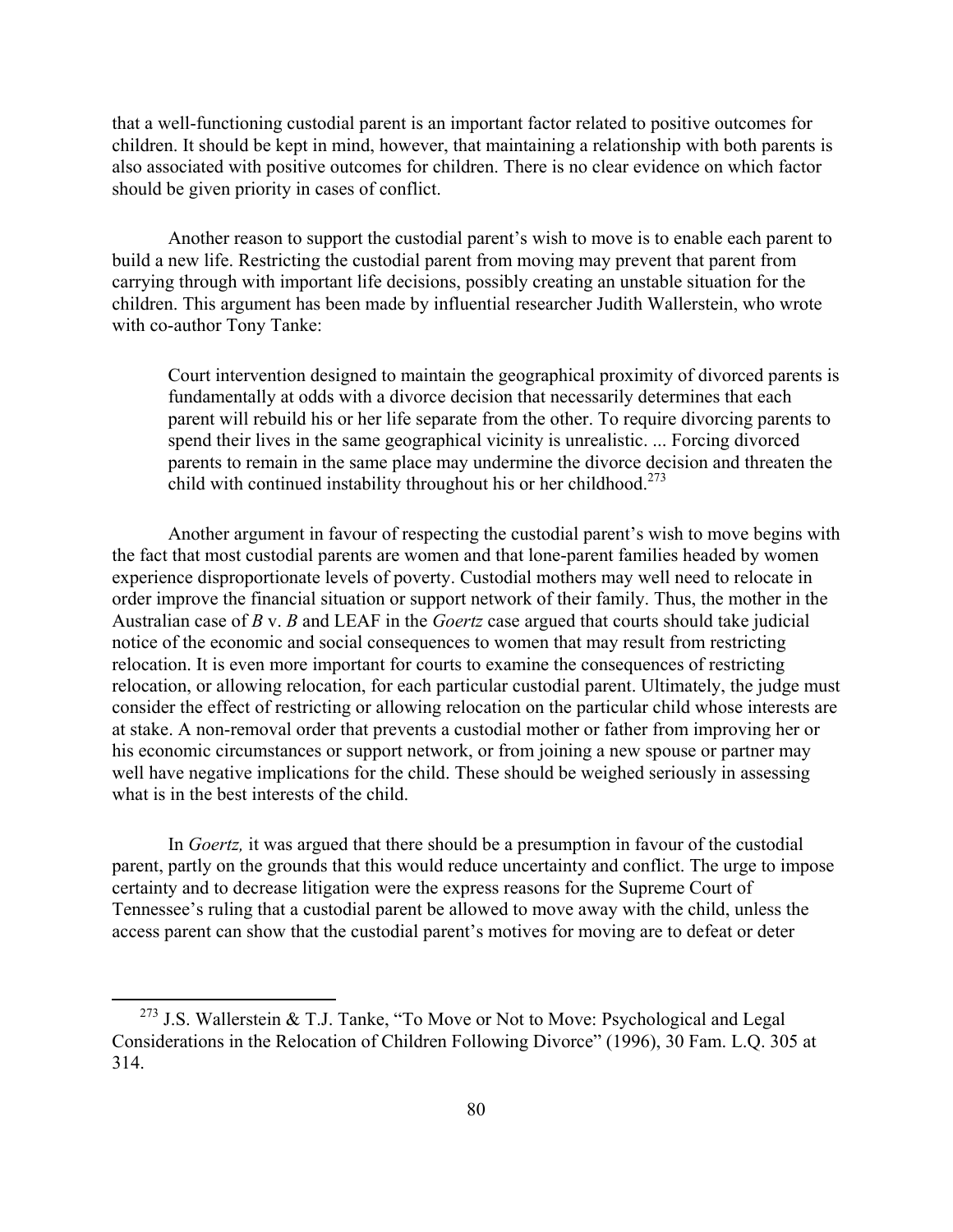access.<sup>274</sup> The Supreme Court of Tennessee stated that "the interests of the custodial parent and the interests of the child are basically interrelated, even if they are not always precisely the same."

 It is not entirely clear, however, that the best interests of the child test does "lead inevitably

to protracted litigation," or that importing presumptions or "sub-rules" to the best interests test is the best way to address any increase in relocation litigation. Moreover, presumptions operate to displace the best interests of the child test, and to shift the focus to the interests and rights of the parents. This point was made in *Goertz* by McLachlin J., who also said:

The effect of the presumption might to be to deflect the inquiry from the facts relating to the child's need and the parents' ability to meet them to legal issues relating to whether the requisite burden of proof was met ... Each child is unique, as is its relationship with parents, siblings, friends and community. Any rule of law which diminished the capacity of the court to safeguard the best interests of each child is inconsistent with the requirement of the *Divorce Act* for a contextually sensitive inquiry into the needs, means, condition and other circumstances of "the child' whose best interests the court is charged with determining ... Every child is entitled to the judge's decision on what is in its best interests; to the extent that presumptions in favour of one parent or the other predetermine this inquiry, they should be rejected.<sup>275</sup>

Another reason to reject a presumption in favour of the custodial parent is that the needs and circumstances of children change over time, as does their ability to make decisions for themselves. And, as McLachlin J. pointed out, "To the extent that the proposed presumption would give added weight to the arrangement imposed by the original custody order, it may diminish the weight accorded to the child's new needs and the ability of each parent to meet them." $276$ 

 Although the Supreme Court rejected the adoption of a presumption in favour of the custodial parent in *Goertz*, the Court stated that the "views of the custodial parent, who lives with the child and is charged with making decisions in its interest on a day-to-day basis, are entitled to great respect and the most serious consideration."<sup>277</sup> The Court added that the first factor to consider in determining the best interests of the child was "the existing custody

 <sup>274</sup> *Auby* v. *Strange*, WL 189801 (Tenn. 1996).

<sup>275</sup> *Goertz*, paras. 43-44.

<sup>276</sup> *Goertz,* para. 45.

<sup>277</sup> *Goertz*, para. 48.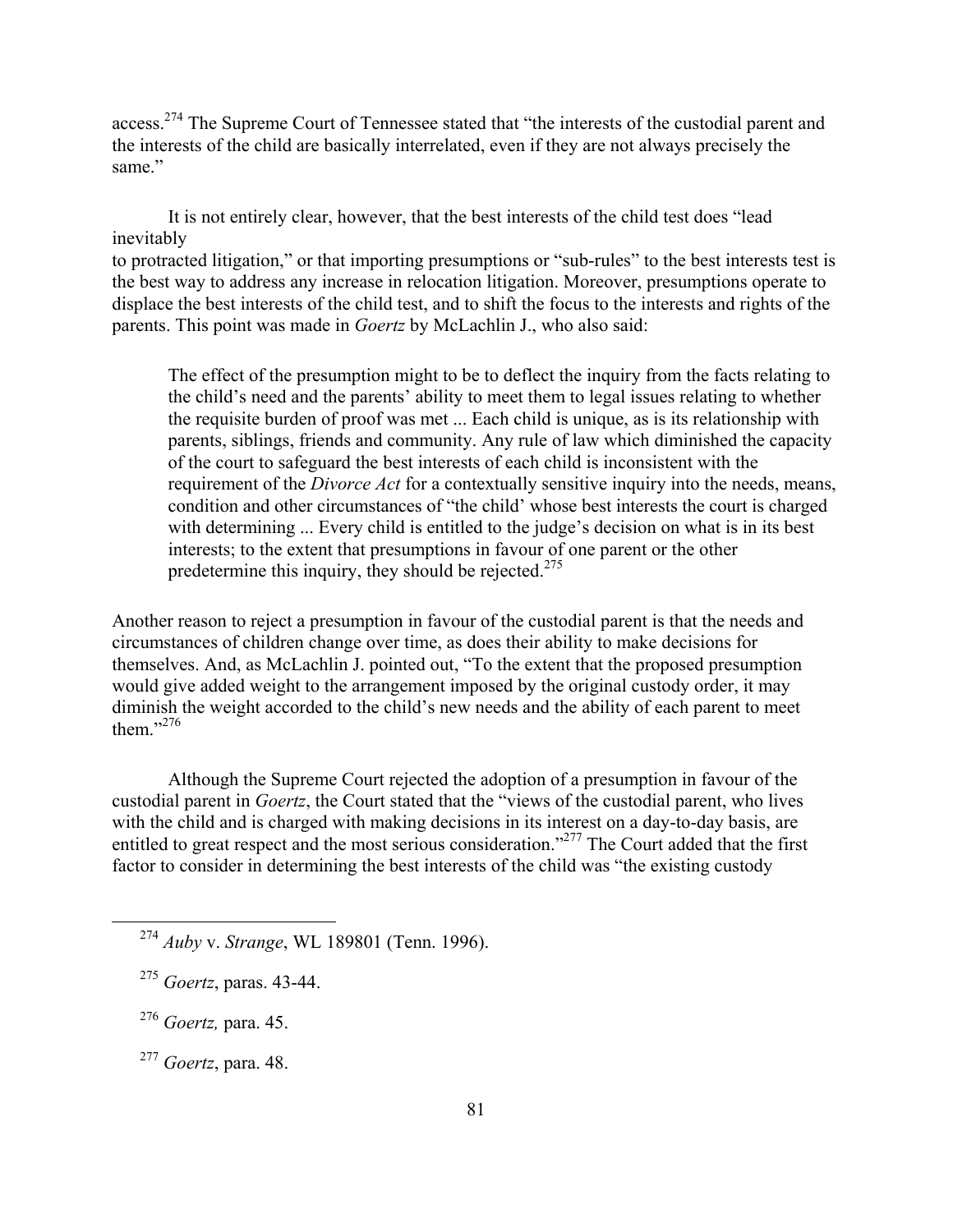arrangement and relationship between the child and custodial parent."<sup>278</sup> This emphasis on the views of the custodial parent is consistent with the trend in other jurisdictions. It recognizes that ours is a highly mobile society, that custodial parents must be allowed to rebuild their lives, and that a child's interests will often be protected by supporting the custodial parent's decisions.

 Relocation disputes should continue to be governed by the best interests of the child, and there should be no legal presumption either for or against relocations. The particular economic challenges faced by custodial parents, most of whom are women, and the advantages to the child of supporting the decisions of the custodial parent, should be taken into account when determining what is in the best interests of the child, but there should be no legal presumption that the custodial parent's decision to move is in the best interests of the child.

# **3. Principle of Maximum Contact**

 Canada's *Divorce Act* states that in making a custody or access order, the court shall give effect to the principle that a child should have "as much contact with each spouse as is consistent with the best interests of the child and, for that purpose, shall take into consideration the willingness of the person for whom custody is sought to facilitate such contact."<sup>279</sup> Pursuant to this provision, if one spouse is willing to encourage maximum contact while the other is opposed to generous access, and both are equally competent parents, the court should give custody to the spouse who will encourage access, provided this is in the best interests of the child.<sup>280</sup> Several American states also encourage parents to promote a loving and close relationship with the other parent with explicit statutory policies;<sup>281</sup> 18 states include this as a factor to consider when determining the best interests of the child.<sup>282</sup>

<sup>279</sup> *Divorce Act*, s. 16(10) and s. 17(9).

280 J.D. Payne, *Payne's Commentaries on the Divorce Act, 1985* (Don Mills: DeBoo, 1986) at 83.

281 Cal. Fam. Code s. 3020; Colo.Rev.Stat.Ann. s. 14-10-124; Fla.Stat.Ann. s. 61.13; Ga. Code Ann. s. 19-9-3; Iowa Code Ann. s. 598.41; Mo.Ann.Stat s. 452.374; Mont. Code Ann. s. 40-4-333; Nev.Rev.Stat. s. 125.460; N.J.Stat.Ann. s. 9:2-4; Tex. Fam. Code Ann. s. 14-021.

282 Alaska Stat. ss. 25.20.090 and 25.24.150; Ariz.Rev.Stat.Ann. s. 25-332; Colo.Rev.Stat.Ann. s. 14-10-124; Fla.Stat.Ann. s. 61.13; Ill.Ann.Stat. ch 750, para. 5/602; Iowa Code Ann. s. 598.41; Kan.Stat.Ann. s. 60-1610; Me.Rev.Stat.Ann. tit. 19, ss. 214, 581 and 752; Mich.Comp. Laws Ann. s. 722.23; Minn.Stat.Ann. s. 518.17; Mo.Ann.Stat. s. 452.375; Ohio Rev. Code Ann. s. 3109.04; Okla.Stat.Ann. tit. 43, s. 112; Tex. Fam. Code Ann.

 <sup>278</sup> *Goertz*, para. 49.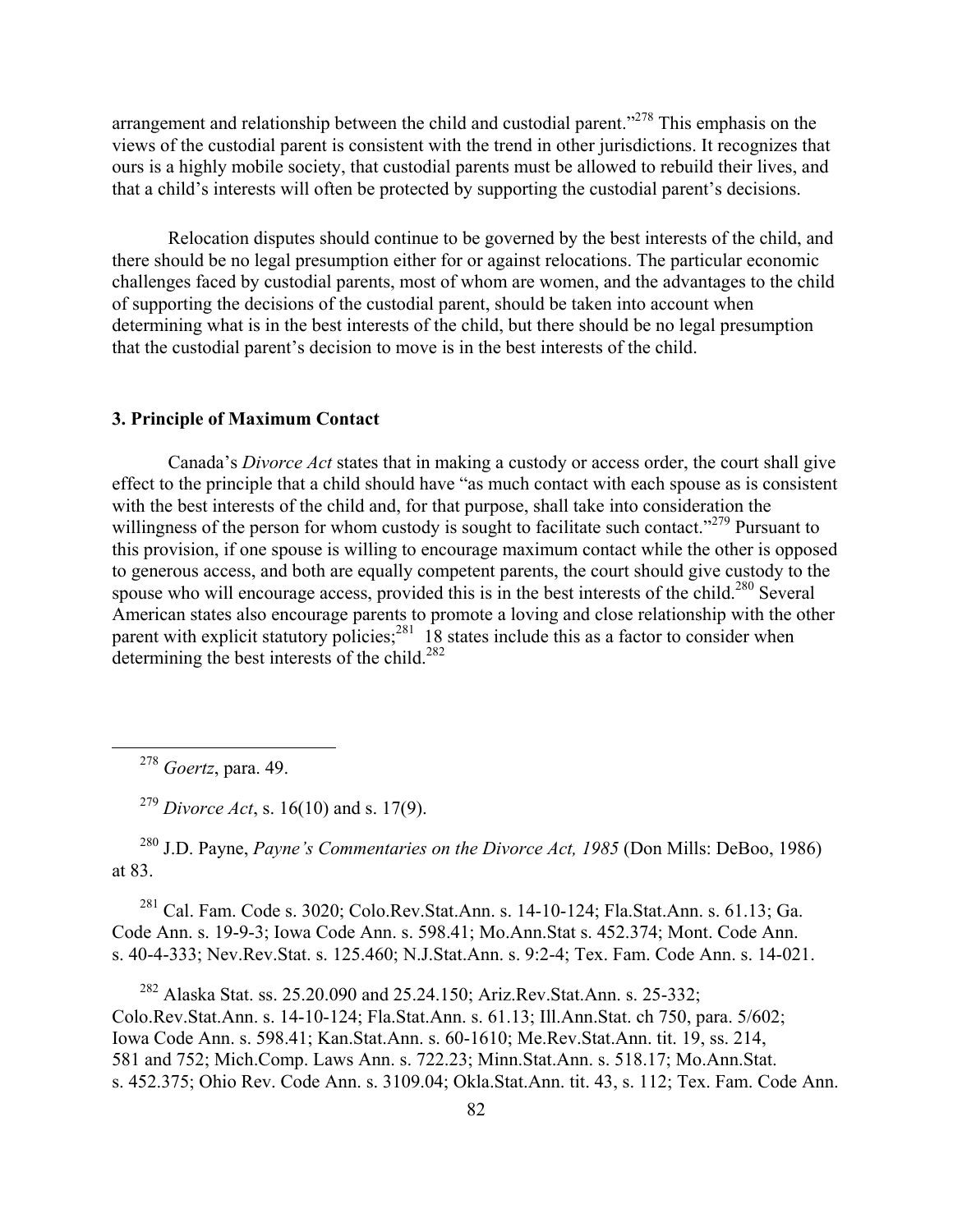"Friendly parent" provisions in America and the Canada have been criticized on the basis that they give undue emphasis to a willingness to facilitate access over the primary caregiver's historical and ongoing contributions to child-rearing. They also may inhibit complaints about the parenting skills of the other party, even when there are concerns about abuse.<sup>283</sup> Because of concerns relating to ongoing abuse in connection with access, there have been calls to amend friendly parent provisions to address cases where there has been domestic violence.<sup>284</sup>

 The application of friendly parent provisions has been problematic in some cases. Some courts in Canada have held that a child who has been raised by the mother should be awarded into the custody of the father, on the grounds that the father is more likely to grant substantial access visits.<sup>285</sup> Other Canadian courts, however, have ruled that even a deliberate interference with access will not always be sufficient to justify a change in custody arrangements.<sup>286</sup> American courts have also applied a friendly parent rule in determining custody,  $287$  and in some cases have perhaps emphasized this factor too much. In the California Court of Appeal decision *In Re Marriage of Lewin*, for example, custody of a two-year-old girl, who had been born after her parents' separation and had lived all her life with her mother, was awarded to the father partly

on the basis of the friendly parent rule:

<u>.</u>

s. 14-012; Utah Code Ann. s. 30-3-10.2; Vt.Stat.Ann. tit. 15, s. 665; Va. Code Ann. s. 20-124.3; Wis.Stat.Ann. s. 767.24.

<sup>283</sup> "Custody Litigation and the Child Sexual Abuse Backfire Syndrome" (1988) 8:3 Jurisfemme 21; J. Zorza, "'Friendly Parent' Provisions in Custody Determinations" (1992), Clearinghouse Rev. 921.

<sup>284</sup> The Family Violence Project of the National Council of Juvenile and Family Court Judges, "Family Violence in Child Custody Statutes: An Analysis of State Codes and Legal Practice" (1995) 29 Fam. L.Q. 197 at 202.

285 In *Tremblay* v. *Tremblay* (1987), 10 R.F.L. (3d) 166 (Alta. Q.B.), the maternal custody order was varied and the father was given custody in part because of the court's finding that the father would grant generous access. The court criticized the mother's failure to allow access in accordance with the original court order. In *Tyndale* v. *Tyndale* (1986), 48 R.F.L. (2d) 426 (Sask. Q.B.), the court granted custody to the father, who "only really became a father to the boys after the separation," to ensure contact between the children and both parents. It was not that the mother would interfere with access, but that the father would withdraw if he did not get custody.

<sup>286</sup> *Legault* v. *Legault* (1988), 93 A.R. 370 (Alta. Q.B.).

287 See, e.g., *Schmidkunz* v. *Schmidkunz*, 529 N.W. 2d 857 (N.D. 1995), where the court determined that a custody award to the father was in the best interests of the child because the father was likely to foster access with the mother, whereas the mother was unlikely to foster access with the father.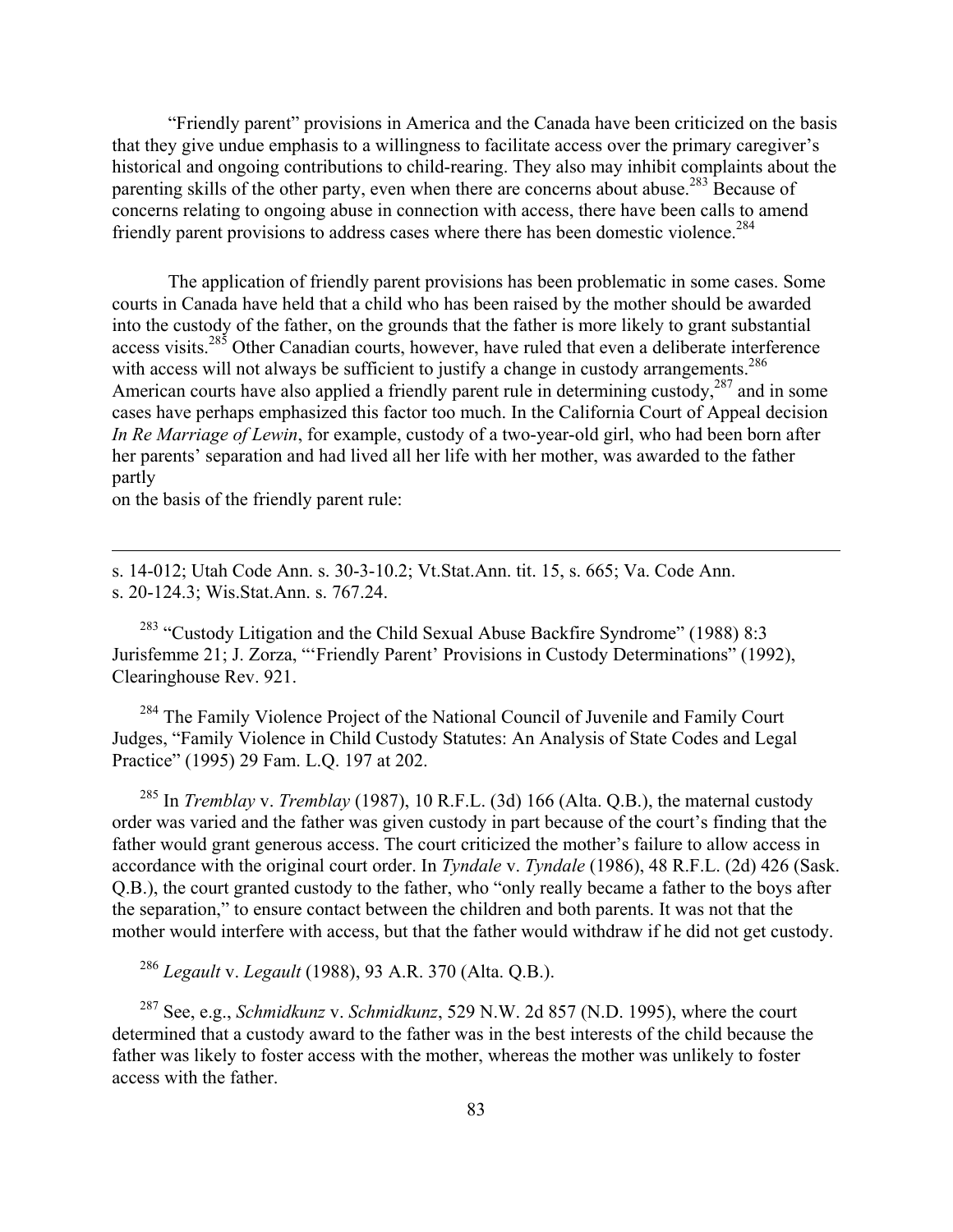[T]he Legislature [has] acknowledged the importance of a child's need to maintain frequent and continuing contact with the noncustodial parent. This is the only way a child may grow up knowing both parents. The trial court was correct in concluding Laurence is the parent most likely to allow Laurie this opportunity ... The fact the child had been with Sally since birth did *not* shift to Laurence the burden of showing a change of circumstances in order to gain custody.288

California's Senate Task Force on Family Equity recommended amendments to the legislative friendly parent preference and *de facto* presumption of joint custody. Some responsive changes were made as a result.<sup>289</sup>

 In the context of relocation, in the *Goertz* case, McLachlin J. referred to s. 16(10) of the *Divorce Act*, and stated that the principle of "maximum contact" is "mandatory, but not absolute." Rather, the judge is obliged to respect the principle of maximum contact to the extent that such contact is consistent with the child's best interests, and "if other factors show that it would not

be in the child's best interests, the court can and should restrict contact."<sup>290</sup> She also said that "[i]f the child's needs are likely to be best served by remaining with the custodial parent, and this consideration offsets the loss or reduction in contact with the access parent, then the judge should not vary custody and permit the move."<sup>291</sup>

 Subsection 16(10) as interpreted and applied by McLachlin J. in *Goertz* does not seem inconsistent with the best interests of the child standard. Nevertheless, the provision is problematic because it singles out one factor associated with positive outcomes for children for special mention, thereby giving it added legislative emphasis. As discussed above, however, many respected researchers have come to the conclusion that continuing contact with both parents is less important than a well-functioning custodial parent and avoidance of parental conflict. Furstenberg and Cherlin, for example, stated that "the most important factors in assuring the well-being of children after divorce are that the mother be an effective parent, providing love, nurturing, a predictable routine, and consistent, moderate discipline, and that the children not be exposed to continual conflict between the parents."<sup>292</sup> While maintaining regular

288 *In re Marriage of Lewin,* 231 Cal.Rptr. 433 (Cal. Ct. App. 1986).

289 California, *Final Report of the Senate Task Force on Family Equity* (Sacramento: Joint Publications, 1987).

<sup>290</sup> *Goertz*, para. 24.

<sup>291</sup> *Goertz,* para. 25.

292 F.F. Furstenberg & A.J. Cherlin, *Divided Families* (Cambridge: Harvard University Press, 1991) at 118.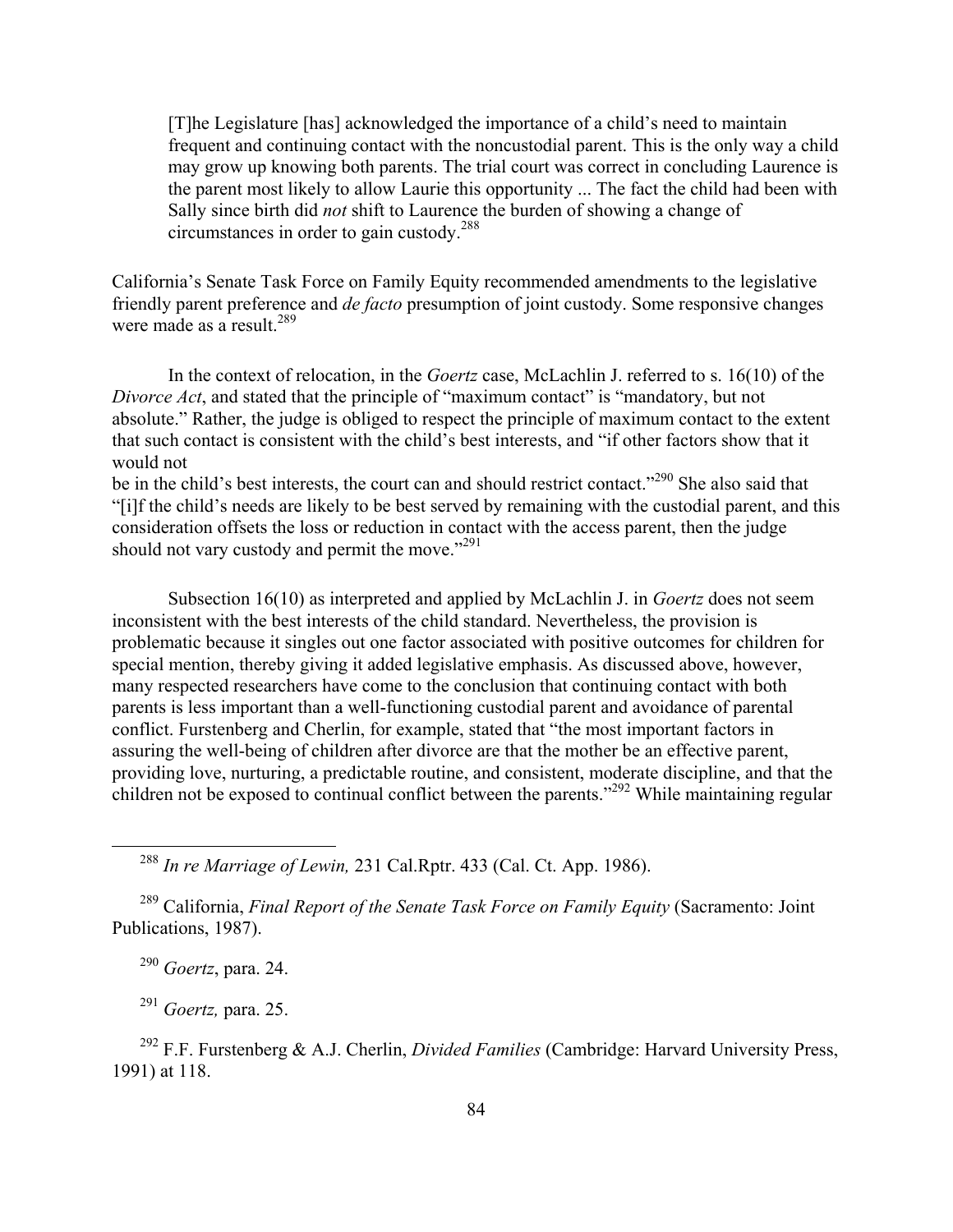access might outweigh the factors mentioned by Furstenberg and Cherlin in particular cases, there are no grounds for "privileging" continuing contact with each parent in the assessment of what is in best interests of the child.

 Subsections 16(10) and 17(9) of the *Divorce Act* should be amended to take into account the fact that continuing contact with each parent is only one factor associated with positive outcomes for children. Other factors — specifically, a well-functioning custodial parent and avoidance of parental conflict — are also associated with positive outcomes for children. No one factor should be given primacy in the legislation.

## **4. Education Programs, Dispute Resolution, and the Role of the Law**

 The limits of law in addressing access problems effectively have long been identified. Judges and legislators work to persuade parties to adopt behaviours that serve the interests of children, and acknowledge that positive outcomes cannot be achieved by court orders alone. As Berend Hovius has said:

The ultimate answer is for all parents to be secure human beings who are knowledgeable about child development, give priority to their child's needs and develop effective conflict resolution skills and mechanisms. Courts cannot, however, order people "to change their attitudes, feelings and manner of relating to one another." Counseling and mediation may provide the best avenues for showing parents the child's need for a meaningful relationship with both parents and the means whereby this need can be fulfilled. $293$ 

 Parents should be encouraged and assisted to settle post-separation parenting arrangements for themselves. Education programs and mediation services would support responsible decision-making on the part of parents. Connecticut was one of the first states to establish a state-wide mandatory parent education program that addresses parenting issues and how to protect children from parental conflicts. Under Connecticut law, all parents involved in cases in the family division of the court are required to attend a six-hour education program.294 Twaite and Luchow, after reviewing the literature on children's post-divorce adjustment, argued in favour of parental education programs as a method of reducing parental conflict, which they

<sup>&</sup>lt;sup>293</sup> B. Hovius, "The Changing Role of the Access Parent" (1993), 10 Can. Fam. L.Q. 123 at 185.

<sup>294</sup> Conn.Gen.Stat.Ann. s. 46b-69b (Supp. 1994).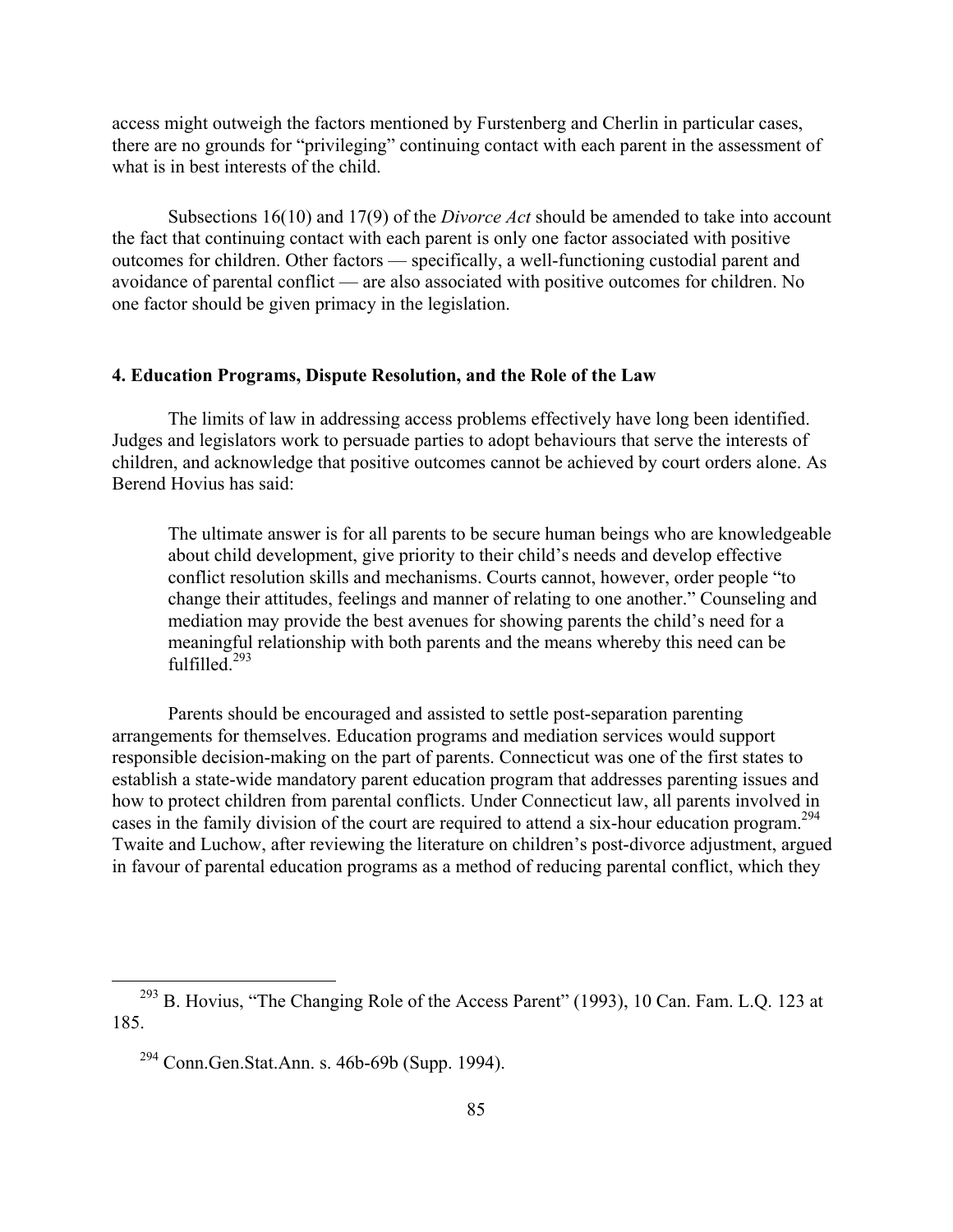identified as "a powerful predictor of children's adjustment."<sup>295</sup> Education programs that provide information on the effects of parental separation on children and the factors associated with positive outcomes for children would increase the likelihood that parents will agree on arrangements that serve the interests of their children.

 Parents should be encouraged to settle arrangements for their children themselves. The law plays a role in settlements, not only by providing education programs and mediation services,

and adjudication where parents cannot agree, but also by establishing legal norms that support the best interests of the child. Maintaining the best interests of the child as the sole criterion in relocation and other custody/access disputes clearly establishes the expectation that parents put their children's interests before their own. This norm can be expected to influence settlements:

It is not known exactly how the formal statutory rules contained in legislation impact on the making of private custody and access arrangements. It is, however, important to acknowledge that the law likely has a significant effect. Even when informal private arrangements are worked out between the parents, it is arguable there is an indirect impact because the parents' perception or understanding of the law guides the informal discussions. Thus the eventual arrangements can be seen to be based, at least in part, on what the parents perceive to be their basic rights and obligations.  $2^{96}$ 

 Jehanne Sosson made a similar point in her comment on the new laws establishing the joint exercise of parental authority in Belgium, advancing the idea of law as a tool for education:

The new law clearly breaks with the previous system under which it was for the parent with material care of the child alone to exercise parental authority over the child's person and over his assets. The basic idea of the legislation was to enact the principle that the father and mother should cooperate not only while they live together, but — and here is the innovation — also after their separation. It is a question of extending the duration of the parental pair to cover the period after the separation of spouses or concubines. The law clearly hopes to educate social attitudes, and its symbolic effect is important.<sup>297</sup>

 $295$  J.A. Twaite & A.K. Luchow, "Custodial Arrangements and Parental Conflict Following Divorce: The Impact on Children's Adjustment" (Spring 1996) J. Psych. & L. 53 at 71-72.

<sup>296</sup> Department of Justice Canada, *Custody and Access: Public Discussion Paper* (Ottawa: Minister of Supply and Services Canada, 1993) at 18-19.

<sup>297</sup> J. Sosson, "Belgium", in A. Bainham, ed., *The International Survey of Family Law 1996* (The Hague: Martinus Nijhoff, 1996) at 79.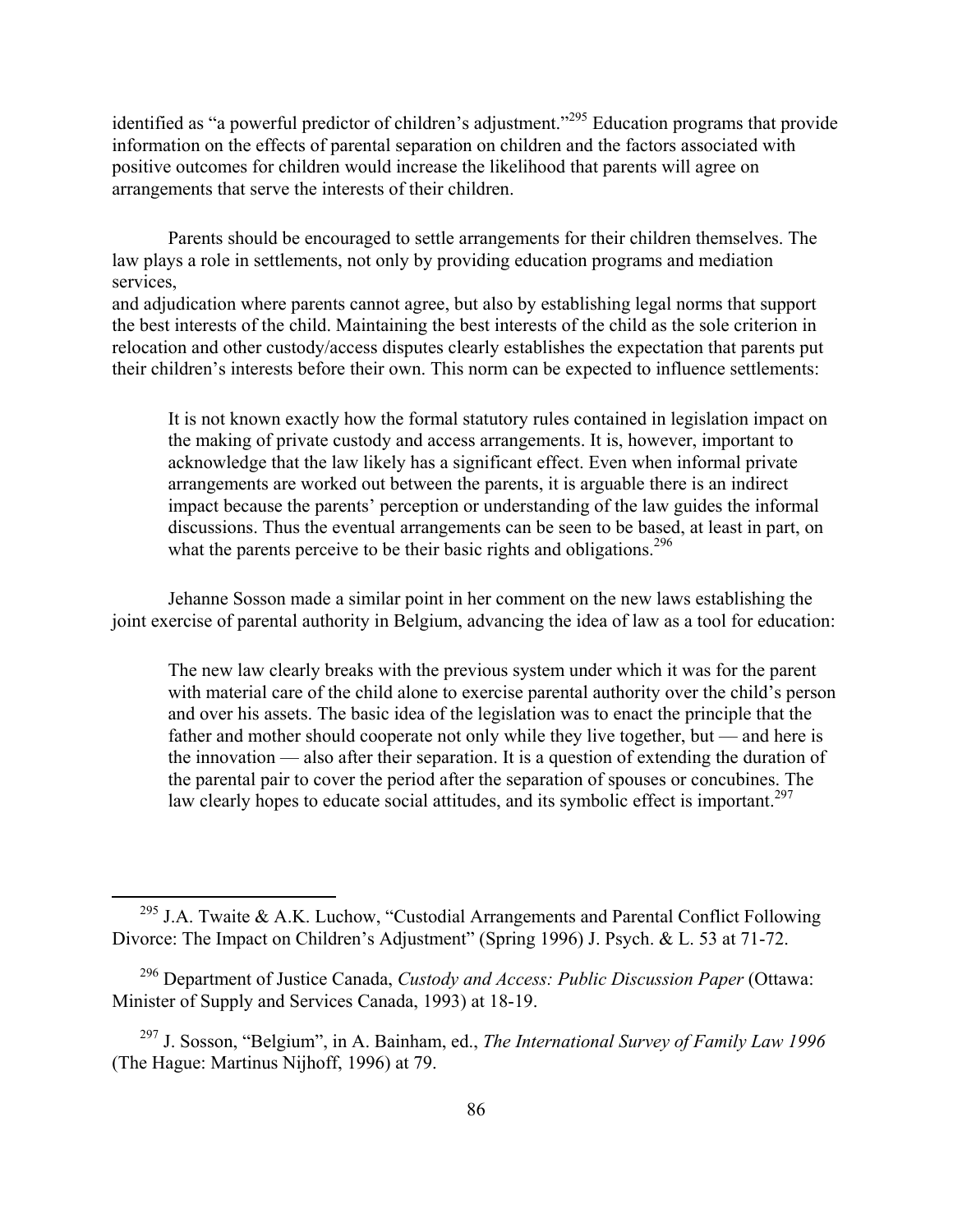The law is important as a tool of education and to establish norms and clear expectations for parents.

 Education programs on the effects of parental divorce and separation, and alternative dispute resolution mechanisms (particularly mediation) on children should be made available and encouraged in order to promote responsible agreements in relation to relocation and other child custody and access issues.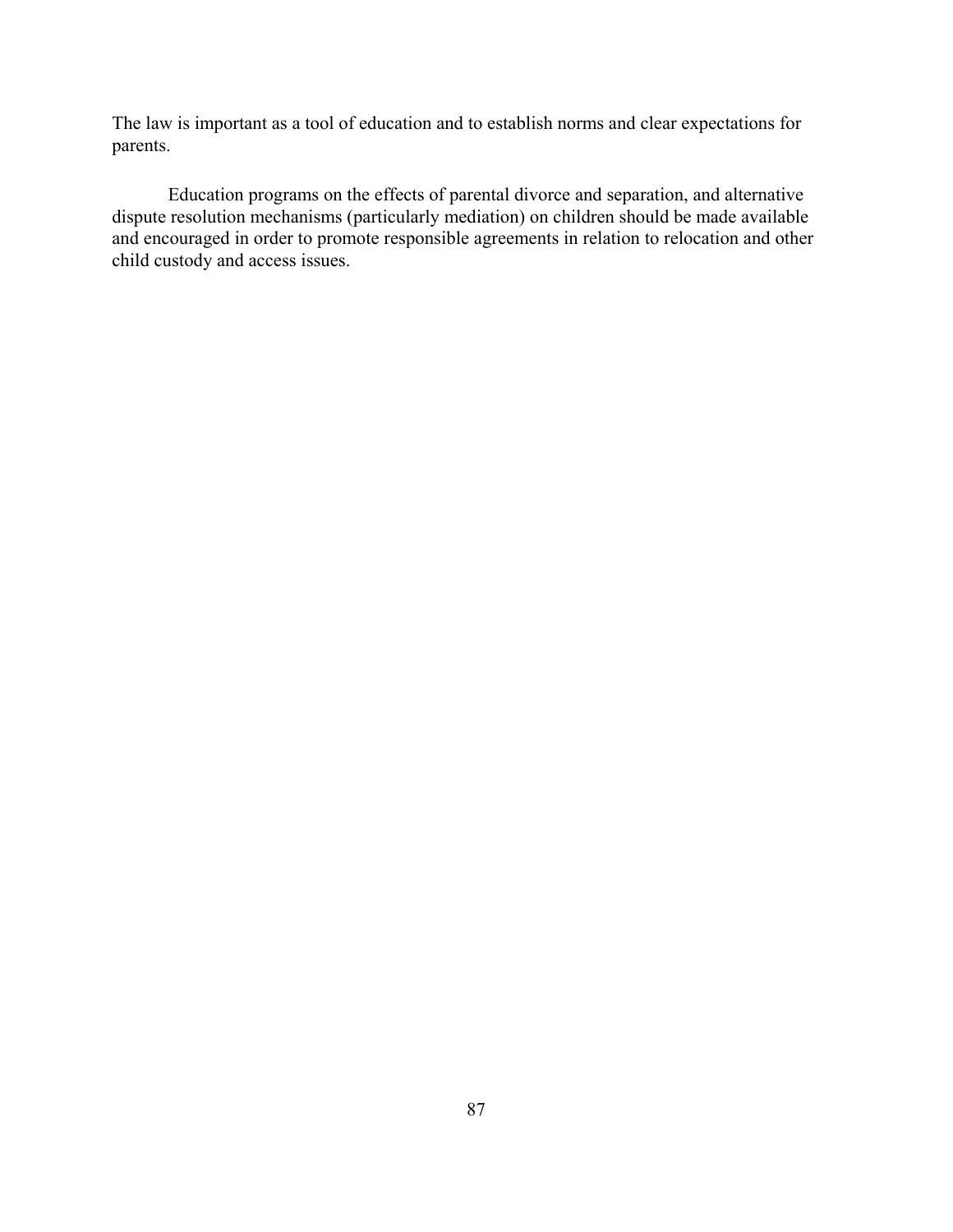## **Table of Canadian Relocation Cases**

### 198 decisions

*Addison* v. *Braun*, [1996] B.C.J. No. 2683 (B.C.S.C.) (Q.L.) *Anderson* v. *Case*, [1996] N.B.J. No. 402 (N.B.Q.B.) (Q.L.) *Anderson* v. *Sullivan*, [1996] B.C.J. No. 905 (B.C.C.A.) (Q.L.) *Antler* v. *Antler*, [1994] O.J. No. 1180 (Ont. Ct. (Prov. Div.)) (Q.L.) *Appiah* v. *Appiah*, [1996] O.J. No. 4433 (Ont. Ct. (Gen. Div.) (Q.L.) *Appleby* v*. Appleby* (1989), 21 R.F.L (3d) 307, [1989] O.J. No. 2547 (Ont. H.C. ) (Q.L.) *Archer* v. *Archer* (1995), 59 A.C.W.S. (3d) 920, [1995] O.J. No. 3874 (Ont. Ct. (Gen. Div.))  $(Q.L.)$ *Archer* v. *Archer*, [1996] O.J. No. 1095 (Ont. Ct. (Gen. Div.)) *Avitan* v. *Avitan* (1992), 39 R.F.L. (3d) 382, [1992] O.J. No. 50 (Ont. Ct. (Gen. Div.)) (Q.L.) *Axam* v. *Sequin* (1994), 5 R.F.L. (4th) 184 (Ont. Ct. (Gen. Div.)) (Q.L.) *Backman* v. *Backman*, [1995] O.J. No. 1865 (Ont. Ct. (Gen. Div.)) (Q.L.) *Beaudoin* v*. Stankevicius* (1972), C.A. 604 (Que. C.A.) *Berrie* v. *Rollins*, [1996] B.C.J. No.675 (B.C.S.C.) (Q.L.) *Bettin* v*. Hill-Bettin,* [1993] O.J. No. 1363 (Ont. Ct. (Gen. Div.)) (Q.L.) *B.J.* v. *E.D.,*[1992] O.J. No. 1745 (Ont. Ct. (Prov. Div.)) (Q.L.) *Blackwell* v. *Burden*, [1996] O.J. No. 472 (Ont. Ct. (Gen. Div.)) (Q.L.) *Brigante* v. *Brigante* (1991), 32 R.F.L. (3d) 299 (Ont. U.F.C.) (Q.L.) *Brothwell* v. *Brothwell*, [1995] S.J. No. 466 (Sask. Q.B.) (Q.L.) *Burton* v. *Burton*, [1991] O.J. No. 1624 (Ont. Ct. (Prov. Div.)) (Q.L.) *Busniuk* v. *Busniuk*, [1997] O.J. No. 321 (Ont. Ct. (Gen. Div.)) (Q.L.) *Caldwell* v. *Caldwell* (1991), 77 Man. R. (2d) 159, [1991] M.J. No. 406 (Man. Q.B.) (Q.L.) *Carter* v. *Brooks* (1990), 30 R.F.L. (3d) 53 (Ont. C.A.) *Chambers* v. *Chambers*, [1997] O.J. No. 4387 (Ont. Ct. (Gen. Div.)) (Q.L.) *Charette* v. *Poisson*, [1995] O.J. No. 1679 (Ont. Ct. (Gen. Div.)) (Q.L.) *Chilton* v. *Chilton*, [1996] B.C.J. No. 1757 (B.C.S.C.) (Q.L.) *Chinneck* v. *Chinneck*, [1995] O.J. No. 2786 (Ont. Ct. (Gen. Div.)) (Q.L.) *Colley* v*. Colley* (1991), 31 R.F.L. (3d) 281, [1991] O.J. No. 60 (Ont. U.F.C.) (Q.L.) *Cote* v. *Cote,* [1996] O.J. No. 2552 (Ont. Ct. (Gen. Div.)) (Q.L.) *Coulter* v*. Coulter,* [1984] O.J. No. 287 (Ont. H.C.) (Q.L.) *Danielson* v. *Danielson*, [1992] No. 1565 (Ont. Ct. (Gen. Div.)) (Q.L.) *DeKnibber* v. *DeKnibber*, [1992] O.J. No. 2375 (Ont. Ct. (Gen. Div.)) (Q.L.) *DesMoulin* v. *DesMoulin*, [1994] Y.J. No. 118 (Y.T.S.C.) (Q.L.) *Douglas* v. *Lindquist*, [1992] O.J. No. 1777 (Ont. Ct. (Gen. Div.)) (Q.L.) *Drayton* v. *Drayton*, [1995] O.J. Nol 2325 (Ont. Ct. (Prov. Div.)) (Q.L.) *Droit de la famille-7,* [1984] C.A. 350, J.E. 84-598 (application for leave to appeal to Supreme Court of Canada dismissed, [1983] C.S. 64, J.E. 83-77) *Droit de la famille-120,* [1984] C.A. 101 (Que. C.A.) *Droit de la famille-190,* [1985] C.A. 201 (Que. C.A.) *Droit de la famille-411,* [1987] R.J.Q. 2584 (Que. C.S.)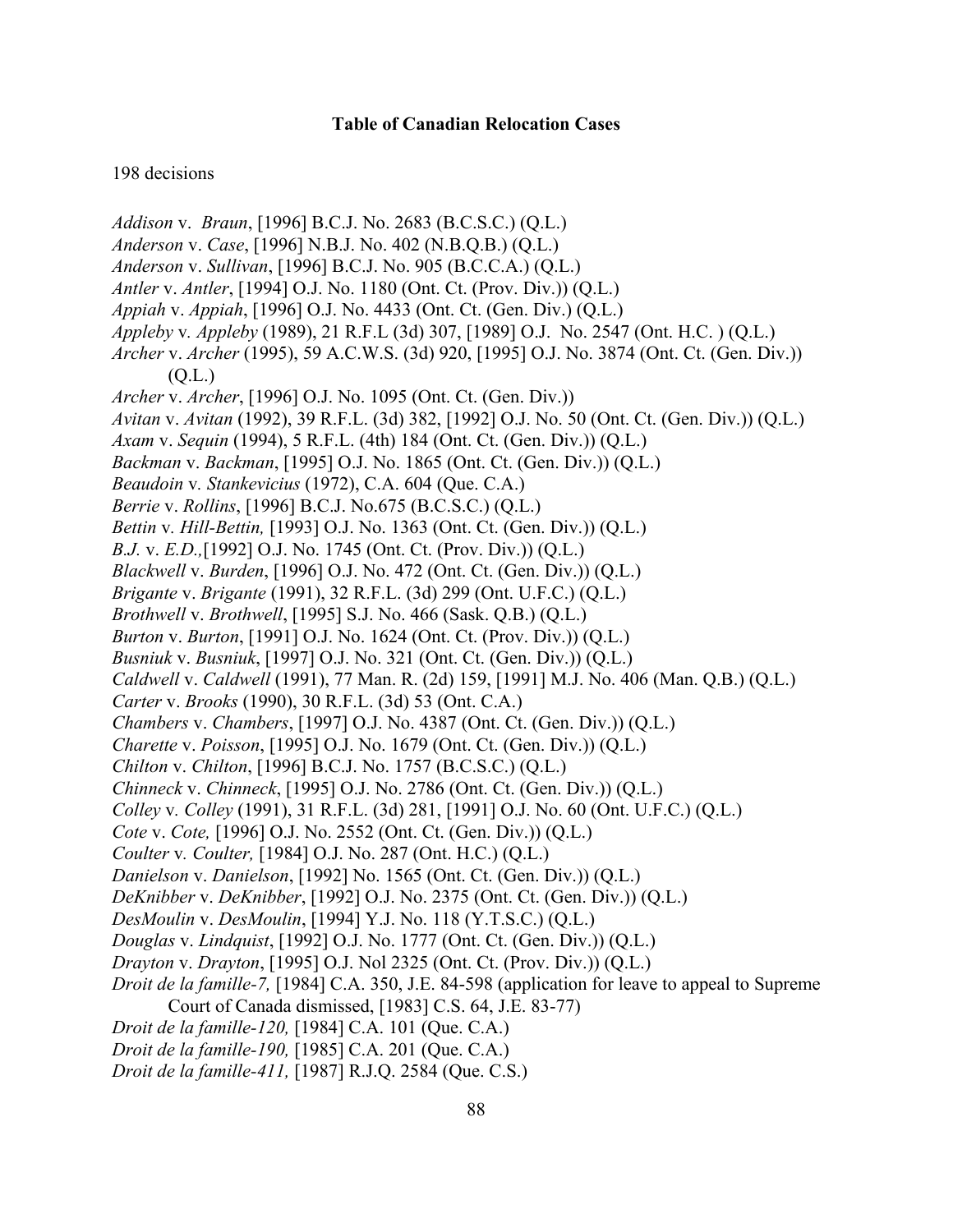*Droit de la famille-1185,* [1988] R.D.F. 260 (Que. C.S.) *Droit de la famille-1252,* [1989] R.D.F. 377 (Que. C.S.) *Droit de la famille-1253,* [1989] R.D.F. 365 (Que. C.S.) *Droit de la famille-1322,* [1990] R.D.F. 409 (Que. C.S.) *Droit de la famille-1347,* [1990] R.D.F. 595 (Que. C.S.) (appeal dismissed) *Droit de la famille-1472* (1991), J.E. 91-1639 (Que. C.A.) *Droit de la famille-1517,* [1992] R.D.F. 52 (Que. C.S.) *Droit de la famille-1518*, [1992] R.D.F. 481 (Que. C.A.) *Droit de la famille-1826,* [1993] R.J.Q. 1728, [1993] R.D.F. 544 (Que. C.A.) *Droit de la famille-2079,* [1994] R.D.F. 750 (Que. C.S.) *Droit de la famille-2232,* [1995] R.J.Q. 1704, [1995] R.D.F. 408 (Que. C.A.) (application for leave to appeal to Supreme Court of Canada dismissed) *Droit de la famille-2241,* [1995] R.D.F. 507 (Que. C.S.) *Droit de la famille-2246*, [1995] R.D.F. 530 (Que. C.S.) *Droit de la famille-2283,* [1995] R.D.F. 706 (Que. C.S.) (application for leave to appeal dismissed) *Droit de la famille-2380,* [1996] R.D.F. 274 (Que. C.S.) *Droit de la famille-2471,* [1996] R.D.F. 556 (Que. C.S.) *Droit de la famille-2473,* [1996] R.D.F. 580 (Que. C.S.) *Droit de la famille-2518,* [1996] R.D.F. 725 (Que. C.A.) *Droit de la famille-2655,* [1997] R.D.F. 271 (Que. C.S.) *Droit de la famille-2678,* [1997] R.D.F. 354 (Que. C.S. ) (on application for leave to appeal) *T.B.* v. *S.R.,* [1997] Q.J. No. 1449 (Que. C.S.) (Q.L.) *D.T.* v*. C.B.,* [1997] Q.J. No 2435 (Que. C.S.) (Q.L.) *Fasan* v. *Fasan* (1991), 32 R.F.L. (3d) 122, [1991] O.J. No. 745 (Ont. Ct. (Gen. Div.)) (Q.L.) *Faragher* v. *Faragher,* [1994] B.C.J. No. 1171 (B.C.S.C.) (Q.L.) *Fitzpatrick* v*. Fitzpatrick,* [1990] N.J. No. 281 (N.S.S.C. (T. D.)) (Q.L.) *Freeman* v. *Freeman*, [1995] B.C.J. No. 2202 (B.C.S.C.) (Q.L.) *Frisk* v. *Frisk*, [1993] B.C.J. No. 1674 (B.C.S.C.) (Q.L.) *Ganz* v. *Ganz,* [1987] O.J. No. 1041 (Ont. C.A.) (Q.L.) *Gernat* v. *Gernat*, [1995] O.J. No. 1081 (Ont. Ct. (Gen. Div.)) (Q.L.) *Gilbert* v. *Gilbert*, [1988] O.J. No. 1920 (Ont. H.C.) (Q.L) *Gordon* v. *Goertz,* [1996] 2. S.C.R. 27, 19 R.F.L. (4th) 177 (S.C.C.) *Green* v. *Green*, [1996] B.C.J. No. 543 (B.C.S.C.) (Q.L.) *Hamilton* v. *Hamilton,* [1996] O.J. No. 3767 (Ont. Ct. (Gen. Div.)) (Q.L.) *Hanna* v. *Hanna*, [1994] B.C.J. No. 170 (B.C.S.C.) (Q.L.) *Hanson* v. *Preece,* [1995] S.J. No. 394 (Sask. Q.B.) (Q.L.) *Harder* v. *Rhymer*, [1987] M.J. No. 217 (Man. Q.B.) (Q.L.) (appeal dismissed) *Harpur* v. *Belmore*, [1995] O.J. No. 2175 (Ont. Ct. (Prov. Div.)) (Q.L) *Harrison* v. *Harrison,* [1994] B.C.J. No. 2006 (B.C.S.C.) (Q.L.) *Harvey* v. *Harvey,* [1995] B.C.J. No. 2120 (B.C.S.C.) (Q.L.) *Hayes* v. *Hayes,* [1994] N.B.J. No. 596 (N.B.Q.B.) (Q.L.) *Hayward* v. *Hayward* (1994), 8 R.F.L. (4th) 66 (Alta. Q.B.) *Heinrichs* v*. Lee,* [1994] B.C.J. No. 2295 (B.C.S.C) (Q.L.) *Heintz* v. *Heintz* (1992), 101 Sask. R. 119, [1992] S.J. No. 105 (Sask. Q.B.) (Q.L.)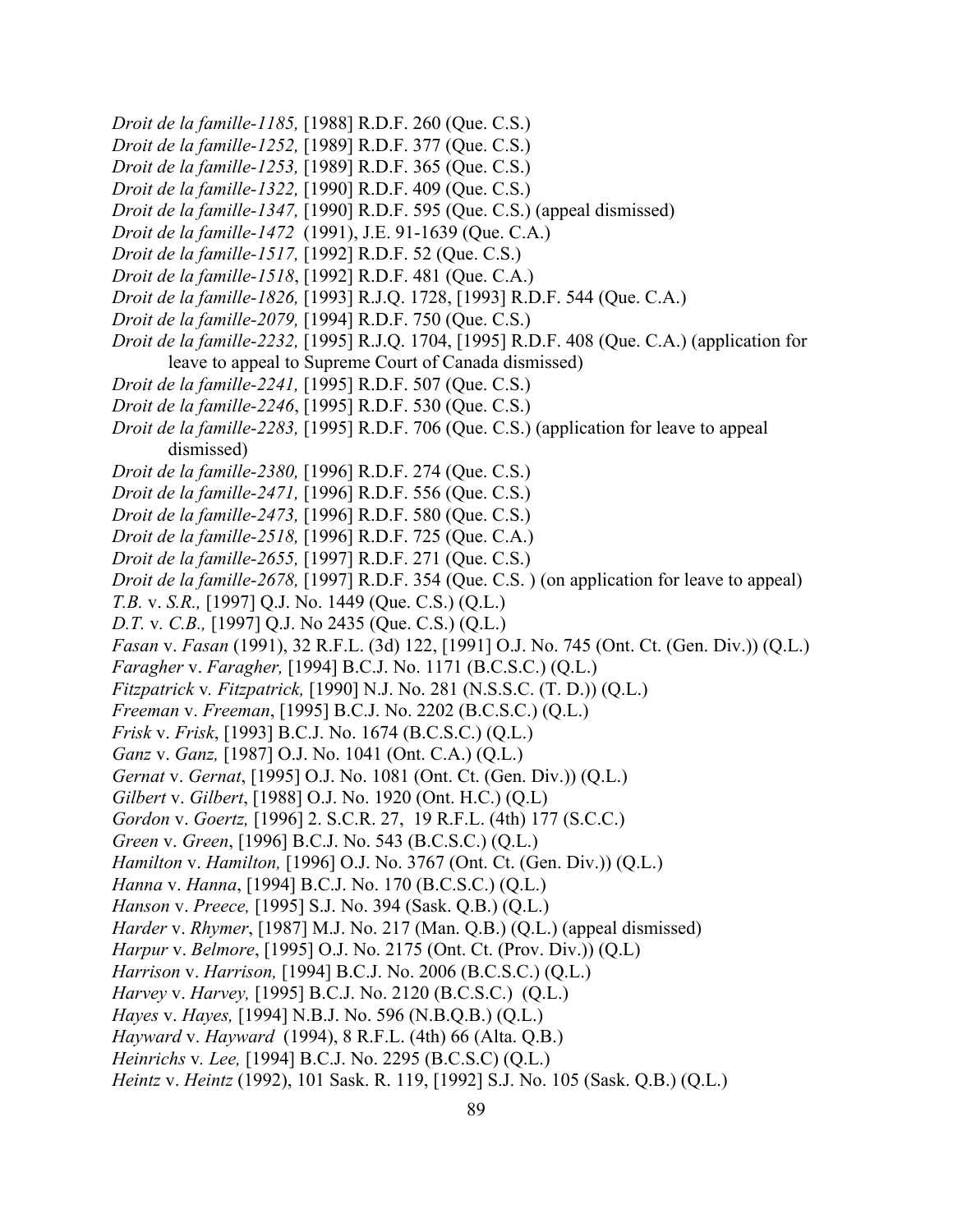*Heydari* v. *Heydari,* [1996] A.J. No. 469 (Alta. Q.B.) (Q.L.) *Hines* v. *Hines* (1992), 40 R.F.L. (3d) 274, [1992] N.S.J. No. 316 (N.S.F.C.) (Q.L.) *Hollett* v. *Collins-Hollet* (1992), 102 Nfld & P.E.I.R. 145, [1992] N.J. no. 361 (Nfld. Ct. (T.D.))  $(Q.L.)$ *Hooper* v. *Hooper,* [1993] B.C.J. No. 729 (B.C.S.C.) (Q.L.) *Hubble* v. *Gordon,* [1994] O.J. No. 2905 (Ont. Ct. (Prov. Div.)) (Q.L.) *Hultman* v. *Hultman* (1990), 71 Man. R. (2d) 171, [1990] M.J. No. 631 (Man. Q.B.) (Q.L.) *James* v. *James* (1992), 43 R.F.L. (3d) 189, [1992] B.C.J. No. 1974 (B.C.S.C.) (Q.L.) *Jarrett* v. *Jarrett* (1994), 10 R.F.L. (4th) 24, [1994] O.J. No. 2645 (Ont. Ct. (Gen. Div.)) (Q.L.) *J.B.* v. *M.D.R.,* [1995] N.B.J. No. 553 (N.B.Q.B.) (Q.L.) *Jewer* v. *Jewer,* [1996] N.J. No. 163 (Nfld. Ct. (T. D.)) (Q.L.) *J.M.S.* v. *K.L.W.,* [1992] O.J. No. 2508 (Ont. Ct. (Gen. Div.)) (Q.L.) *Jones* v. *Jarowski,* [1989] A.J. No. 60 (Alta. Q.B.) (Q.L.) *Jones* v. *Jones*, [1975] C.S. 67 (Que. C.S.) *Jones* v*. Laflamme,* [1995] N.B.J. No. 404 (N.B.Q.B.) (Q.L.) *Johnston* v. *Johnston*, [1987] O.J. No. 1701 (Ont. Dist. Ct.) (Q.L.) *Johnston* v. *Johnston*, [1995] O.J. No. 2157 (Ont. Ct. (Gen. Div.)) (Q.L.) *K.A.M.F.* v. *L.G.F.,* [1995] B.C.J. No. 1700 (B.C.S.C.) (Q.L.) *Kane* v. *Kane*, [1996] N.J. No. 198 (Nfld. Ct. (T.D.)) (Q.L.) *Kanellakos* v. *Kanellakos*, [1995] O.J. No. 1681 (Ont. Ct. (Gen. Div.)) (Q.L.) *Kelly* v. *Kelly*, [1997] O.J. No. 4261 (Ont. Ct. (Gen. Div.)) (Q.L.) *Kent* v. *Jorzik*, [1992] O.J. No. 776 (Ont. Ct. (Gen. Div.)) (Q.L.) *K.J.B.* v. *B.G.B.*, [1996] O.J. No. 3335 (Ont. Ct. (Gen. Div.)) (Q.L.) *Klachefsky* v. *Brown* (1988), 12 R.F.L. (3d) 280, [1988] M.J. No. 13 (Man. C.A.) (Q.L.) *Kosokowsky* v. *Kosokowsky* (1992), 95 D.L.R. (4 th) 309, [1992] O.J. No. 1808 (Ont. Ct. (Gen. Div.)) (Q.L.) *Kubinec* v. *Tesser-Kubinec,* [1995] B.C.J. No. 2962 (B.C.S.C.) (Q.L.) *Kwok* v. *Ke*i, [1993] O.J. No. 1443 (Ont. Ct. (Gen. Div.)) (Q.L.) *LaFrance* v*. LaFrance*, [1996] B.C.J. No. 1947 (B.C.S.C.) (Q.L.) *Lapointe* v. *Lapointe*, [1995] M.J. No. 403 (Man. C.A.) (Q.L.) *L.A.W.* v. *S.C.W.,* [1996] O.J. No. 4501 (Ont. Ct. (Gen. Div.)) (Q.L.) *L.D.M.* v. *J.C.M.*, [1990] N.S.J. No. 444 (N.S.Ct. (Dist. One)) (Q.L.) *Leblanc* v. *Holmes*, [1993] N.B.J. No. 536 (N.B.Q.B.) (Q.L.) *Le Roux* v. *Cross,* [1992] B.C.J. No. 1553 (B.C.S.C.) (Q.L.) *Levesque* v. *Lapointe* (1993), 44 R.F.L. (3d) 316, [1993] B.C.J. No. 23 (B.C.C.A.) (Q.L.) *Ligate* v. *Richardson* (1997), 34 O.R. (3d) 423, [1997] O.J. No. 2519 (Ont. C.A.) (Q.L.) *Linnell* v. *Linnell*, [1997] B.C.J. No. 1579 (B.C.S.C.) (Q.L.) *Lougheed* v. *Lougheed,* [1996] A.J. No. 511 (Alta. Q.B.) (Q.L.) *Luckhurst* v. *Luckhurst*, [1995] 20 R.F.L. (4th) 305 (Ont. Gen. Div.), affirmed (1996), 20 R.F.L. (4th) 373 (Ont. C.A.) *Lueck* v*. Green,* [1992]Y.J. No. 170 (Y.T.S.C.) (Q.L.) *Lund* v. *Gabel,* [1995] B.C.J. No. 1903 (B.C.S.C.) (Q.L.) *Lundy* v*. Lundy,* [1996] B.C.J. No. 1073 (B.C.S.C.) (Q.L.) *M.A.* v. *G.L.*, [1997] Q.J. No. 823 (Qué. S.C.) (Q.L.) *M.A.C.* v*. K.Z.,* [1996] Q.J. No. 2324 (Qué. S.C.) (Q.L.)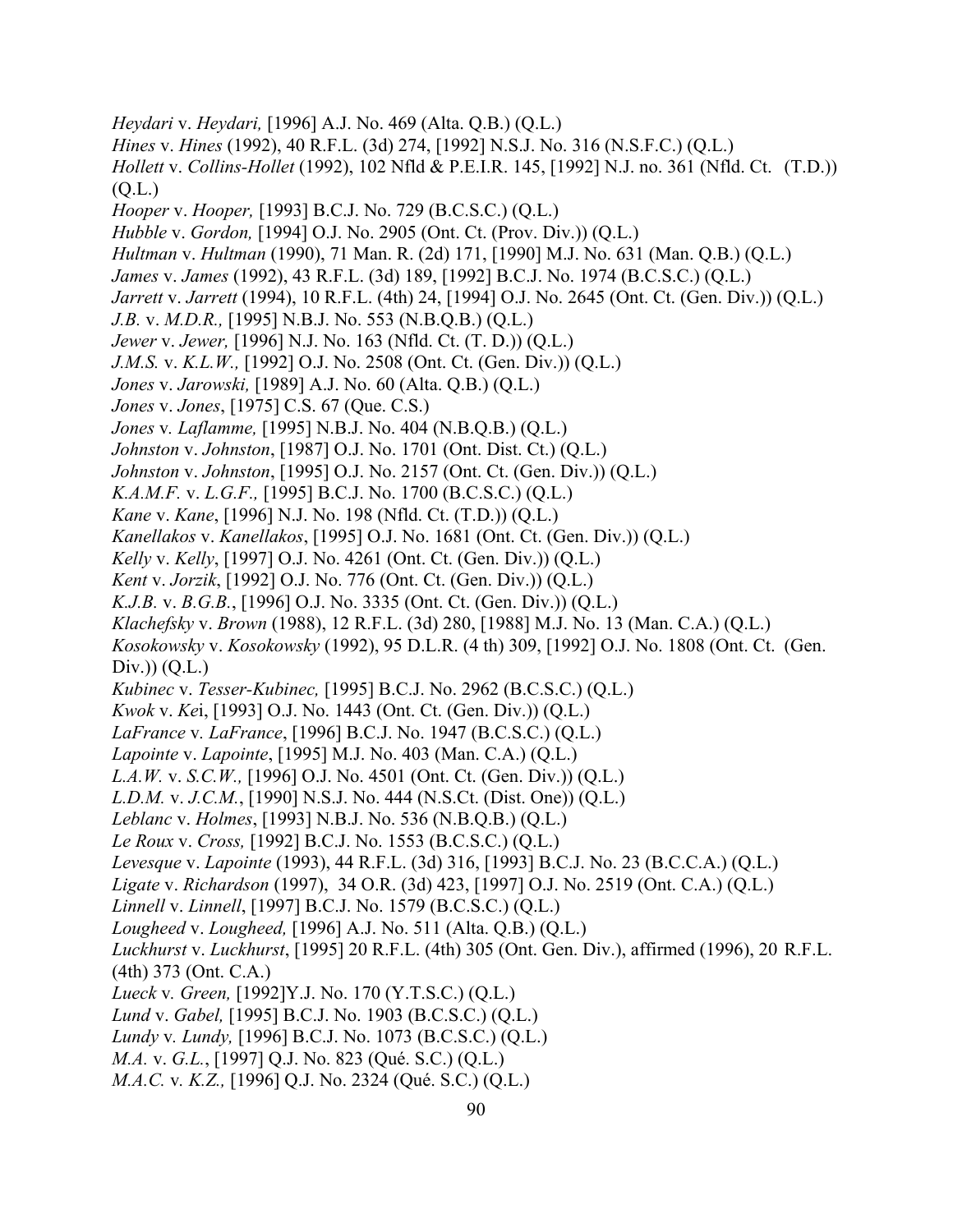- *MacGyver* v. *Richards,* (1995) 22 O.R. (3d) 481, [1995] O.J. No. 770 (Ont. C.A.) (Q.L.)
- *MacKay* v. *Kelly* (1995), 123 D.L.R. (4th) 562, [1995] P.E.I.J. No. 49 (P.E.I. Ct. (T.D.)) (Q.L.)
- *Macklin* v*. Macklin,* [1996] B.C.J. No. 2121 (B.C.S.C.) (Q.L.)
- *MacInnis* v*. MacInnis* (1992), 40 R.F.L. (3d) 345, [1992] O.J. No. 224 (Ont. U.F.C.)
- *Manore* v*. Manore,* [1995] B.C.J. No. 2719 (B.C.C.A.) (Q.L.)
- *Mathwich* v*. Jackson,* [1996] O.J. 3142 (Ont. Ct. (Gen. Div.)) (Q.L.)
- *Marcoux* v. *Marcoux*, [1995] B.C.J. No. 1709 (B.C.S.C.) (Q.L.)
- *McCue* v*. McCue,* [1992] O.J. No. 1314 (Ont. Ct. (Gen. Div.)) (Q.L.)
- *McGrath* v*. McGrath,* [1996] N.S.J. No. 362 (N.S.F.C.) (Q.L.)
- *McIvor* v. *McIvor,* [1991] B.C.J. No. 336 (B.C.S.C.) (Q.L.)
- *McLean* v. *McLean*, [1994] O.J. No. 904 (Ont. Ct. (Gen. Div.)) (Q.L.)
- *McLeod* v. *Loveys,* [1995] B.C.J. No. 355 (B.C.S.C.) (Q.L.) (Supplementary reasons [1995] B.C.J. No. 1516, [1995] B.C.J. No. 1739) (Q.L.)
- *McNair* v*. Tetreault,* [1996] O.J. No. 1744 (Ont. Ct. (Prov. Div.)) (Q.L.)
- *Mellon* v*. Mellon,* [1996] M.J. No. 382 (Man. Q.B.) (Q.L.)
- *Menzies* v. *Menzies,* [1992] S.J. No. 570 (Sask. Q.B.) (Q.L.)
- *Mercredi* v*. Mercredi,* [1988] N.W.T.J. No. 28 (N.T.S.C.) (Q.L.) (appeal dismissed)
- *Metcalfe* v. *Hashem,*[ 1996] N.S.J. No. 350 (N.S.S.C.) (Q.L.)
- *Millman* v*. Shields,* [1995] P.E.I.J. No. 5 (P.E.I. Ct. (T.D.)) (Q.L.)
- *Mills* v. *Gibbs,* [1997] O.J. No. 1977 (Ont. Ct. (Prov. Div.)) (Q.L.)
- *Minogue* v. *Minogue,* [1997] O.J. No. 3930 (Ont. Ct. (Gen. Div.)) (Q.L.)
- *Mizzan* v*. Bishop,* [ 1992] O.J. No. 2886 (Ont. Ct. (Prov. Div.)) (Q.L.)
- *M.K.v. S.D.,* [1995] A.J. No. 1357 (Que. C.S.) (Q.L.)
- *Morin* v*. Morin,* [1994] O.J. No. 162 (Ont. Ct. (Gen. Div.)) (Q.L.)
- *Moss* v*. Netscher Moss,* [1975] C.S. 1141 (Que. C.S.) (appeal and application for leave to appeal dismissed)
- *Moyer* v. *Moyer,* [1993] Y.J. No. 138 (Y.T.S.C.) (Q.L.)
- *Newel* v*. Newel,* [1997] B.C.J. No. 2004 (B.C.S.C.) (QL)
- *Niewerth* v*. Niewerth,* [1997] B.C.J. No. 1091 (B.C.S.C) (Q.L.)
- *Oldfield* v*. Oldfield* (1991), 33 R.F.L. (3d) 235, [1991] O.J. No. 1103 (Ont. Ct. (Gen. Div.))
	- (Q.L.) (Supplementary reasons [1994] O.J. No. 3237 (Q.L.)]; [1994] O.J. No. 3237  $(Q.L.)$
- *Okapuu* v*. Von Veht,* [1982] C.S. 409 (Que. C.S.) (appeal allowed in part [1985] C.A. 201 (Que. C.A.))
- *Paiement* v. *Côté,* [1997] O.J. No. 958 (Ont.Ct. (Prov. Div.)) (Q.L.)
- *Patterson* v*. Patterson,* [1995] O.J. No. 2331 (Ont. Ct. (Prov. Div.)) (Q.L.)
- *P.C.* v*. A.D.,* [1995] Q.J. No. 1769 (Que. C.S.) (Q.L.)
- *Petrie* v. *Petrie,* [1994] A.J. No. 737 (Alta. Q.B.) (QL)
- *Pfohl* v. *Long,* [1995] O.J. No. 1714 (Ont. Ct. (Prov. Div.)) (Q.L.)
- *Picken* v*. Pratt,* [1997] A.J. No. 661 (Alta. Q.B.) (Q.L.)
- *Pineau* v*. Pineau* (1994), 50 A.C.W.S. (3d) 448, [1994] W.D.F.L. 1586 (1994), 8 O.F.L.R. 59, [1994] O.J. No. 2118 (Ont. Ct. (Gen. Div.))
- *P. W*. v. *S.N.*, [1997] Q.J. No 1521 (Que. C.S. (Fam.)) (Q.L.)
- *Quest* v. *Quest*, [1992] O.J. No. 2695 (Ont. Ct. (Prov. Div.)) (Q.L.)
- *Radford* v. *Cassiano,* [1995] O.J. No. 105 (Ont. Ct. (Prov. Div.)) (Q.L.)